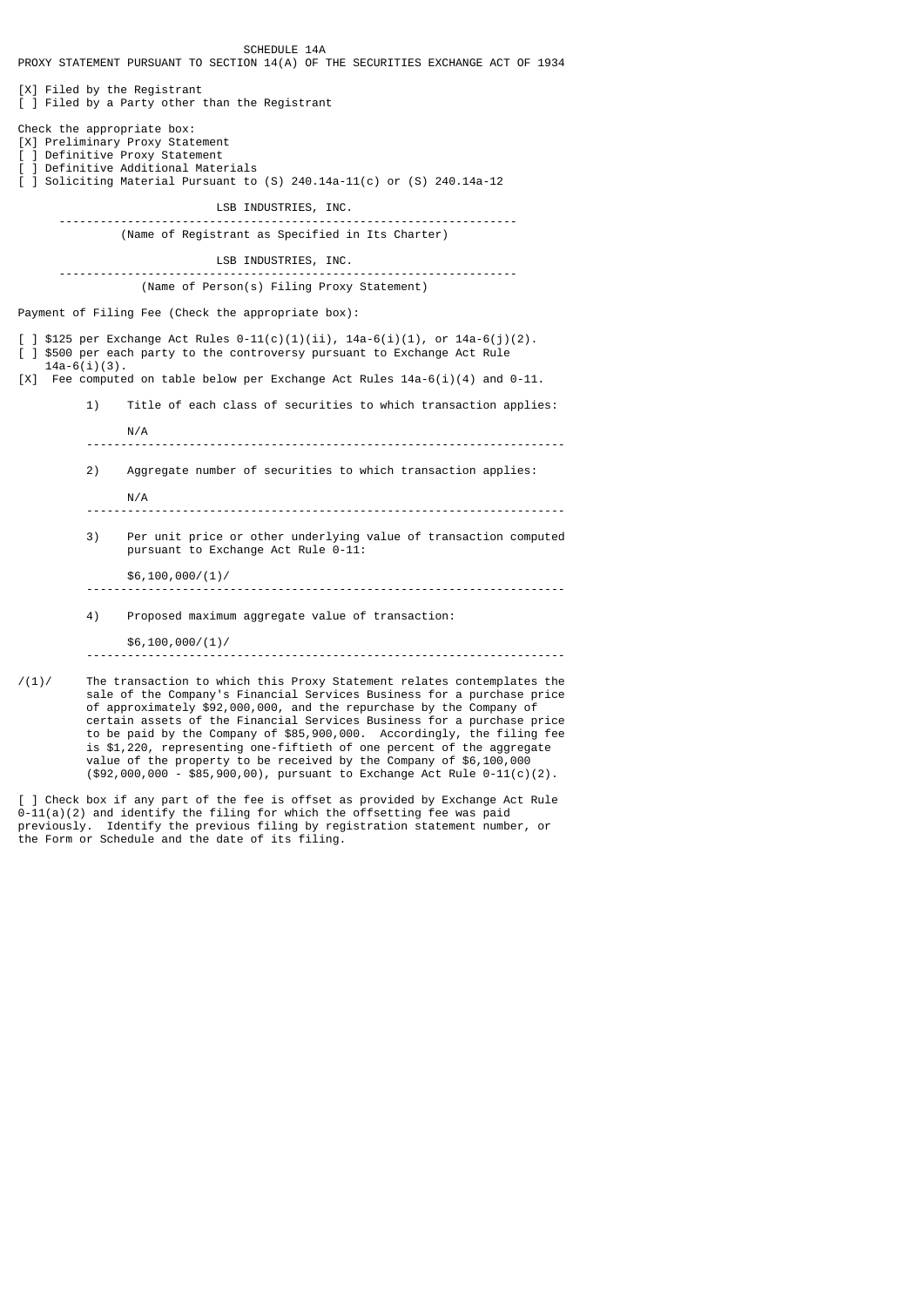[LSB LETTERHEAD]

To the Shareholders of LSB Industries, Inc.:

 Enclosed for your review and consideration are a Notice of Special Meeting, Proxy Statement and Proxy for a Special Meeting of the shareholders of LSB Industries, Inc. (the "Company") to be held at 11:00 a.m., Central Standard Time, on March 28, 1994, or any adjournment or postponement thereof, at the Company's financial center located at 4000 Northwest 39th Expressway, Oklahoma City, Oklahoma 73112 (405-948-9550).

 The purpose of the Special Meeting is to consider and vote upon the sale by the Company of its wholly-owned subsidiary, Equity Bank for Savings, F.A. (the "Equity Bank"), which constitutes the Financial Service Business of the Company. Equity Bank is primarily engaged in retail banking services, mortgage, and consumer and commercial lending services through fifteen (15) branch offices located in the Oklahoma City metropolitan area and western Oklahoma, and operates an Oklahoma-based credit card operation. The sale of Equity Bank is intended to be made pursuant to a Stock Purchase Agreement, dated February \_\_\_\_, 1994, as it may be amended or supplemented from time to time (the "Acquisition Agreement"), between the Company, Prime Financial Corporation, a wholly-owned subsidiary of the Company ("Prime"), and, Fourth Financial Corporation ("Fourth Financial"). Prime is a wholly-owned subsidiary of the Company and Equity Bank is a wholly-owned subsidiary of Prime. Fourth Financial is to acquire all of the outstanding shares of capital stock of Equity Bank. Under the Acquisition Agreement, the Company is to acquire from Equity Bank (i) prior to the completion of the sale of Equity Bank under the Acquisition Agreement certain subsidiaries of Equity Bank ("Retained Corporations") that own the real and personal property and other assets contributed by the Company to Equity Bank at the time of the acquisition of the predecessor of Equity Bank by the Company for Equity Bank's carrying values of such Retained Corporations at the time of the acquisition of the Retained Corporations from Equity Bank, and (ii) at the time of closing of the sale of Equity Bank under the Acquisition Agreement, (a) the loan and mortgage on and option to purchase the Equity Tower located in Oklahoma City, Oklahoma ("Equity Tower Loan"), (b) other real estate owned by Equity Bank that was acquired by Equity Bank through foreclosure ("OREO"), and (c) the real estate on which one of Equity Bank's branches is located in Oklahoma City, Oklahoma (the "Branch") (theEquity Tower Loan, the OREO and the Branch are collectively called the "Retained Assets"), which are to be acquired for an amount equal to Equity Bank's carrying value of the Retained Assets at time of closing of the sale of Equity Bank. In addition, the Company has the option, but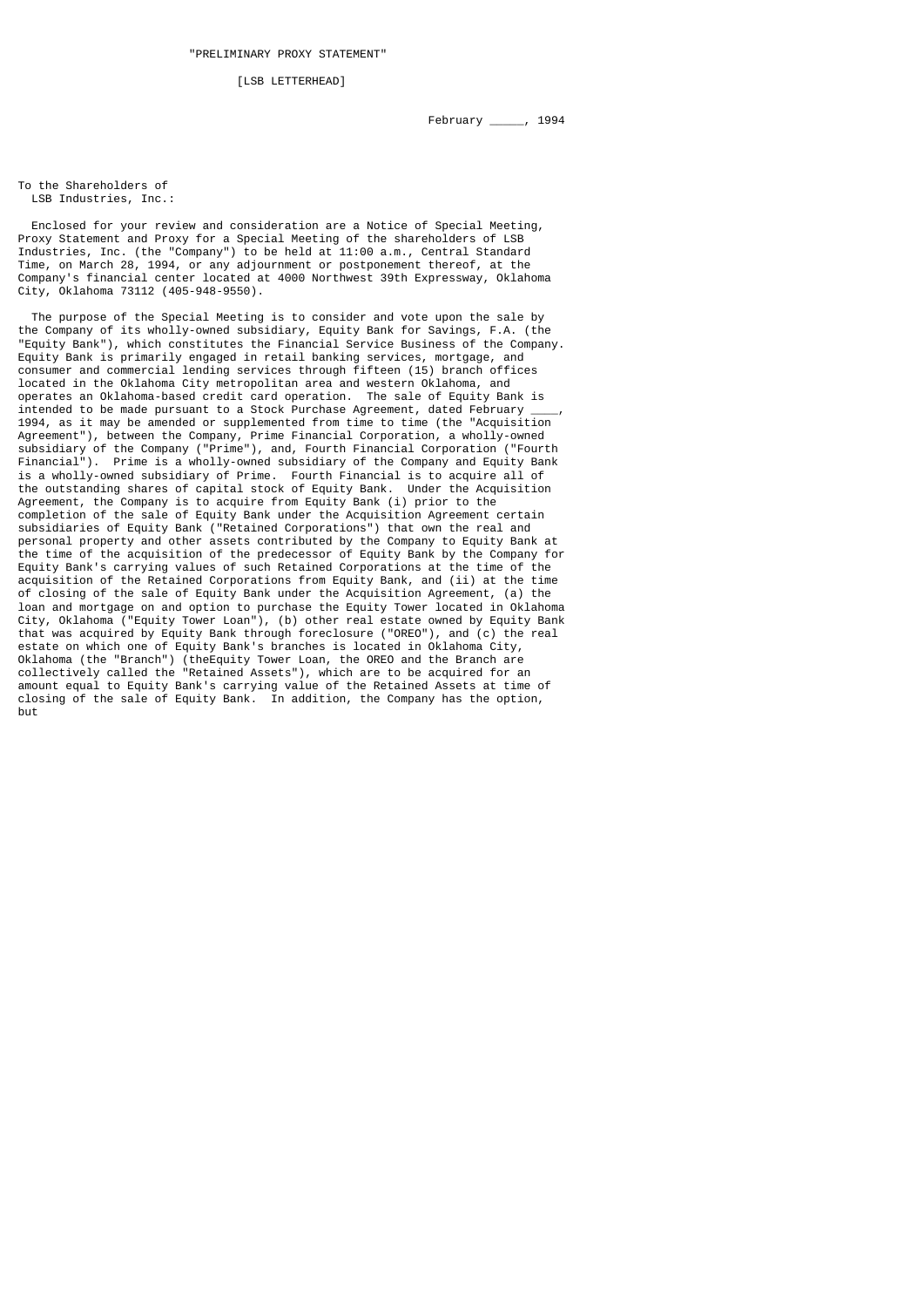not the obligation, to acquire any loan owned by Equity Bank that has been charged off or written down that may be acquired for a price equal to the net book value of such loan that has been written down and for a price of \$1.00 in the case of each loan that has been charged off ("Other Loans").

 The Company currently expects that the purchase price to be paid by Fourth Financial for Equity Bank will be approximately \$92 million, subject to determination and adjustment in accordance with the Acquisition Agreement (the "Purchase Price"). The Purchase Price is based on a number of estimates, and the amount of the Purchase Price will not be determined exactly until the closing of the sale of Equity Bank. Of the approximately \$92 million, the Company will use approximately \$65.4 million, plus interest, to repay a certain indebtedness the Company intends to incur to finance the purchase from Equity Bank of the Retained Corporations. In addition, the Company will use approximately \$20.5 million to purchase the Retained Assets. As of this date, the Company has made no decision if it will acquire any of the Other Loans. Further, the Company will use the net balance of the Purchase Price (after repaying the indebtedness incurred to purchase the Retained Corporations and paying for the Retained Assets and transactional costs relating to the sale of Equity Bank) for general working capital purposes.

 The enclosed Proxy Statement sets forth the details of the proposed transaction and discusses the factors considered by the Board of Directors in determining to approve the sale of Equity Bank to Fourth Financial pursuant to the Acquisition Agreement. Shareholders are urged to read the Proxy Statement in its entirety prior to voting on the proposed sale of Equity Bank.

 The Board of Directors of the Company has unanimously concluded that the sale of Equity Bank is in the best interests of the Company and its shareholders and that the terms and conditions contained in the Acquisition Agreement are fair to, and in the best interests of, the Company and its shareholders. In arriving at its conclusion, the Board of Directors considered the opinion, dated February \_\_\_\_, 1994, of Lazard Freres & Co. ("Lazard"), its independent financial advisor, that, as of such date, the consideration to be received by the Company pursuant to the sale of Equity Bank under the Acquisition Agreement was fair to the Company from a financial point of view. A copy of the opinion of Lazard is attached as Exhibit "B" to the Proxy Statement and shareholders are urged to read this opinion in its entirety.

 The Board of Directors of the Company unanimously recommends that you vote to approve the Acquisition Agreement and the sale of Equity Bank. YOUR APPROVAL OF THE SALE OF EQUITY BANK WILL SPECIFICALLY AUTHORIZE THE COMPANY TO MAKE FUTURE AMENDMENTS OR MODIFICATIONS TO THE TERMS AND CONDITIONS OF THE TRANSACTION WHICH IT DETERMINES TO BE NECESSARY OR APPROPRIATE, WITHOUT OBTAINING ANY FURTHER APPROVAL BY THE SHAREHOLDERS AND WITHOUT FURTHER SOLICITATION OF PROXIES FROM SHAREHOLDERS.

-2-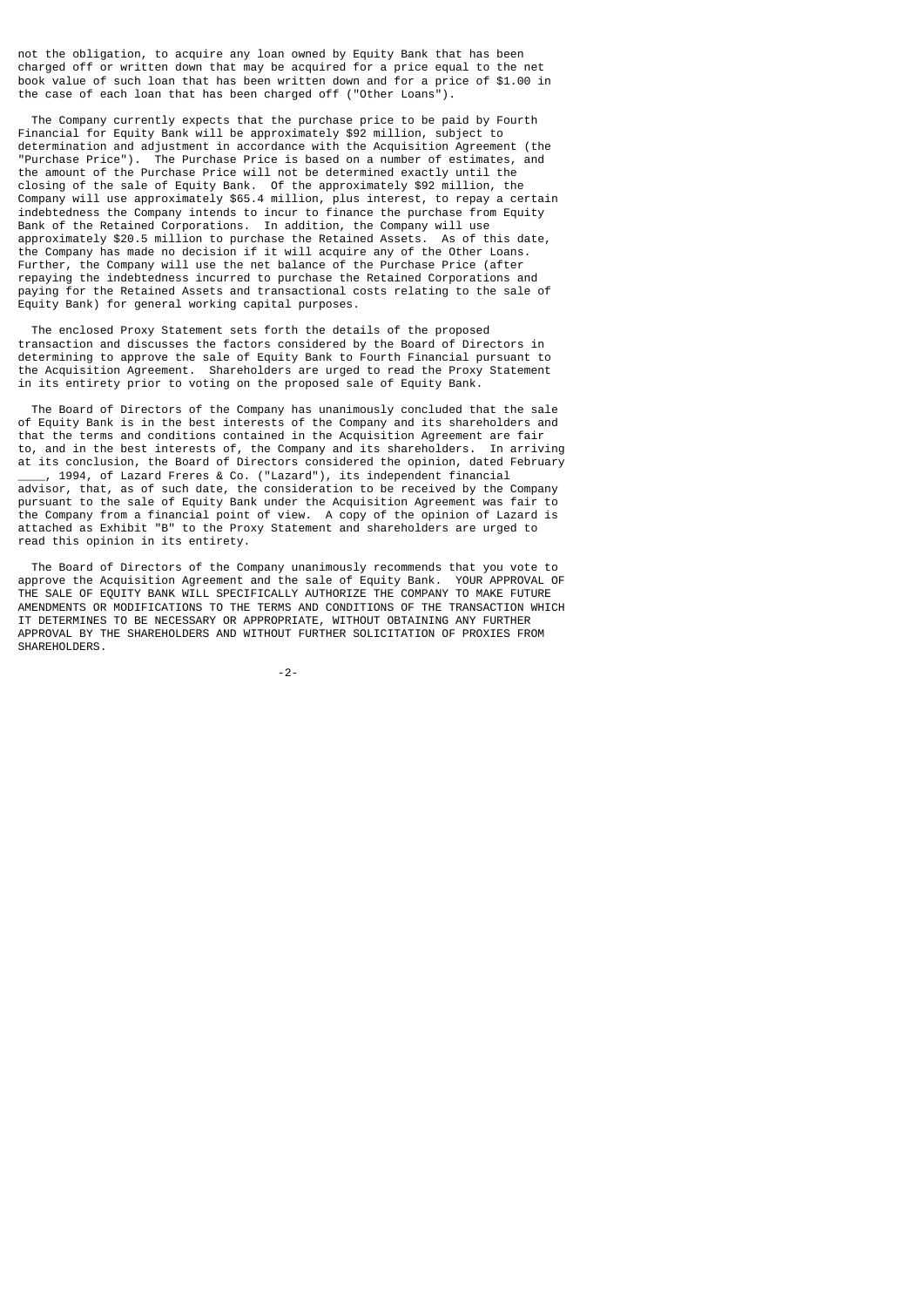The sale of Equity Bank pursuant to the Acquisition Agreement is currently estimated to result in a pre-tax gain for financial reporting purposes for the Company of approximately \$25.0 million, based upon the currently-expected Purchase Price of approximately \$92 million. The exact amount of the Purchase Price will depend on certain factors at the time of closing, and, as a result, the pre-tax gain for financial reporting purposes could be higher or lower depending upon the ultimate amount of the Purchase Price. The Company's tax basis in Equity Bank is higher than its basis for financial reporting purposes. Under current federal income tax laws, the consummation of the Acquisition Agreement and the sale of Equity Bank will not have any federal income tax<br>consequences to either the Company or to the shareholders of the Company. There consequences to either the Company or to the shareholders of the Company. are, however, certain proposed regulations which, if adopted by the Internal Revenue Service (the "IRS") before the consummation of the sale of Equity Bank, could result in the Company having a gain for federal income tax purposes in connection with the sale of Equity Bank, but will not have any federal income tax effect on the shareholders of the Company. The shareholders are urged to read the enclosed Proxy Statement, including the section styled "Federal Income Tax Consequences".

 Upon completion of the sale of Equity Bank, the Company will continue to operate its industrial businesses consisting of the Chemical Business, Environmental Control Business, Automotive Products Business and Industrial Products Business.

 The directors and officers of the Company, and their respective spouses and children, beneficially own approximately 33.0% of the outstanding voting shares of the Company, and they have indicated that they intend to vote in favor of the Acquisition Agreement and the sale of Equity Bank.

 Shareholders are not entitled to appraisal rights under Delaware law as a result of the consummation of the Acquisition Agreement and the sale of Equity Bank.

 At the Special Meeting, you will also be asked to consider and vote upon an adjournment of the Special Meeting to solicit additional proxies, if necessary. In the event the holders of a majority of the outstanding voting stock approve an adjournment, and the Company adjourns the Special Meeting, no vote will be called with respect to the sale of Equity Bank until the date set by the Company for the adjournment. The adjournment, if taken, will not exceed ten (10) days. An adjournment of the Special Meeting will provide the Company with an opportunity to solicit additional proxies in order to increase the likelihood of shareholder approval of the sale of Equity Bank. The Board of Directors of the Company unanimously recommends that you vote to approve the adjournment of the Special Meeting, if necessary. Your approval of the adjournment of the Special Meeting will specifically authorize the Company to adjourn the Special Meeting for up to ten (10) days in order to solicit additional proxies to approve the sale of Equity Bank.

-3-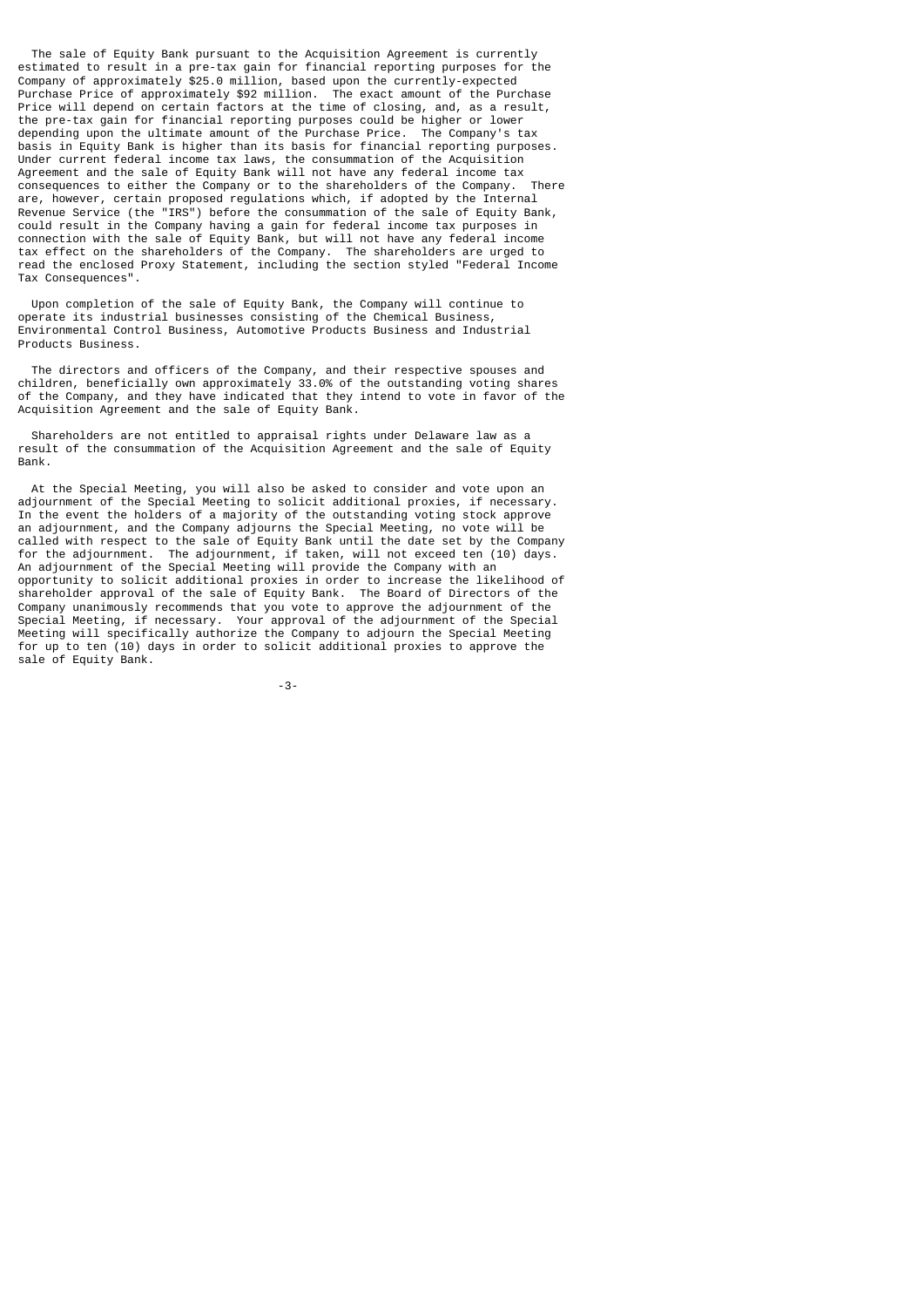All shareholders are invited to attend the Special Meeting in person. However, in order that your shares may be represented at the Special Meeting, please promptly sign and return the accompanying Proxy in the envelope provided whether or not you plan to attend. If you attend the Special Meeting in person, you may, if you wish, revoke your proxy and vote personally on all matters brought before the meeting.

Very truly yours,

 Jack E. Golsen Chairman and President

-4-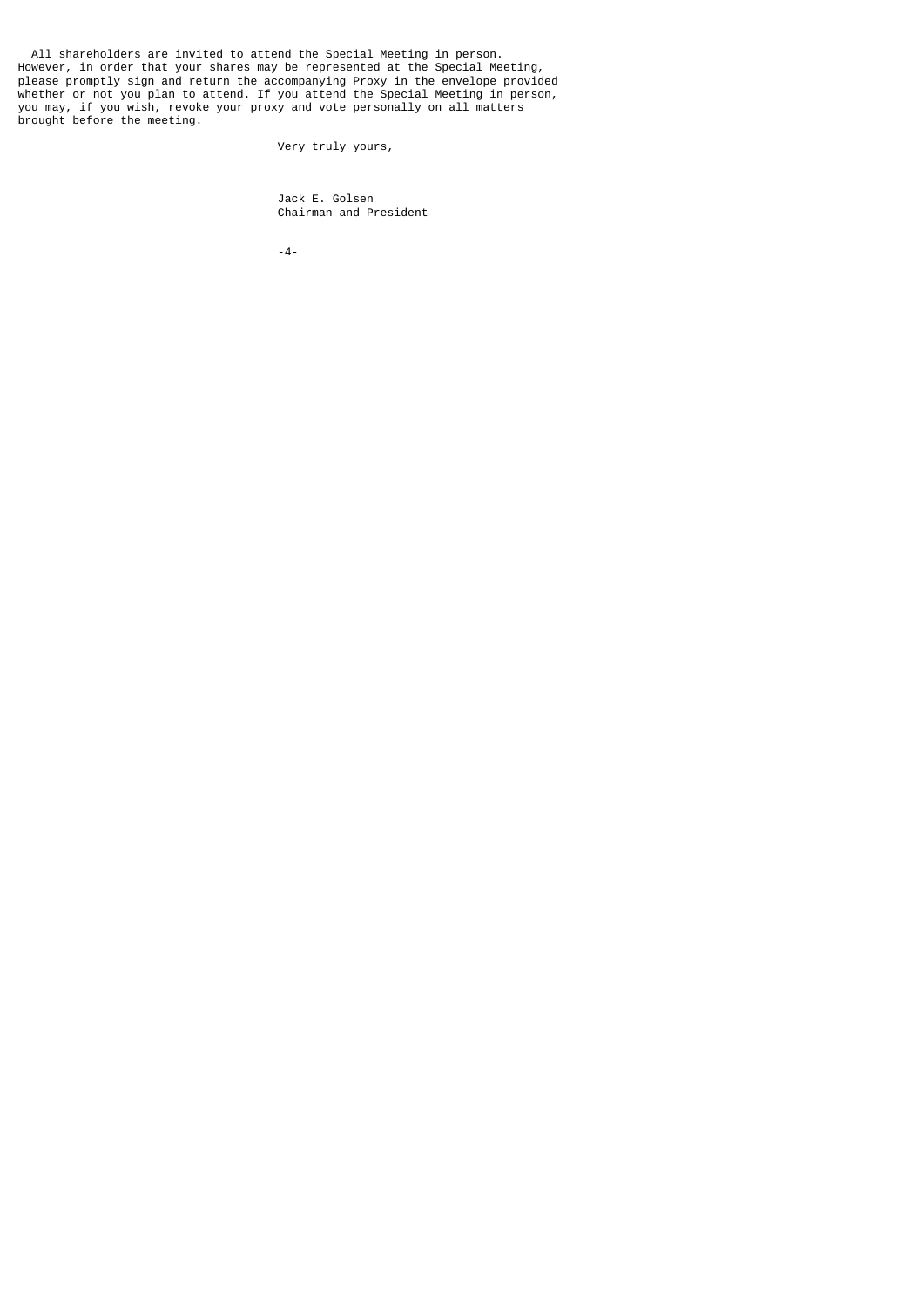## LSB INDUSTRIES, INC.

\_\_\_\_\_\_\_\_\_\_\_\_\_\_\_\_\_\_\_\_\_\_\_\_\_

 $\overline{\phantom{a}}$  ,  $\overline{\phantom{a}}$  ,  $\overline{\phantom{a}}$  ,  $\overline{\phantom{a}}$  ,  $\overline{\phantom{a}}$  ,  $\overline{\phantom{a}}$  ,  $\overline{\phantom{a}}$  ,  $\overline{\phantom{a}}$  ,  $\overline{\phantom{a}}$  ,  $\overline{\phantom{a}}$  ,  $\overline{\phantom{a}}$  ,  $\overline{\phantom{a}}$  ,  $\overline{\phantom{a}}$  ,  $\overline{\phantom{a}}$  ,  $\overline{\phantom{a}}$  ,  $\overline{\phantom{a}}$ 

#### NOTICE OF SPECIAL MEETING OF SHAREHOLDERS

March 28, 1994

 NOTICE IS HEREBY GIVEN that a Special Meeting of Shareholders ("Special Meeting") of LSB Industries, Inc., a Delaware corporation (the "Company"), will be held at the Company's financial center, located at 4000 Northwest 39th Expressway, Oklahoma City, Oklahoma 73107 (405-948-9550), on March 28, 1994, at 11:00 a.m., Central Standard Time, or any adjournment or postponement thereof, for the following purposes:

- 1. To consider and approve a proposal to sell the Company's subsidiary, Equity Bank for Savings, F.A., which operates its financial services business;
- 2. To approve the adjournment of the Special Meeting to solicit additional proxies, if necessary; and
- 3. To transact such other business as may properly come before the meeting or any adjournments or postponements thereof.

 In accordance with the provisions of the Bylaws, the Board of Directors has fixed the close of business on February 8, 1994, as the record date for the determination of shareholders entitled to notice of, and to vote at, the Special Meeting. Your attention is directed to the accompanying Proxy Statement.

 IT IS IMPORTANT THAT YOUR SHARES BE REPRESENTED AT THE SPECIAL MEETING. EVEN IF YOU PLAN TO ATTEND THE SPECIAL MEETING, WE REQUEST THAT YOU PROMPTLY SIGN, DATE, AND RETURN THE ENCLOSED PROXY IN THE ENCLOSED ENVELOPE. A SHAREHOLDER WHO HAS GIVEN A PROXY MAY REVOKE IT BY FILING WITH THE COMPANY'S SECRETARY AN INSTRUMENT REVOKING IT, BY SUBMITTING A DULY EXECUTED PROXY BEARING A LATER DATE, OR BY VOTING IN PERSON AT THE MEETING.

By order of the Board of Directors,

 David M. Shear Vice President and Secretary

Oklahoma City, Oklahoma<br>February \_\_\_ , 1994 February \_\_\_\_, 1994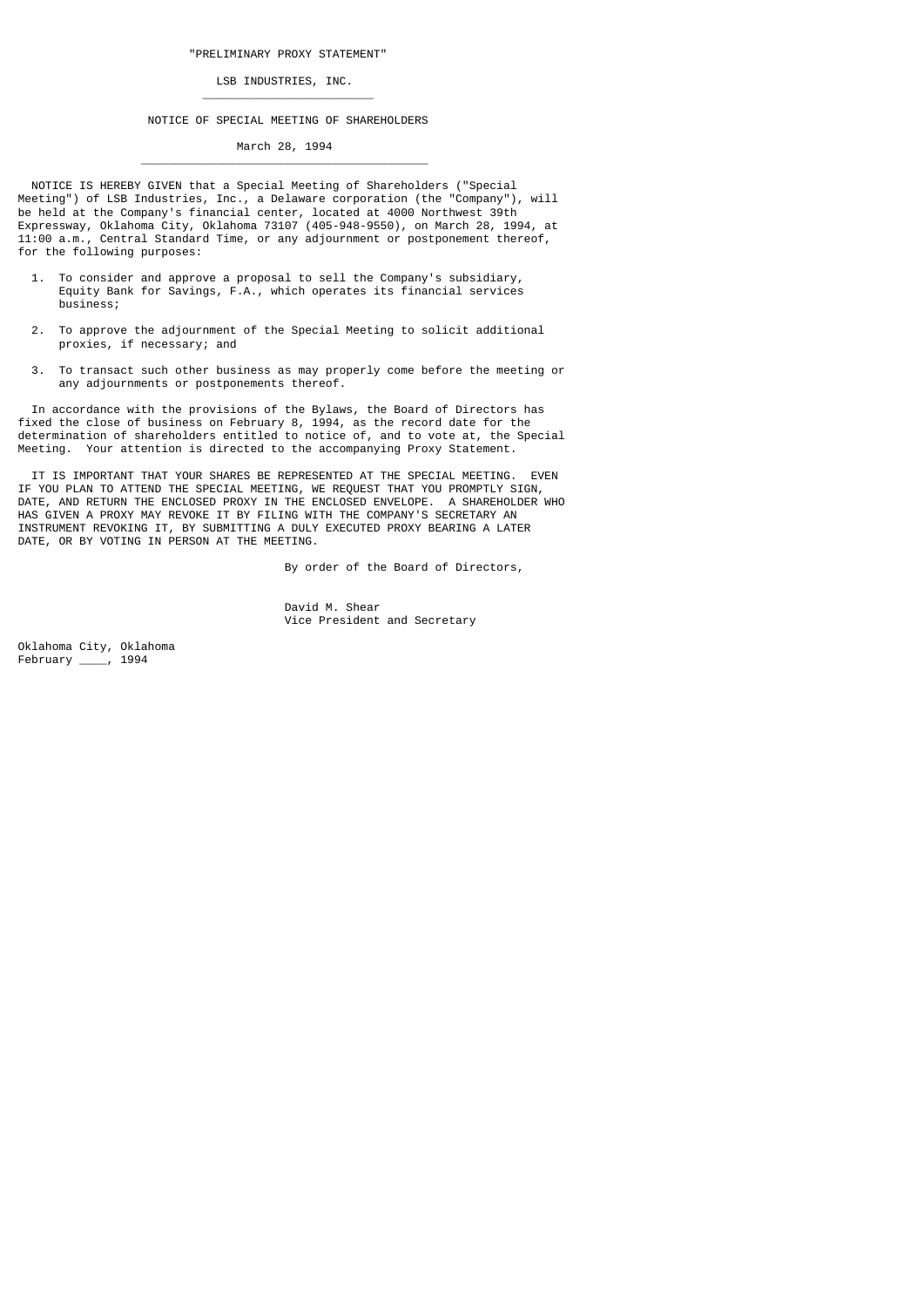LSB INDUSTRIES, INC. 16 South Pennsylvania Oklahoma City, Oklahoma 73107 -------------------------

PROXY STATEMENT

#### ----------------------------

## SPECIAL MEETING OF SHAREHOLDERS

# TO BE HELD ON MARCH 28, 1994

## THE SPECIAL MEETING

## DATE, TIME AND PLACE OF SPECIAL MEETING AND MATTERS TO BE DISCUSSED AT THE

------------------------------------------

- -------------------------------------------------------------------------- SPECIAL MEETING. This Proxy Statement is solicited on behalf of the Board of - ---------------

Directors of LSB Industries, Inc., a Delaware corporation (the "Company"), and is furnished to the holders of the Company's Common Stock, par value \$.10 per share ("Common Stock"); voting Convertible Noncumulative Preferred Stock, par value \$100 per share ("Convertible Preferred"); and, voting Series B 12% Cumulative, Convertible Preferred Stock, par value \$100 per share ("Series B Preferred"), in connection with the solicitation of proxies to be used at the Special Meeting of Shareholders of the Company to be held March 28, 1994, or any adjournment or postponement thereof (the "Special Meeting"), at 11:00 a.m. (Central Standard Time) at the Company's financial center, located at 4000 Northwest 39th Expressway, Oklahoma City, Oklahoma 73112. The date on which this Proxy Statement and the enclosed Proxy are first sent to the shareholders is on or about February \_\_\_\_, 1994. is on or about February

 At the Special Meeting, the shareholders are to consider and vote upon a proposal to sell the Company's Financial Service Business, which consists of Equity Bank for Savings, F.A. ("Equity Bank"), pursuant to a Stock Purchase Agreement, dated January \_\_\_\_\_, 1994, as it may be amended and supplemented from time to time (the "Acquisition Agreement"), between the Company; Prime Financial Corporation ("Prime"), an Oklahoma corporation and a wholly-owned subsidiary of the Company; and, Fourth Financial Corporation ("Fourth Financial"), a Kansas corporation. Prime owns all of the issued and outstanding capital stock of Equity Bank, and the Company owns all of the issued and outstanding capital stock of Prime. The Acquisition Agreement is attached to this Proxy Statement as Exhibit "A".

 The shareholders are also to consider and vote upon a proposal to adjourn the Special Meeting to solicit additional proxies, if required.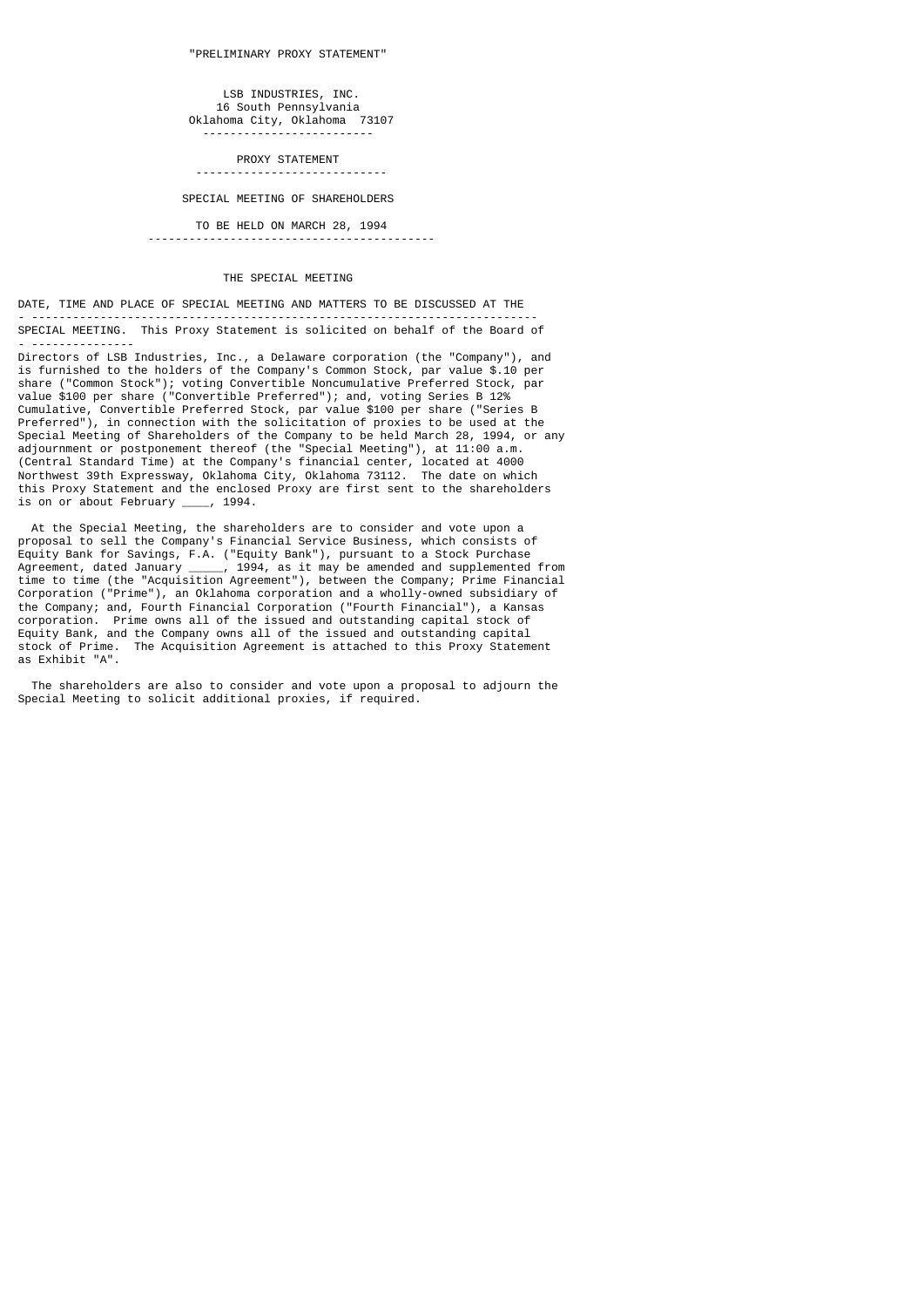The Acquisition Agreement provides for the sale by the Company and Prime to Fourth Financial of all of the outstanding shares of capital stock of Equity Bank. The Company currently estimates that the purchase price to be paid by Fourth Financial for Equity Bank will be approximately \$92 million, subject to determination and adjustment in accordance with the Acquisition Agreement. See "Sale of Equity Bank - Summary of Sale". Approval at the Special Meeting by the shareholders of the Company of the Acquisition Agreement and the transactions contemplated thereby will also authorize the Company, without further shareholder approval and without further solicitation of proxies from shareholders, to make future modifications and amendments to the terms and conditions of the sale of Equity Bank which the Company determines to be necessary or appropriate, including with respect to changes in the amount or type of consideration to be received or the assets to be sold.

 THE BOARD OF DIRECTORS OF THE COMPANY HAS UNANIMOUSLY APPROVED THE SALE OF EQUITY BANK AND RECOMMENDS THAT THE COMPANY'S SHAREHOLDERS VOTE FOR THE SALE OF EQUITY BANK.

RECORD DATE; VOTING AT SPECIAL MEETING. The Board of Directors of the Company - --------------------------------------

has fixed February 8, 1994, as the Record Date for the determination of the shareholders of the Company entitled to notice of, and to vote at, the Special Meeting. As of the close of business on the Record Date, the Company had the following shares of voting common stock and voting preferred stock issued and outstanding: (i) 13,678,272 shares of Common Stock (excluding 835,784 shares held in treasury), (ii) 1,632.5 shares of Convertible Preferred, and (iii) 20,000 shares of Series B Preferred. Each shareholder of record, as of the Record Date, will have one vote for each share of voting common stock and voting preferred stock of the Company (or one-half of one vote for each fractional one-half share of the Convertible Preferred) that the shareholders own as of the Record Date. All shares of voting common stock and voting preferred stock will vote together as a single class on all matters coming before the Special Meeting. A majority of all of the outstanding shares of voting common stock and voting preferred stock of the Company, as a single class, entitled to notice of, and to vote at, the Special Meeting, represented in person or by proxy, will constitute a quorum for the Meeting.

 Pursuant to the General Corporation Law of the State of Delaware, only votes cast "For" a matter constitute affirmative votes, except proxies in which the shareholder failed to make a specification as to whether he votes "For" "Against" or "Abstains" as to a particular matter shall be considered as a vote "For" that matter. Votes will be tabulated by an inspector of election appointed by the Company's Board of Directors. Votes in which the shareholder specifies that he is "Abstaining" from voting are counted for quorum purposes. Abstentions and broker non-votes are not considered as votes "For" a particular matter.

-2-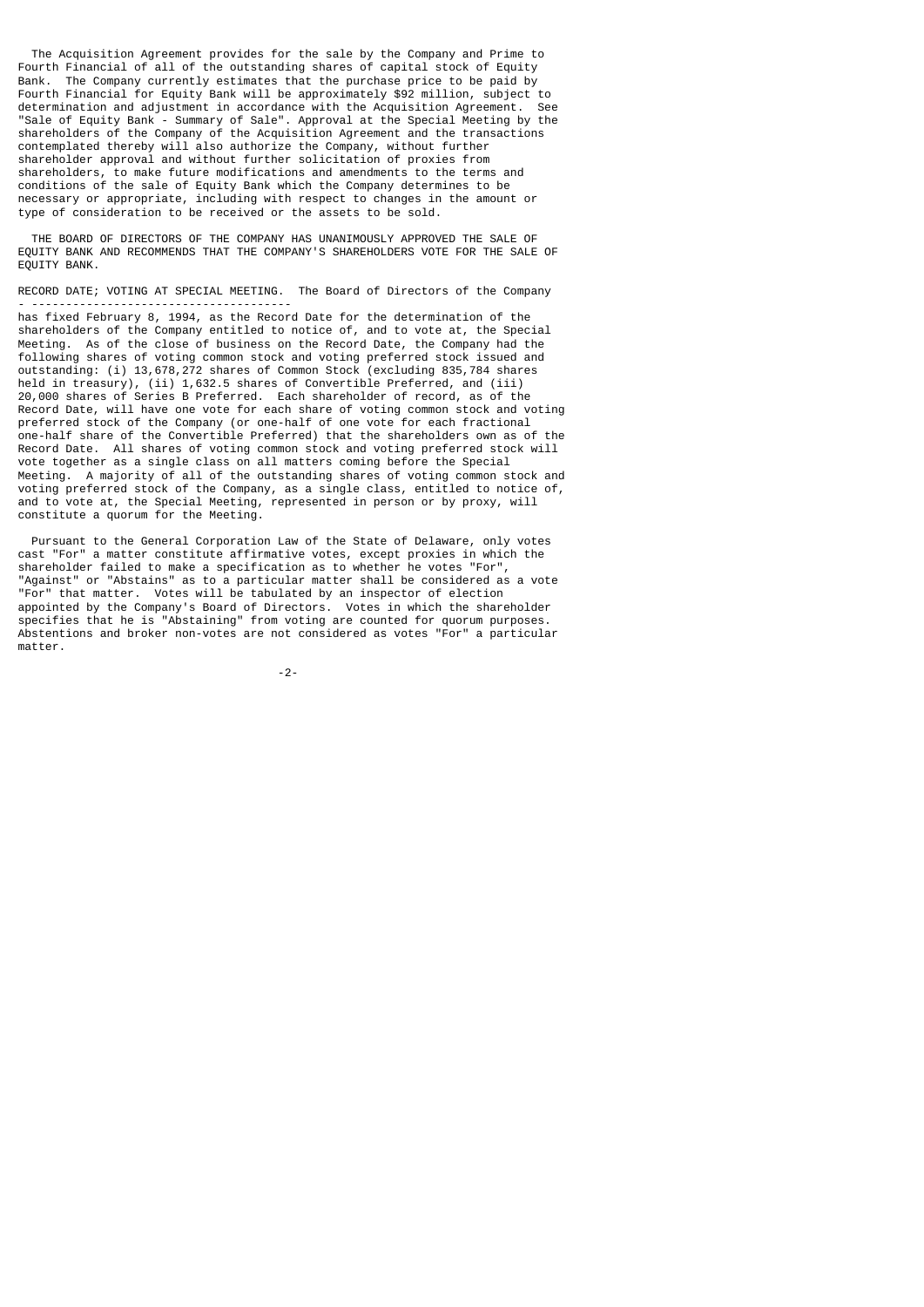The proposed sale of Equity Bank is conditioned on, among other things, the affirmative vote of the holders of a majority of the outstanding voting stock, voting as a single class, of the Company and certain regulatory approvals. As of the Record Date, the directors and officers of the Company and their respective spouses and children beneficially owned approximately 33.0% of the outstanding shares of voting stock of the Company, and they have indicated that they intend to vote in favor of the Acquisition Agreement and the sale of Equity Bank and the adjournment of the Special Meeting, if necessary. See "Sale of Equity Bank -- Shareholder Approval".

 APPROVAL BY THE SHAREHOLDERS OF THE COMPANY OF THE ACQUISITION AGREEMENT AND THE TRANSACTIONS CONTEMPLATED THEREBY WILL ALSO AUTHORIZE THE COMPANY, WITHOUT FURTHER SHAREHOLDER APPROVAL AND WITHOUT FURTHER SOLICITATION OF PROXIES FROM SHAREHOLDERS, TO MAKE FURTHER MODIFICATIONS AND AMENDMENTS TO THE TERMS AND CONDITIONS OF THE ACQUISITION AGREEMENT AND THE SALE OF EQUITY BANK WHICH THE COMPANY DETERMINES TO BE NECESSARY OR APPROPRIATE. THERE ARE NO LIMITATIONS ON THE COMPANY'S ABILITY TO ALTER OR CHANGE THE AMOUNT OR TYPE OF CONSIDERATION TO BE RECEIVED. THE COMPANY IS NOT CURRENTLY AWARE OF ANY SUCH AMENDMENTS OR MODIFICATIONS WHICH ARE EXPECTED TO OCCUR.

 Approval by the shareholders of the Company of the proposal to adjourn the Special Meeting to solicit additional proxies, if necessary, will authorize the Company to adjourn the Special Meeting for a period of not more than ten (10) During such period, the Company will have the opportunity to solicit additional proxies in favor of the Acquisition Agreement and the transactions contemplated thereby. In the event the Company elects to adjourn the Special Meeting in order to solicit additional proxies, no vote will be called with respect to the approval of the Acquisition Agreement and transactions contemplated thereby until the date set by the Company for such adjournment.

PROXIES. The enclosed proxy is solicited by and on behalf of the Board of

- -------

Directors for use in connection with the Special Meeting and the vote to be held at such meeting with respect to the sale of Equity Bank. Any proxy given may be revoked by filing with the Secretary of the Company an instrument revoking it, by submitting a duly executed proxy bearing a later date or by voting in person at the Special Meeting. The Company has retained Kissel-Blake, Inc. (the "Proxy Agent") to assist in the solicitation of proxies. The Proxy Agent will receive a fee from the Company of \$3,000 for its services, plus reimbursement for its reasonable out-of-pocket expenses. All additional expenses of the solicitation of proxies for the Special Meeting, including the cost of mailing, will be borne by the Company. In addition to solicitation by mail and the services performed by the Proxy Agent, officers and regular employees of the Company may solicit proxies from shareholders by telephone, telegram or personal interview. Such persons will receive no additional compensation for such services. Further, the Company and the Proxy Agent request persons holding stock in their name or custody, or in the name of nominees, to send proxy materials to their

-3-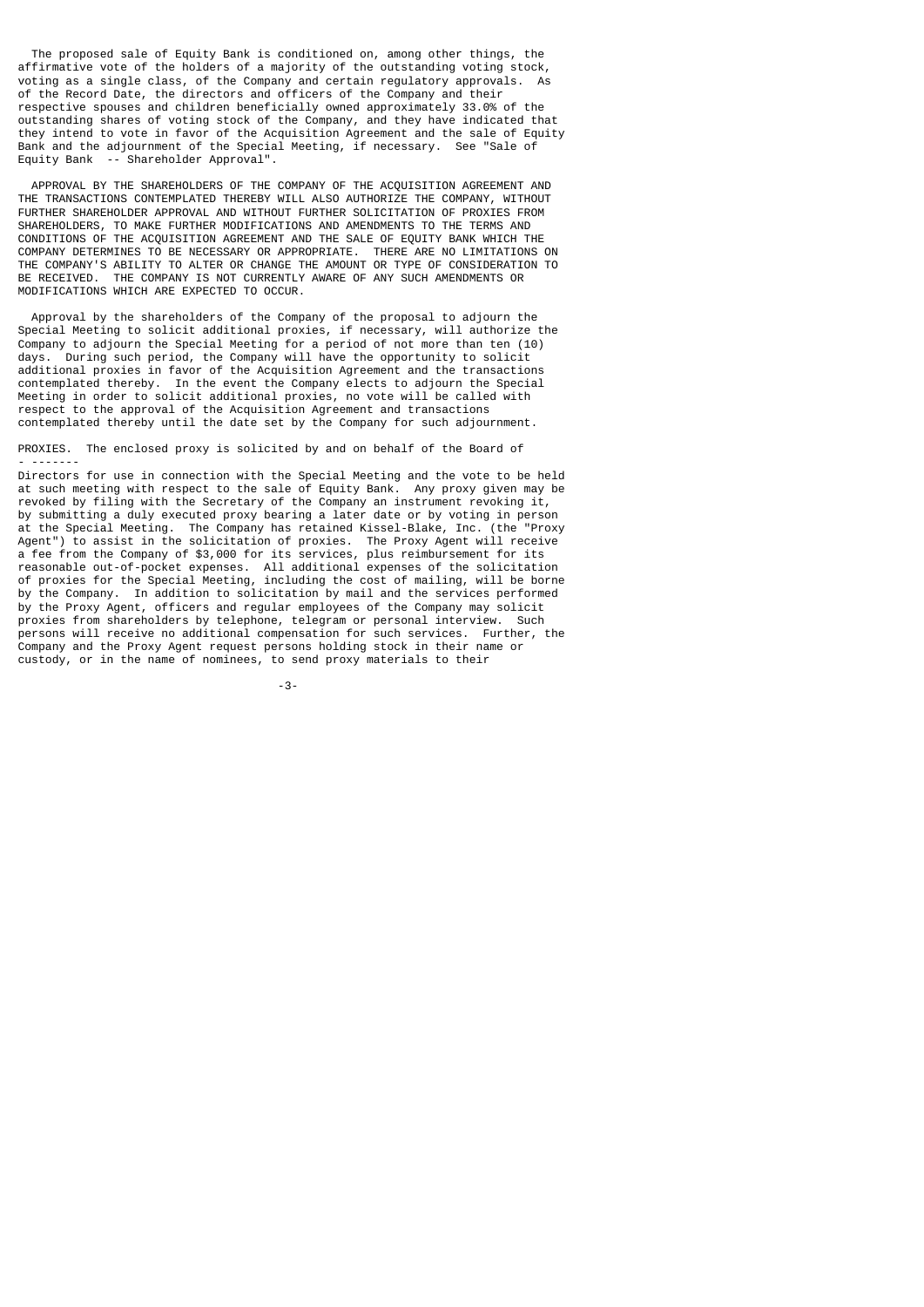principals and request authority for the execution of proxies, and the Company will reimburse such persons for their expenses in doing so.

## SALE OF EQUITY BANK

THE COMPANY AND FOURTH FINANCIAL. The Company is a diversified holding company - --------------------------------

which is engaged, through its subsidiaries, in (i) the manufacture and sale of chemical products for the explosives, agricultural and industrial acids markets (the "Chemical Business"), (ii) the manufacture and sale of a broad range of air handling and heat pump products for use in commercial and residential air conditioning systems (the "Environmental Control Business"), (iii) the manufacture or purchase and sale of certain automotive and industrial products, including automotive bearings and other automotive replacement parts (the "Automotive Products Business") and the purchase and sale of machine tools (the "Industrial Products Business"), and (iv) the financial services business, which is conducted through Equity Bank (the "Financial Services Business"). The Company's unaudited revenues and net income for the nine (9) month period ending September 30, 1993, were \$210.6 million and \$10.8 million, respectively, as compared to the Company's revenues of \$246.8 million and net income of \$9.3 million for the year ended December 31, 1992. For the nine (9) month period ended September 30, 1993, approximately 85.2%, and 87.2% of the Company's revenues and operating income, respectively were attributable to its businesses other than the Financial Services Business on an unaudited basis, while for the year ended December 31, 1992, approximately 81.0% and 88.5% of the Company's consolidated revenues and operating income were attributable to businesses other than the Financial Services Business. The Financial Services Business accounted for approximately 77.1% of the Company's unaudited consolidated assets at September 30, 1993.

 The Chemical Business manufactures and sells specialty explosives products, prilled ammonium nitrate products and high grade specialty industrial acids to the explosives, agricultural and industrial acids markets. The Chemical Business accounted for approximately \$91.0 million (43.2%) and \$15.5 million (61.7%) of the Company's unaudited consolidated revenues and operating income, respectively, for the nine (9) month period ended September 30, 1993, and approximately \$107.2 million (43.4%) and \$18.4 million (71.2%) of the Company's consolidated revenues and operating income, respectively, for the year ended December 31, 1992.

 The Environmental Control Business manufactures and sells a broad range of fan coil, air handling, air conditioning, heating, heat pump, and dehumidification products targeted to both new building construction and renovation, as well as industrial applications. The Environmental Control Business also sells components used in the manufacture of air conditioning, heating, and refrigeration products to other manufacturers of those products, some of whom resell those products in competition with the Environmental Control Business. The

-4-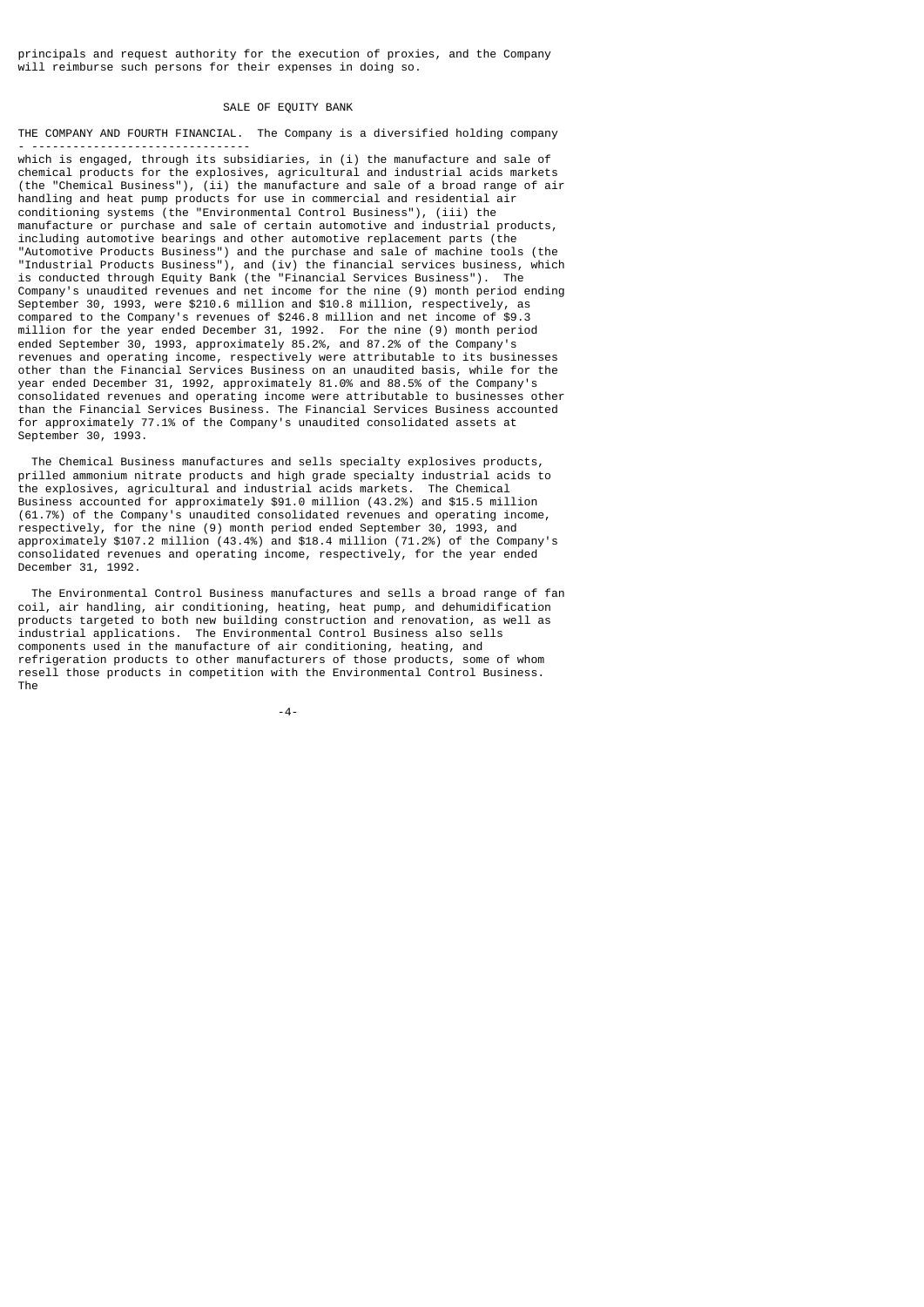Environmental Control Business accounted for approximately \$51.6 million (24.5%) and \$2.7 million (10.7%) of the Company's unaudited consolidated revenues and operating income, respectively, for the nine (9) month period ended September 30, 1993, and approximately \$55.0 million (22.3%) and \$3.3 million (12.6%) of the Company's consolidated revenues and operating income, respectively, for the year ended December 31, 1992.

 The Automotive Products Business is primarily engaged in the manufacture and sale of a line of anti-friction ball and roller bearings, oil seals and motor mounts and certain other automotive replacement parts. The Industrial Products Business purchases and markets a line of machine tools including milling, drilling, turning, fabricating and grinding machines. The Automotive Products Business and the Industrial Products Business combined accounted for approximately \$36.8 million (17.4%) and \$3.7 million (14.8%) of the Company's unaudited consolidated revenues and operating income, respectively, for the nine (9) month period ended September 30, 1993, and approximately \$37.6 million (15.3%) and \$1.2 million (4.7%) of the Company's consolidated revenues and operating income, respectively, for the year ended December 31, 1992.

 The Financial Services Business offers, through Equity Bank, retail banking services, mortgage, consumer and commercial lending, and other related financial products and services through fifteen (15) branch offices located in the Oklahoma City metropolitan area and western Oklahoma. In addition, the Financial Services Business operates an Oklahoma-based credit card division in order to complement its consumer lending activities. At September 30, 1993, the Financial Services Business had, on a stand-alone basis, assets of \$519.9 million and a net worth of \$56.9 million. On a consolidated basis with the Company, the Financial Services Business represented 77.1% of the Company's unaudited consolidated assets at September 30, 1993. The Financial Services Business accounted for approximately \$31.2 million (14.8%) and \$3.2 million (12.8%) of the Company's unaudited consolidated revenues and operating income, respectively, for the nine (9) month period ended September 30, 1993, and approximately \$46.9 million (19.0%) and \$3.0 million (11.5%) of the Company's consolidated revenues and operating income, respectively, for the year ended December 31, 1992.

 The Company's principal executive offices are located at 16 South Pennsylvania, Oklahoma City, Oklahoma 73107, and its telephone number is (405) 235-4546.

Fourth Financial is a Kansas-based bank holding company that owns banks in<br>\_\_\_\_\_\_\_\_\_ states of the United States, including \_\_\_\_\_\_\_\_\_\_ banks in the State of \_\_\_\_\_\_\_\_\_ states of the United States, including \_\_\_\_\_\_\_\_ banks in the State of Oklahoma. The principal executive office of Fourth Financial is 100 North Broadway, Wichita, Kansas 67201, and its telephone number is (316) 261-4444.

BACKGROUND OF AND REASONS FOR THE SALE. The Company entered the Financial - --------------------------------------

Services Business in March, 1988, with the acquisition of the predecessor of Equity Bank, because

-5-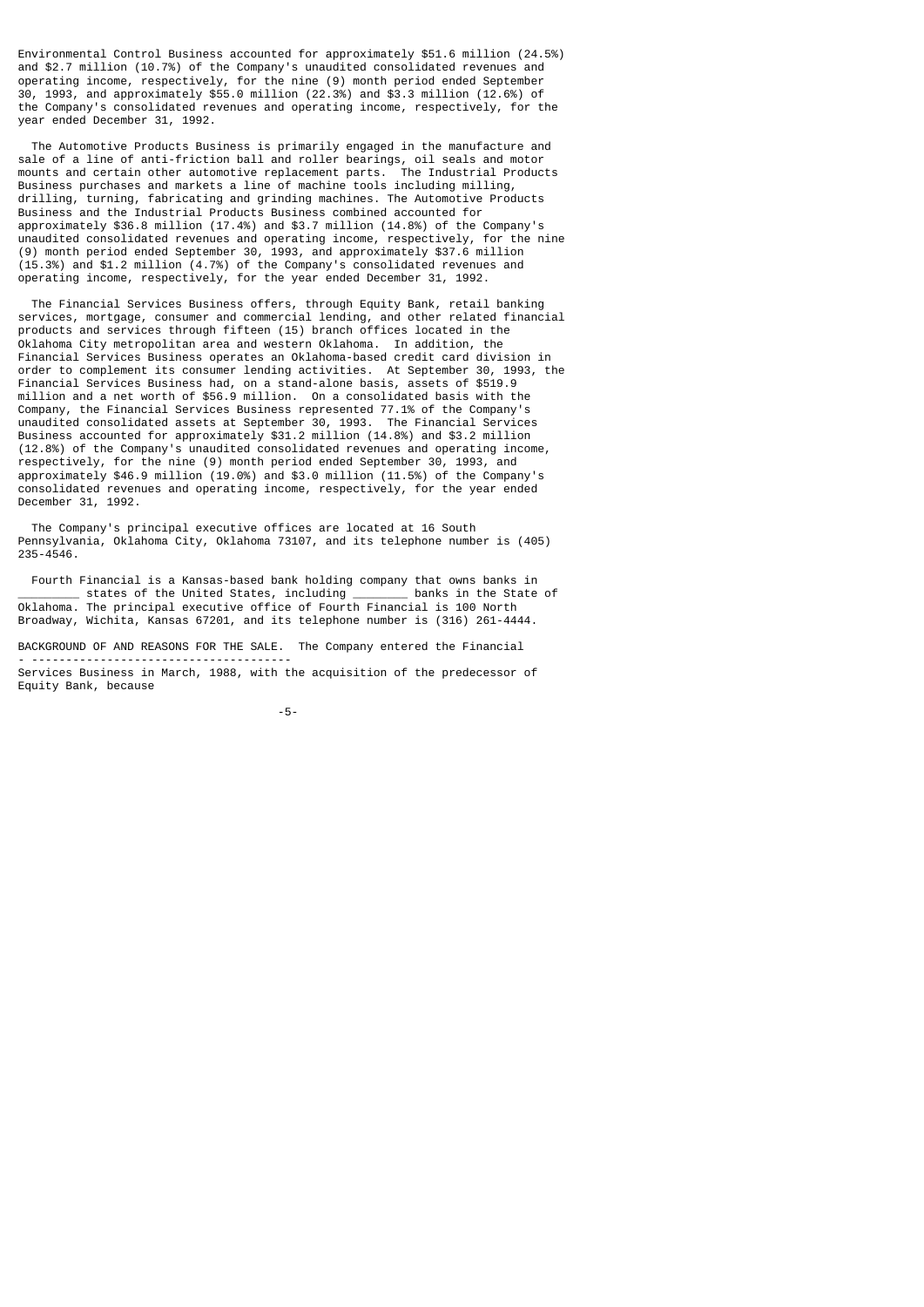the Company perceived an opportunity to purchase a business with approximately \$55.0 million in assets at an attractive price and through which it could develop a profitable business and facilitate financing of the Company's working capital needs pursuant to an accounts receivable financing arrangement approved by the appropriate regulatory agency at the time of the acquisition. In December, 1988, the Company acquired Arrowhead Federal Savings and Loan Association ("Arrowhead"), which had assets of approximately \$317.0 million, in order to augment its Financial Services Business. In 1989, Equity Bank acquired a credit card company, which provides MasterCard and Visa credit card services to member financial institutions and their customers and merchants.

 In connection with the acquisition of Equity Bank in March, 1988, and the approval of the appropriate regulatory authority at that time, the Company and several of its subsidiaries transferred certain properties to Northwest Financial Corporation ("Northwest Financial"), a wholly-owned service corporation of Equity Bank. The properties included, but were not limited to, the manufacturing facilities and the then existing distribution facilities of the Chemical Business, a portion of the real estate which the Environmental Control, the Automotive Products and Industrial Products Businesses conduct manufacturing and distribution operations and certain other assets. (collectively, the "Transferred Assets"). Based upon approvals by the appropriate regulatory authority at that time, Equity Bank was allowed to record, on a stand-alone basis, the Transferred Assets at their then current fair market value based on MAI appraisals approved by the appropriate regulatory agency at that time. The MAI appraisals relating to the Transferred Assets were, in the aggregate, approximately \$69.8 million. The Transferred Assets were transferred to Northwest Financial subject to approximately \$21.5 million in debt. Equity Bank was allowed to reflect the MAI appraised values of the Transferred Assets, less the associated debt, for capital purposes. The Company continued to reflect the historical cost, less depreciation to date, for such Transferred Assets on the Company's consolidated financial statements. The Company's historical cost for all of the Transferred Assets, less depreciation, equaled approximately \$18.8 million as of the time such were transferred to Northwest Financial. In order for the Company and its subsidiaries to continue their operations on those properties, Northwest Financial entered into agreements to lease or sublease the properties back to their original users for an original term of twelve (12) years expiring in the year 2000, with an option to renew for an additional term of ten (10) years, at an aggregate annual rental for all of the Transferred Assets of \$3.2 million, which lease agreement was amended, including increasing the annual rental to approximately \$4.3 million, due to an agreement with its regulators as hereafter discussed in this section. Subject to the terms of the leases between Northwest Financial and the Company's subsidiary leasing such, Northwest Financial transferred beneficial ownership of these properties to two general partnerships in which Northwest Financial owns 99.0% of the partnership interest and the other 1.0% is owned by another subsidiary of the Company. Northwest Financial continues to hold record title to the real properties that constitute part of the Transferred Assets.

-6-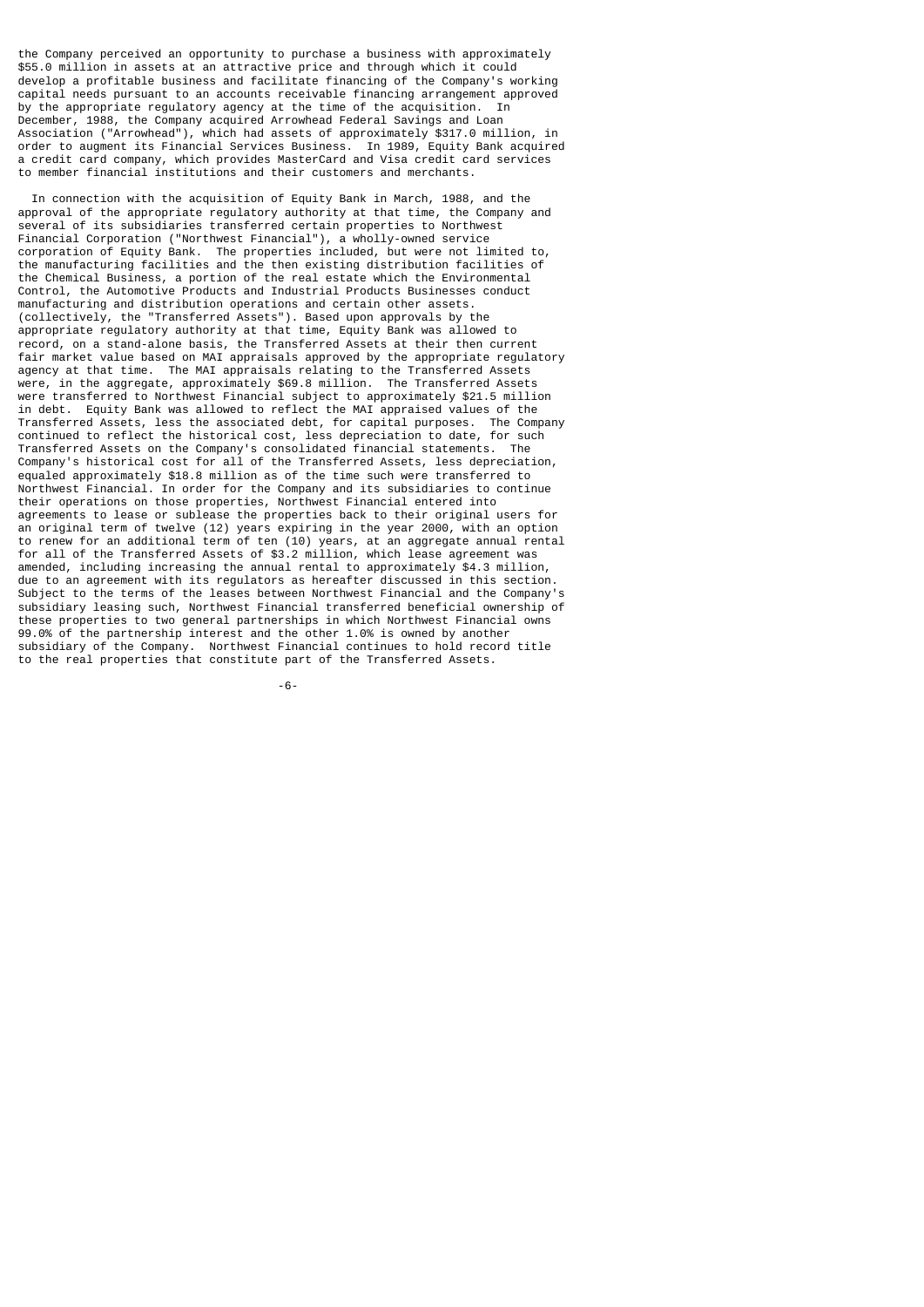As part of the acquisition of Equity Bank and thereafter Arrowhead and the approval of the appropriate regulatory authority at that time, the Company and its subsidiaries were permitted to sell up to \$60.0 million of eligible accounts receivable at any one time to Equity Bank with recourse to the seller ("Receivable Financing"). Under such Receivable Financing, each account receivable sold to Equity Bank was sold at 100% of face value.

 As a result of regulatory examinations by the Office of Thrift Supervision ("OTS"), Equity Bank's primary regulatory authority, and the Federal Deposit Insurance Corporation ("FDIC") in 1990, and subsequent years, the OTS and the FDIC took the position that, among other things, the capital carrying value of certain of the Transferred Assets contributed to Equity Bank in 1988, which values were approved by the appropriate governmental agency at the time of acquisition, needed to be substantially reduced. The Company denied that such action by the FDIC and/or the OTS was proper. In 1992, the Company, the FDIC and the OTS settled the issue as to the valuation of such assets. As part of such settlement, (i) the Company agreed, among other things, to concede to the request of such regulatory authorities and amended the lease between Northwest Financial and the Company's subsidiary leasing those particular Transferred Assets for which the regulatory authorities questioned the value to increase the rent and also shortened the lease term for such Transferred Assets, and (ii) another wholly-owned subsidiary of the Company agreed to acquire from Equity Bank those particular Transferred Assets at the end of the lease term at Equity Bank's then carrying value for regulatory capital purposes of such Transferred Assets. As of the date of this Proxy Statement, Equity Bank's carrying value for such Transferred Assets and all of the other Transferred Assets is approximately \$65.4 million.

 In addition, the OTS took the position that the initial five (5) year approvals granted in 1988 allowing for the Receivable Financing between Equity Bank and the Company and certain of its other subsidiaries expired, and because of an intervening change in the law, beginning in September, 1993, the amount of the Receivable Financing was to be reduced to amounts allowable under current regulations relating to transactions with affiliated companies which is based on a percentage of Equity Bank's capital. As part of the negotiations with the OTS, the parties agreed to a phase-down period regarding the Receivable Financing instead of having to reduce such to the applicable percentage of Equity Bank's capital by September, 1993. It was agreed that: (i) at no one time subsequent to September 28, 1993, but prior to September 1, 1994, would the total amount of such Receivable Financing outstanding at any one time exceed \$33.6 million; (ii) beginning January 28, 1994, Equity Bank will not purchase any new accounts receivable from the Company and/or its subsidiaries under the Receivable Financing arrangement if such would result in Equity Bank owning an amount that would exceed the amount allowed by current regulations, and (iii) on and after September 1, 1994, the outstanding amount of such Receivable Financing at any one time must be in compliance with current regulations. Assuming that on September 30, 1993, Equity Bank had been required to meet current

-7-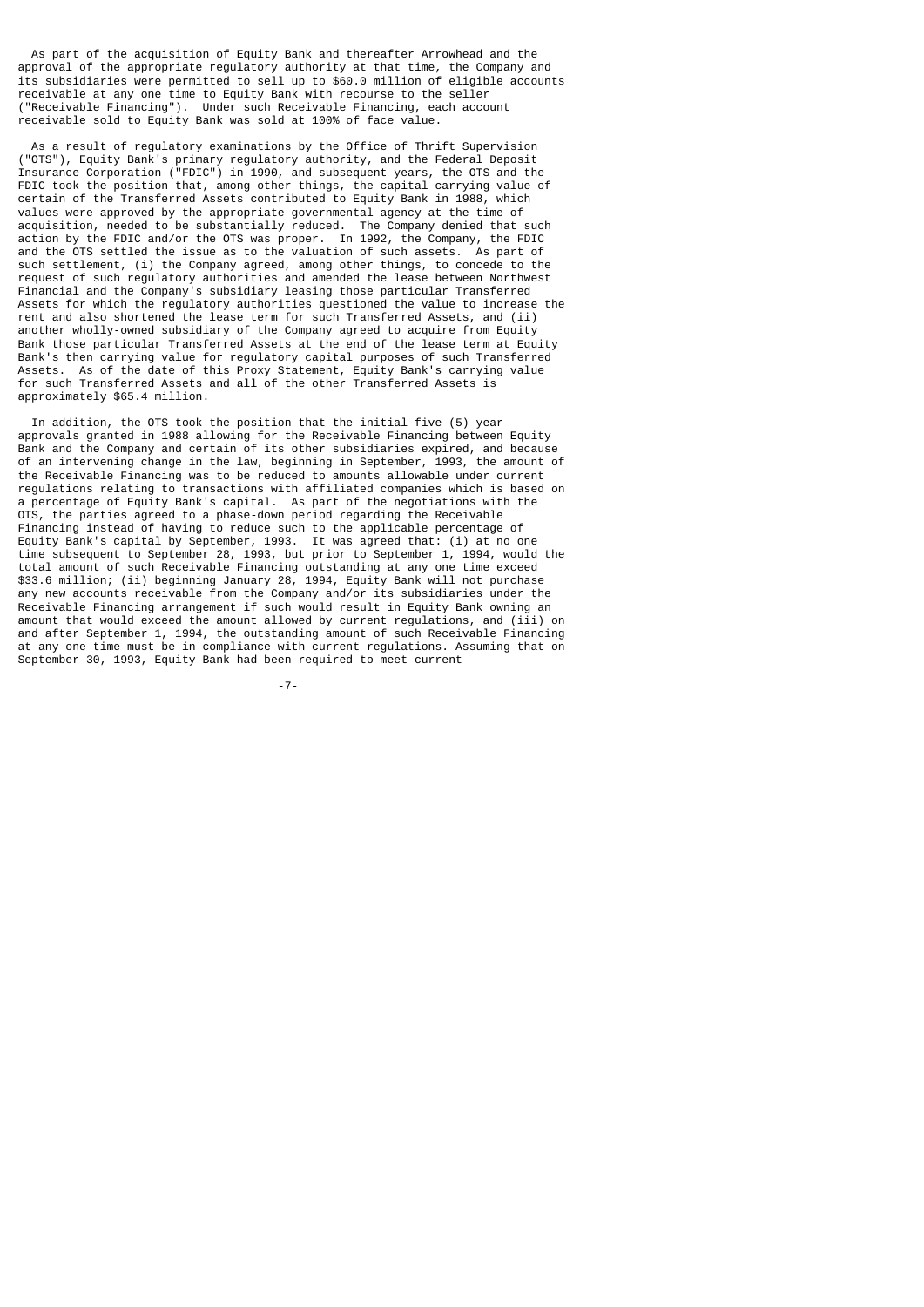regulations regarding such Receivable Financing, the amount would have had to be reduced to approximately \$8.6 million as of such date.

 The Company had not considered selling Equity Bank prior to 1993. During the first half of 1993, the Company was considering a public offering of a new series of its Class C preferred stock, which offering was completed in May, 1993 (the "Offering"). In connection with the Offering, the Company selected Lazard Freres & Co. ("Lazard") as the managing underwriter of the Offering. In connection therewith, Lazard advised the Company that, despite benefits of ownership of Equity Bank, the public market and potential investors found the Company more difficult to evaluate as a result of its ownership of Equity Bank and the complexity of the Company being in both industrial businesses and the financial services business. Lazard recommended that since market conditions are currently favorable for selling financial institutions, the Company consider selling Equity Bank or taking other steps regarding Equity Bank to remove the complexity of analyzing the Company in the minds of the investing public. As a result, the Company indicated in its prospectus relating to the Offering the following:

 The Company has pursued a strategy of acquisitions and is focusing on increasing profitability within each of its businesses and concentrating on business and product lines in niche markets where the Company can establish a position as a market leader. In addition, the Company is seeking to further build value for its stockholders through realization of the value of selected assets reflected on its balance sheet. In this connection, the Company is considering alternatives with respect to the Financial Services Business, including its possible disposition. As of the date of this Prospectus, no decision has been made as to the disposition of the Financial Services Business. Any disposition of the Financial Services Business is, however, subject, among other things, to the Company obtaining an acceptable price, acquisition of, or agreement as to the treatment of certain assets owned by the Financial Services Business contributed by the Company at the time of the acquisition of the predecessor of Equity Bank and obtaining necessary approvals from appropriate governmental regulatory agencies.

 The terms of the new series of preferred stock sold in the Offering provided, among other things, that each share of such preferred stock would have (i) rights to convert such into the Company's common stock, subject to adjustment of the conversion price upon the occurrence of certain events based on a formula, including, but not limited to, the distribution to all holders of common stock of the Company of evidence of indebtedness or other assets, and (ii) special conversion rights upon a corporate change or ownership change having occurred, which would provide the holders of such preferred stock greater conversion rights under certain conditions than under the terms of the standard conversion rights applicable to such preferred stock. Under the terms of such preferred stock, a "corporate

-8-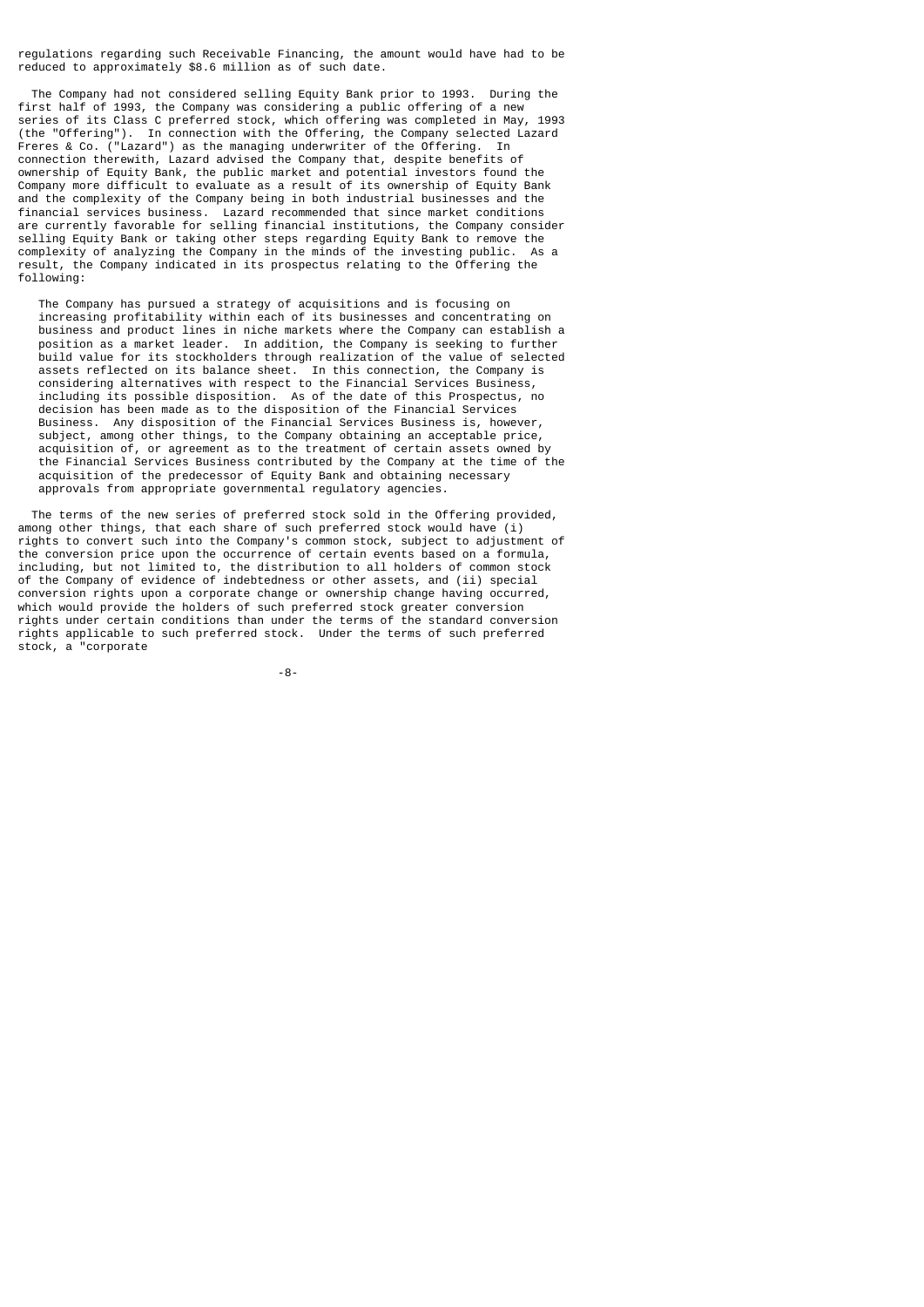change" was to occur at such time that the Company shall consummate any transaction of merger or consolidation of the Company or the Company shall convey, sell, lease, assign, transfer or otherwise dispose of all or substantially all of the Company's property, business or assets. Although the Company did not consider the sale or disposition of Equity Bank to constitute all or substantially all of its business, properties, or assets, as a result of Lazard's recommendations regarding Equity Bank and to avoid any confusion, the Company provided in the terms of the preferred stock covered by the Offering that (i) in the event of any dividend or distribution to shareholders of the Company consisting exclusively of capital stock of Equity Bank and/or certain other subsidiaries of the Company, the Company may, at its option, elect, in lieu of all or any portion of the adjustment to the conversion price, to make a cash payment to the holders of such preferred stock based upon a formula described in the terms of such preferred stock, and (ii) that, among other things, the sale, transfer or other disposition by the Company of any or all of the capital stock or assets of Equity Bank and/or certain other subsidiaries of the Company would not be considered a corporate change triggering the special conversion rights.

 Upon completion of the Offering, in which Lazard was paid a customary compensation for such activity, the Company retained Lazard to act as the exclusive financial advisor to the Company in connection with the consideration of alternatives relating to Equity Bank, including a possible sale of Equity Bank. The Company selected Lazard to act as its financial advisor as a result of the knowledge of the Company and Equity Bank that Lazard had obtained acting as the managing underwriter of the Offering. In connection with such services as the financial advisor, the Company paid to Lazard a financial advisory fee of \$75,000, and agreed to pay Lazard the sum of \$1.0 million, less the \$75,000 previously paid, upon completion of the sale of Equity Bank to Fourth Financial under the Acquisition Agreement, and reimburse Lazard for certain of its reasonable out-of-pocket expenses in connection therewith.

 After entering into the engagement with Lazard to act as the Company's exclusive financial advisor in connection with the consideration of alternatives relating to Equity Bank, including its possible sale, Lazard, with the assistance of the Company, prepared an informational memorandum regarding Equity Bank and distributed such to potential acquirers of Equity Bank, which they believed might have an interest in acquiring Equity Bank and which would have the financial resources to fund such acquisition. Of those financial institutions contacted, Lazard and the Company decided to begin negotiations with Fourth Financial after considering numerous factors.

 After Fourth Financial conducted its due diligence of Equity Bank, representatives of the Company and Fourth Financial met on numerous occasions between August, 1993, and the end of November, 1993, to determine what was the maximum Fourth Financial would pay for Equity Bank.

-9-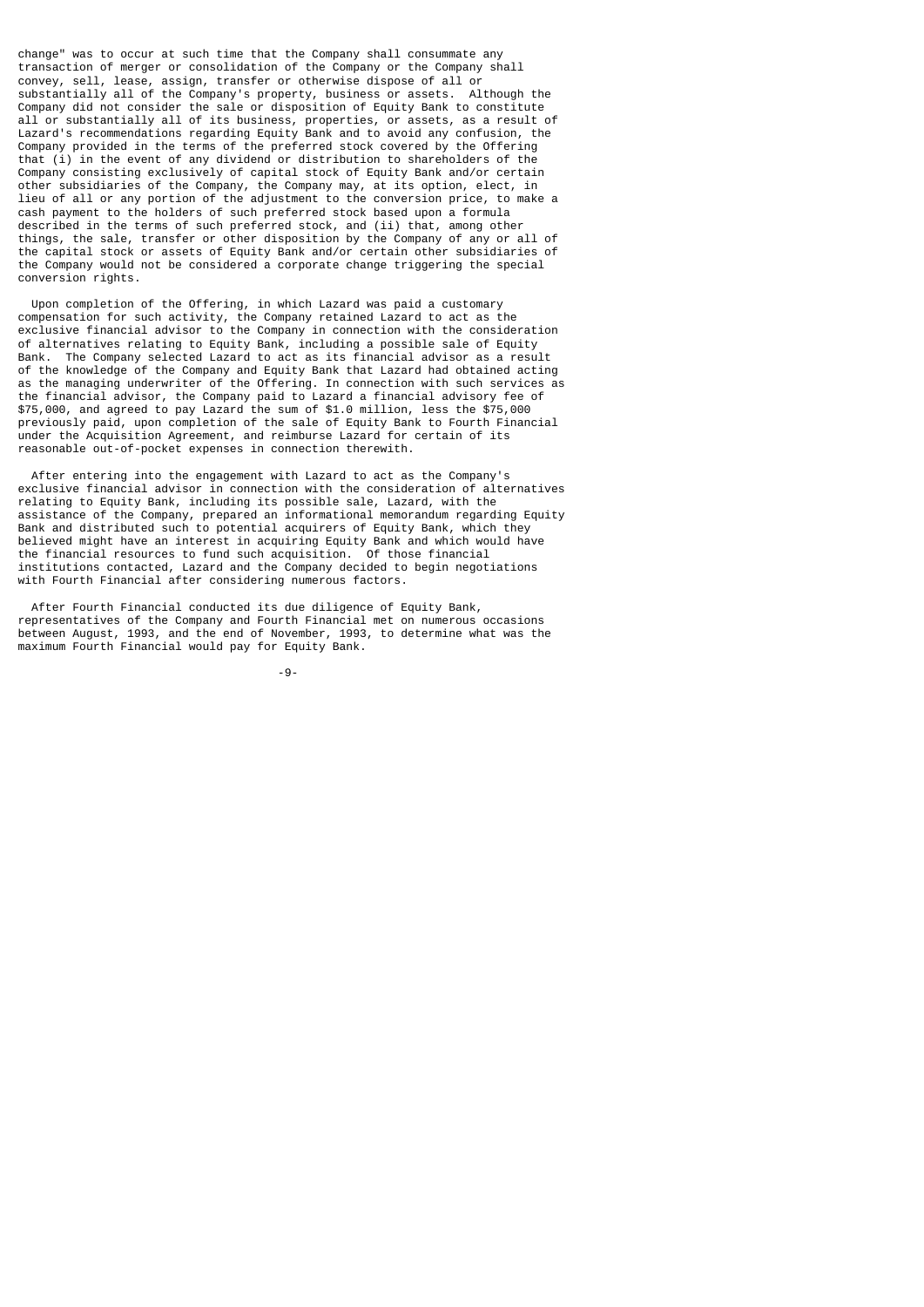As a result of these discussions with Fourth Financial, Fourth Financial made a formal proposal as to the amount that it would pay for Equity Bank. Fourth Financial's proposal was based on numerous factors, many of which can only be finally determined as to amount at the time of closing of the Equity Bank transaction. Based on the formula, management of the Company calculated that the projected Purchase Price should be approximately \$92 million, based on certain estimates and projections made by management. During the period from November 30, 1993, to January \_\_\_, 1994 (the date that the definitive agreement was executed), the Company and Fourth Financial have refined certain terms of such formula, which the Company does not believe should materially change the estimated amount of the Purchase Price of approximately \$92 million. See "Sale of Equity Bank -- Summary of Sale" for the terms of the formula as set forth in the Acquisition Agreement to determine the Purchase Price to be received by the Company from Fourth Financial at the closing of the sale of Equity Bank under the Acquisition Agreement. The estimated amount of \$92 million is based on a number of estimates made by management of the Company, including an estimate of Equity Bank's earnings through March 31, 1994, and other variables that will affect the amount of the Purchase Price. As a result, the exact amount of the Purchase Price may be higher or lower depending on numerous factors at the time of closing of the sale of Equity Bank.

 The Company and Fourth Financial also agreed that the Company (i) would purchase from Equity Bank prior to completion of the transaction all of the capital stock of the subsidiaries of Equity Bank that own the Transferred Assets ("Retained Corporations") for an amount equal to Equity Bank's carrying value of the Transferred Assets at the time the Company acquires the Retained Corporations, and (ii) that the Company would acquire from Equity Bank, at the closing of the sale of Equity Bank, (a) the loan and mortgage on and option to purchase the twenty-two (22) story Equity Tower, located in Oklahoma City, Oklahoma ("Equity Tower Loan"), in which the principal offices of Equity Bank are located, (b) all the other real estate owned by Equity Bank as a result of foreclosures ("OREO"), (c) the real property located at 5700 North Portland, Oklahoma City, Oklahoma, at which Equity Bank conducts one of its branch operations (the "Branch") (the Equity Tower Loan, the OREO and the Branch are collectively called the "Retained Assets"), for an amount equal to the carrying value thereof as shown on the books of Equity Bank at the closing. See "Sale of Equity Bank -- Summary of Sale". As of December 31, 1993, the carrying value on the books of Equity Bank as to (i) the Transferred Assets held by the Retained Corporations was, in the aggregate, approximately \$65.4 million, and (ii) the Retained Assets was approximately \$20.5 million.

 At a meeting of the Company's Board of Directors held on November 11, 1993, the Board of Directors was advised as to the status of the negotiations between the Company and Fourth Financial regarding Equity Bank.

-10-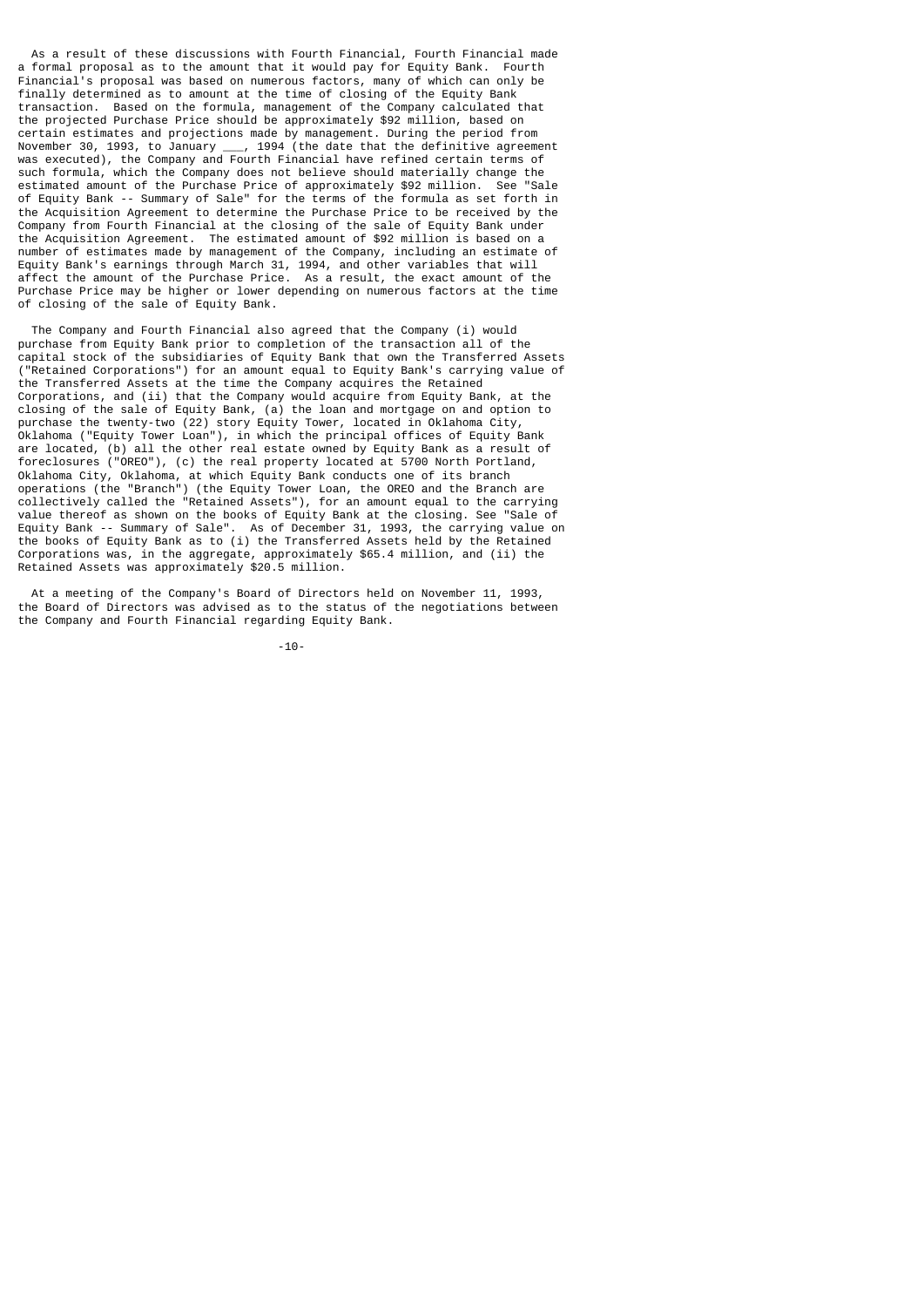Prior to any meeting of the Company's Board of Directors regarding whether the Company should sell Equity Bank to Fourth Financial, management of the Company provided each member of the Board of Directors with a substantial amount of information relating to Equity Bank and the Fourth Financial proposal, including, but not limited to, a summary of Fourth Financial's proposal and an example calculation of the proposed Purchase Price; Equity Bank's historical earnings and projected earnings based on numerous assumptions if Equity Bank was retained by the Company; and the effect on the Company of selling Equity Bank at an assumed purchase price of \$92 million after acquiring the Transferred Assets at Equity Bank's carrying value thereof but before acquisition of the note and mortgage relating to the Equity Tower. Management made no recommendations to the Board of Directors regarding Fourth Financial's proposal at that time. After allowing the members of the Board of Directors several days to review such information and documents, a meeting of the Board of Directors was held on November 29, 1993. All of the directors (except for Robert C. Brown, M.D.) were present. Also present at that meeting were the Company's General Counsel, the Company's Managing Counsel, and the president of Equity Bank. At this meeting, management presented to the Board of Directors a summary of the progress to date as to the negotiations with Fourth Financial and the other institution that management had discussions with regarding Equity Bank. The Company's Board of Directors reviewed in detail at the meeting the documents supplied to them regarding the offer from Fourth Financial and discussed other alternatives as to Equity Bank, such as spinning off Equity Bank to the holders of the Company's common stock, the possibility of retaining Equity Bank, and the possibility of Equity Bank having an initial public offering ("IPO") of a certain percentage of its stock with the Company retaining a majority of the outstanding stock of Equity Bank. The Board made no decision at the November 29, 1993, meeting regarding Equity Bank.

The Company's Board of Directors met again on November 30, 1993. At that<br>eting all of the directors (except Robert C. Brown, M.D.) were present. The meeting all of the directors (except Robert C. Brown, M.D.) were present. Company's General Counsel, the Company's Managing Counsel, and representatives of Ernst & Young, the Company's independent public accountants, and Lazard were also present. At this meeting, representatives of Lazard presented to the Board of Directors in writing a summary of the preliminary valuation analysis for Equity Bank and orally advised the Board of Directors that the proposal made by Fourth Financial was, in their opinion, fair from a financial point of view to the Company. See "Sale of Equity Bank -- Opinion of Financial Advisor". At this meeting, the Board of Directors unanimously approved the Company proceeding with a sale of Equity Bank to Fourth Financial on terms substantially as presented to the Board of Directors and approved the execution of an agreement in principle to sell Equity Bank to Fourth Financial on such terms.

 The alternatives considered by the Board of Directors regarding spinning off Equity Bank to the holders of the Company's common stock and the IPO with the Company retaining a majority of the outstanding stock of Equity Bank were determined by the Board

-11-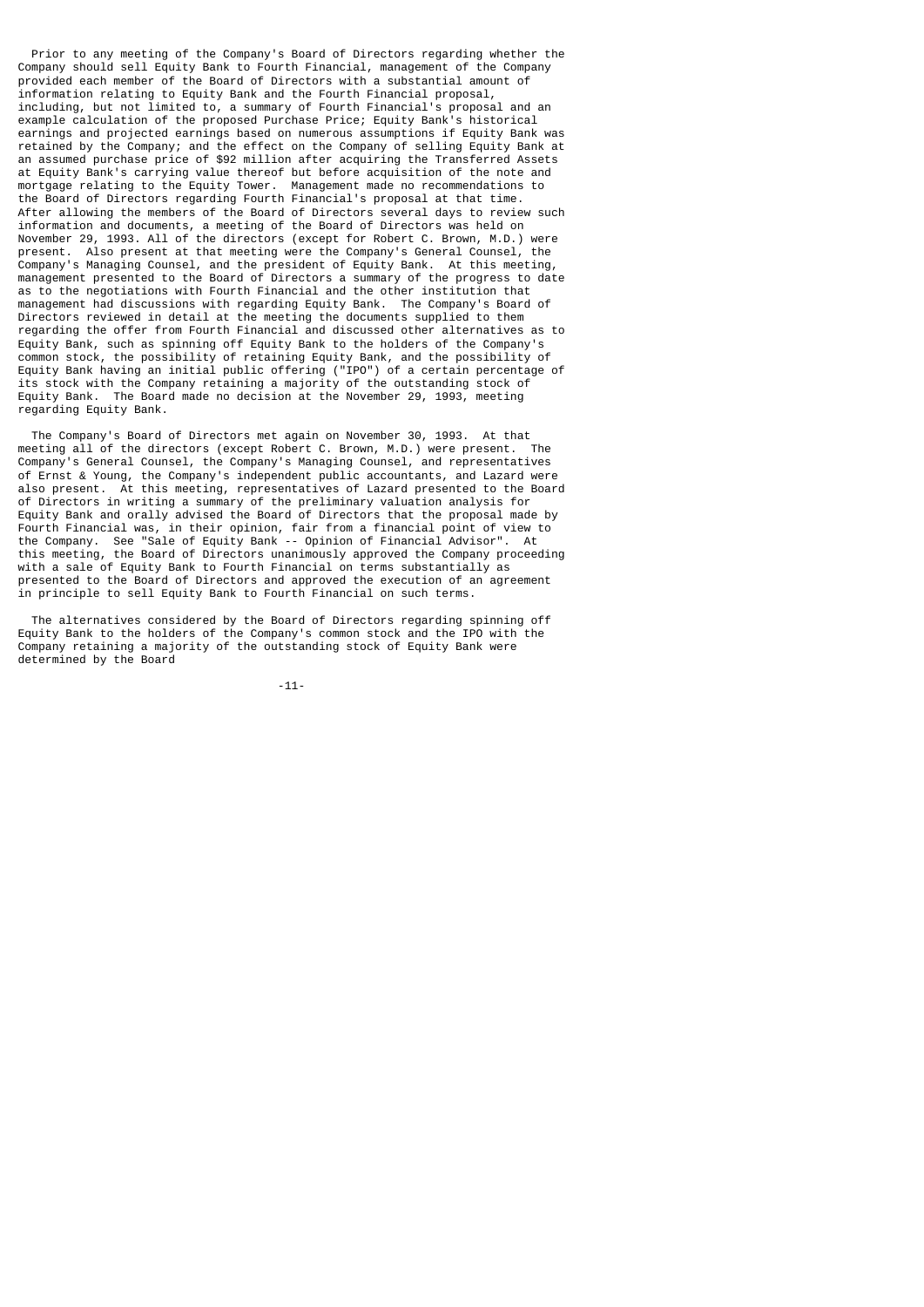not to be satisfactory alternatives for, among other things, (i) increased competition in the markets served by Equity Bank; (ii) Equity Bank would continue to own the Transferred Assets and the Company's subsidiary would continue to have the obligation to purchase the Transferred Assets at the end of the lease term for a substantial amount of money; (iii) the Company would have to continue to pay rent for the Transferred Assets to an entity which would no longer be a wholly-owned subsidiary; (iv) the Transferred Assets would continue to be owned by Equity Bank, which is highly regulated, and, as a result, under certain conditions, the regulators could require Equity Bank to dispose of, or to take other actions regarding, the Transferred Assets to the detriment of the Company and Equity Bank; (v) the distribution of the capital stock of Equity Bank to the holders of the Company's Common Stock could result in substantially greater dilution to the holders of the Company's Common Stock than under the normal conversion rights of the holders of the preferred stock covered by the Offering as a result of the required adjustment to the conversion rights of such preferred stock due to such distribution or, in order to avoid the additional dilution, require the Company to make a substantial cash payment to the holders of such preferred stock reducing the Company's working capital; and, (vi) the Company would receive greater benefit in selling Equity Bank at this time than in spinning off the capital stock of Equity Bank to the Company's holders of Common Stock or having Equity Bank sell a portion of its stock through an IPO with the Company retaining a majority of Equity Bank's stock.

 The Board of Directors concluded on November 30, 1993, that the sale of Equity Bank at this time on the terms presented to the Board of Directors would be in the best interest of the Company and its shareholders. In arriving at such conclusion, the Board of Directors considered a number of factors, including, but not limited to: (i) that at the present time there was a favorable market to sell financial institutions, (ii) increased competition in the markets served by Equity Bank, (iii) the highly regulated nature of Equity Bank, (iv) limitations on the growth of Equity Bank as a result of such regulations, (v) changing marketplace for savings institutions such as Equity Bank, (v) potential change in the tax laws which could result in the Company having to recognize a taxable gain if the sale were to occur after certain proposed regulations were adopted (see "Sale of Equity Bank --Federal Income Tax Consequences"), (vi) sale would eliminate problems with having to raise the funds at a later date to buy back certain of the Transferred Assets and to pay rent to an entity which is no longer a wholly-owned subsidiary, (vii) recommendations of Lazard as to the (a) economic benefits of the sale of Equity Bank to Fourth Financial, as compared to the future benefits of the Company retaining ownership of Equity Bank, and (b) the effect owning Equity Bank was having on the value of the Company's Common Stock, (viii) increase in net worth of the Company as a result of the sale of Equity Bank, and (x) the fairness of the terms of the transaction to the Company from an economic standpoint. See "Sale of Equity Bank -- Fairness of the Sale" and "Sale of Equity Bank -- Opinion of Financial Advisor" for a discussion of the factors considered relating to the fairness of the sale of Equity Bank. See "Sale of Equity Bank -- Use of Proceeds" for a discussion of the use and potential use of the proceeds from the sale of Equity Bank. See also "Sale of Equity Bank

-12-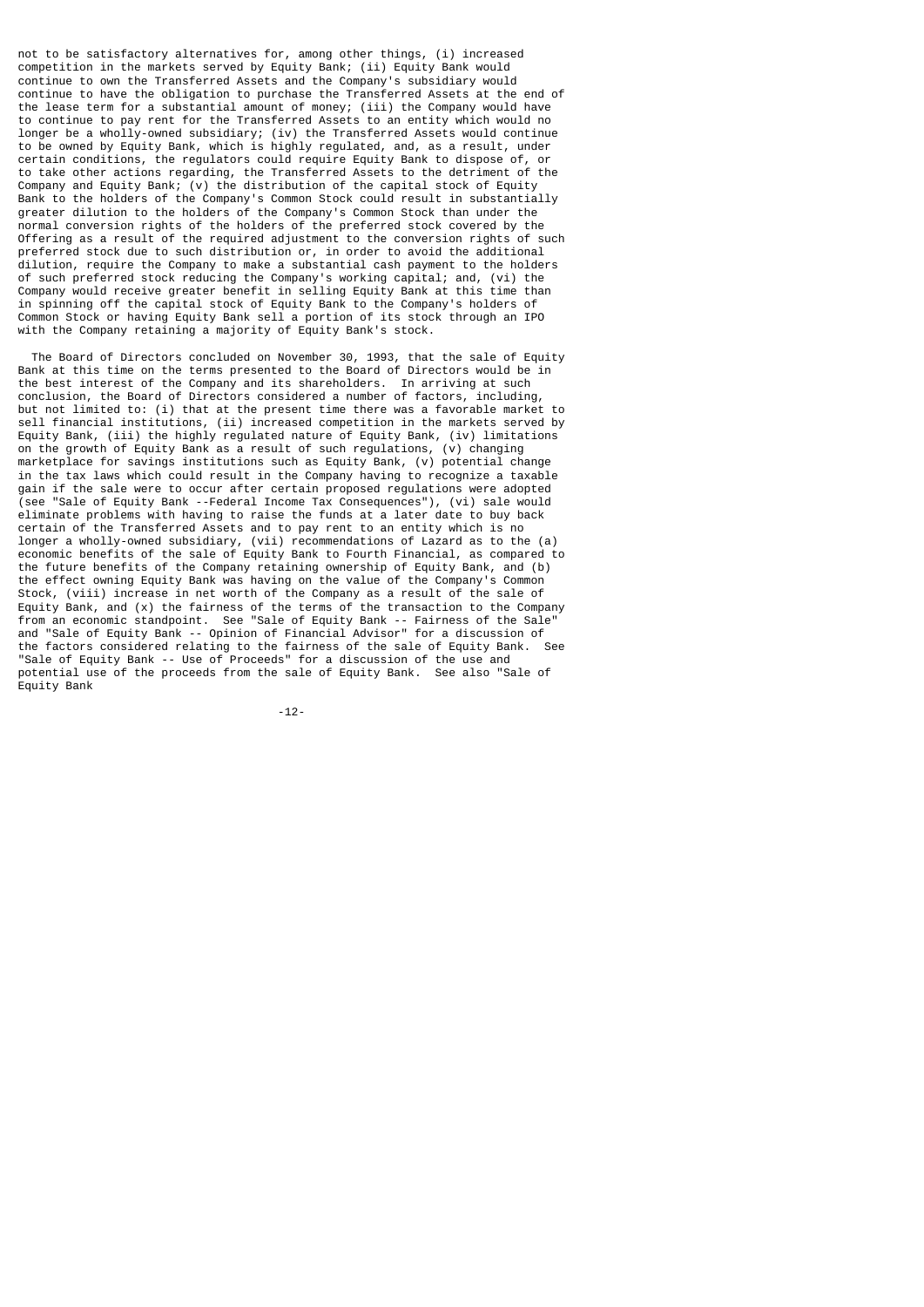- -- Business of the Company after the Sale of Equity Bank" and "Pro Forma Financial Statements".

 The Board of Directors also concluded that the sale of Equity Bank will enable management to focus the resources of the Company, both financially and operationally, on its industrial businesses which, although such only represented approximately 22.9% and 20.0% of the Company's consolidated assets as of September 30, 1993, and December 31, 1992, respectively, such industrial businesses represented approximately 85.2% and 81.0% of the Company's consolidated revenues for the nine (9) month period ended September 30, 1993, and for the year ended December 31, 1992, respectively.

 On November 30, 1993, the Company and Fourth Financial entered into an agreement in principle regarding the sale and purchase of Equity Bank, and on December 1, 1993, both the Company and Fourth Financial issued press releases that they had reached an agreement in principle whereby the Company would sell, and Fourth Financial would purchase, Equity Bank, and that such transaction was subject to the execution of a definitive agreement, obtaining regulatory approvals and other conditions to be met.

 The first draft received by the Company from Fourth Financial of a definitive agreement was not acceptable for numerous reasons. Between November 30, 1993,<br>and January . 1994 (the date that the definitive agreement was executed).  $\mu$  1994 (the date that the definitive agreement was executed), representatives of the Company and Fourth Financial had numerous meetings and telephone conferences negotiating the terms of the definitive agreement.

 On January \_\_\_\_, 1994, copies of the Acquisition Agreement and a draft of Lazard's form of opinion that the Purchase Price was fair from a financial standpoint were delivered to the members of the Board of Directors. On January \_\_\_, 1994, a [meeting or telephonic meeting] of the Board of Directors was held, at which time the Board of Directors reviewed, in detail, the Acquisition Agreement and the draft of Lazard's form of opinion. Present at the meeting were all of the directors, the Company's General Counsel and the Company's Managing Counsel. See "Sale of Equity Bank -- Opinion of Financial Advisor". After discussion of the merits and status, the Board of Directors unanimously approved and authorized the execution, delivery and performance of the Acquisition Agreement and the sale of Equity Bank pursuant to the terms thereof. The Board of Directors unanimously approved and authorized the consummation of the Acquisition Agreement, subject to, among other things specified in the Acquisition Agreement, the approval of the shareholders of the Company and obtaining regulatory approvals, which shareholder approval would specifically authorize the Company to amend or modify the Acquisition Agreement (including with respect to the amount or type of consideration to be received or the assets to be sold) without further shareholder approval.

-13-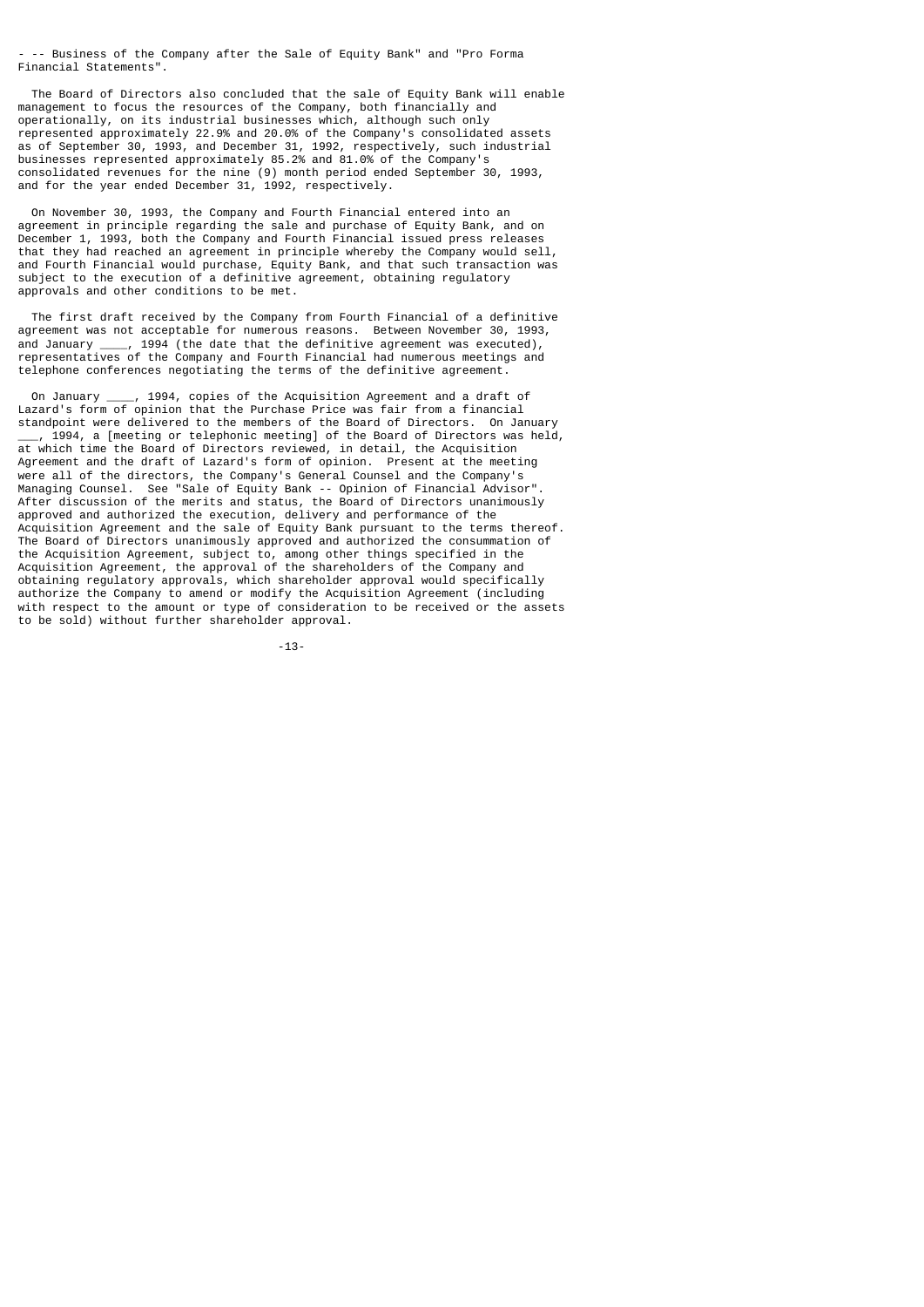On January \_\_\_\_, 1994, the Acquisition Agreement was executed by all of the parties. On January \_\_\_\_, 1994, press releases announcing the execution of a definitive agreement were issued by the Company and Fourth Financial. On February \_\_\_\_, 1994, Lazard delivered an executed fairness opinion. See "Sale of Equity Bank -- Opinion of Financial Advisor".

FAIRNESS OF THE SALE. The Board of Directors believes that the terms and - --------------------

conditions contained in the Acquisition Agreement are fair to, and in the best interests of, the Company and its shareholders. In arriving at this belief, the Board of Directors considered (i) the factors enumerated under "Sale of Equity Bank -- Background of and Reasons for the Sale"; (ii) the opinion of Lazard, the Company's independent financial advisor, that, as of the date of such opinion, the consideration to be received by the Company pursuant to the sale of Equity Bank was fair to the Company from a financial point of view; (iii) the analysis presented to the Board of Directors at its November 30, 1992, meeting by Lazard in connection with Lazard's rendering of its fairness opinion;; and, (iv) the use of proceeds from the sale of Equity Bank. See "Sale of Equity Bank --Opinion of Financial Advisor" and "Sale of Equity Bank -- Use of Proceeds". Board of Directors also noted the substantial efforts undertaken by the Company and Lazard to locate other potential purchasers for Equity Bank. Such efforts included discreet inquiries of, and discussions with, potential financial purchasers, as well as potential strategic purchasers which, like Fourth Financial, may be in a position to take advantage of synergies created by combining the operations of Equity Bank with their present business operations.

 In determining that the sale of Equity Bank is fair to, and in the best interests of, the Company and its shareholders, the Board of Directors did not assign any particular weight to any of the factors it considered, but gave serious consideration to each of them. See "Sale of Equity Bank -- Background of and Reasons for the Sale" and "Sale of Equity Bank -- Opinion of Financial Advisor".

OPINION OF FINANCIAL ADVISOR. On November 30, 1993, at the meeting at which the - ----------------------------

Company's Board of Directors approved the agreement in principle to sell Equity Bank to Fourth Financial, Lazard delivered its oral opinion, which was<br>subsequently confirmed in writing on \_\_\_\_\_\_\_\_\_\_\_\_\_\_, 1994, that the Purchase subsequently confirmed in writing on \_\_\_\_\_\_\_\_\_\_\_\_\_\_\_\_\_, 1994, that the Purchase Price for Equity Bank was fair, from a financial point of view, to the Company. No limitations were imposed by the Company's Board of Directors upon Lazard with respect to the investigations made or procedures followed by it in rendering its opinion.

 THE FULL TEXT OF THE OPINION OF LAZARD, DATED AS OF \_\_\_\_\_\_\_\_\_\_\_\_\_\_\_, 1994 (THE "LAZARD FAIRNESS OPINION"), WHICH SETS FORTH ASSUMPTIONS MADE, MATTERS CONSIDERED AND LIMITS ON THE REVIEW UNDERTAKEN IN CONNECTION WITH SUCH OPINION, IS ATTACHED HERETO AS EXHIBIT "B" TO THIS PROXY STATEMENT. THE LAZARD FAIRNESS OPINION IS ADDRESSED ONLY TO THE COMPANY'S BOARD OF DIRECTORS AND DOES NOT CONSTITUTE A RECOMMENDATION TO ANY OF THE

-14-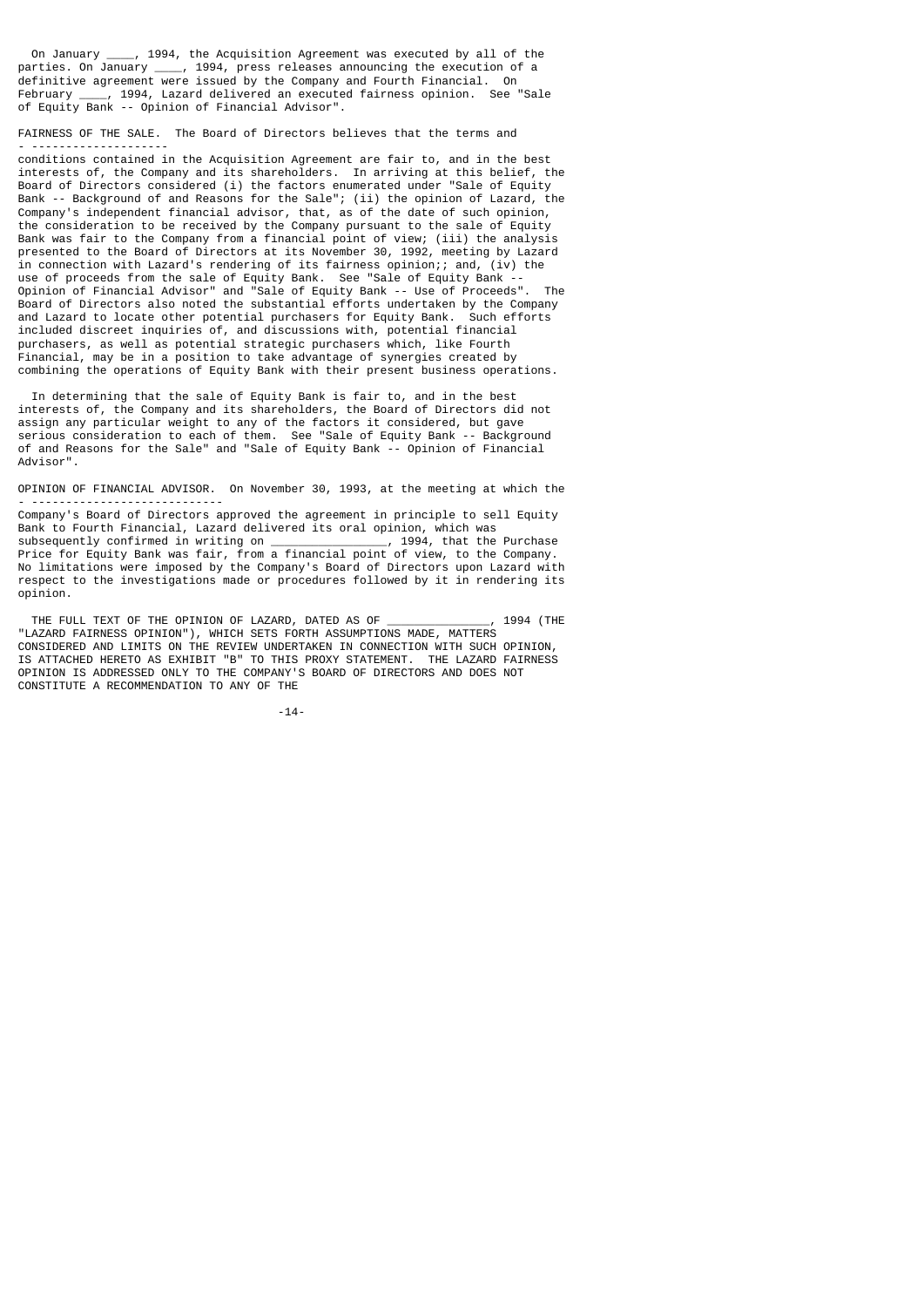COMPANY'S SHAREHOLDERS AS TO HOW SUCH SHAREHOLDER SHOULD VOTE AT THE SPECIAL MEETING. THE SUMMARY OF THE LAZARD FAIRNESS OPINION SET FORTH IN THIS PROXY STATEMENT IS QUALIFIED IN ITS ENTIRETY BY REFERENCE TO THE FULL TEXT OF SUCH OPINION. THE COMPANY'S SHAREHOLDERS ARE URGED TO READ THE LAZARD FAIRNESS OPINION IN ITS ENTIRETY.

 Lazard is a nationally recognized investment banking firm and is continually engaged in the valuation of businesses and their securities in connection with mergers and acquisitions, underwritings, distributions of securities and similar activities. Lazard has acted as financial advisor to the Company in connection with the sale of Equity Bank. In connection therewith, Lazard has been paid a fee of \$75,000 and will be paid an additional fee for its services as financial advisor which is contingent upon the consummation of the Acquisition Agreement. In the course of its activities, Lazard has provided investment banking services to the Company from time to time, including acting as managing underwriter of the Offering by the Company in May, 1993, for which Lazard received customary<br>compensation. See "Sale of Equity Bank -- Background of and Reasons for the See "Sale of Equity Bank -- Background of and Reasons for the Sale". Lazard may, in the ordinary course of its business, trade securities of the Company for its own account or for the accounts of customers and, thus, may hold long or short positions in such securities at any time.

 In connection with the delivery of the Lazard Fairness Opinion, Lazard reviewed, among other things, (i) the Acquisition Agreement; (ii) this Proxy Statement; (iii) audited, consolidated financial statements of Equity Bank for the three (3) years ended December 31, 1992; and (iv) certain financial and other information regarding Equity Bank, including financial forecasts for Equity Bank, which were furnished to Lazard by the Company and Equity Bank or were publicly available. Lazard held discussions with members of the senior management of Equity Bank with respect to its past and current business operations and financial condition, regulatory relationships and future prospects. Lazard also held discussions with the independent auditors of Equity Bank regarding its financial and accounting affairs. In addition, Lazard compared certain financial and stock market information for Equity Bank with similar information for other companies the securities of which are publicly traded, and reviewed the financial terms of certain recent merger and acquisition transactions involving savings institutions specifically and in other industries generally and performed such other studies and analyses as it considered appropriate.

 Lazard relied upon the accuracy and completeness of all of the financial and other information reviewed by it for purposes of the Lazard Fairness Opinion and did not attempt independently to verify any of such information. In that regard, Lazard did not conduct a physical inspection of any of the properties or assets of Equity Bank, nor did it obtain any independent evaluation or appraisal of any properties, assets or liabilities of Equity Bank. In addition, Lazard assumed, with the consent of the Company's Board of Directors, that the financial forecasts furnished to it had been reasonably prepared on a basis reflecting the

-15-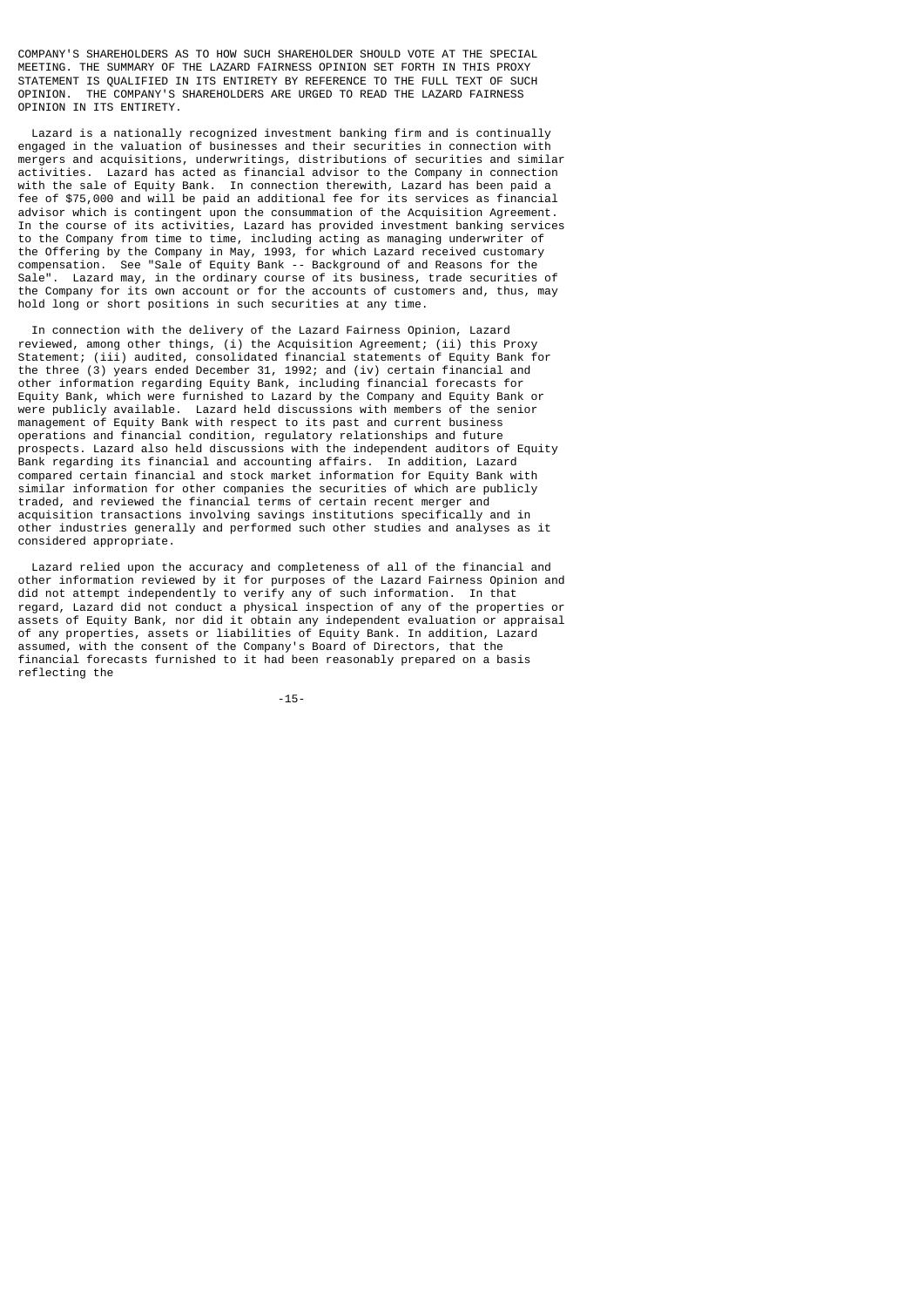best currently available judgments and estimates of Equity Bank. The Lazard Fairness Opinion does not address the relative merits of the sale of Equity Bank as compared to any alternative business strategies that might exist for the Company. The Lazard Fairness Opinion is necessarily based on economic, market and other conditions as in effect on, and the information made available to it as of the date hereof.

 The following is a brief summary of the material analyses performed by Lazard in connection with rendering its written opinion, dated as of February 1994. Lazard utilized substantially the same financial analyses in preparing its oral opinion to the Company's Board of Directors on November 30, 1993.

 Derivation of Equity Bank's Normalized Earnings. Equity Bank's historical and projected consolidated stand-alone statements of income include interest income from certain affiliated Receivable Financing transactions, non-interest revenues associated with the Equity Tower Loan, gains on the sale of the OREO, and rental income generated by the Retained Corporations relating to the Transferred Assets. Lazard adjusted Equity Bank's earnings to remove these revenues since under the Acquisition Agreement, the Company will purchase the Retained Assets and the Retained Corporations from Equity Bank. Lazard made a related pro forma adjustment to credit Equity Bank's interest income for a 6% yield on the theoretical reinvestment of cash of approximately \$85.9 million received from the sale of the Retained Assets and the Retained Corporations and \$29.4 million for the repurchase of the accounts receivable sold to Equity Bank under the Receivable Financing. Lazard further adjusted Equity Bank's earnings to eliminate the effect of certain non-recurring items which would either be eliminated due to purchase accounting adjustments or whose value was separately determined. These adjustments included goodwill amortization and the accretion of a discount relating to and gains on the sale of a portfolio of purchased loans.

 As a result of the adjustments discussed above, Lazard calculated Equity Bank's normalized pre-tax income for the nine (9) months ended September 30, 1993, to be \$4.9 million, versus \$6.4 million reported by Equity Bank in its internal stand-alone financial statements. Lazard calculated normalized pre-tax income for the years ending December 31, 1993, and 1994 (based on estimates prepared by management of Equity Bank) to be \$6.8 million and \$5.6 million, versus management's estimated figures of \$8.1 million and \$5.7 million, respectively. Since the value of Equity Bank's net operating loss carryforwards also was determined separately (together with the adjustments referred to in the preceding paragraph, the "Valuation Adjustment"), and in order to facilitate comparisons, Lazard applied a tax rate of 38% to the normalized pre-tax income figures. This resulted in fully-taxed net income ("Normalized Earnings") of \$3.0 million, \$4.2 million and \$3.5 million for the nine (9) months ended September 30, 1993, and estimated for the years ending December 31, 1993, and 1994, respectively. The Valuation Adjustment was calculated based

-16-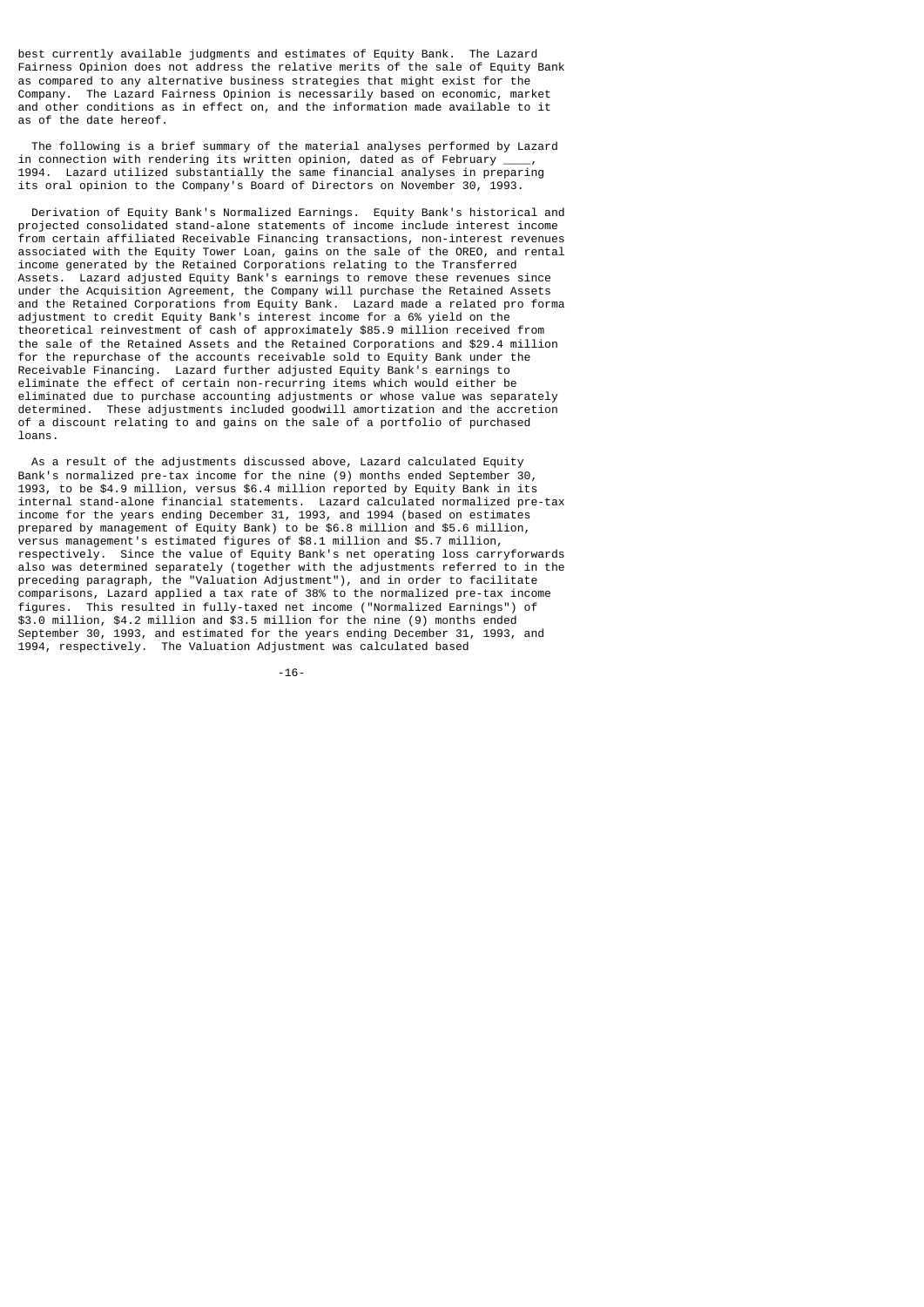on financial information relating to Equity Bank provided to Lazard by the managements of the Company and Equity Bank, which information Lazard did not independently verify.

 Analysis of Selected Savings Institution Stock Purchases. Lazard reviewed certain merger and acquisition transactions involving savings institutions announced since January 1, 1992, in which the acquired institution had assets of less than \$1 billion and was located in selected midwest and southern states, and compared certain multiples implied by the Fourth Financial proposal with comparable multiples for these transactions. The analysis indicated price/tangible book values for these transactions that ranged from 0.48x to 2.22x, with a median multiple of 1.59x; and price/last twelve (12) months ("LTM") earnings per share ("EPS") multiples that ranged from 3.4x to 20.3x with a median multiple of 13.5x. Based on a Purchase Price of \$92 million and before the Valuation Adjustment, the comparable analysis of the Fourth Financial proposal to acquire Equity Bank indicated a price/tangible book value of 2.36x; a price/LTM fully-taxed reported earnings of 17.3x; and a price/LTM Normalized Earnings of 22.8x. Reducing the assumed purchase price of \$92 million by the Valuation Adjustment, the comparable analysis of the Fourth Financial proposal to acquire Equity Bank indicated a price/tangible book value of 1.69x; a price/LTM fully-taxed reported earnings of 12.4x; and a price/LTM Normalized Earnings of 16.4x.

 Valuation of the Bank. As Equity Bank is not a publicly-traded company, Lazard undertook a series of analyses, described below, to determine a reference range for the transaction value of Equity Bank under different valuation methodologies:

 Analysis Based on Selected Savings Institution M&A Transactions. As described above, Lazard reviewed certain merger and acquisition transactions involving savings institutions. Lazard applied the multiples implied by these transactions to Equity Bank's tangible book value and Normalized Earnings and added the Valuation Adjustment to these products. On the basis of this analysis, Lazard established a reference range for the transaction value of Equity Bank of \$78.4 million to \$88.3 million.

 Analysis Based on Selected Thrift Trading Multiples. Lazard selected and analyzed a group of publicly traded savings institutions located in selected midwest and southern states, with total assets between \$200 million and \$800 million, and with return on assets between 0.50% and 2.00%. The institutions in this group were Conservative Savings Corproation, FirstFed Northern Kentucky Bancorp, Inc., Great Southern Bancorp, Inc., Home Federal Savings Bank of Missouri, Railroad Financial Corporation and UNSL Financial Corp. This analysis indicated that the common stock of the group traded at price/tangible book values that ranged from 0.72x to 1.55x, with a median multiple of 1.24x; price/LTM EPS multiples that ranged from 5.4x to 14.7x with a median multiple of 8.7x; price/1993E EPS (as compiled by the Institutional Brokers' Estimate System, "I/B/E/S") multiples that ranged from 6.7x

-17-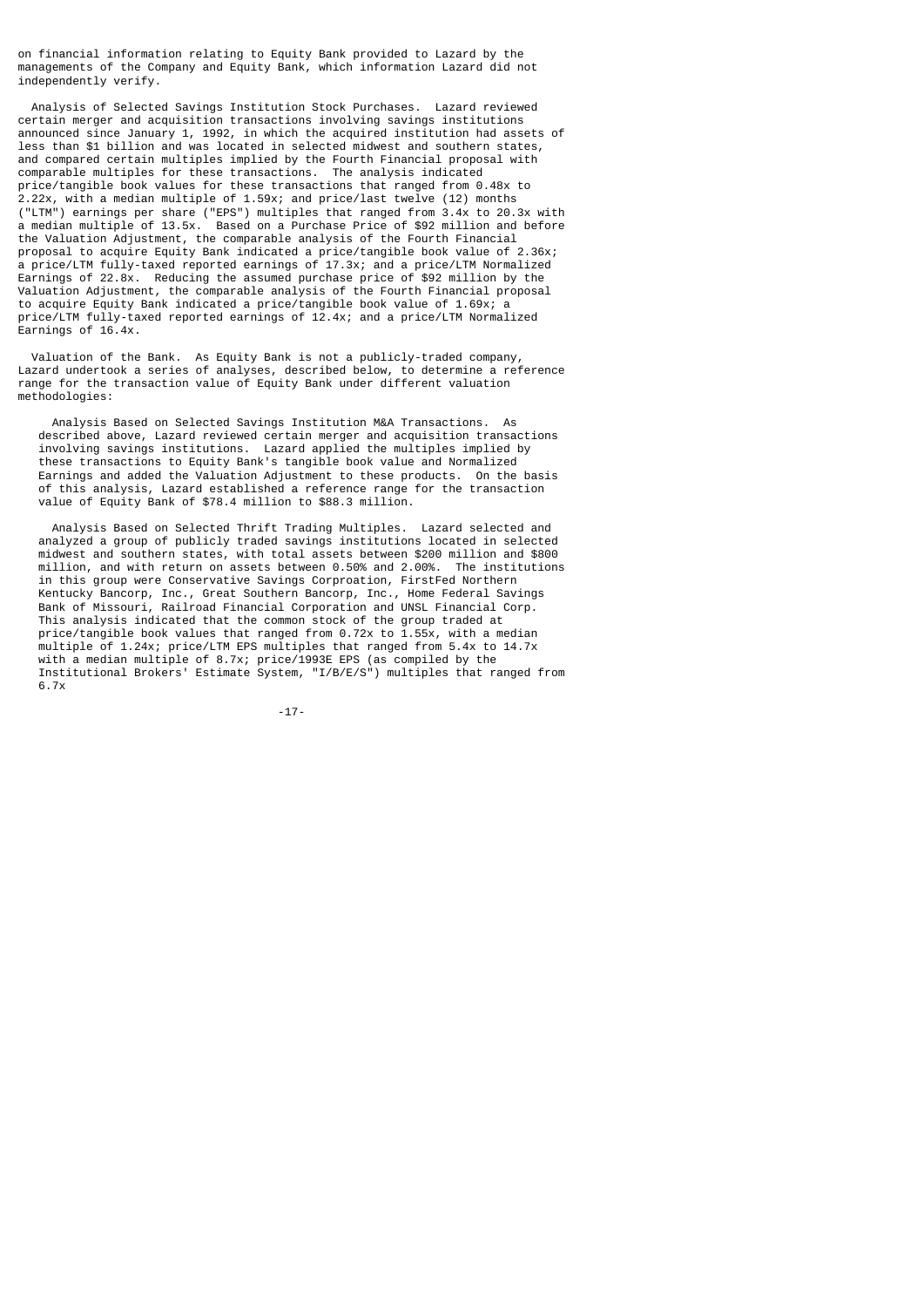to 14.0x with a median multiple of 11.2x; and price/1994E (as compiled by I/B/E/S) EPS multiples that ranged from 7.8x to 13.4x with a median multiple of 11.9x. Lazard applied these multiples to Equity Bank's tangible book value and Normalized Earnings, added an assumed control premium of 25% to this product and further added the Valuation Adjustment to this sum. On the basis of this analysis, Lazard established a reference range for the transaction value of the Bank of \$66.0 million to \$84.2 million.

 Analysis Based on Balance Sheet Mark-to-Market. Lazard analyzed the values that might be obtained if the assets and liabilities of Equity Bank were sold separately. This analysis considered not only the possible premiums that This analysis considered not only the possible premiums that might be paid for certain on-balance sheet assets, but also the possible premiums for off balance sheet assets such as Equity Bank's portfolios of mortgage servicing and credit card receivables. In determining the range of possible premiums that might be paid for these assets, Lazard took into account the range of premiums that had been paid in transactions involving similar asset types. On the basis of this analysis, Lazard established a reference range for the transaction value of Equity Bank of \$78.0 million to \$88.9 million.

 No company or transaction used in the above analyses is identical to Equity Bank or the Acquisition Agreement. Accordingly, an analysis of the results of the foregoing necessarily involves complex considerations and judgments concerning differences in financial and operating characteristics of the companies and other factors that could affect the public trading or acquisition values of the companies to which they are being compared.

 The summary set forth above does not purport to be a complete description of the analyses performed by Lazard. The preparation of a fairness opinion is a complex process and is not susceptible to partial analysis or summary description. Lazard believes that its analyses and the summary set forth above must be considered as a whole and that selecting portions of its analyses and the factors considered by it, without considering all analyses or factors, or selecting parts of the above summary, without considering all analyses and factors, could create an incomplete view of the processes underlying the preparation of the Lazard Fairness Opinion. None of the analyses performed by Lazard was indicated by Lazard to have a greater significance than any other. The ranges of valuations resulting from any particular analysis described above should not be taken to be Lazard's view of the actual value of Equity Bank.

 In performing its analyses, Lazard made numerous assumptions with respect to industry performance, general business and economic conditions and other matters, many of which are beyond the control of Equity Bank. The analyses performed by Lazard are not necessarily indicative of actual value or actual future results, which may be significantly more or less favorable than suggested by such analyses. Additionally, the analyses do not

-18-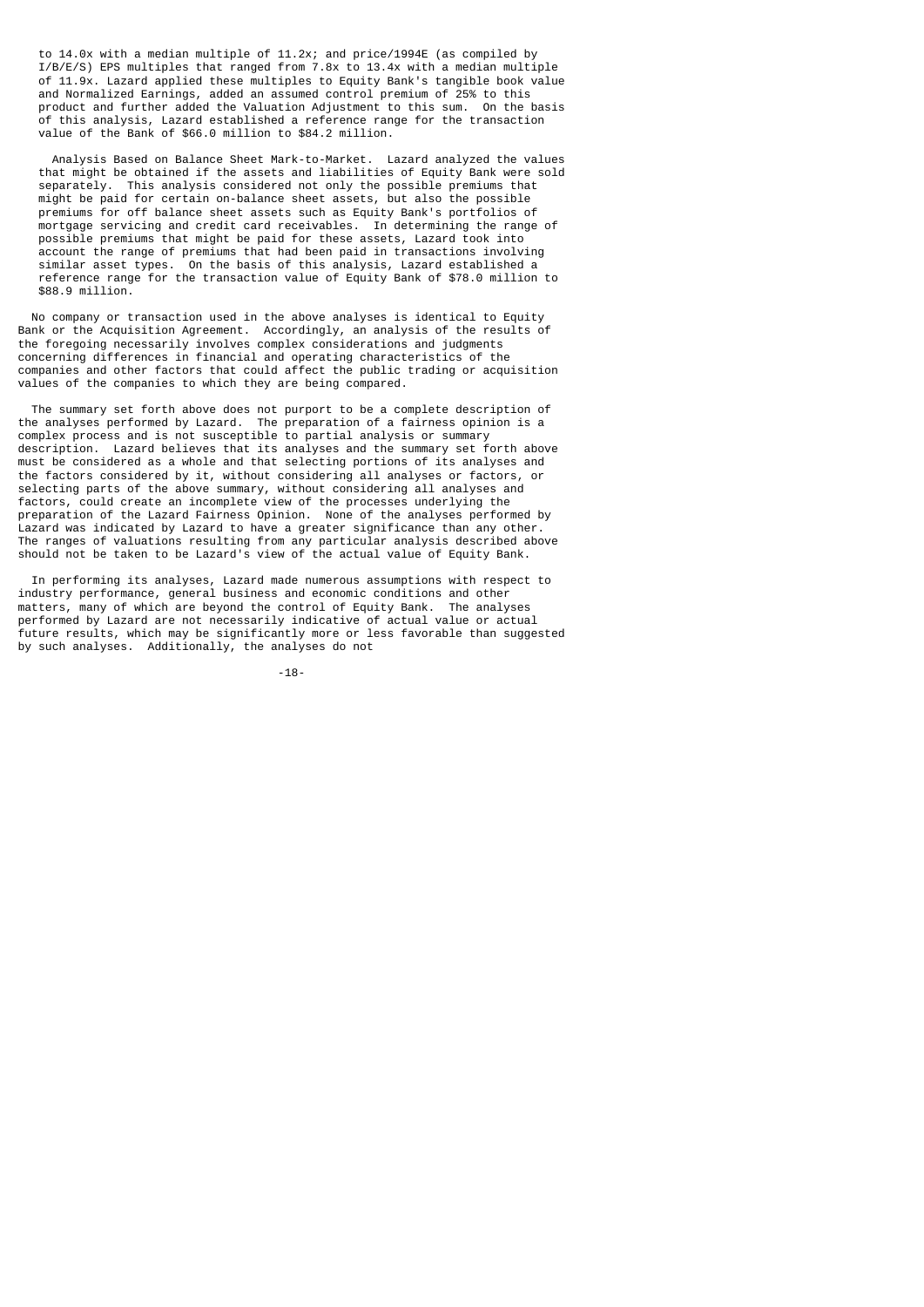purport to be appraisals or to select the prices at which a company might actually be sold or the prices at which any securities may trade at the present time or at any time in the future. Lazard used in its analyses various projections of future performance prepared by the management of Equity Bank. The projections are based on numerous variables and assumptions which are inherently unpredictable and must be considered uncertain of occurrence in the amounts and at the times projected. Accordingly, actual results could vary significantly from those set forth in such projections.

 As described above, the Lazard Fairness Opinion was among many factors taken into account by the Company's Board of Directors in making its determination to approve the Acquisition Agreement.

 The terms of the engagement of Lazard were set forth in an engagement letter dated June 11, 1993, and amended on January \_\_\_\_, 1994. Pursuant to that letter, as amended, Lazard was paid a financial advisor's fee of \$75,000, and, if the Acquisition Agreement is consummated, the Company will pay to Lazard a transaction fee of \$1 million, less the \$75,000 previously paid. The Company has further agreed to reimburse Lazard for certain of its reasonable out-of-pocket expenses. The Company has agreed to indemnify Lazard against certain liabilities relating to, or arising out of, the engagement, including liabilities under the federal securities laws.

USE OF PROCEEDS. As stated in the "Sale of Equity Bank -- Background of and - ---------------

Reasons for the Sale", the Acquisition Agreement provides that the Company is to purchase prior to the consummation of the Acquisition Agreement the Retained Corporations from Equity Bank for a price equal to the then carrying value of the Retained Corporations on the books of Equity Bank. The Company anticipates that such price for the Retained Corporations will be approximately \$65.4, which is the carrying value of the Transferred Assets contained in the Retained<br>Corporations on the books of Equity Bank as of December 31, 1993. The Company Corporations on the books of Equity Bank as of December 31, 1993. has arranged with Bank IV Oklahoma, National Association ("Bank IV"), a subsidiary of Fourth Financial, to borrow such funds to acquire the Retained<br>Subsidiaries, with such funds to bear an annual rate of interest of  $\frac{4}{3}$  and Subsidiaries, with such funds to bear an annual rate of interest of \_\_\_\_\_\_\_% and to be repaid in full as soon as possible after the consummation of the Acquisition Agreement with a portion of the proceeds received as the Purchase Price from Fourth Financial. In addition, the Acquisition Agreement also provides that the Company is to acquire at the time of the consummation of the Acquisition Agreement the Retained Assets for an amount equal to the carrying value of such on the books of Equity Bank at the consummation of the Acquisition Agreement, which is estimated to be approximately \$20.8 million, since such was the aggregate carrying value of the Retained Assets as of December 31, 1993. The Acquisition Agreement also provides that the Company will have the option, but not the obligation, to acquire loans of Equity Bank that have been charged off or written down ("Other Loans") for a price equal to the net book value of each loan that has been written down or \$1.00 for each loan charged off. See "Sale of Equity Bank -- Summary of Sale". [As of the date of

-19-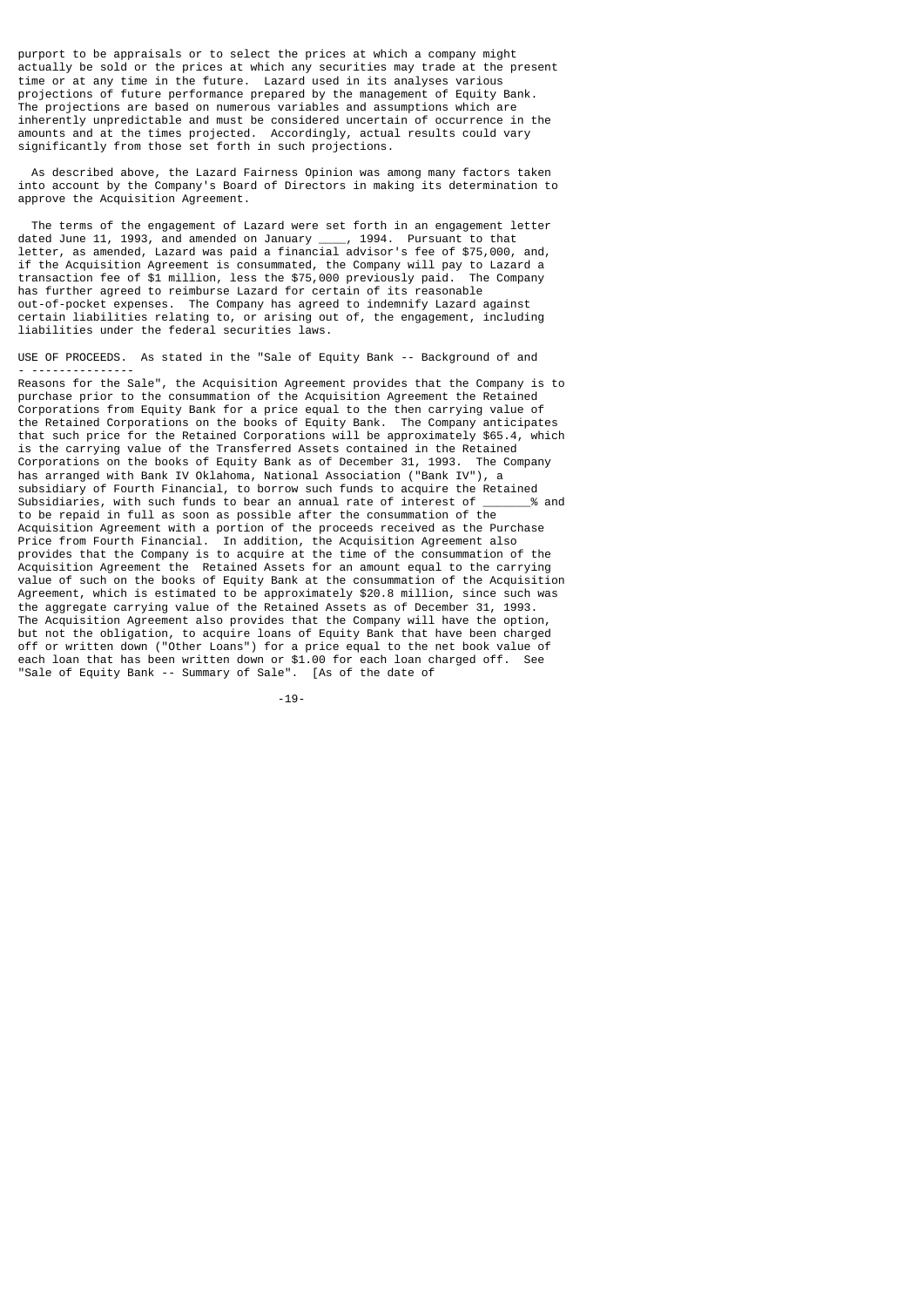this Proxy Statement, the Company has not made a decision as to whether it will acquire any Other Loans.] The price to be paid for the Retained Assets and, if acquired, the Other Loans shall be paid by the Company at the closing of the sale of Equity Bank. The Company will use the balance of the Purchase Price (after repaying the loan obtained to purchase the Retained Corporations and payment for the the Retained Assets, and, if any, the Other Loans) for general working capital purposes.

BUSINESS OF THE COMPANY AFTER THE SALE. After completion of the sale of Equity - --------------------------------------

Bank, the Company will continue to operate its industrial businesses consisting of the Chemical Business, The Environmental Control Business, the Automotive Products Business and the Industrial Products Business.

 The Chemical Business. The Chemical Business manufactures and sells specialty explosive products, prilled ammonium nitrate products, and high grade specialty industrial acids to the explosives, agricultural and industrial acids markets. The Chemical Business' revenues (i) for the nine (9) month period ended September 30, 1993, were approximately \$91.0 million, with approximately 35.3% consisting of sales of fertilizer and related chemical products for agricultural purposes; 40.3% consisting of sales to ammonium nitrate and other chemical-based blasting products for the mining industry, and 20.5% consisting of acid sales to the industrial acid markets, and (ii) for the year ended December 31, 1992, were \$107.2 million, with 31.8% consisting of sales of fertilizer and related chemical products for agricultural purposes, 41.0% consisting of sales to ammonium nitrate and other chemical-based blasting products for the mining industry, and 26.1% consisting of acid sales to the industrial acid markets.

 The Company believes that the only seasonal products of the Chemical Business are fertilizer and related chemical products sold to the agricultural industry. The selling seasons for those products generally occur during the spring and fall planting seasons (i.e., from February through May and from September through November). In addition, sales to the agricultural markets depend upon weather conditions and other circumstances beyond the control of the Company.

 Ammonia represents an essential component in the production of most of the products of the Chemical Business, and the price of those products generally fluctuates with the price of ammonia. The Company has a contract with a supplier of ammonia pursuant to which the supplier has agreed to supply the ammonia requirements of the Chemical Business on terms the Company considers favorable. The Company believes that it could obtain ammonia from other sources in the event of a termination of that contract.

 The Chemical Business sells and markets its products directly through its own sales force, twenty-one (21) agricultural distribution centers located in Texas, Missouri, and

-20-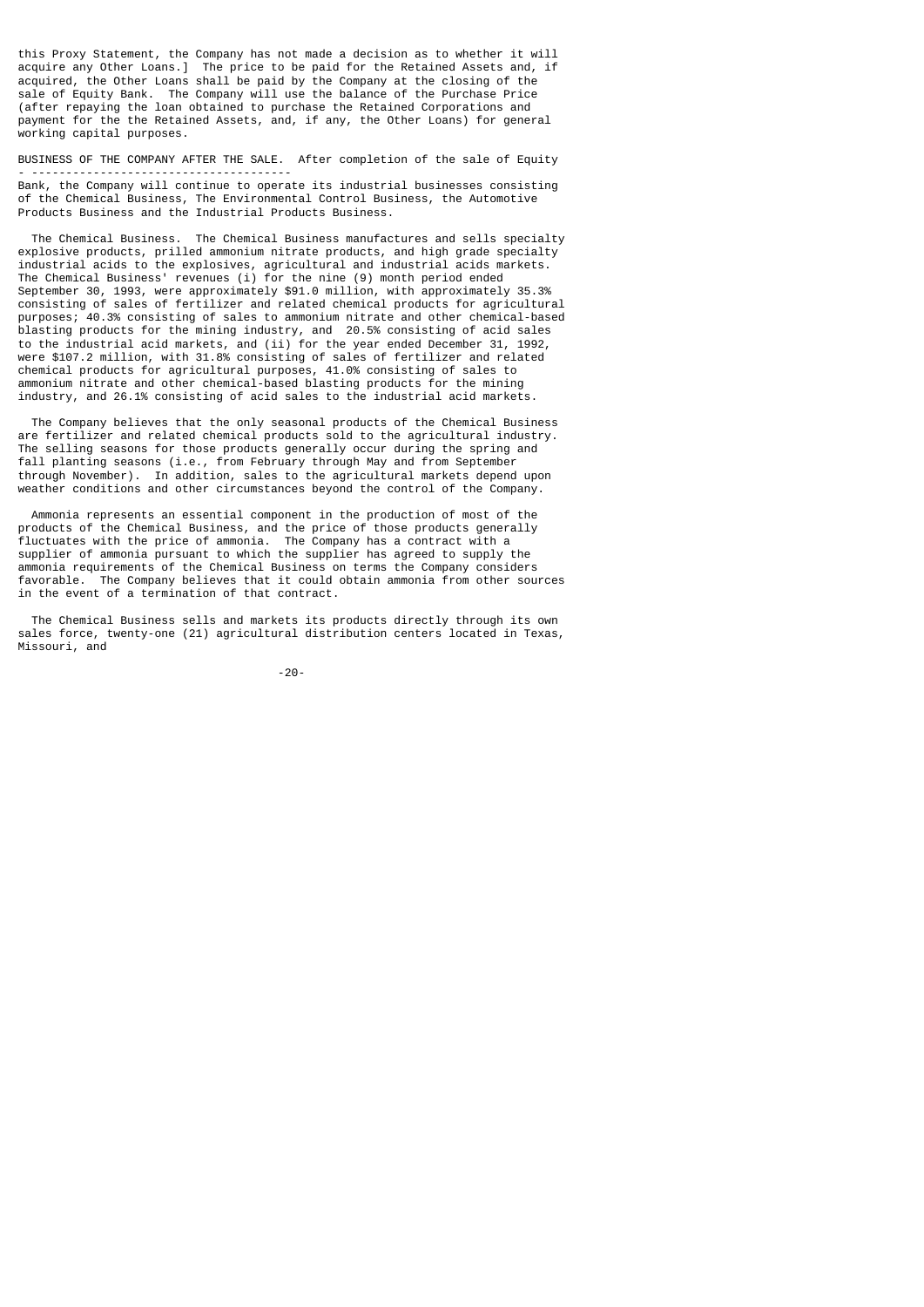Tennessee, and thirteen (13) blasting centers located in Missouri, Kentucky, Indiana, Wyoming, West Virginia, Illinois, New Mexico, Georgia, Oklahoma and Kansas.

 The Company's Chemical Business' primary manufacturing operations are conducted on 150 acres of a 1,400-acre tract located in El Dorado, Arkansas (the "Site"). Since the 1940's, the Site has been a manufacturing facility for ammonium nitrate compounds and, until 1969, was a manufacturing facility for ammonia. In 1955, the Site was acquired by Monsanto Company ("Monsanto"), and, in June, 1983, Monsanto sold the Site to El Dorado Chemical Company ("EDC"). EDC was acquired by the Company in 1984. Under the agreement with Monsanto, the indemnification is not assignable to a party to which EDC transfers the Site without the prior written consent of Monsanto, except to any company 100% of the voting stock of which is owned or controlled, directly or indirectly, by EDC. Although EDC has operated the Site since its acquisition from Monsanto in 1983, in 1988 EDC transferred ownership of the Site to the Company, which, in turn, transferred title to a company within the Financial Services Business. The Site, together with certain assets located on the Site, are included in the Transferred Assets. Although no consent was obtained from Monsanto when EDC transferred ownership of the Site to its affiliated company to assign the Monsanto indemnification, if such a consent was required under the agreement with Monsanto, the Monsanto indemnification remains applicable to EDC. The Company's Chemical Business has been advised that the Site had been placed in the Environmental Protection Agency's ("EPA") data-based tracking system (the "System"). The System maintains an inventory of sites in the United States where it is known or suspected that a release of hazardous waste has occurred. Notwithstanding inclusion in the System, EPA regulations recognize that such inclusion does not represent a determination of liability or a finding that any response action will be necessary. Over 36,000 sites in the United States are presently listed in the System. If a site is placed in the System, EPA regulations require that the government or its agent perform a preliminary assessment of the site. If the preliminary assessment determines that there has been a release, or that there is suspected to have occurred a release, at the site of certain types of contamination, the EPA will perform a site investigation. Pursuant to such regulations, the State of Arkansas performed such preliminary assessment for the EPA. The preliminary assessment report prepared by the State of Arkansas, dated September 30, 1992, regarding the Site states, in part, that releases of certain types of contaminants at the Site is probable or suspected to have occurred and that certain violations alleged by the State of Arkansas of environmental regulations, some of which are alleged to have occurred between 1989 and 1991, may be contributing factors. The Company believes that a number of statements in the Arkansas report are inaccurate and that others relate to matters that had already been corrected. Accordingly, the Company provided the State of Arkansas with a response to the report which challenged a number of the findings contained therein. The Company understands that this response was forwarded to the EPA by the State of Arkansas. It is anticipated that the EPA will, at some future date, perform a site inspection at the Site, which inspection will usually involve the gathering of additional data including environmental sampling of the

-21-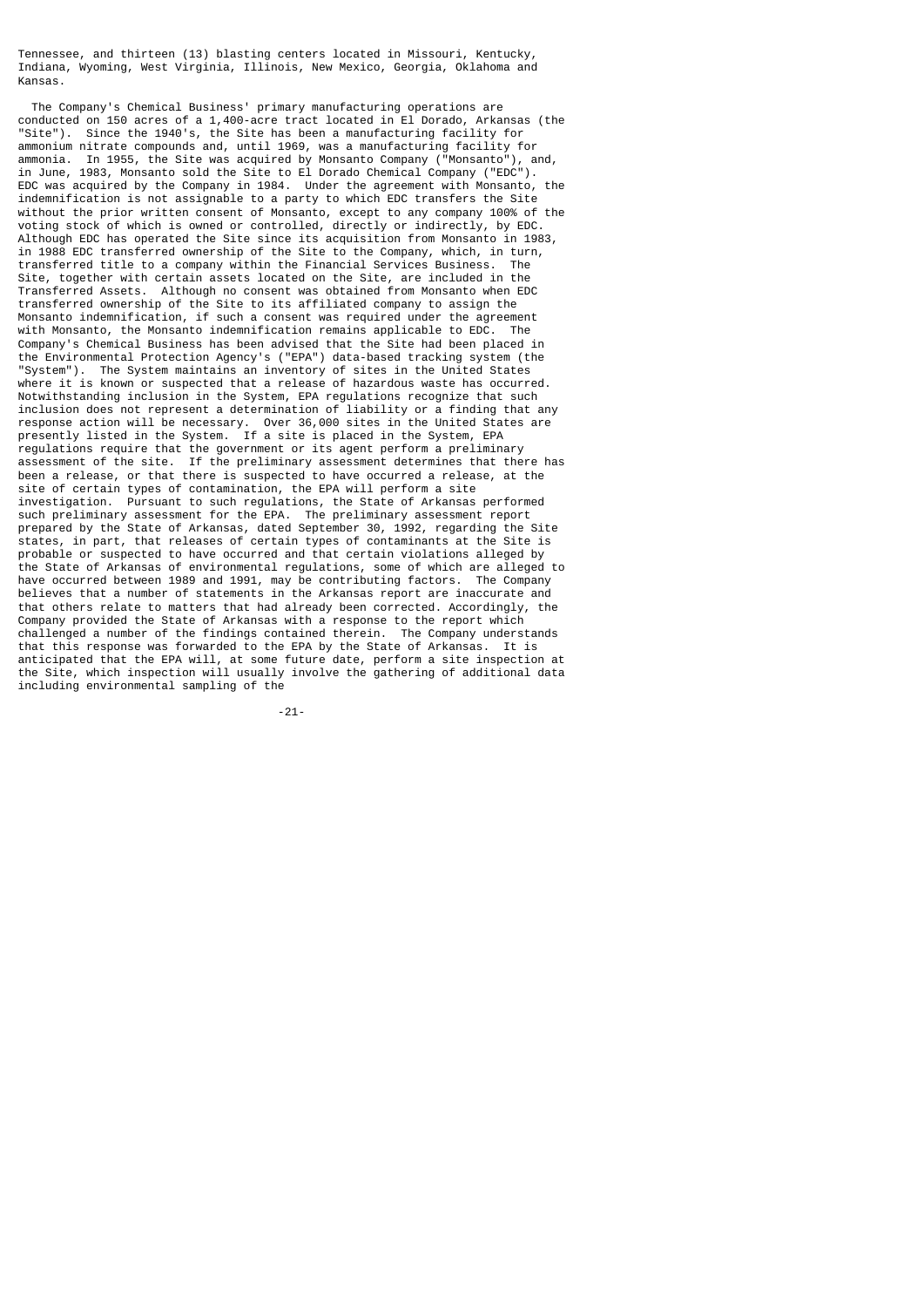Site. After conducting the site inspection, the regulations provide that the EPA may determine that: (i) the Site does not warrant further involvement in the evaluation process, or (ii) that further study of the Site is warranted to determine what appropriate action is to be taken in response to a release of contaminants at the Site or whether such release justifies the Site being placed on the National Priorities List. Being placed in the System will generally be the first step in the EPA's determination as to whether a site will be placed on the National Priorities List. After the EPA completes its site inspection and evaluates other information, the EPA will then assess the Site using the Hazard Ranking System to ascertain whether the Site poses a sufficient risk to human health or the environment to be proposed for the National Priorities List. There are approximately 1,200 sites in the United States presently listed on the National Priorities List. The Company has been advised that there have occurred certain releases of contaminants at the Site. However, the Company does not believe that such releases should warrant the Site being placed on the National Priorities List, but there are no assurances to that effect. The Company is in the process of studying the Site in an attempt to determine the extent of such releases at the Site and when such releases may have occurred. In addition, as a result of certain releases of contaminants at the Site, EDC may be subject to assessment of certain civil penalties. While there are no assurances, based on information presently available to the Company, the Company does not believe, as of the date of this Proxy Statement, that the Site being placed in the System or the response to any contamination at the Site or the assessment of penalties, if any, due to release of certain contaminants at the Site should have any material adverse effect on the Company or the Company's financial condition. See "Sale of Equity Bank -- Summary of Sale" for a discussion of certain indemnities provided to Fourth Financial and Bank IV by the Company related to environmental matters as to the Transferred Assets.

 The Environmental Control Business. The Environmental Control Business manufactures and sells a broad range of fan coil, air handling, air conditioning, heating, heat pump and dehumidification products targeted to both new building construction and renovation, as well as industrial applications. For the nine (9) month period ending September 30, 1993, the revenues of the Environmental Control Business were approximately \$51.6 million. For the year ended December 31, 1992, the revenues for the Environmental Control Business were \$55.0 million.

 Most of the Environmental Control Business' production of the above-described products occurs on a specific order basis. The Company manufactures the units in many sizes, as required by the purchaser, to fit the space and capacity requirements of hotels, motels, schools, hospitals, apartment buildings, office buildings and other commercial or residential structures.

 The Environmental Control Business sells its products to mechanical contractors, original equipment manufactures and distributors. The Company's sales to mechanical

-22-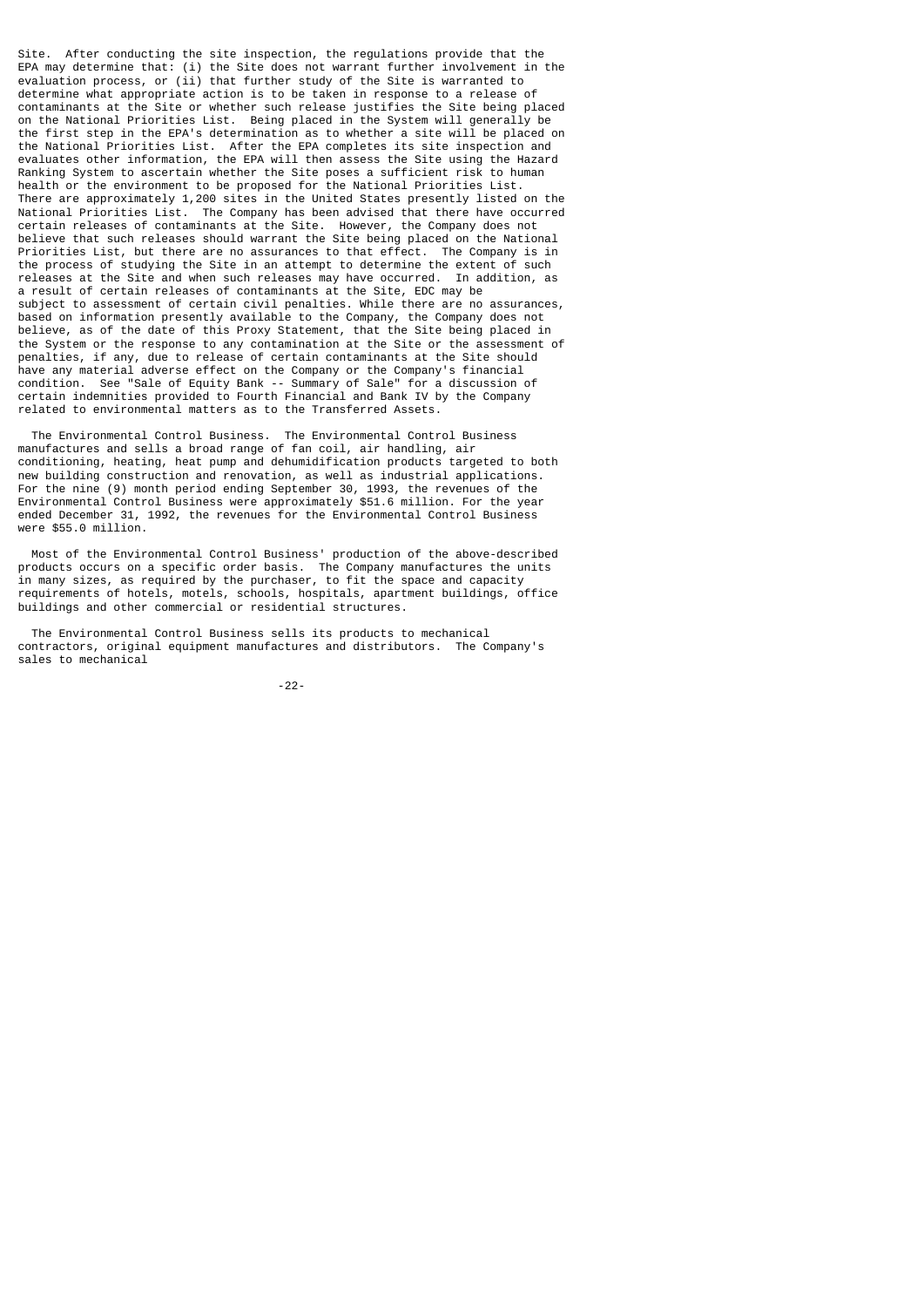contractors primarily occur through independent manufacturer's representatives, who also represent complimentary product lines not manufactured by the Company. Original equipment manufacturers generally consist of other air conditioning and heating equipment manufacturers who resell under their own brand name the products purchased from the Environmental Control Business as a separate item in competition with the Company or as part of a package with other air conditioning-heating equipment products to form a total air conditioning system which they then sell to mechanical contractors or end-users for commercial application. The Environmental Control Business depends primarily on the commercial construction industry, including new construction and the remodeling and renovation of older buildings.

 During 1993, the Environmental Control Business entered into two (2) letters of intent to supply a foreign customer in Poland and a foreign customer in a country that was formerly part of the Soviet Union with equipment, licenses, designs, tooling, machinery, and technical data and services to manufacture environmental control products. Each letter of intent provides that the purchase price is to be approximately \$49 million. Each letter of intent provides that, in lieu of cash, the Company will accept payment in kind of anhydrous ammonia from the foreign customer for use by the Company's Chemical Business. The letter of intent with the customer in Poland has been orally amended to provide that (i) the agreement will be divided into two (2) segments, with a definitive agreement as to the first segment presently being negotiated for approximately one-half of the total purchase price and the second segment for approximately the other half of such purchase price to be negotiated after finalization of the definitive agreement relating to the first segment, and (ii) the Polish customer will pay cash under such contracts in lieu of delivering anhydrous ammonia to the Company. The Company has not yet begun negotiations as to a definitive agreement with the other customer. Each letter of intent is subject to the finalization and the execution of a definitive agreement. Company has not finalized definitive agreements under either of the letters of intent, and there are no assurances that definitive agreements will be reached on either of these projects.

 The Automotive Products Business. The Automotive Products Business is primarily engaged in the manufacture and sale of a line of anti-friction bearings, which includes straight-thrust and radial-thrust ball bearings, angular contact ball bearings, and certain other automotive replacement parts. These products are used in automobiles, trucks, trailers, tractors, farm and industrial machinery, and other equipment. For the nine (9) month period ending September 30, 1993, and the year ended December 31, 1992, the revenues of the Automotive Products Business were approximately \$22.2 million and \$20.0 million, respectively.

 The automotive and truck replacement market serves as the principal market for the Automotive Products Business. This business sells its products domestically and for export, principally through independent manufacturers' representatives who also sell other

-23-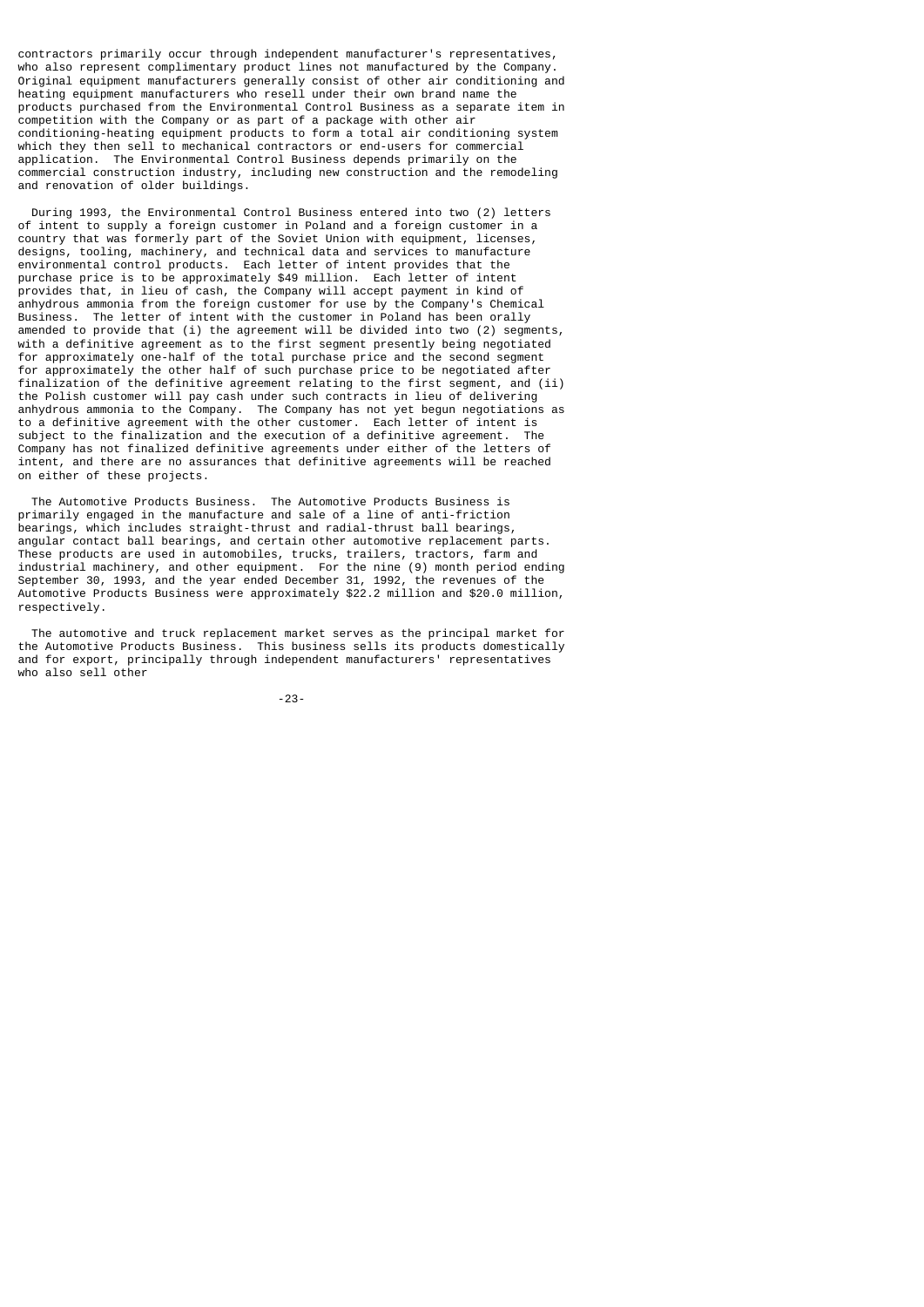automotive products. Those manufacturers' representatives sell to retailers (including major chain stores), wholesalers, distributors and jobbers. The Automotive Products Business also sells its products directly to original equipment manufacturers and certain major chain stores.

 The Company generally produces or purchases the products sold by the Automotive Products Business in quantities based on a general sales forecast, rather than on specific orders from customers. The Company fills most orders for the automotive replacement market from inventory. The Company generally produces or purchases bearings for original equipment manufacturers after receiving an order from the manufacturer.

 The principal materials that the Automotive Products Business needs to produce its products consist of high alloy steel tubing, steel bars, flat strip coil steel and bearing components produced to specifications. The Company acquires those materials from a variety of domestic and foreign suppliers at competitive prices. The Company does not anticipate having any difficulty in obtaining those materials in the near future.

 The Industrial Products Business. The Industrial Products Business purchases and markets a proprietary line of machine tools and also markets industrial supplies. The current line of machine tools distributed by the Industrial Products Business includes milling, drilling, turning, fabricating and grinding machines. The Company purchases most of the machine tools marketed by the Industrial Products Business from foreign companies, which manufacture the machine tools to the Company's specifications. For the nine (9) month period ending September 30, 1993, and for the year ended December 31, 1992, the revenues of the Industrial Products Business were approximately \$14.6 million and \$17.6 million, respectively.

 The Industrial Products Business distributes its machine tools in the United States, Mexico, Canada and certain other foreign markets. The Industrial Products Business sells and distributes its products through its own sales personnel, who call directly on end-users. The Industrial Products Business also sells its machine tools through independent machine tool dealers throughout the United States and Canada, who purchase the machine tools, for resale to end users. The principal markets for machine tools, other than independent machine tool dealers, consist of manufacturing and metal working companies, maintenance facilities, utilities and schools.

 The Industrial Products Business does not depend on any single customer, or a few customers, the loss of any one or more of which would have a material adverse effect on the Industrial Products Business. A significant increase in the revenues of the Industrial Products Business occurred during 1992 and 1993 as a result of an agreement with a Slovakian company ("Buyer") signed July 6, 1992, to supply the Buyer with equipment, technology and technical services to manufacture certain types of automotive bearing

-24-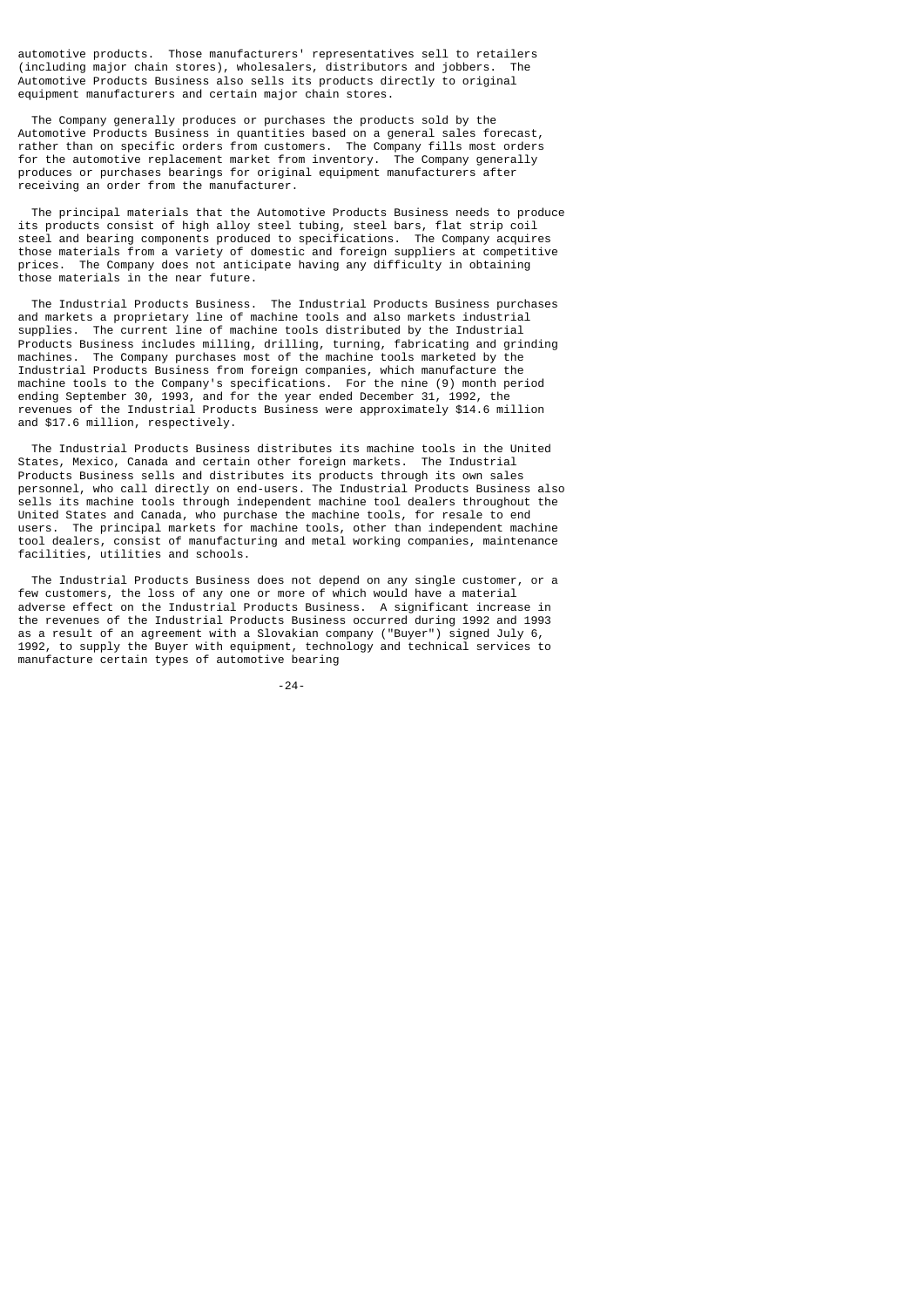products. The agreement provides for a total contract amount of approximately \$56.0 million, with \$12.0 million of the contract amount to be retained by the Buyer as the Company's subsidiary's equity participation in the Buyer at a nominal amount. The balance of approximately \$44.0 million has been or will be paid to the Company's subsidiary as follows: (i) approximately \$12.3 million was paid during 1992 as a downpayment, and (ii) the balance of approximately \$31.6 million payable in equal quarterly installments over a ten (10) year period, plus interest. Payment of the quarterly installments has been delayed from time to time. However, during the first 1993, approximately \$791,000 of such balance was paid by the Buyer to the Industrial Products Business under this agreement. The Industrial Products Business has acquired the machinery and equipment and is developing the tooling and designs to be delivered to the Buyer under the Agreement. The Company has shipped to the Buyer certain machinery and equipment and expects to deliver the balance of such machinery and equipment and the tooling and designs to the Buyer by the end of June, 1994. Circumstances could arise that could delay the delivery of the machinery, equipment, designs and tooling to the Buyer. Under the agreement, the Company's subsidiary will use its best efforts to purchase approximately \$14.5 million of bearing products from the Buyer each year over a period of ten (10) years; provided, however, that the Company's subsidiary is not required to purchase more product from the Buyer in any one (1) year than the amount of tapered bearings the Company's subsidiary is able to sell in its market. The Company presently manufactures and purchases from outside sources tapered bearings. During the nine (9) months ended September 30, 1993, and for the year ended December 31, 1992, the Company sold approximately \$8.0 million and \$6.9 million, respectively, of tapered bearings. The Company believes that the purchase price of these bearings will be favorable compared to its present cost in purchasing these products from other sources or manufacturing these products. Such prices are subject to increases or decreases based upon price increases or decreases sustained in the United States bearing industry. The Company will recognize revenues and profits on the sale of equipment and technology over the term of the agreement as they are realized. The revenue and profit realized during the delivery and installation period will be recognized on a percentage of completion basis. During the nine (9) months ended September 30, 1993, and the year ended December 31, 1992, the Company recorded sales of approximately \$5.4 million and \$6.2 million, respectively, in connection with the agreement. The percentage of completion will be determined by relating the productive costs incurred to date to the total productive costs estimated to complete the performance under the contract for delivery and installation. The Company presently meets all of its obligations under the contract which generally coincides with the payout term.

 During the last quarter of 1993, the Industrial Products Business exchanged its rights to an equity interest in the Buyer to a foreign non-affiliated company ("Purchaser of the Interest") for \$12.0 million in notes. The Company has been advised that the Buyer has agreed to repurchase from the Purchaser of the Interest up to \$6 million of such equity interest over a six (6) year period, with payment to be either in cash or bearing products.

-25-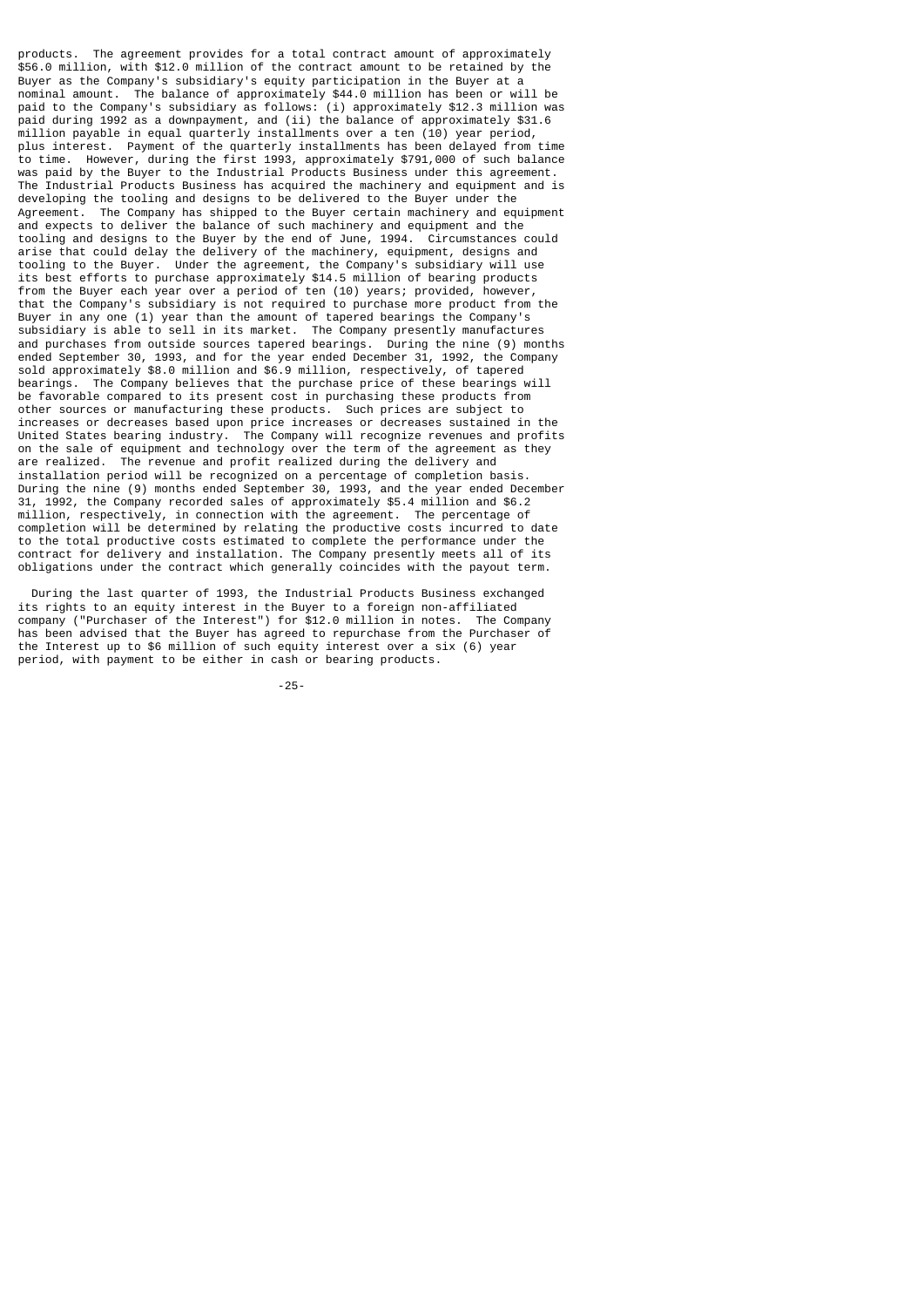The notes issued to the Industrial Products Business for its rights to the equity interest in the Buyer will only be payable when, as and if the Purchaser of the Interest collects from the Buyer for such equity interest, and the method of payment to the Company will be either cash or bearing products in the same manner as received by the Purchaser of the Interest from the Buyer. Due to the Company's inability to determine what payments, if any, it will receive on such notes, the Company will continue to carry such notes at a nominal amount.

 See "Sale of Equity Bank -- The Company and Fourth Financial", "Pro Forma Financial Statements" and "Incorporation of Certain Documents by Reference".

RECENT DEVELOPMENTS OF THE COMPANY. In addition to those described in this

- ---------------------------------- Proxy Statement, the Company did not have any material change in the Company's affairs which have occurred since December 31, 1992, that have not been described in a report on Form 10-K, Form 10-Q or Form 8-K filed by the Company under the Securities and Exchange Commission ("SEC"), except that during November, 1993, the Company's Chemical Business acquired an additional concentrated nitric acid plant and related assets ("Plant and Assets") for approximately \$1.9 million. The Chemical Business is in the process of moving such Plant and Assets from Illinois to, and installing such at, its manufacturing plant located in El Dorado, Arkansas. The Company anticipates that the total amount that will be expended to acquire, move and install the Plant and Assets will be approximately \$12.0 million.

ACCOUNTING TREATMENT IN CONNECTION WITH THE SALE. As Equity Bank represents all - ------------------------------------------------

of the operations of the Company's Financial Services Business, the sale of Equity Bank will result in the disposal of a business segment for financial reporting purposes by the Company. Accordingly, the financial statements of the Company for 1993 and prior years will reflect the operations of Equity Bank as a discontinued operation. The gain on the sale of Equity Bank will be reflected when the sale is consummated, which is expected to occur during the second quarter of 1994.

FEDERAL INCOME TAX CONSEQUENCES. The following is a summary of certain of the - -------------------------------

federal income tax consequences to the Company as a result of the sale of Equity Bank under the Acquisition Agreement. The consummation of such sale will not in itself be a taxable event for the shareholders of the Company.

 The Company, Equity Bank, and the Company's other subsidiaries file a consolidated federal income tax return. The Company expects to realize a consolidated net loss for federal income tax purposes upon the consummation of the sale of Equity Bank in the amount of approximately \$19.9 million. Under the Treasury Regulations promulgated by the Internal Revenue Service (the "IRS") governing consolidated returns in effect as of the date of this Proxy Statement (the "Consolidated Return Regulations"), no deduction is generally allowed for any loss recognized by a member of a consolidated group with respect

-26-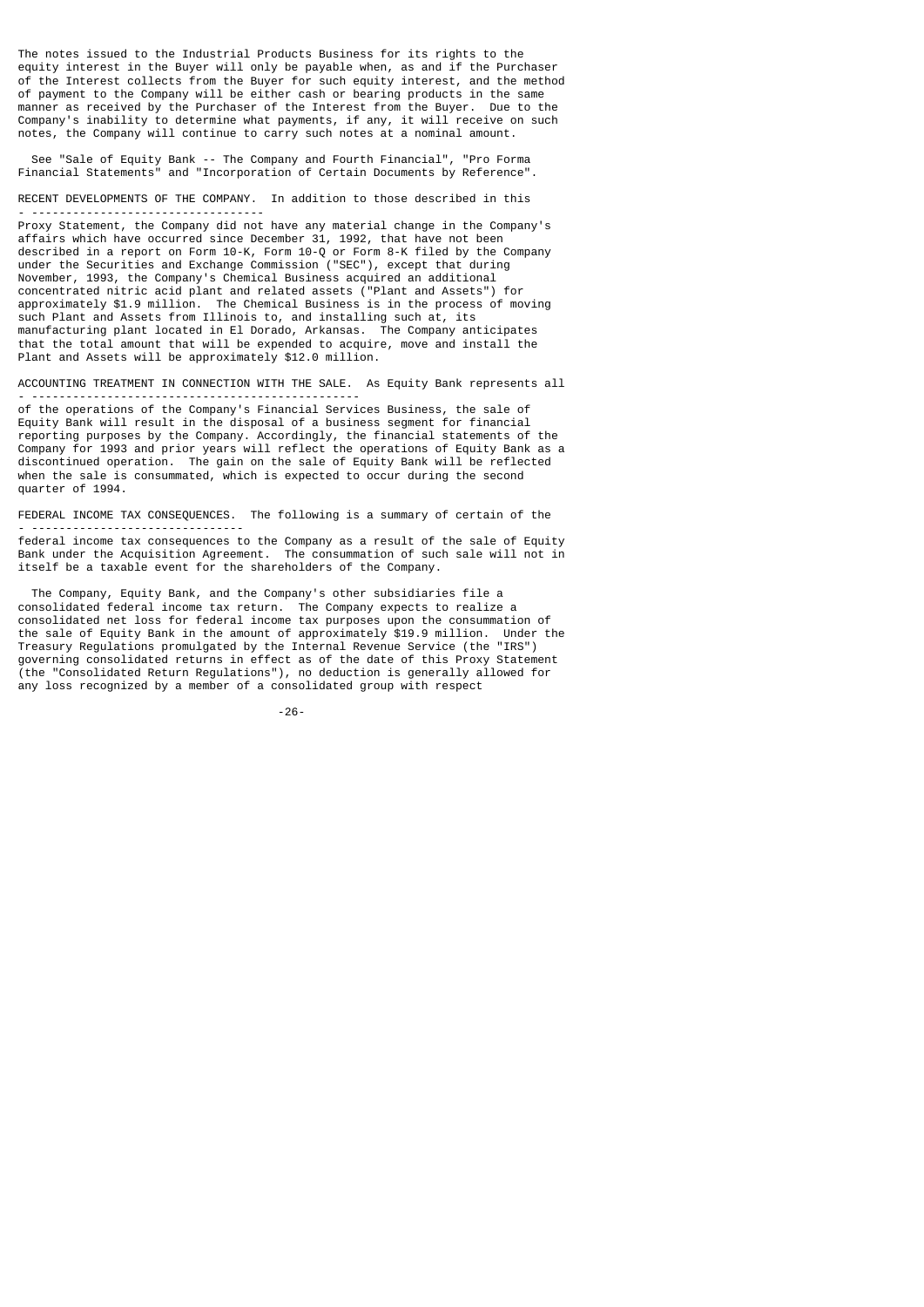to the disposition of stock of a subsidiary. Accordingly, the Company may not deduct any losses arising from the consummation of the sale of Equity Bank.

 The Consolidated Return Regulations permit the Company to elect to reattribute to itself the amount of any disallowed loss which is otherwise attributable to Equity Bank. Under the terms of the Acquisition Agreement, Equity Bank is required to indemnify Fourth Financial and Bank IV from any reduction in the aggregate amount of Equity Bank's net operating loss for federal income tax purposes below \$64.0 million; provided, however, that such reduction results solely from a reduction required by final action of the Internal Revenue Service and made retroactive to the period prior to the consummation of the sale of Equity Bank under the Acquisition Agreement. The Company is required to indemnify Fourth Financial in an amount (not to exceed \$10.5 million, which represents that amount allocated toward the Purchase Price for Equity Bank's net operating loss) equal to a percentage of the amount by which Equity Bank's net operating losses are reduced below \$64.0 million. See "Sale of Equity Bank -- Summary of Sale". Any significant reattribution of such disallowed loss would result in Equity Bank's net operating loss carryovers being reduced to an amount less than \$64.0 million, thereby invoking the Company's obligation to indemnify Fourth Financial; therefore, it is anticipated that the Company will not elect to reattribute any such disallowed loss.

 The consolidated net loss which the Company expects to recognize in connection with the sale of Equity Bank under the Acquisition Agreement for federal tax purposes differs substantially from the net gain arising from the sale of Equity Bank under the Acquisition Agreement as computed for financial accounting purposes. The Company expects to realize a net gain of approximately \$25.0 million for financial accounting purposes. This difference is primarily attributable to the Company's increased tax basis in its shares of Equity Bank stock under the Consolidated Return Regulations as a result of (i) the amount of nontaxable assistance to Equity Bank by the Federal Savings and Loan Insurance Corporation which is excluded from Equity Bank's taxable income without a corresponding reduction in tax basis and (ii) the amount of Equity Bank's net operating loss carryovers which are unused by the Company's consolidated group at the time of the consummation of the sale of Equity Bank under the Acquisition Agreement. Other factors creating the difference relate to increases in the Company's basis in its shares of Equity Bank stock attributable to temporary differences between financial accounting and income tax reporting.

 The calculation of the consolidated net loss which the Company expects to realize in connection with the sale of Equity Bank under the Acquisition Agreement is based upon the Consolidated Return Regulations in effect as of the date of this Proxy Statement. On November 12, 1992, certain proposed amendments to the Consolidated Return Regulations were published in the Federal Register (the "Proposed Regulations"). The Proposed Regulations, if effective, would result in a reduction of the Company's basis in its shares of Equity Bank stock by certain net operating loss carryovers attributable to Equity Bank which

-27-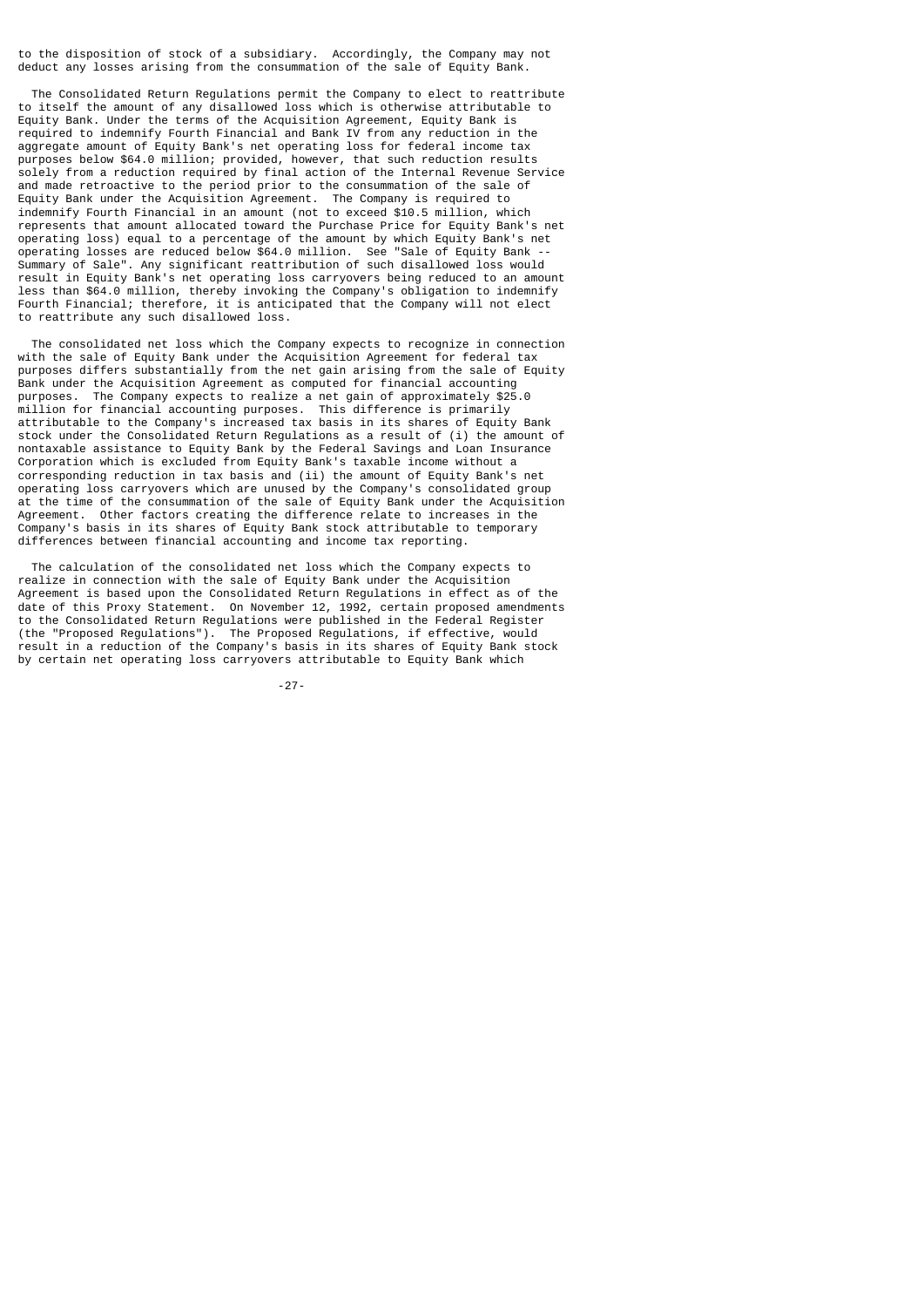have expired since Equity Bank has been a member of the Company's consolidated group. This stock basis reduction is not required under the Consolidated Return Regulations currently in effect.

 As of December 31, 1993, the amount of Equity Bank's expired net operating loss carryovers was approximately \$36.1 million. Thus, the Proposed Regulations, if effective, would result in a reduction of approximately \$36.1 million in the Company's basis in its shares of Equity Bank stock. This reduction would result in the recognition by the Company of a consolidated net gain in connection with the sale of Equity Bank of approximately \$16.2 million for federal tax purposes. The approximately \$16.2 million gain which would be generated under the Proposed Regulations would be applied against and result in a reduction of Equity Bank's net operating loss carryovers in the amount of approximately \$5.0 million and the reduction of the Company's net operating loss carryovers in the amount of approximately \$11.2 million. This reduction of Equity Bank's net operating loss carryovers by approximately \$5.0 million would invoke the Company's obligation to indemnity Fourth Financial for the reduction of Equity Bank's net operating loss carryovers below \$64.0 million, for an amount equal to a percentage of the amount by which Equity Bank's net operating losses are reduced below \$64.0 million.

 The Proposed Regulations have not been finalized as of the date of this Proxy Statement, and, if finalized, will be effective as to transactions occurring after the date the Proposed Regulations are filed in final form with the Federal Register. Thus, the Proposed Regulations will not be effective as to the sale of Equity Bank under the Acquisition Agreement if the sale of Equity Bank under end the Acquisition Agreement occurs prior to the date the Proposed Regulations are<br>published in final form with the Federal Register. The Company has reserved the published in final form with the Federal Register. right under the Acquisition Agreement to terminate the Acquisition Agreement and cancel the sale of Equity Bank under the Acquisition Agreement if the Proposed Regulations become effective prior to the consummation of the sale of Equity Bank under the Acquisition Agreement or if any other change in the law occurs with the effect that the tax basis of the Company in its shares of Equity Bank stock shall be significantly reduced. See "Summary of the Sale of Equity Bank".

REGULATORY MATTERS. As a federally chartered savings institution, the

- ------------------

acquisition of Equity Bank by Fourth Financial is subject to the approval of the Office of Thrift Supervision under the Home Owners' Loan Act. In addition, the acquisition by Fourth Financial is subject to the approval of the board of Governors of the Federal Reserve System under the Bank Holding Company Act of 1956 and the Merger with Bank IV is subject to the approval of the United States Office of the Comptroller of the Currency under the National Bank Act. In considering the applications, applicable law requires that the agencies take into consideration the financial and managerial resources and future prospects of Fourth Financial and Bank IV as well as the competitive effects of the acquisition and Merger. Following the receipt of such approvals, a period of thirty (30) days must expire within

-28-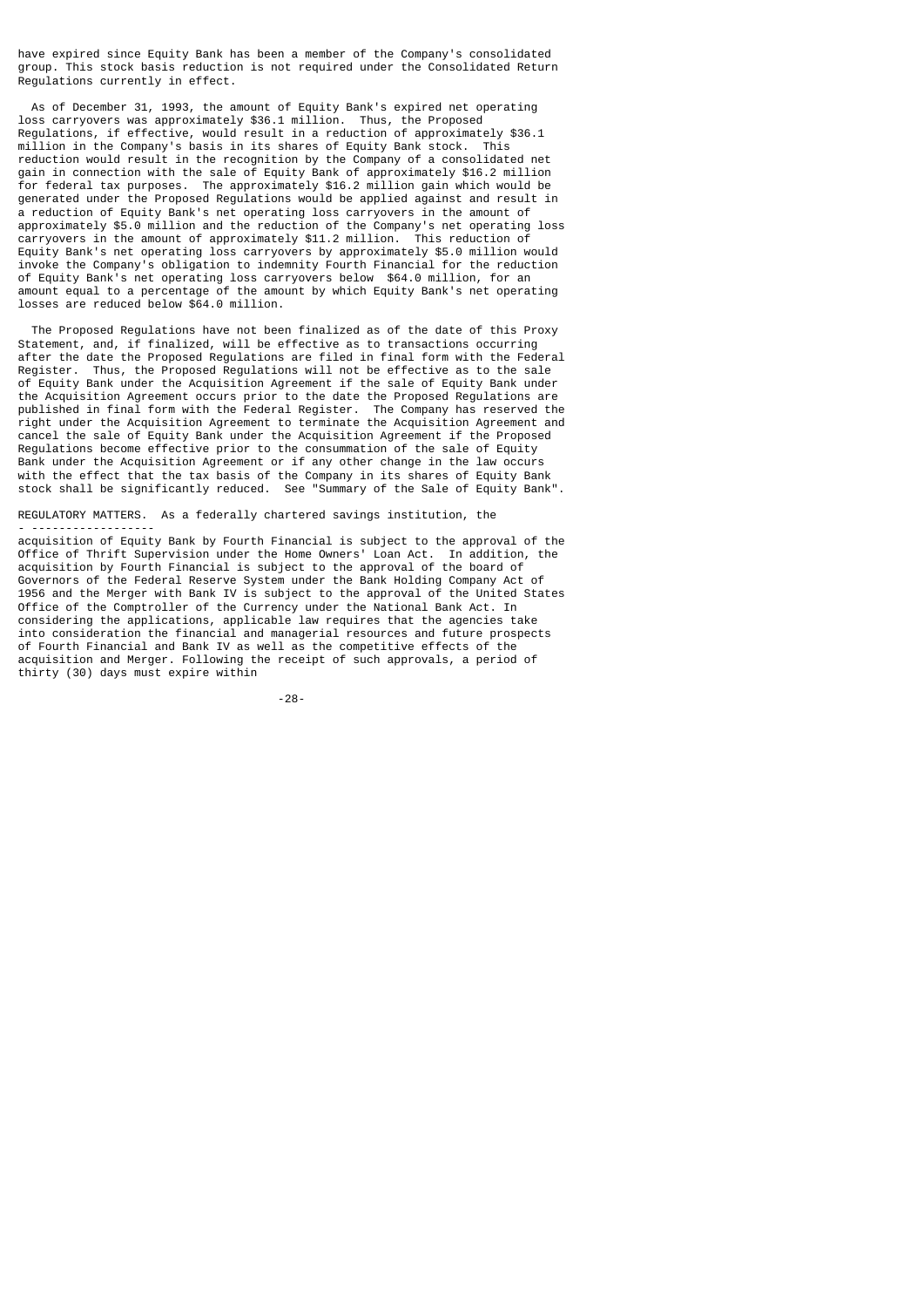which time the Federal Trade Commission ("FTC") or the Assistant Attorney General ("Attorney General") may file objections to the acquisition of the Merger under the Hart-Scott-Rodino Antitrust Improvement Act. The foregoing applications have not as of the date of this Proxy Statement been filed with the appropriate agencies and, when they are, there can be no assurance that all such approvals will, in fact, be obtained.

APPRAISAL RIGHTS. Pursuant to the Delaware General Corporation Law, holders of - ----------------

shares of the Company's voting securities will not be entitled to rights of appraisal in connection with the sale of Equity Bank under the Acquisition Agreement.

SHAREHOLDER APPROVAL. The Company is a Delaware corporation and, under Delaware - --------------------

law, a sale of all or substantially all of the Company's assets would require shareholder approval by the affirmative vote of a majority of the outstanding stock of the Company entitled to vote thereon, unless otherwise provided in the Company's certificate of incorporation. The business proposed to be sold<br>comprises all of the Financial Services Business of the Company. This sale does comprises all of the Financial Services Business of the Company. not include any of the Company's industrial businesses, consisting of its Chemical Business, Environmental Control Business, Automotive Products Business or Industrial Products Business, and, as a result, the Company does not believe that such constitutes a sale of all or substantially all of the Company's assets.

 Article Eleventh of the Company's Restated Certificate of Incorporation provides, among other things, that, in addition to any affirmative vote of the holders of the outstanding voting capital stock required by law or the Company's Restated Certificate of Incorporation, the affirmative vote of the holders of not less than two-thirds of the outstanding voting stock of the Company voting as a single class shall be required for the approval or authorization of any sale, lease or exchange of all or substantially all of the assets of the Company; provided, however, that such two-thirds voting requirement shall not be applicable if such transaction has been approved by a vote of at least a majority of the members of the Board of Directors of the Company. Although the Company does not believe the sale of Equity Bank constitutes a sale of all or substantially all of the Company's assets since the sale of Equity Bank to Fourth Financial was approved by more than a majority of the Board of Directors (see "Sale of Equity Bank -- Background of and Reasons for the Sale"), then the sale of Equity Bank to Fourth Financial under the Acquisition Agreement, if such constituted a sale of all or substantially all of the Company's assets, would require only the affirmative vote of a majority of the outstanding voting stock of the Company as of the close of business on the Record Date.

 While the Financial Services Business constituted a significant portion of the total consolidated assets, at historical cost, of the Company as at September 30, 1993, the Financial Services Business comprised only 14.8% and 19.0% of the consolidated revenues of the Company for the nine (9) month period ended September 30, 1993, and for the year ended December 31, 1992, respectively, and only 12.8% and 11.5% of the Company's con-

-29-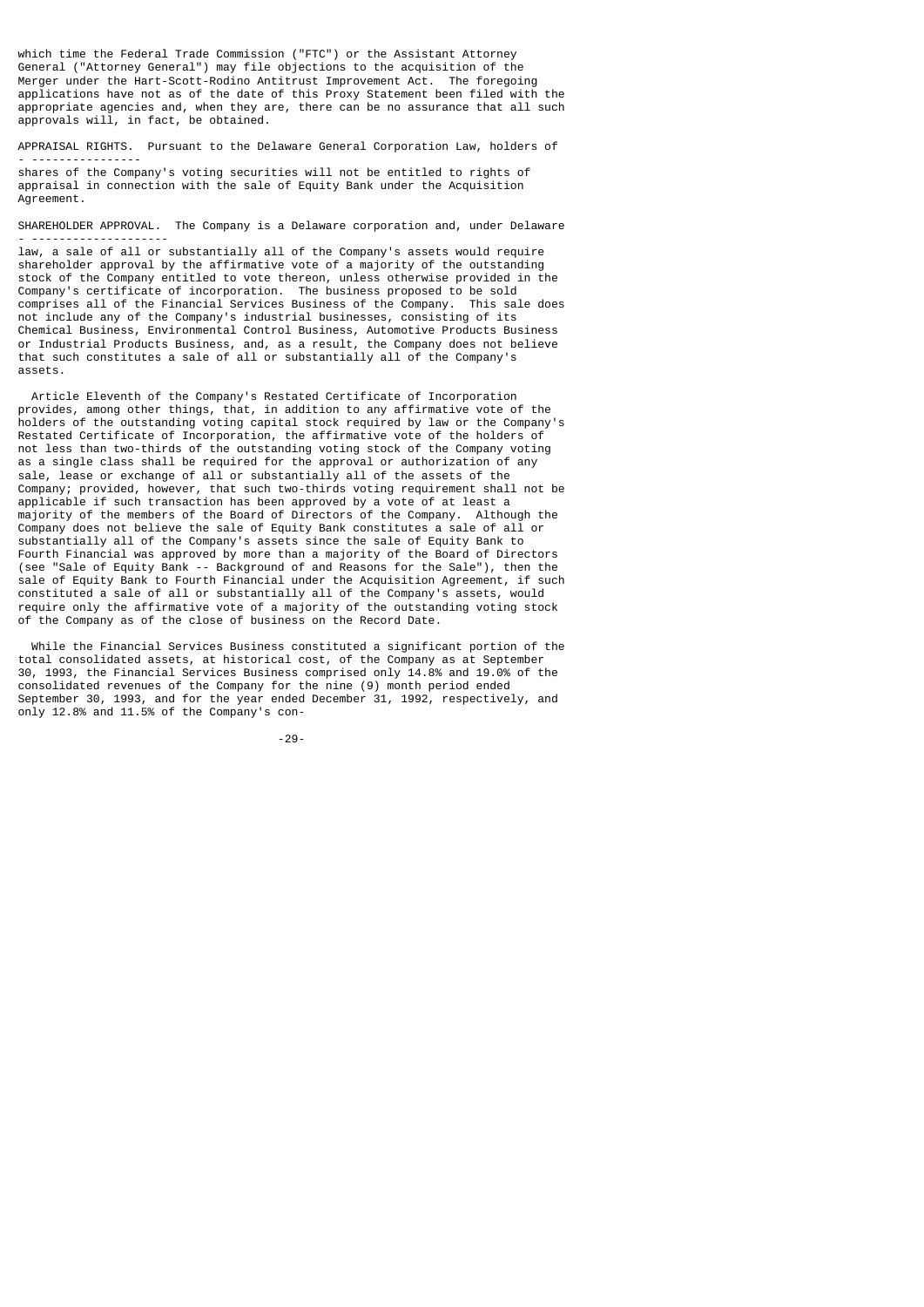solidated operating income for the nine (9) month period ended September 30, 1993, and for the year ended December 31, 1992, respectively.

 The sale of Equity Bank is not believed by the Company to be deemed to be a sale of all or substantially all of the Company's assets under applicable Delaware law. However, the Board of Directors has determined that the sale of Equity Bank represents a significant step for the Company and, notwithstanding the fact that the Company does not believe that it is legally required to obtain shareholder approval for the proposed transaction, the Board of Directors has determined in this case that the sale of Equity Bank will be concluded only if it receives the affirmative vote of a majority of the votes cast by all shareholders voting as a single class entitled to vote thereon, in person or by proxy at the Special Meeting. As of the Record Date, the directors and officers, and their spouses and children, of the Company beneficially owned approximately 33.0% of the outstanding shares of voting stock of the Company, and they have indicated that they intend to vote all such shares in favor of the sale of Equity Bank. However, if such required vote is not obtained, the Company will terminate the Acquisition Agreement in accordance with its terms. Approval at the Special Meeting by the shareholders of the Company of the Acquisition Agreement and the transactions contemplated thereby will also authorize the Company, without further shareholder approval and without further solicitation of proxies from shareholders to make future modifications and amendments to the terms and conditions of the sale of Equity Bank which the Company determines to be necessary or appropriate. There are no limitations on the Company's ability to alter or change the amount or type of consideration to be received or the assets to be sold. The Company is not currently aware of any such amendments or modifications which are expected to occur or of any estoppel effects respecting the sale of Equity Bank which will be applicable to a shareholder depending on the manner of such shareholder's vote.

 If the sale of Equity Bank to Fourth Financial is not approved, the likely alternatives which will be considered by the Board of Directors for the foreseeable future consist of the continued ownership and operation of Equity Bank by the Company or negotiate with other possible parties to acquire Equity Bank.

SUMMARY OF SALE. The following is a summary of the Acquisition Agreement, a - ---------------

copy of which is attached hereto as Exhibit "A" to this Proxy Statement and is incorporated herein by reference. Such summary is qualified in its entirety by reference to the Acquisition Agreement. Terms which are not otherwise defined in this summary have the meaning set forth in the Acquisition Agreement. For purposes of such summary, references to the "Company" are to both the Company and Prime unless the context requires otherwise.

 Business to be Sold. The terms of the Acquisition Agreement contemplate, among other things, the sale of all of the issued and outstanding capital stock of Equity Bank, which constitutes the sale of the Company's Financial Services Business. After the sale of Equity

-30-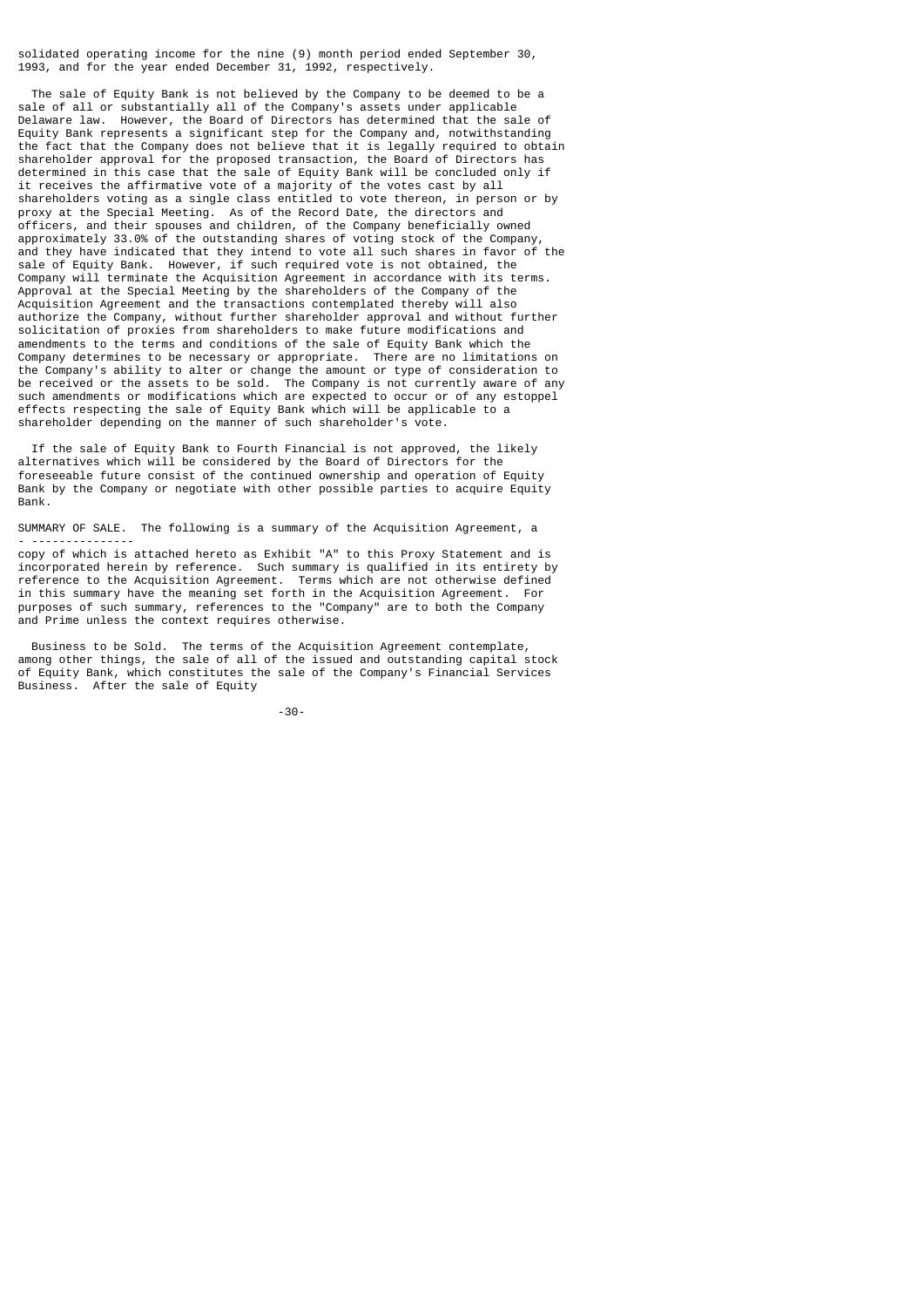Bank, the Company will continue to operate its industrial businesses through the Chemical Business, Environmental Control Business, Automotive Products Business and Industrial Products Business. The Acquisition Agreement also contemplates that after the sale of Equity Bank, Fourth Financial will merge Equity Bank into its wholly-owned subsidiary, Bank IV (the "Merger"). The closing of the Acquisition Agreement, which is to occur within fifteen (15) days after obtaining the necessary Regulatory Approvals (as defined below under "Sale of Equity Bank -- Required Consents and Approvals") or non-objection, as the case may be, of all governmental, self governing agencies required in order to consummate the sale of Equity Bank, the Merger, and the retention by Bank IV of Equity Bank and the following subsidiaries of Equity Bank: Credit Card Center, Inc., Equity Financial Services Corp., and United BankCard, Inc. (such Equity Bank subsidiaries are referred to as the "Corporations") contained in the Acquisition Agreement (the "Closing"). Prior to the Closing, the Company has agreed to purchase from Equity Bank the Retained Corporations. Under the Acquisition Agreement, the Company will pay to Equity Bank for the Retained Corporations an amount equal to Equity Bank's carrying value of such Retained Corporations as of the date of purchase of such Retained Corporations. As of December 31, 1993, Equity Bank's carrying value of the Transferred Assets held by the Retained Corporations is approximately \$65.4 million. In addition, the Acquisition Agreement provides that the Company is to purchase from Equity Bank at the Closing for an amount equal to Equity Bank's aggregate carrying value thereof at the Closing (i) the Equity Tower Loan, (ii) all OREO and (iii) the Branch (the Equity Tower Loan, the OREO and the Branch, which have been collectively defined as the "Retained Assets"). As of December 31, 1993, Equity Bank's aggregate carrying value of the Retained Assets was approximately \$20.5 million. The Purchase Price to be paid by Fourth Financial to the Company for Equity Bank, which is estimated to be approximately \$92 million, is to be paid at Closing. The Company will pay Equity Bank, at the Closing, for the Retained Assets from the Purchase Price, and will use a portion of the Purchase Price to repay Bank IV for the loan obtained, plus interest, to purchase the Retained Corporations.

 The Company shall have the option to acquire any loan owned by Equity Bank that has been charged off or written down for a purchase price equal to the net book value of each loan that has been written down and for a purchase price of \$1.00 in the case of each loan that has been written off.

 The Company shall have the option to be released from its obligations to indemnify Fourth Financial and Bank IV regarding Equity Bank's net operating loss by having the Purchase Price to be paid by Fourth Financial reduced by \$750,000, as further discussed under "Representations, Warranties and Indemnities" of this section.

 Purchase Price. The purchase price ("Purchase Price") to be paid by Fourth Financial for Equity Bank under the Acquisition Agreement at the Closing is estimated to be approximately \$92 million. The exact amount of the Purchase Price is to be equal to an amount

-31-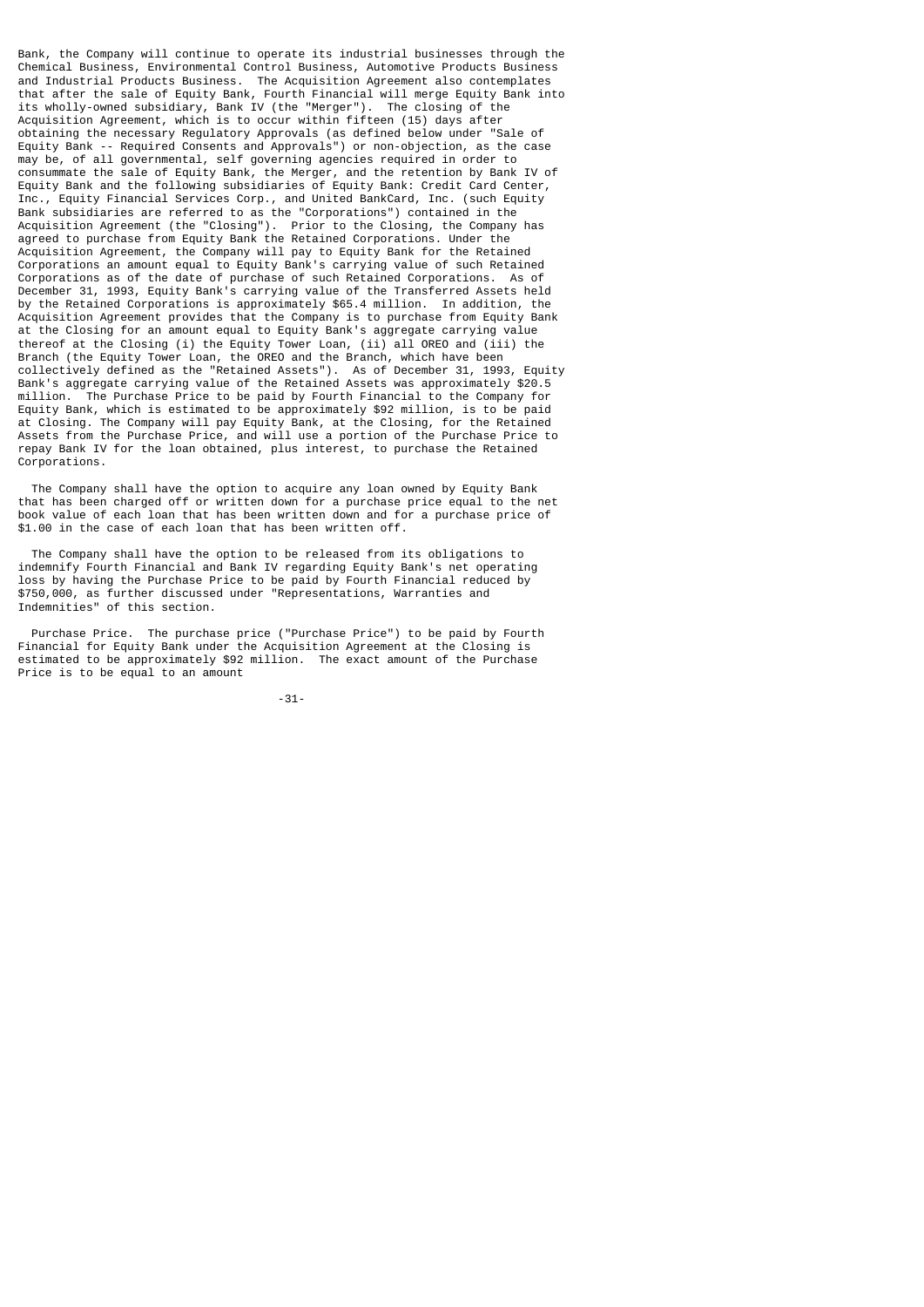determined at Closing as the sum of the following: (i) the tangible book value of Equity Bank at Closing, plus a premium over Equity Bank's book value of the following determined at the Closing: (a) \$9.3 million for Equity Bank's credit card business, (b) 1% of the aggregate of the unpaid principal balance at Closing of Equity Bank's loans secured by fixed rate mortgages having fully amortizing original terms of fifteen (15) years or less, excluding loans originated after October 31, 1993, (c) 6% of the aggregate unpaid principal balance at Closing of Equity Bank's loans secured by fixed rate mortgages having fully amortizing original terms in excess of fifteen (15) years but not more than thirty (30) years, excluding loans originated after October 31, 1993, and (d) 2% of the aggregate unpaid principal balance at Closing of Equity Bank's loans secured by variable rate mortgages, excluding loans originated after October 31, 1993; (ii) an amount at the Closing equal to the unamortized discount on Equity Bank's mortgages included in (i) (b), (c), and (d) above; (iii) an amount at the Closing equal to (a) 0.65% of the aggregate unpaid principal balance of loans serviced by Equity Bank prior to March 1, 1993, on which Equity Bank performs mortgage servicing (other than loans serviced for the account of Equity Bank), (b) 1% of such balance on such loans serviced by Equity Bank that were originated after March 31, 1993, secured by fixed or adjustable rate mortgages of fully amortizing original terms of at least ten (10) but not more than fifteen  $(15)$  years, and  $(c)$  1.25% of such balance on such loans originated on or after March 1, 1993, secured by fixed or adjustable rate mortgages having original fully amortized terms of more than fifteen (15) but not more than thirty (30) years; (iv) an amount, either positive or negative, by which Equity Bank's loan loss reserves would have had to be adjusted at Closing had such loan loss reserves been only \$2.7 million at the Closing to reflect changes of individual loans of at least \$300,000 occurring subsequent to October 31, 1993; (v) an amount, either positive or negative, by which the aggregate fair market value of Equity Bank's securities portfolio at the Closing differs from Equity Bank's book value of such portfolio at the Closing; (vi) the difference, positive or negative, between the carrying value of Equity Bank's time deposits and the aggregate value of such deposits after repricing them to the Treasury yield curve at the Closing; (vii) \$10.5 million for Equity Bank's net operating loss; (viii) \$11.0 million for Equity Bank's deposit balance; and, (ix) \$1.4 million for certain of Equity Bank's branches.

 The percentages specified in (i)(b) and (c) immediately above are determined utilizing the spread between the bank's average portfolio yield and FNMA required thirty (30) day yield as of August 31, 1993. If, at the time of the Closing, such spreads have fluctuated by more than 0.25%, the applicable percentages in such subparagraphs (i)(b) and (c) will be adjusted up or down by one-fourth of 1% for each one-eighth of 1% change, in the case of loans with an original term of fifteen (15) years or less, and by three-eighths of 1% for each one-eighth of 1% change, in the case of loans with an original term of more than fifteen (15) but fewer than thirty (30) years.

 Based on the above, the Company estimates that at the Closing the Purchase Price will be approximately \$92 million, which amount is estimated based upon estimates which

-32-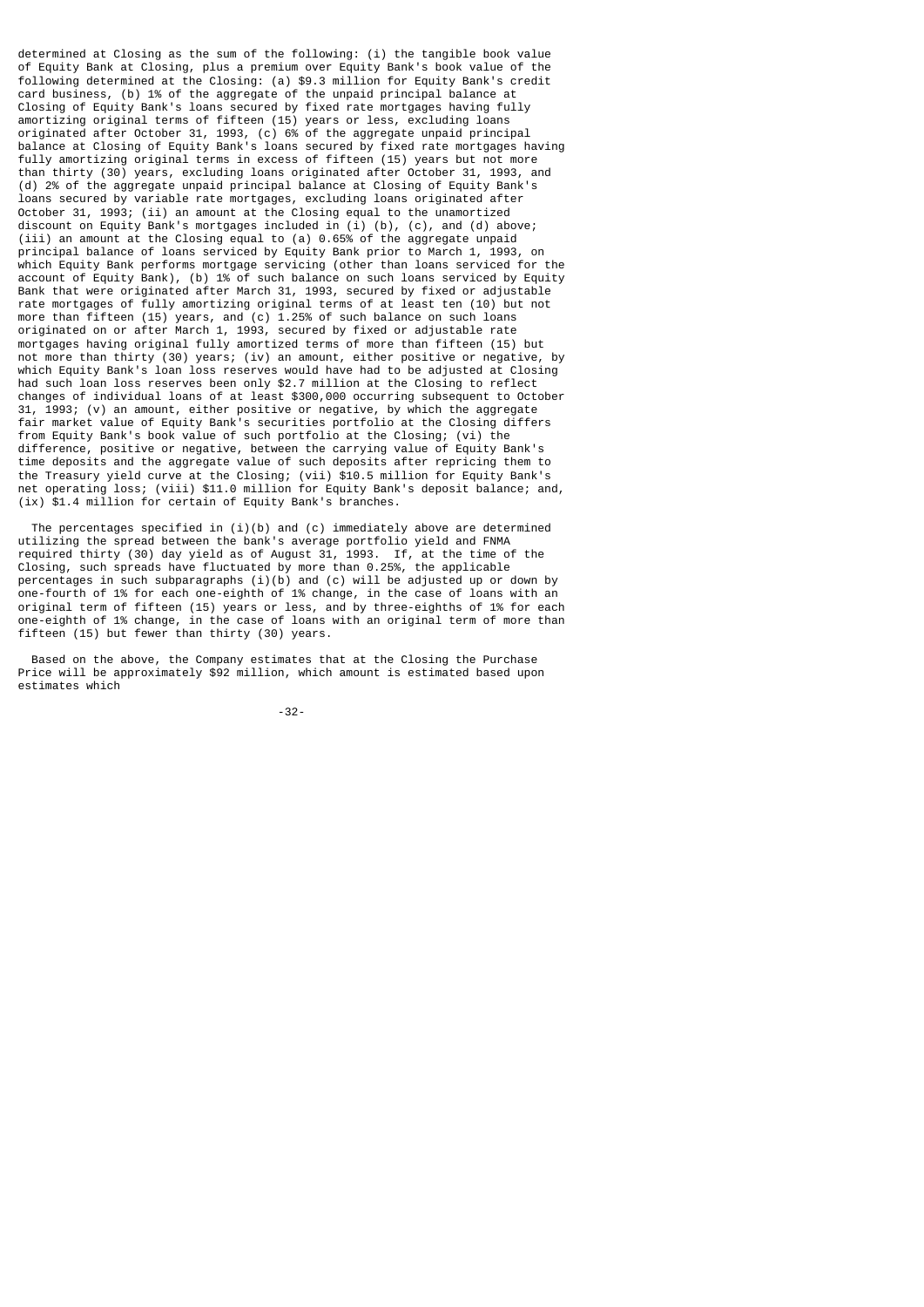cannot be definitively determined until the Closing. Among other things, management of the Company has estimated Equity Bank's earnings through March 31, 1994, in order to estimate tangible net worth of Equity Bank, a major component of the Purchase Price, and made estimates with respect to the other variables which make up the Purchase Price. The date of Closing is not known as of the date of this Proxy Statement, and the Purchase Price will be affected by the results of operations of and the fluctuation of interest rates between the date of this Proxy Statement and the Closing. Notwithstanding the foregoing, if the Purchase Price, as finally determined at the Closing, is less than \$92 million, the Company may, at its option, terminate the Acquisition Agreement.

 Representations, Warranties and Indemnities. In the Acquisition Agreement, the Company made certain representations and warranties to Fourth Financial, including as to: the organization, good standing and authority of the Company and the Corporations; the Acquisition Agreement as a binding obligation of the Company; Equity Bank's financial statements; certain tax matters; Equity Bank's capitalization; the financial statements of Equity Bank; the absence of certain changes, violations of law, events or defaults respecting the Company, Equity Bank and the other Corporations; pending or threatened litigation affecting the Company, Equity Bank or any of the other Corporations; compliance with applicable laws (including, without limitation, applicable environmental laws); real and personal property owned or leased by Equity Bank or any other Corporation; material contracts; the status of employee benefit plans and employee compensation arrangements; labor relations; government authorizations; maintenance of insurance; notes and leases of Equity of Equity Bank or any other Corporations; payments to brokers; and, environmental compliance. Fourth Financial made certain representations and warranties to the Company including as to: the organization, good standing and authority of Fourth Financial; the Acquisition Agreement as a binding obligation of Fourth Financial; the absence of certain changes, violations of law, events or defaults respecting Fourth Financial; obtaining the Regulatory Approvals; and, the future capitalization of Bank IV.

 The Acquisition Agreement also provides indemnification obligations. Specifically, the Company has agreed to indemnify and hold harmless Fourth Financial and the Corporations against and with respect to any liabilities arising from any breach or nonfulfillment of any of the warranties, agreements, or representations made by the Company. The Acquisition Agreement provides generally that a minimum \$1.0 million in damages must be sustained before seeking monetary recovery pursuant to certain of the indemnification provisions, and that the Company shall not be required to pay more than \$25.0 million pursuant to the indemnification obligations.

 The Company has also agreed to indemnify Fourth Financial and Bank IV from any reduction below \$64.0 million in the aggregate amount of Equity Bank's net operating loss for federal income tax purposes as a result of final action of the Internal Revenue Service made retroactive to the period prior to the Closing; provided, however, the payment to be

-33-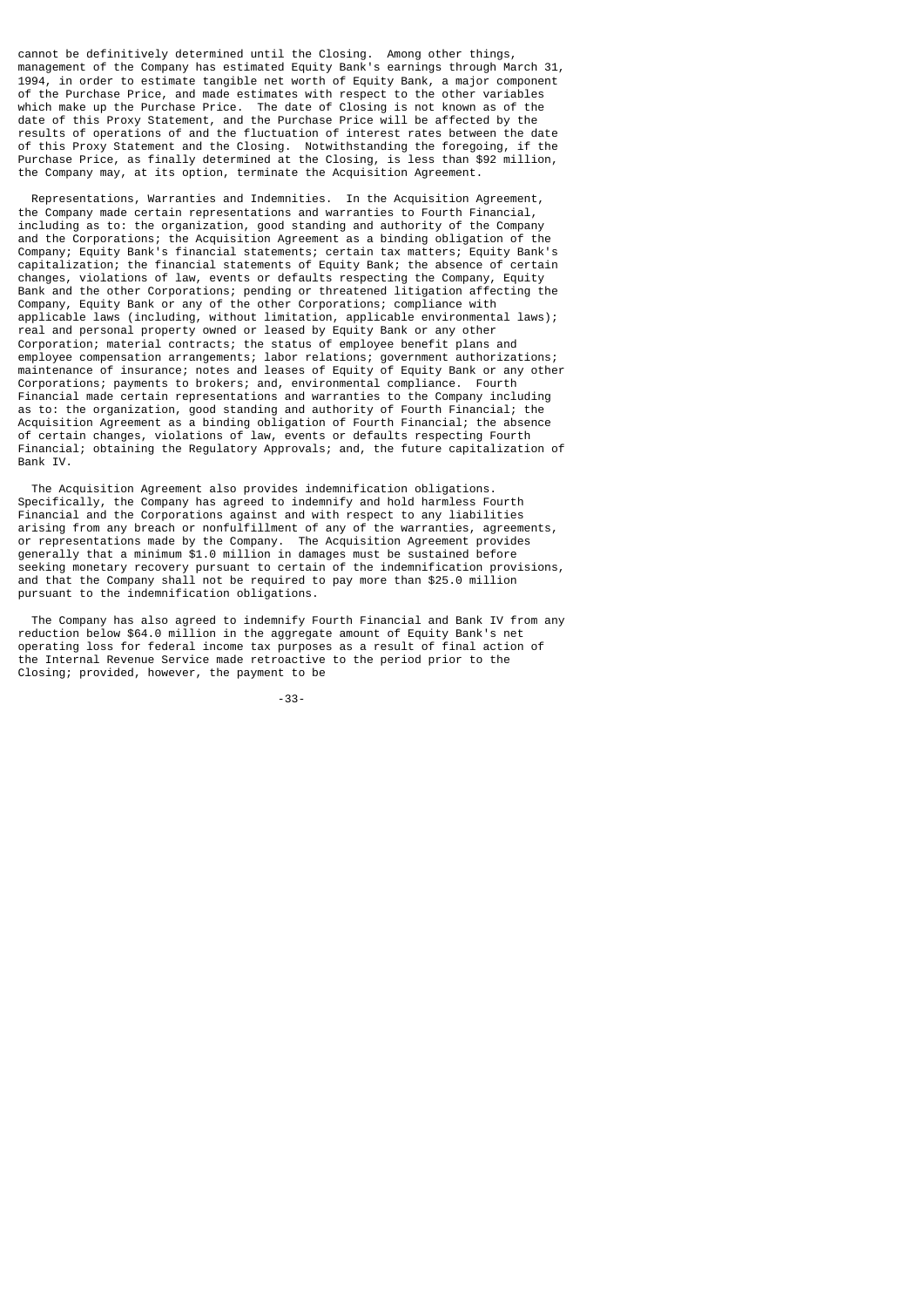made by the Company shall not exceed an amount equal to the product of (a) the dollar amount of such reduction, and (b) a fraction, the numerator of which shall be \$10.5 million and the denominator of which shall be \$64.0 million. Thus, the Company's aggregate liability for indemnification as a result of the reduction in the aggregate amount of Equity Bank's net operating loss shall not exceed \$10.5 million. As stated above, the Company has the option to be released from its indemnification obligation relating to Equity Bank's net operating loss by having the amount of the Purchase Price to be paid by Fourth Financial at the Closing reduced by the sum of \$750,000.

 The Acquisition Agreement also provides that the Company shall indemnify and hold harmless Fourth Financial, Equity Bank, and Bank IV against and with respect to certain liabilities relating to environmental matters relating to the Transferred Assets that are acquired by the Company as part of the Retained Corporations. This indemnification for environmental liabilities is not subject to the \$1.0 million deductibility and \$25.0 maximum liability provisions.

 Fourth Financial has agreed to indemnify and hold harmless any officer, director, or employee of Equity Bank or any of the other Corporations from and against any liability in connection with any claim in which such persons are, or threatened to be made, a party based on such person's status as an officer, director or employee of a Corporation prior to Closing, if such claim pertains to any matter arising prior to the Closing.

 The representations and warranties set forth in the Acquisition Agreement will survive for two (2) years following the Closing. However, notwithstanding the two (2) year survival period (i) a three (3) year period of survival will apply to certain representations of the Company relating to the payment of taxes (ii) the obligation of the Company arising as a result of a reduction in Equity Bank's net operating loss below \$64.0 million shall survive until the earlier of October 31, 1998, or thirty (30) days after the Internal Revenue Service's completion of its examination of Fourth Financial's 1994 federal income tax returns; and, (iii) there shall be no time limit with respect to the indemnification for environmental liabilities with respect to the Retained Corporations.

 In addition, the parties' indemnity does not apply to claims for any breaches which were communicated to the nonbreaching party prior to the Closing where nonbreaching party elects to close the transactions contemplated by the Acquisition Agreement notwithstanding notification of such breach or misrepresentation.

 Required Consents and Approvals. The Acquisition Agreement provides that the consummation of the transactions contemplated by the Acquisition Agreement is subject to the approval, consent or non-objection, as the case may be, of the Board of Governors of the Federal Reserve System, the Office of Thrift Supervision, the United States Controller

-34-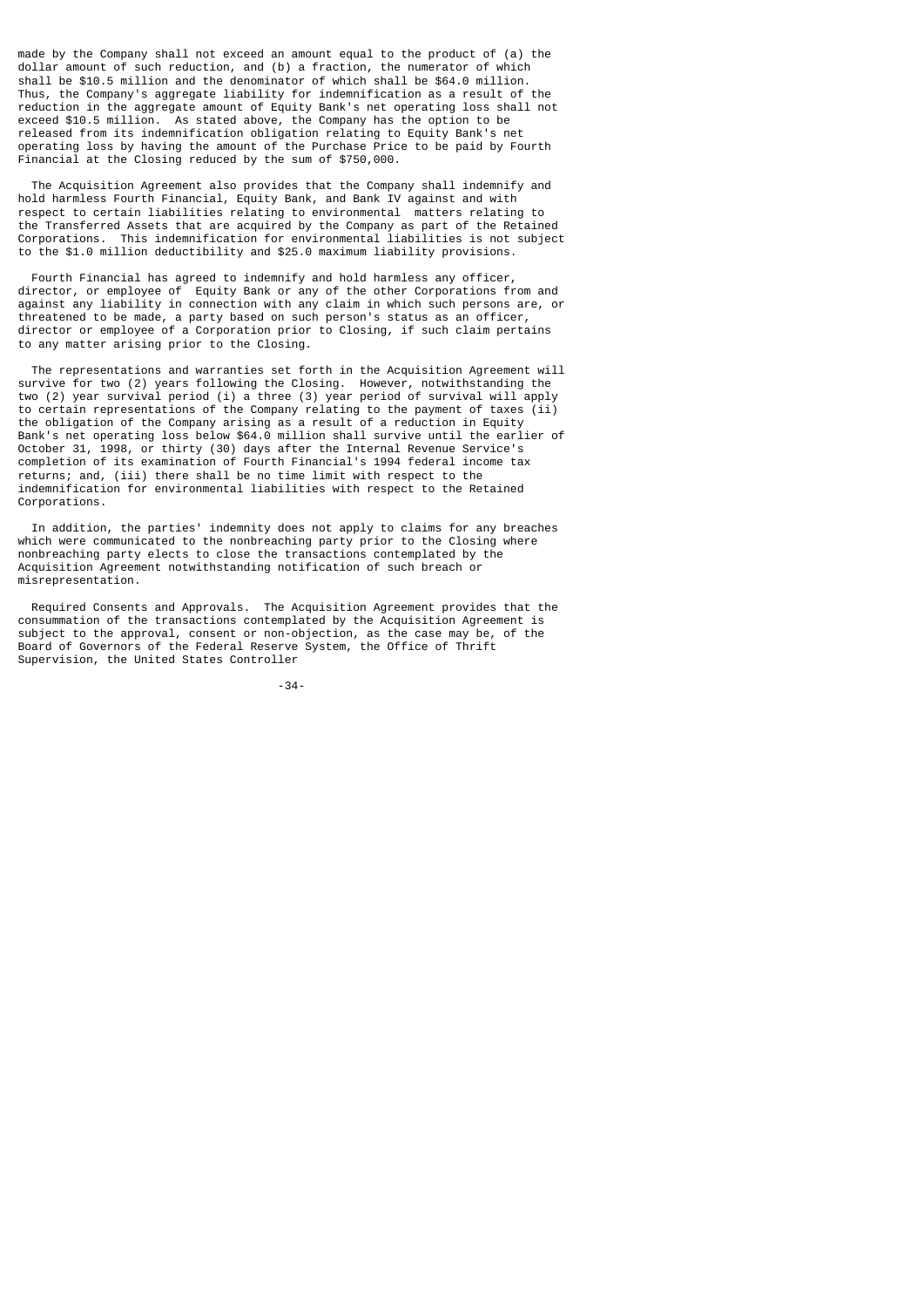of the Currency, and all other necessary governmental or self-governing agencies (the "Regulatory Approvals"). See "Sale of Equity Bank -- Regulatory Matters".

 The Acquisition Agreement also provides that the obligations of the Company under the Acquisition Agreement are subject to the approval of the shareholders of the Company of the Acquisition Agreement and the transactions contemplated thereby.

 Closing Conditions. The obligations of the Company and Fourth Financial to consummate the transactions contemplated by the Acquisition Agreement are subject to the satisfaction or waiver of the following conditions at or prior to Closing: (i) all Regulatory Approvals in connection with the sale of Equity Bank, the Merger, and the retention by Bank IV of the Corporations shall have been procured; and (ii) no proceeding, whether judicial or administrative, shall be pending or threatened for the purpose of enjoining or preventing the sale of Equity Bank, the Merger or any of the other transactions permitted or contemplated by the Acquisition Agreement, and no order, judgment, or decree shall be outstanding restraining or enjoining consummation of the same.

 The obligations of the Company to consummate the transactions contemplated by the Acquisition Agreement are further subject to satisfaction or waiver of the following conditions at or prior to Closing: (i) the representations and warranties of Fourth Financial shall have been true and correct in all respects when such representations and warranties were originally made and as of the date of Closing (except for such changes permitted in compliance with the Acquisition Agreement); (ii) Fourth Financial shall have duly performed all of its obligations under the Acquisition Agreement; (iii) the Purchase Price shall not be less than \$92 fairness of the Purchase Price to the Company; (iv) the Company shall have a written opinion from Lazard as to the fairness of the Purchase Price to the Company; (v) all certificates and opinions required to be delivered by Fourth Financial or any other party representing Fourth Financial, as contemplated by the Acquisition Agreement shall have been duly executed and delivered, including, without limitation, the execution and delivery of the opinion of counsel to Fourth Financial; (vi) the shareholders of the Company shall have approved the Acquisition Agreement and the sale of Equity Bank; (vii) no change in the law shall have occurred with the effect of significantly reducing the tax basis of the Company in its shares of Equity Bank, including, but not limited to, the final adoption of the proposed changes to the Treasury Regulations at (S) 1.1502-33; and, (viii) all of the Retained Assets and all of Equity Bank's interests in the Retained Corporations shall have been transferred to the Company as provided in the Acquisition Agreement.

 The obligations of Fourth Financial to consummate the transactions contemplated by the Acquisition Agreement are further subject to the satisfaction or waiver of the following conditions at or prior to the Closing: (i) the tangible net worth of Equity Bank shall not be less than \$41.0 million; (ii) all certificates and opinions required to be delivered by the Company or any other party representing the Company, as contemplated by the

-35-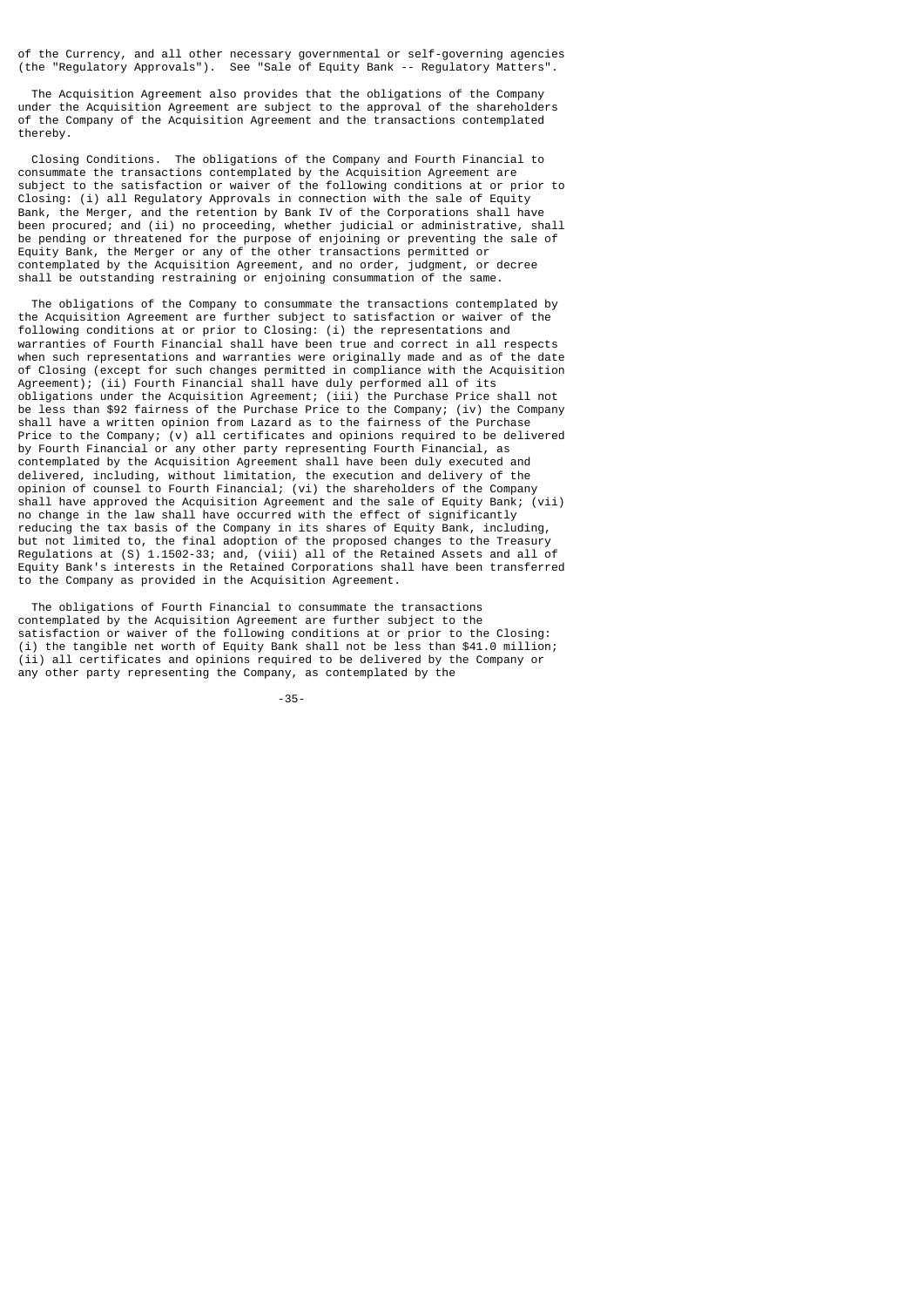Acquisition Agreement shall have been duly executed and delivered, including, without limitation, the execution and delivery of the opinion of counsel to the Company and the Corporations; (iii)the representations and warranties of the Company shall have been true and correct in all respects when such representations and warranties were originally made and as of the date of Closing (except for such changes permitted in compliance with the Acquisition Agreement); (iv) the Company shall have duly performed all of its obligations under the Acquisition Agreement; (v) the Company shall have delivered to Fourth Financial the written resignations, effective at Closing, of certain officers and directors of Equity Bank and the other Corporations as requested by Fourth Financial; (vi) the Company shall have delivered to Fourth Financial a copy of Equity Bank's audited consolidated financial statements as of December 31, 1993 and for the year then ended; and, (vii) Bank IV shall have entered into leases as lessee of a certain portion of Equity Tower and as lessee of the Branch.

 Additional Agreements of the Parties. The Acquisition Agreement provides that the Company shall use its reasonably best efforts to cause Equity Bank and each of the other Corporations to conduct its business in the ordinary and usual course consistent with past practice. In connection with, and without limitation to, the foregoing, prior to the Closing and without the consent of Fourth Financial: (i) no changes may be made in the Corporations' certificate of incorporation, charter or bylaws; (ii) no changes may be made in the authorized or issued shares of capital stock or any security convertible into any class of the Corporations' capital stock; (iii) no dividends or other distributions in respect of any class of the Corporations' capital stock may be declared or paid; (iv) no material amendment to any employment contract, stock option, or similar employee benefit arrangement may be adopted, except (a) normal individual increases in compensation to employees in accordance with established employee procedures, (b) the Fourth Financial Corporation Acquisition Severance Schedule, and (c) severance agreements to be performed by the Company without any obligation of Equity Bank or Fourth Financial; (v) Equity Bank and the other Corporations may not, except in the ordinary and usual course of business (a) guarantee or assume any indebtedness of any other individual, firm or corporation, (b) pay or incur any obligation or liability; (vi) except for transactions in the ordinary and usual course of its business, Equity Bank shall not (a) mortgage or otherwise encumber any of its properties or assets and (b) sell or transfer any of its properties or assets or cancel, release or assign any indebtedness owed to it or any claims held by it; (vii) the Corporations shall not make any investment of a capital nature in excess of \$25,000 for any one item or group of similar items, other than certain planned leasehold improvements being made to Equity Tower and the Branch; (viii) the Corporations may not enter into any other agreement not in the usual course of business; and, (ix) the Corporations may own only certain investment securities.

 Prior to the Closing, the Acquisition Agreement also provides that the Company shall use its reasonable and best efforts to cause each of the Corporations to conduct its

-36-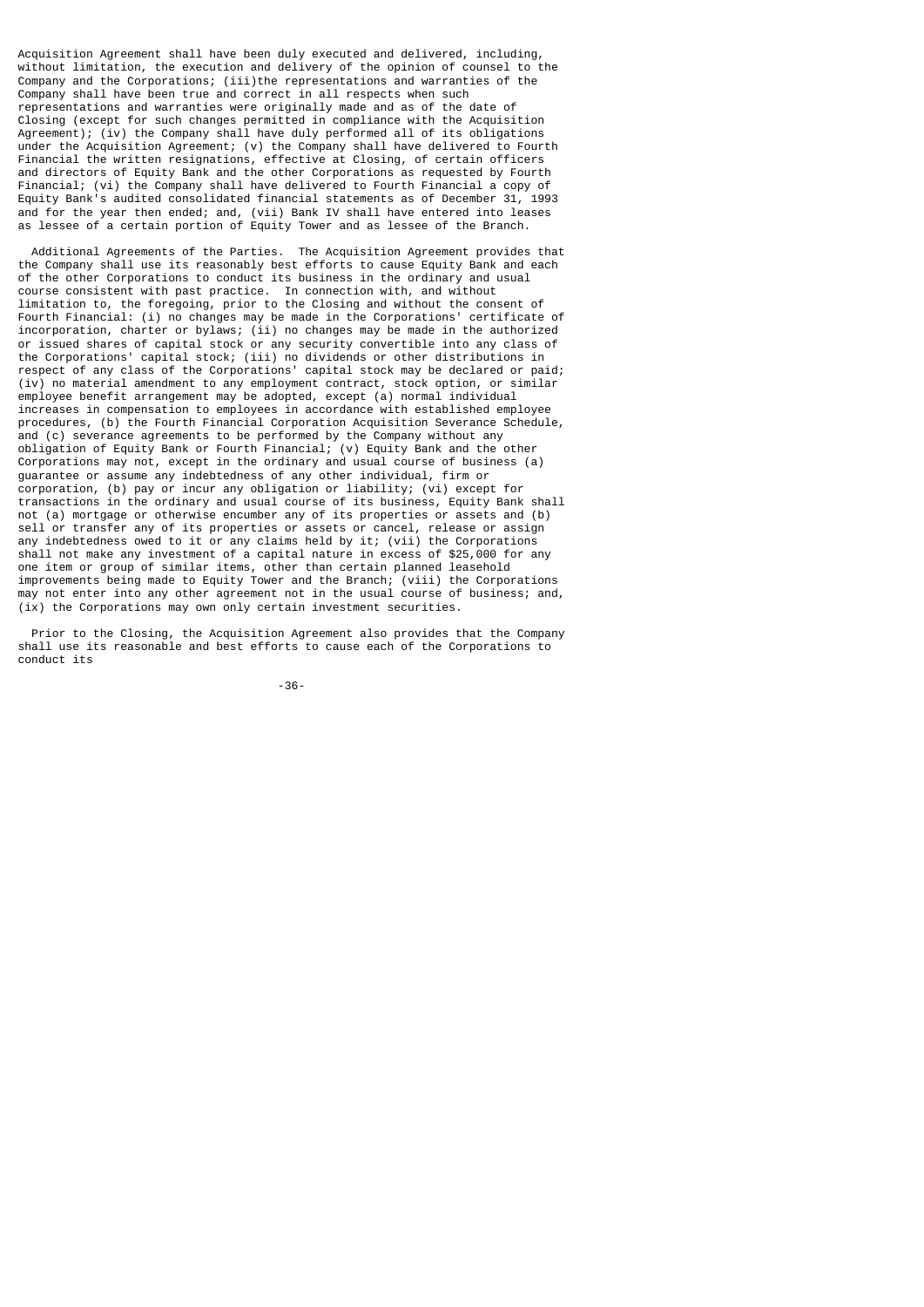respective business in the ordinary and usual course consistent with previous practice and to use its reasonable and best efforts (i) to maintain its existing business organization intact; (ii) keep available to Bank IV the services of the present officers and employees of Equity Bank; (iii) to preserve the goodwill of customers with Equity Bank; (iv) to maintain its properties; (v) to comply with applicable laws; (vi) to maintain existing policies of insurance; (vii) to make no material change in the terms and conditions upon which it does business; (viii) to continue its current practice of selling loans secured by fixed rate mortgages on a service-retained basis; (ix) to duly and timely file all government, state and local authorities' reports and returns; and, (x) to pay all material taxes and to withhold or collect and pay all taxes and other assessments which it believes, in good faith, to be required by law to be so withheld or collected.

 The Acquisition Agreement further provides that (i) Equity Bank shall give Fourth Financial and its counsel and accountants access to their respective properties, books and records, and Fourth Financial shall treat as confidential all confidential information disclosed to it; (ii) the Company agrees not to transfer or encumber any shares of Equity Bank stock prior to Closing; (iii) the Company shall cause Equity Bank and the Corporations to take all such corporate action as may be necessary to (a) obtain all required Regulatory Approvals, (b) authorize, execute and perform the Bank Merger Agreement; and, (iv) the Corporations shall cooperate in Fourth Financial's efforts to obtain certain reports and surveys.

 The Acquisition Agreement provides that Fourth Financial shall (i) use its best efforts and good faith to obtain all necessary Regulatory Approvals; (ii) observe the confidentiality of information obtained from the Company and the Corporations; (iii) consult with the Company prior to issuing any planned public statement regarding the subject matter of the Acquisition Agreement or the termination thereof; (iv) cause Bank IV to be well capitalized upon the consummation of the transactions contemplated by the Acquisition Agreement at and immediately following the Closing; (vi) provide the Company with such information as the Company may request in connection in preparation of material for the Company's shareholders' meeting to approve the Acquisition Agreement; (vii) following the Closing, permit the Company to examine the former records of Equity Bank or the other Corporations in order to defend against new legal action with respect to matters occurring prior to Closing.

 No Sale Negotiations. The Acquisition Agreement provides that the Company agrees that, prior to the Closing, the Company will not merge or consolidate with any other corporation, acquire any stock, solicit any offers for any Equity Bank stock or a substantial portion of the assets of any of the Corporations or, except in the ordinary course of business, acquire any assets of any other person, corporation, or any other business organization, or enter into any discussions with any person concerning, or agree to do, any of the foregoing.

-37-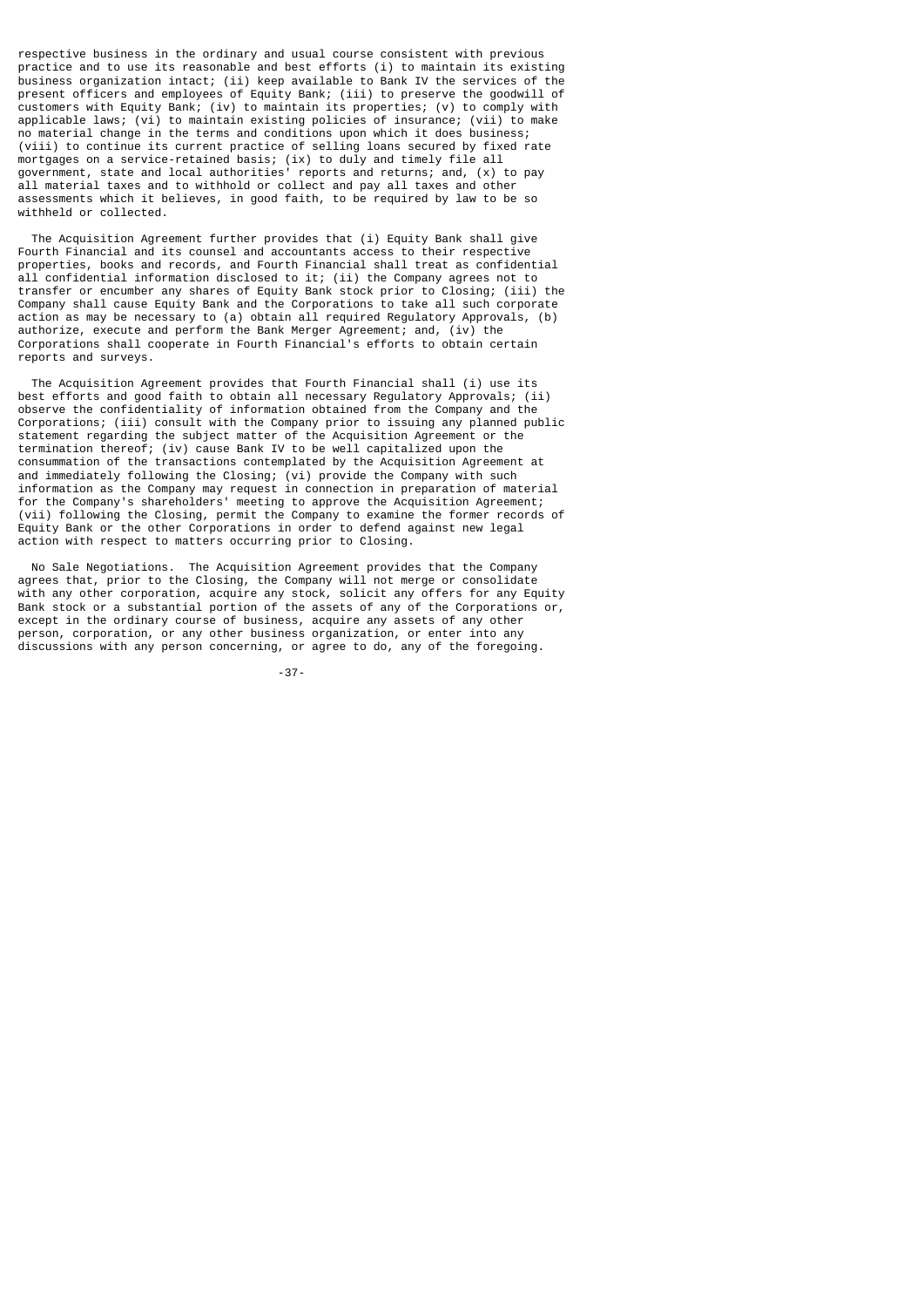Additional Termination Provisions. In addition to the termination provisions previously described, the Acquisition Agreement provides that it may be terminated at any time prior to Closing by (i) mutual consent of the parties; (ii) by either party if the Regulatory Approvals have not been approved or the conditions to obtaining a Regulatory Approval are reasonably deemed onerous by Fourth Financial; (iii) on June 30, 1994, unless extended by agreement of the parties, if the conditions to the obligations of the parties have not occurred on or before June 30, 1994.

 The Company or Fourth Financial may terminate the Acquisition Agreement in the event of (i) any uncured material breach of any of the obligations, covenants or warranties of the other party, or (ii) any written representation furnished by the other party is false or misleading in any material respect at the time made in relation to the size and scope of the transactions contemplated by the Acquisition Agreement.

 Expenses. The Acquisition Agreement provides that each party shall pay all of its costs and expenses incurred in connection with the Acquisition Agreement and the transactions contemplated thereby, whether or not the sale of Equity Bank is consummated and whether or not the Acquisition Agreement is terminated.

### BOARD OF DIRECTORS' RECOMMENDATION

 THE BOARD OF DIRECTORS HAS UNANIMOUSLY APPROVED THE SALE OF EQUITY BANK PURSUANT TO THE ACQUISITION AGREEMENT AND RECOMMENDS THAT THE SHAREHOLDERS VOTE FOR THE SALE OF EQUITY BANK.

## SELECTED FINANCIAL DATA

HISTORICAL SELECTED FINANCIAL DATA. The selected financial information

- --------------------------------- presented below has been derived from, and should be read in conjunction with, the Consolidated Financial Statements of the Company incorporated by reference in this Proxy Statement. The historical financial data for the five (5) years ended December 31, 1992, is derived from the Company's audited Consolidated Financial Statements for such years. The historical financial data for the nine (9) months ended September 30, 1993 and 1992, is derived from unaudited consolidated financial statements of the Company for such periods, and, in the opinion of management, includes all adjustments (consisting only of normal recurring accruals) necessary for a fair presentation of the results for such interim periods. Results for the interim periods are not necessarily indicative of the results for the entire year.

-38-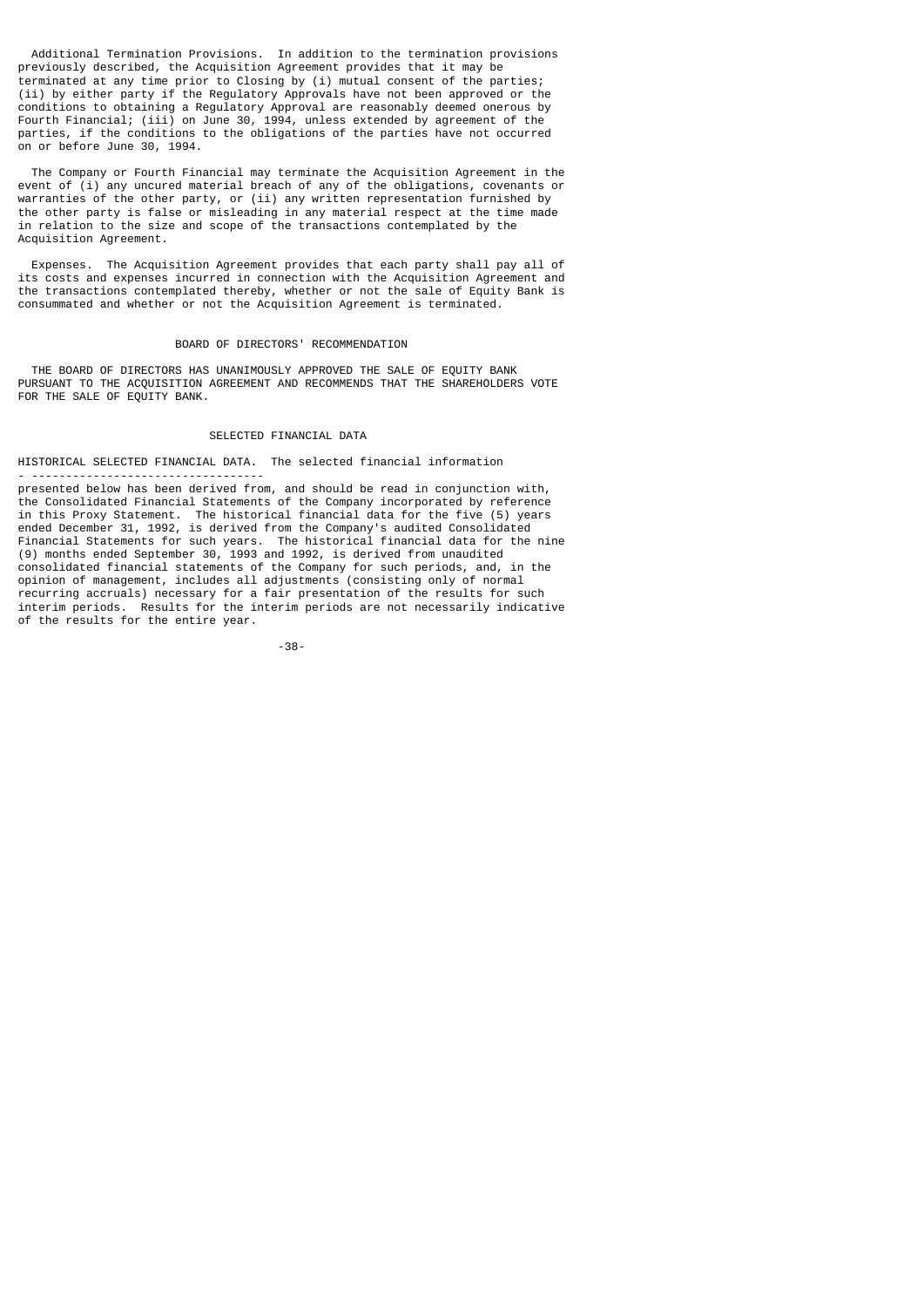|                                                                          |                                                                                      |                                               |                       | YEARS ENDED DECEMBER 31,                                                             |                         | NINE MONTHS ENDED<br>SEPTEMBER 30,    |                                                                                     |
|--------------------------------------------------------------------------|--------------------------------------------------------------------------------------|-----------------------------------------------|-----------------------|--------------------------------------------------------------------------------------|-------------------------|---------------------------------------|-------------------------------------------------------------------------------------|
|                                                                          | 1988<br><u> - - - - - - - - - - -</u>                                                | 1989<br>.                                     | 1990<br>-----------   | 1991                                                                                 | 1992                    | 1992<br><u> - - - - - - - - - - -</u> | 1993<br><u> - - - - - - - - - -</u>                                                 |
| Selected statement of operations data:                                   |                                                                                      |                                               |                       |                                                                                      |                         |                                       |                                                                                     |
| Net sales                                                                | \$211,709<br>========                                                                | \$212,748                                     | \$196,577             | \$177,035<br>========                                                                | \$198,373               | \$150,858                             | \$177,798<br>========                                                               |
| Interest income on<br>loans and invest-                                  |                                                                                      |                                               |                       |                                                                                      |                         |                                       |                                                                                     |
| ments                                                                    | \$3,557<br>$\qquad \qquad \equiv \equiv \equiv \equiv \equiv \equiv \equiv \equiv$   | \$28,746<br>========                          | \$33,856              | \$40,548                                                                             | \$32,205                | \$24,604                              | \$20,911<br>$\qquad \qquad \equiv \equiv \equiv \equiv \equiv \equiv \equiv \equiv$ |
| FSLIC interest and yield maintenance                                     | \$                                                                                   | \$10,089<br>========                          | \$7,803               | \$3,441                                                                              | 936<br>\$               | 712 \$<br>\$.                         | $\overline{a}$                                                                      |
| Total revenues                                                           | \$216,309                                                                            | \$262,590<br>========                         | \$248,226             | \$234,191<br>========                                                                | \$246,783               | \$188,238                             | \$210,567                                                                           |
| Interest expense:<br>Deposits<br>Long-term debt                          | \$5,167                                                                              | \$30,580                                      | \$27,940              | \$23,144                                                                             | \$16,445                | \$12,982                              | \$9,556                                                                             |
| and other                                                                | 8,112                                                                                | 13,996                                        | 16,100                | 16,142                                                                               | 13,194                  | 10,108                                | 7,305                                                                               |
|                                                                          | \$13,279<br>$\qquad \qquad \equiv \equiv \equiv \equiv \equiv \equiv \equiv \equiv$  | \$44,576<br>========                          | \$44,040              | \$39,286                                                                             | \$29,639                | \$23,090                              | \$16,861                                                                            |
| Provision for loan losses                                                | 375<br>\$<br>$\qquad \qquad \equiv \equiv \equiv \equiv \equiv \equiv \equiv \equiv$ | 35<br>\$                                      | \$5,852               | \$1,335                                                                              | \$1,224                 | 882<br>\$.                            | \$1,037<br>$=$ $=$ $=$ $=$ $=$ $=$ $=$ $=$                                          |
| Income (loss) before extraordinary items                                 | \$1,451<br>$\qquad \qquad \equiv \equiv \equiv \equiv \equiv \equiv \equiv \equiv$   | \$4,036<br>$=$ $=$ $=$ $=$ $=$ $=$ $=$ $=$    | \$(10, 654)           | \$(1, 147)                                                                           | \$9,255                 | \$7,481                               | \$10,839                                                                            |
| Net income (loss)                                                        | \$3,251<br>========                                                                  | \$4,036<br>========                           | \$ (9, 121)           | \$(1, 147)<br>========                                                               | \$9,255<br>========     | \$7,481<br>========                   | \$10,839<br>========                                                                |
| Net income (loss) applic-<br>able to common stock                        | \$1,092                                                                              | \$1,987<br>========                           | \$(11, 107)           | \$(3,090)                                                                            | \$7,428                 | \$6,079                               | \$9,604<br>========                                                                 |
| Earnings (loss) per<br>common share:<br>Primary:<br>Income (loss) before |                                                                                      |                                               |                       |                                                                                      |                         |                                       |                                                                                     |
| extraordinary items                                                      | \$<br>(0.06)<br>========                                                             | 0.32<br>\$<br>========                        | \$ (2.30)             | (0.48)<br>\$<br>========                                                             | 0.94<br>\$.<br>======== | 0.79<br>\$<br>========                | 0.74<br>\$<br>$=$ $=$ $=$ $=$ $=$ $=$ $=$ $=$                                       |
| Net income (loss)                                                        | \$<br>0.19<br>========                                                               | 0.32<br>\$<br>========                        | \$ (2.02)<br>======== | \$ (0.48)<br>$=$ $=$ $=$ $=$ $=$ $=$ $=$ $=$                                         | 0.94<br>\$.<br>======== | 0.79<br>\$<br>========                | 0.74<br>\$<br>========                                                              |
| Fully diluted:<br>Income (loss) before                                   |                                                                                      |                                               |                       |                                                                                      |                         |                                       |                                                                                     |
| extraordinary items                                                      | \$ (0.06)<br>$\qquad \qquad \equiv \equiv \equiv \equiv \equiv \equiv \equiv \equiv$ | 0.31<br>\$<br>$=$ $=$ $=$ $=$ $=$ $=$ $=$ $=$ | \$ (2.30)             | \$ (0.48)<br>$\qquad \qquad \equiv \equiv \equiv \equiv \equiv \equiv \equiv \equiv$ | 0.66<br>\$              | 0.53<br>\$                            | \$<br>0.64<br>========                                                              |
| Net income (loss)                                                        | 0.19<br>\$                                                                           | 0.31<br>\$<br>========                        | \$ (2.02)             | \$ (0.48)<br>$\qquad \qquad \equiv \equiv \equiv \equiv \equiv \equiv \equiv \equiv$ | 0.66<br>\$              | 0.53<br>\$                            | \$<br>0.64<br>========                                                              |
| Selected Balance Sheet Data:<br>Total assets                             | \$549,007                                                                            | \$662,424                                     | \$649,730             | \$605,513                                                                            | \$582,248               | \$587,394                             | \$581,289                                                                           |
|                                                                          |                                                                                      |                                               |                       |                                                                                      |                         |                                       |                                                                                     |

-39-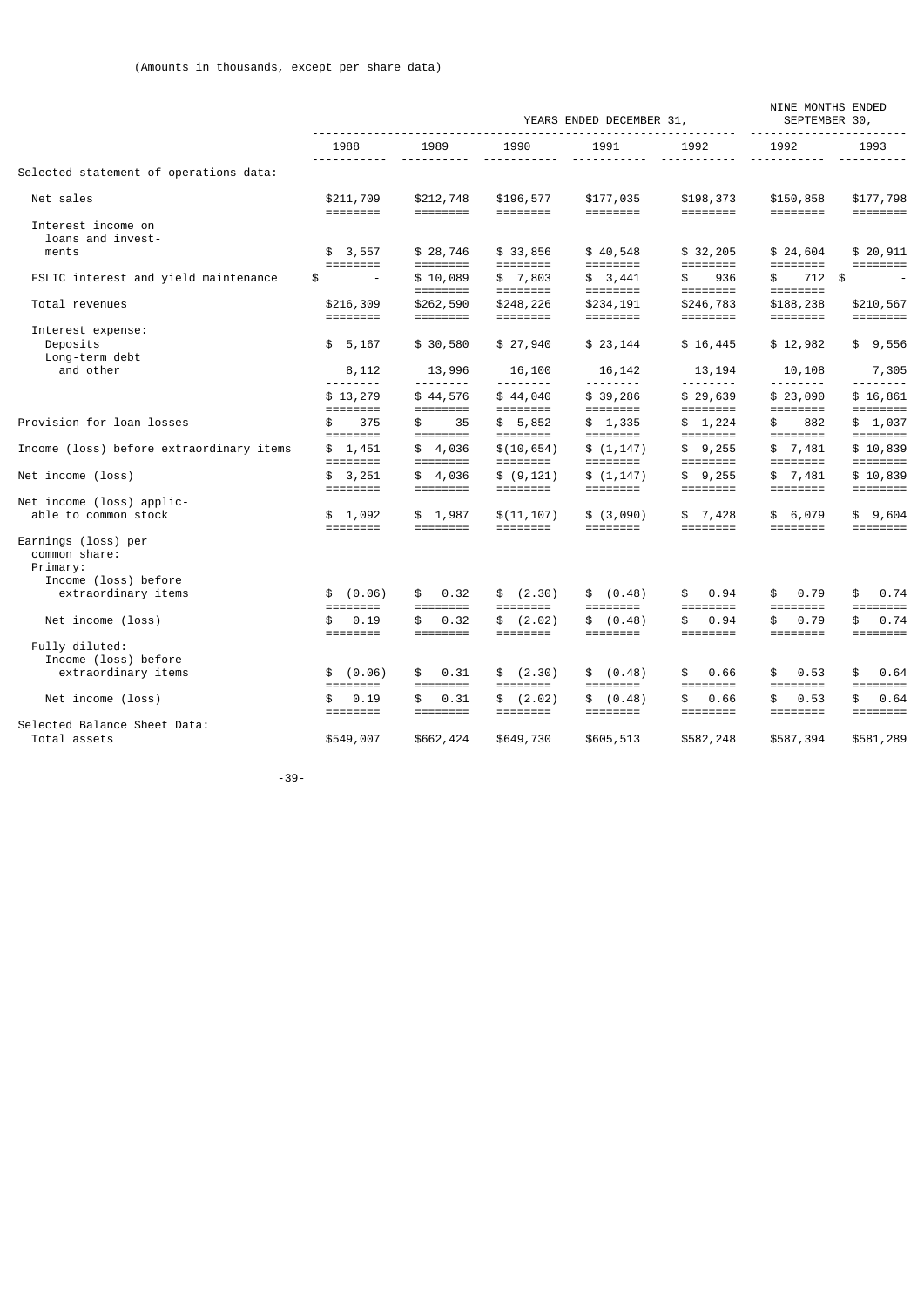| Cash dividends declared per common share                         | - \$<br>$\sim$ | $\sim$    | - \$      | - \$<br>$\overline{\phantom{a}}$ | $-$ \$<br>- SS | $\overline{\phantom{0}}$ | 0.03      |
|------------------------------------------------------------------|----------------|-----------|-----------|----------------------------------|----------------|--------------------------|-----------|
|                                                                  |                |           |           |                                  |                |                          |           |
| ferred stock, common<br>stock, and other<br>stockholders' equity | \$24,787       | \$25.144  | \$13,481  | \$10.352                         | \$18,339       | \$16,769                 | 73,954    |
| Non-redeemable pre-                                              |                |           |           |                                  |                |                          |           |
| Redeemable preferred stock                                       | 206<br>\$      | 196       | \$<br>186 | \$<br>179                        | 163<br>\$      | 168<br>\$                | \$<br>158 |
| Long-term debt                                                   | \$53.591       | \$43,616  | \$57,092  | \$56,330                         | \$50.321       | \$51.154                 | \$27,115  |
| Deposits                                                         | \$385,003      | \$386,493 | \$364,402 | \$359,228                        | \$336,053      | \$340,244                | \$332,941 |

UNAUDITED RESTATED HISTORICAL SELECTED FINANCIAL DATA. The proposed sale of

- ----------------------------------------------------- Equity Bank will require the Company to remove the results of operations of Equity Bank from continuing operations for financial statement reporting purposes. Accordingly, certain historical data has been restated below in accordance with the requirements effective with the consummation of the proposed sale of Equity Bank.

(Amounts in thousands, except per share data)

|                                                      |                   |                   |                   | YEARS ENDED DECEMBER 31, | NINE MONTHS ENDED<br>SEPTEMBER 30, |                   |                   |
|------------------------------------------------------|-------------------|-------------------|-------------------|--------------------------|------------------------------------|-------------------|-------------------|
|                                                      | 1988              | 1989              | 1990              | 1991                     | 1992                               | 1992              | 1993              |
| Net sales<br>Operating costs and<br>expenses:        | \$211,709         | \$212,748         | \$196,577         | \$177,035                | \$198,373                          | \$150,858         | \$177,798         |
| Cost of sales<br>Selling, general and administrative | 161,061<br>33,291 | 159,848<br>36,357 | 148,352<br>36,785 | 136,258<br>36,240        | 146,391<br>37,124                  | 111,899<br>27,019 | 132,991<br>30,123 |
|                                                      | 194,352           | 196,205           | 185,137           | 172,498                  | 183,515                            | 138,918           | 163, 114          |
| Operating income<br>Other deductions<br>(income):    | 17,357            | 16,543            | 11,440            | 4,537                    | 14,858                             | 11,941            | 14,685            |
| Interest expense<br>Interest income                  | 8,035<br>(227)    | 9,694<br>(1, 022) | 11,128<br>(655)   | 10,776<br>(492)          | 9,225<br>(147)                     | 6,965<br>(109)    | 5,778<br>(180)    |
| Other expense<br>(income), net                       | (377)             | (2, 200)          | (2, 314)          | (2, 212)                 | (1, 706)                           | (1, 265)          | 142               |

-40-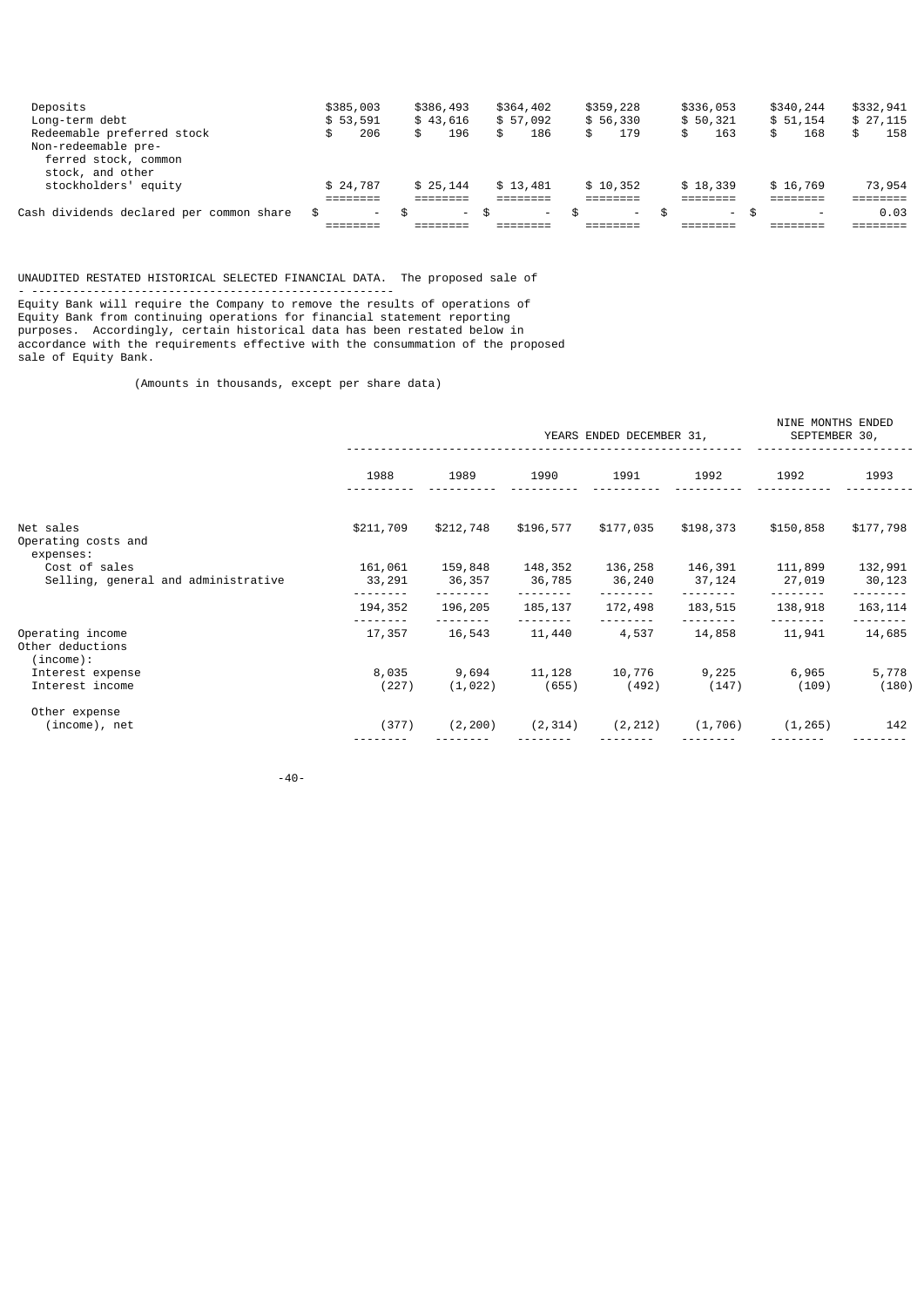| Income (loss) from con-<br>tinuing operations be-<br>fore provision for in-<br>come taxes and extra-                                                                                        |                                                                                    |                                                  |                                                         |                                              |                                             |                                |                                |
|---------------------------------------------------------------------------------------------------------------------------------------------------------------------------------------------|------------------------------------------------------------------------------------|--------------------------------------------------|---------------------------------------------------------|----------------------------------------------|---------------------------------------------|--------------------------------|--------------------------------|
| ordinary items<br>Provision for income taxes                                                                                                                                                | 9,926<br>2,940                                                                     | 10,071<br>529                                    | 3,281<br>379                                            | (3, 535)<br>47                               | 7,486<br>353                                | 6,350<br>414                   | 8,945<br>720                   |
| Income (loss) from con-<br>tinuing operations:<br>Discontinued operations:<br>Income (loss) from dis-<br>continued operations,<br>net of applicable in-                                     | ------<br>6,986                                                                    | <u> - - - - - - -</u><br>9,542                   | $\frac{1}{2}$<br>2,902                                  | -----<br>(3, 582)                            | $- - - - -$<br>7,133                        | 5,936                          | $- - - - - -$<br>8,225         |
| come taxes                                                                                                                                                                                  | (5, 535)<br>.                                                                      | (5, 506)                                         | (13, 556)<br>.                                          | 2,435                                        | 2,122                                       | 1,546                          | 2,615                          |
| Income (loss) before extraordinary items<br>Extraordinary items, net                                                                                                                        | 1,451                                                                              | 4,036                                            | (10, 654)                                               | (1, 147)                                     | 9,255                                       | 7,481                          | 10,839                         |
| of tax                                                                                                                                                                                      | 1,800<br><u> - - - - - - -</u>                                                     | <b>Contractor</b>                                | 1,533                                                   |                                              |                                             | <u> - - - - - - - -</u>        |                                |
| Net income (loss)                                                                                                                                                                           | \$3,251                                                                            | \$4,036                                          | \$ (9, 121)                                             | \$(1, 147)                                   | \$9,255                                     | \$7,481                        | \$10,839                       |
| Net income (loss) applic-<br>able to common<br>stock                                                                                                                                        | ========                                                                           |                                                  | ========                                                |                                              |                                             |                                | ========                       |
|                                                                                                                                                                                             | \$1,092<br>$\qquad \qquad \equiv \equiv \equiv \equiv \equiv \equiv \equiv \equiv$ | \$1,987                                          | \$(11, 107)<br>========                                 | \$(3,090)                                    | \$7,428<br>========                         | \$6,079<br>========            | \$9,604<br>========            |
| Earnings (loss) per<br>common share:<br>Primary:<br>Income (loss) from<br>continuing opera-<br>tions before extra-<br>ordinary items<br>Discontinued opera-<br>tions<br>Extraordinary items | 0.71<br>\$<br>(0.77)<br>0.25                                                       | \$<br>1.07<br>(0.75)<br>$\overline{\phantom{a}}$ | 0.17<br>\$<br>(2.47)<br>0.28                            | \$<br>(0.88)<br>0.40                         | 0.68<br>\$<br>0.26                          | 0.60<br>\$<br>0.19             | 0.54<br>\$<br>0.20             |
| Net income (loss)                                                                                                                                                                           | .<br>0.19<br>\$.                                                                   | -----<br>0.32<br>\$                              | \$ (2.02)                                               | <u>.</u><br>\$ (0.48)                        | ----<br>0.94<br>\$                          | $\frac{1}{2}$<br>0.79<br>\$    | 0.74<br>\$                     |
| Fully diluted:<br>Income (loss) from<br>continuing opera-<br>tions before extra-<br>ordinary items<br>Discontinued opera-<br>tions<br>Extraordinary items                                   | ========<br>\$<br>0.44<br>(0.50)<br>0.25<br>$- - - -$                              | ========<br>0.74<br>\$<br>(0.43)                 | ========<br>\$<br>0.17<br>(2.47)<br>0.28<br>$- - - - -$ | ========<br>\$ (0.88)<br>0.40<br>$- - - - -$ | ========<br>\$<br>0.51<br>0.15<br>$- - - -$ | ========<br>0.42<br>\$<br>0.11 | ========<br>\$<br>0.47<br>0.17 |
| Net income (loss)                                                                                                                                                                           | 0.19<br>========                                                                   | 0.31<br>\$.                                      | \$ (2.02)<br>========                                   | \$ (0.48)                                    | 0.66<br>\$<br>========                      | 0.53<br>\$<br>========         | 0.64<br>\$<br>========         |

-41-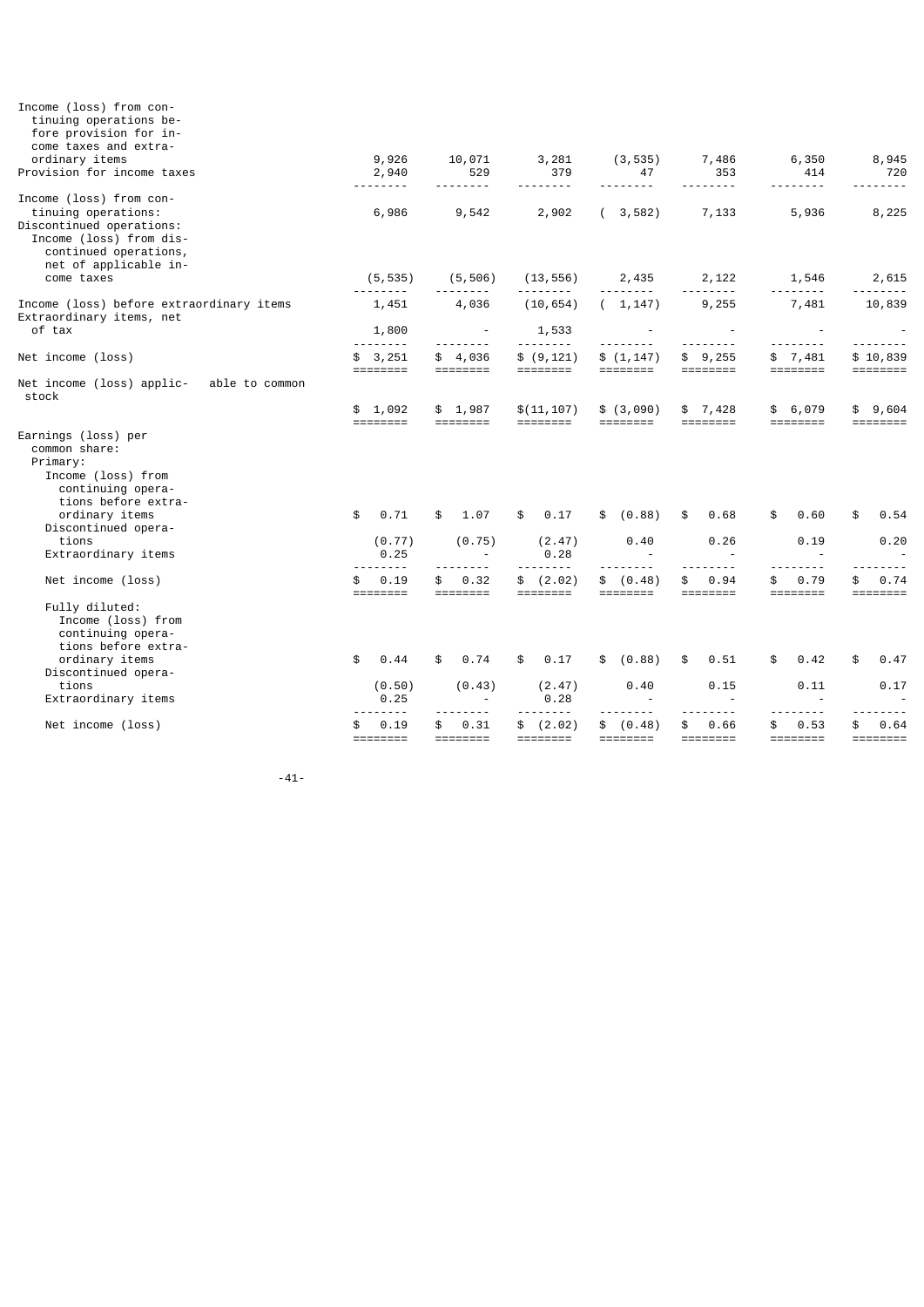| Weighted average com- |        |        |       |       |        |        |        |
|-----------------------|--------|--------|-------|-------|--------|--------|--------|
| mon and dilutive      |        |        |       |       |        |        |        |
| common equivalent     |        |        |       |       |        |        |        |
| shares outstanding:   |        |        |       |       |        |        |        |
| Primary               | 7,202  | 7,343  | 5,495 | 6,105 | 8,188  | 8,027  | 13,059 |
| Fully diluted         | 11,015 | 12,705 | 5,495 | 6.105 | 14,413 | 14,360 | 15,497 |
|                       |        |        |       |       |        |        |        |

UNAUDITED PRO FORMA SELECTED FINANCIAL DATA.

- -------------------------------------------

 The selected balance sheet data at September 30, 1993, and the selected income statement data for the year ended December 31, 1992, and the nine (9) month period ended September 30, 1993, has been adjusted to reflect the impact of the sale of Equity Bank, all as if such transaction had occurred, for the purposes of the balance sheet data, on September 30, 1993, and, for the income statement data, on January 1, 1992. The data should be read in conjunction with the "Unaudited Pro Forma Financial Information" and the related notes thereto.

> UNAUDITED PRO FORMA SELECTED BALANCE SHEET DATA AT SEPTEMBER 30, 1993

(AMOUNTS IN THOUSANDS, EXCEPT PER SHARE DATA)

| Total assets                                    | \$187,779 |
|-------------------------------------------------|-----------|
| Long-term debt                                  | \$56,747  |
| Redeemable preferred stock<br>S.                | 158       |
| Non-redeemable preferred stock, common          |           |
| stock, and other stockholders' equity           | \$98,954  |
| Book value per common share                     | \$3.83    |
| Cash dividends declared per common share<br>\$. | .03       |

-42-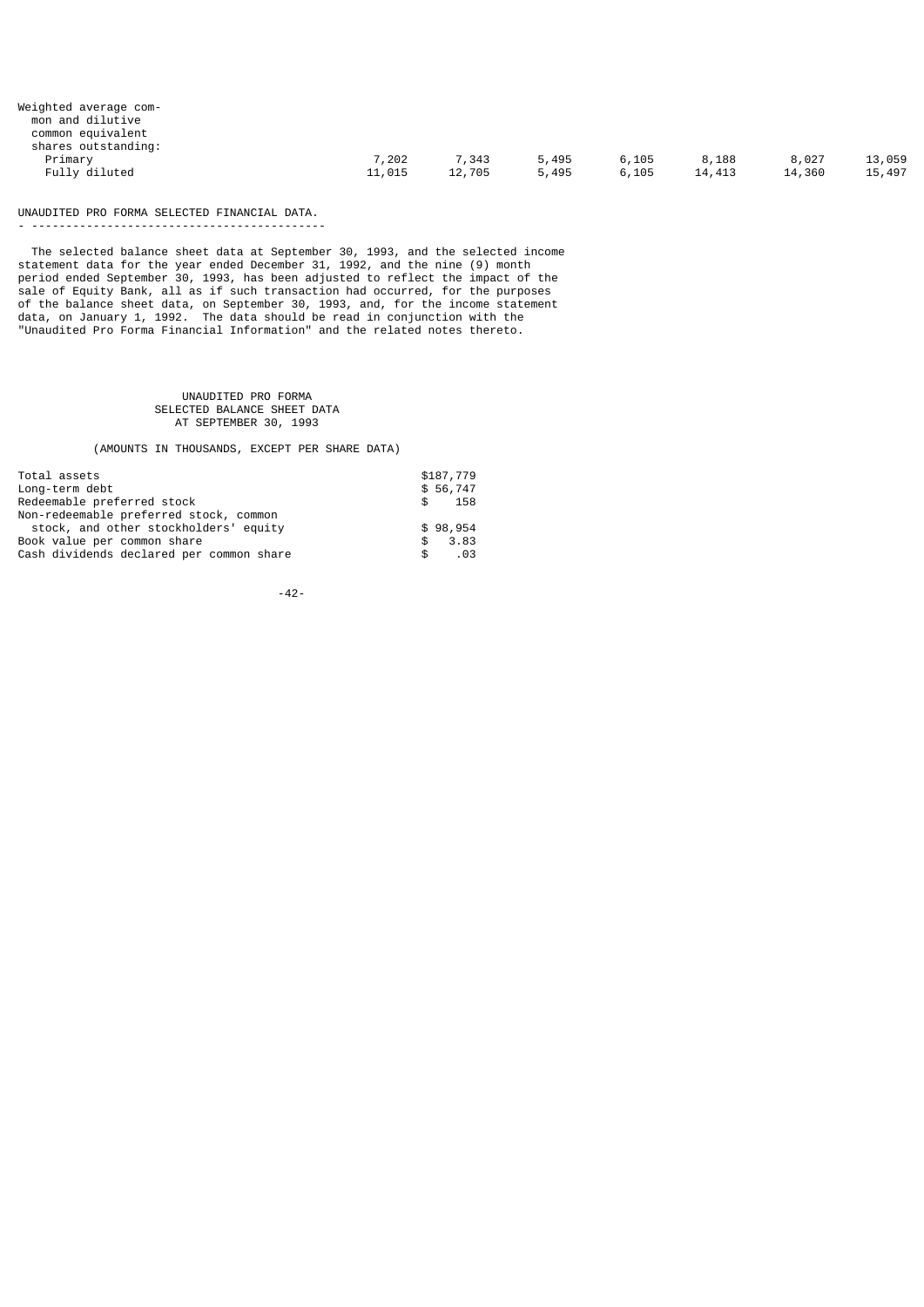#### UNAUDITED PRO FORMA SELECTED INCOME STATEMENT DATA

|                                                                | YEAR ENDED<br>DECEMBER 31, 1992 SEPTEMBER 30, 1993  | NINE MONTHS ENDED       |
|----------------------------------------------------------------|-----------------------------------------------------|-------------------------|
|                                                                | (Amounts in thousands, except per share<br>amounts) |                         |
| Net sales                                                      | \$198,373<br>========                               | \$177,798<br>========   |
| Income from continuing opera-<br>tions                         | \$7,799                                             | \$9,168                 |
| Gain on disposiiton of Financial<br>Services Business          | \$25,000                                            | ========                |
| Net income                                                     | \$34,921<br>========                                | \$9,168<br>========     |
| Income applicable to common stock                              | \$33,094<br>========                                | \$7,933<br>========     |
| Earnings per common share:<br>Primary:                         |                                                     |                         |
| Continuing operations<br>Discontinued operations<br>Net income | 0.79<br>$\mathbb{S}$<br>3.31                        | \$<br>0.63              |
|                                                                | 4.11<br>\$.                                         | 0.63<br>\$.             |
| Fully diluted:                                                 |                                                     |                         |
| Continuing operations<br>Discontinued operations               | \$<br>0.56<br>1.88                                  | \$<br>0.53              |
| Net income                                                     | 2.44<br>\$.<br>========                             | 0.53<br>\$.<br>======== |
|                                                                |                                                     |                         |

-43-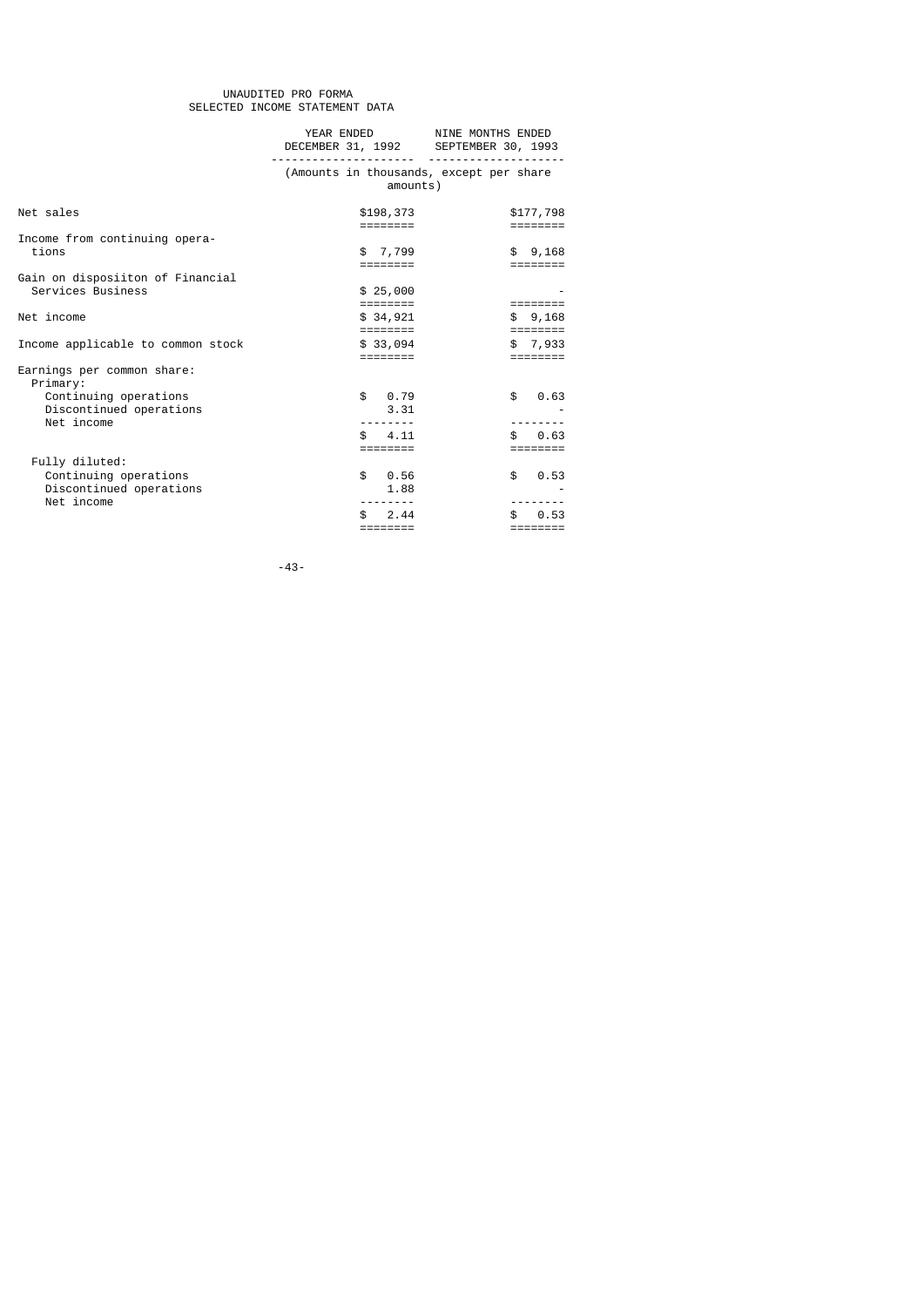The following unaudited Pro Forma Balance Sheet as of September 30, 1993, and the Pro Forma Statements of Income for the fiscal year ended December 31, 1992, and the nine (9) months ended September 30, 1993, are presented to give effect to the sale of Equity Bank.

 Historical financial data used to prepare the pro forma financial statements were derived from the audited financial statements included in the Company's Form 10-K for the year ended December 31, 1992, and the unaudited financial statements included in the Company's Report on Form 10-Q for the nine (9) months ended September 30, 1993, which are incorporated by reference into this Proxy Statement. See "INCORPORATION OF CERTAIN DOCUMENTS BY REFERENCE". These pro forma financial statements should be read in conjunction with such historical financial statements.

 The pro forma adjustments reflected herein are based on available information and certain assumptions that the Company's management believes are reasonable. Pro forma adjustments made in the Pro Forma Balance Sheet assume that the sale of Equity Bank was consummated on September 30, 1993, and do not reflect the impact of Equity Bank's historical operating results or changes in other balance sheet amounts subsequent to September 30, 1993. The pro forma adjustments related to the Pro Forma Statements of Operations assume that the sale of Equity Bank was consummated on January 1, 1992.

 The Pro Forma Balance Sheet and Statements of Income are based on assumptions and approximations and, therefore, do not reflect in precise numerical terms the impact of the transaction on the historical financial statements. In addition, such pro forma financial statements should not be used as a basis for forecasting the future operations of the Company.

-44-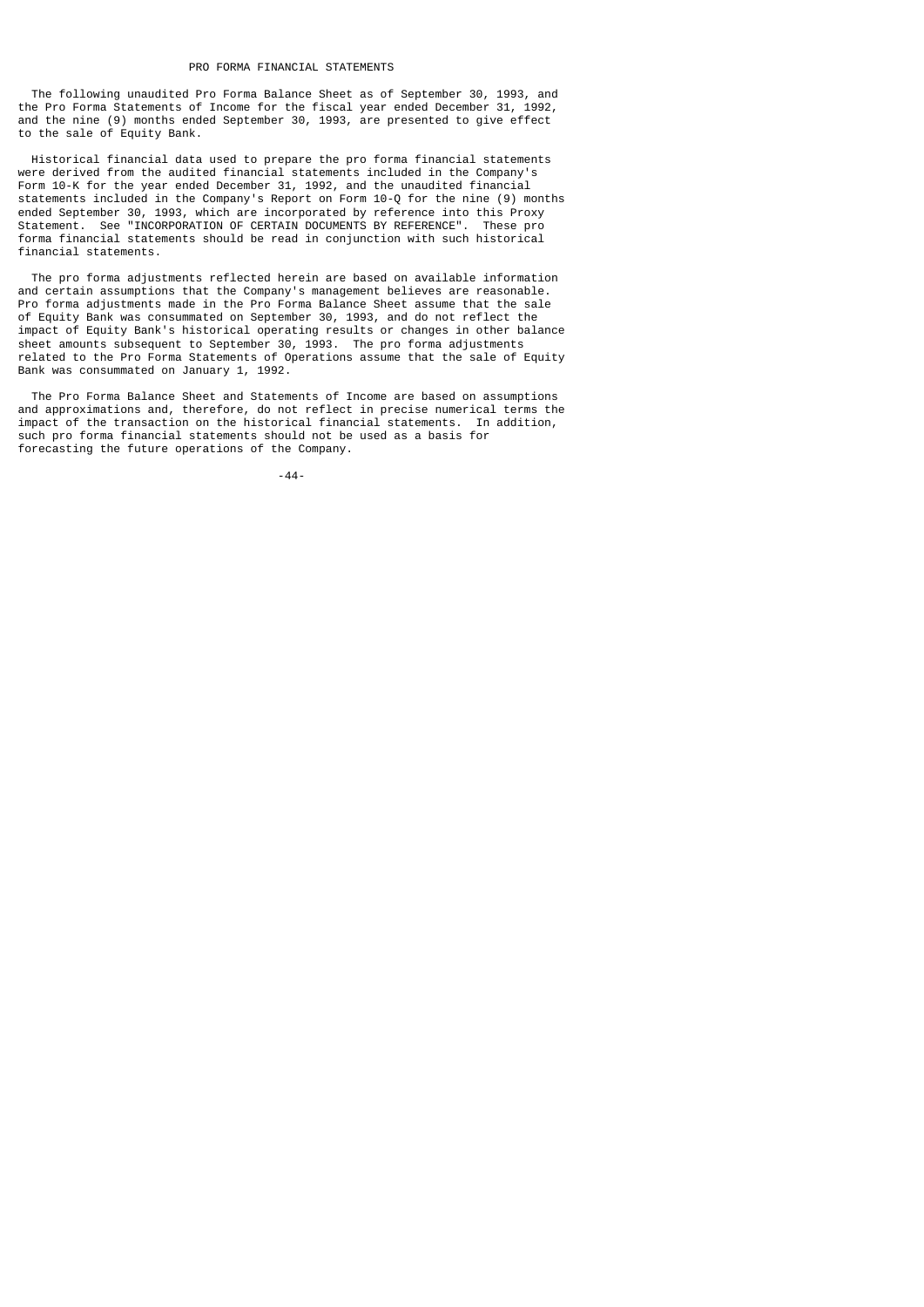### PRO FORMA CONDENSED CONSOLIDATED BALANCE SHEET (NOTE) SEPTEMBER 30, 1993 (UNAUDITED)

|                                                                                                                 | <b>ACTUAL</b>                         | PRO FORMA<br>ADJUSTMENT            | AS<br>ADJUSTED        |
|-----------------------------------------------------------------------------------------------------------------|---------------------------------------|------------------------------------|-----------------------|
| <b>ASSETS</b>                                                                                                   |                                       | (Amounts in thousands)             |                       |
| Cash and cash equivalents<br>Investment securities<br>Trade accounts receivable,<br>less allowance for doubtful | \$18,476<br>7,812                     | \$(11, 906)<br>(7, 812)            | \$6,570               |
| accounts<br>Loans, less allowance for loan<br>losses                                                            | 49,000                                |                                    | 49,000                |
| Mortgage-backed securities<br>Inventories<br>Supplies and prepaid items                                         | 138,340<br>202,835<br>44,957<br>6,645 | (138, 340)<br>(202, 835)           | 44,957<br>6,645       |
| Foreclosed real estate<br>Net property, plant and equipment<br>Excess of purchase price over net                | 19,961<br>61, 165                     | (3,928)<br>(7, 617)                | 16,033<br>53,548      |
| assets acquired, net of accumu-<br>lated amortization<br>Other assets                                           | 22,539<br>9,559<br>.                  | (17,919)<br>(3, 153)<br>---------- | 4,620<br>6,406        |
|                                                                                                                 | \$581,289<br>========                 | \$(393,510)<br>=========           | \$187,779<br>======== |
| LIABILITIES, PREFERRED AND COMMON<br>STOCKS AND OTHER STOCKHOLDERS<br>EQUITY                                    |                                       |                                    |                       |
| Liabilities:<br>Deposits<br>Accounts and drafts payable                                                         | \$332,941<br>26,041                   | \$(332,941)                        | \$<br>26,041          |
| Securities sold under agreements to<br>repurchase<br>Accrued liabilities                                        | 38,721<br>9,209<br>73,150             | (38, 721)<br>(3, 330)<br>(73, 150) | 5,879                 |
| Federal Home Loan Bank advances<br>Long-term debt                                                               | 27,115<br>.<br>507,177                | 29,632<br><u>.</u> .<br>(418,510)  | 56,747<br>88,667      |
| Redeemable, noncumulative,<br>convertible preferred stock                                                       | 158                                   |                                    | 158                   |

-45-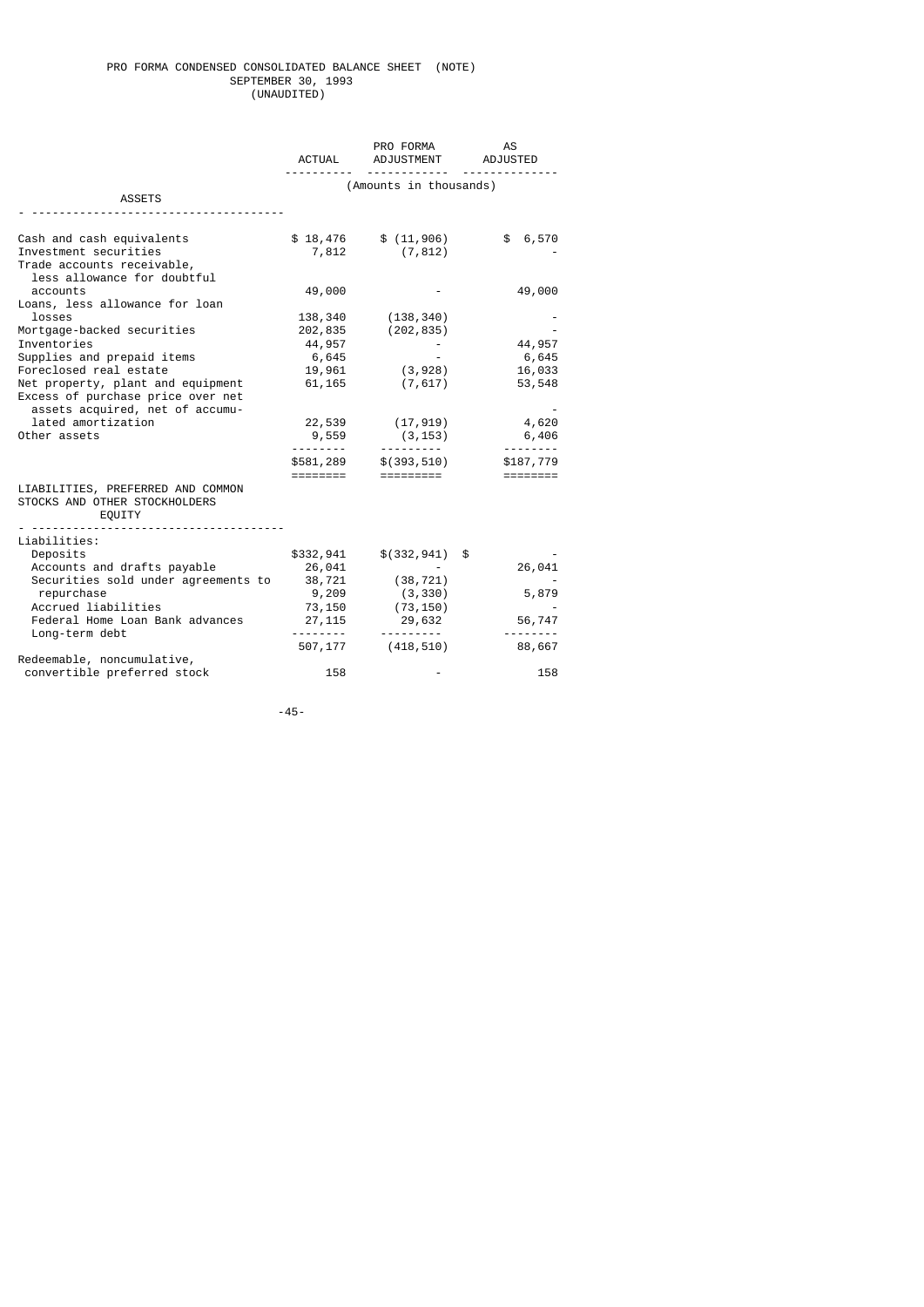| Non-redeemable preferred stock, |           |              |                 |
|---------------------------------|-----------|--------------|-----------------|
| common stock,                   |           |              |                 |
| and other stockholders' equity: | 48,000    |              | 48,000          |
| Preferred stocks                | 1,411     |              | 1,411           |
| Common Stock                    | 36,175    |              | 36,175          |
| Capital in excess of par value  | (7, 885)  | 25,000       | 17, 115         |
| Retained earnings (deficit)     |           |              | - - - - - - - - |
|                                 | 77,701    | 25,000       | 102,701         |
| Less treasury stock             | 3,747     |              | 3,747           |
|                                 |           |              |                 |
| Total non-redeemable preferred  |           |              |                 |
| stock, common stock and other   |           |              |                 |
| stockholders' equity            | 73,954    | 25,000       | 98,954          |
|                                 |           |              |                 |
|                                 | \$581,289 | \$(393, 510) | \$187,779       |
|                                 |           |              |                 |

### NOTES TO PRO FORMA CONDENSED CONSOLIDATED BALANCE SHEET

 The Pro forma adjustment to the Condensed Consolidated Balance Sheet assumes that the sale of Equity Bank was consummated on September 30, 1993. The adjustment is based on an estimated selling price of \$92 million resulting in a financial gain of \$25 million after consideration of costs of the transaction.

 The reductions in the detail balance sheet amounts represent the historical carrying values of such accounts that will remain assets and liabilities of Equity Bank after the sale and after acquisition by the Company of the Retained Assets and Retained Corporations.

A summary of the pro forma adjustment is as follows:

## (IN THOUSANDS)

|    | 2,500/(1)/       |
|----|------------------|
|    | 89,500<br>64,500 |
| £. | 25,000           |
|    |                  |

- ---------------------------

/(1)/ Includes a possible payment of \$750,000 to release the Company from the indemnification relating to Equity Bank's net operating loss. See "Sale of Equity Bank -- Summary of Sale".

-46-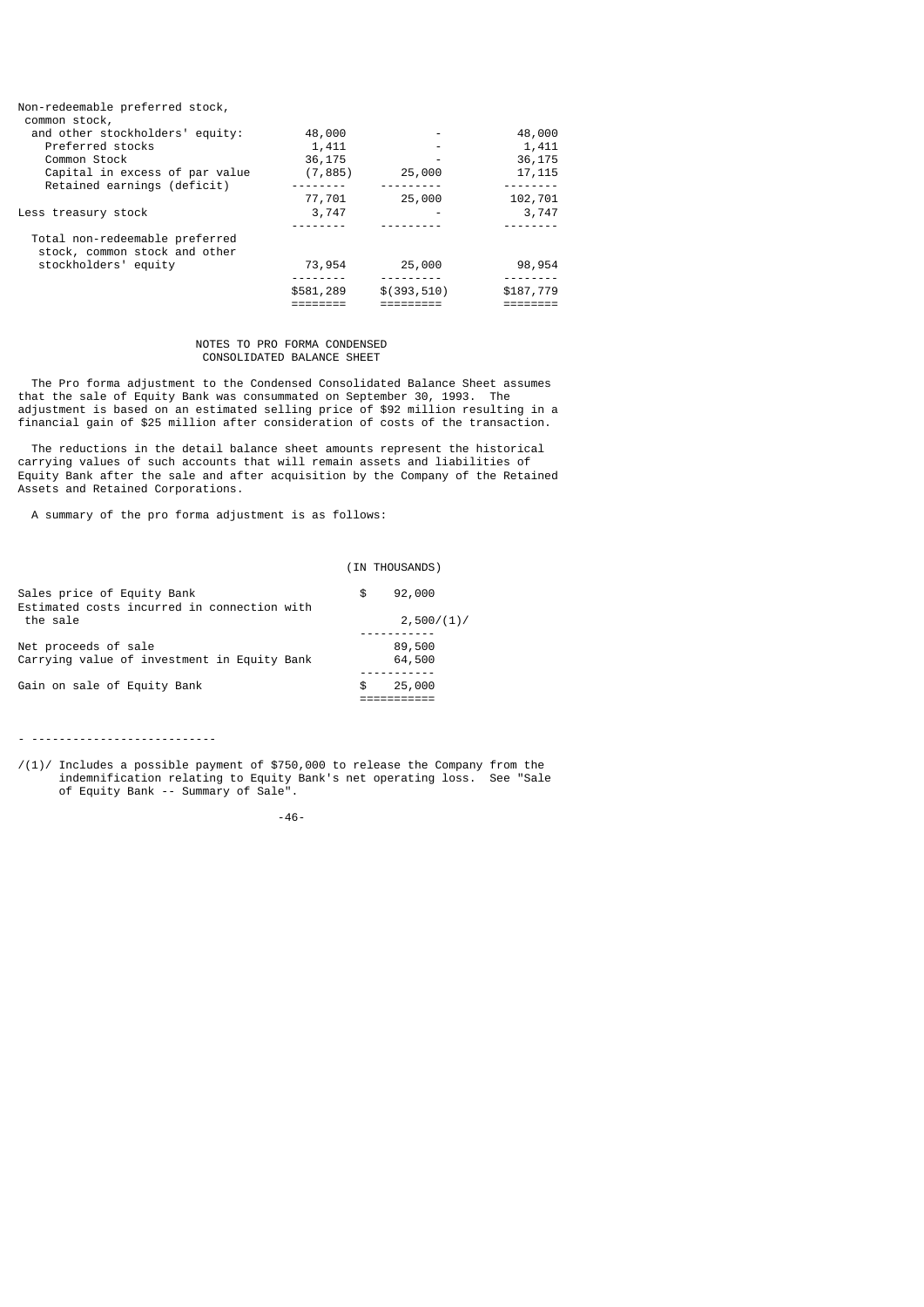### PRO FORMA CONDENSED CONSOLIDATED STATEMENTS OF INCOME (NOTES) (AMOUNTS IN THOUSANDS EXCEPT PER SHARE DATA)

|                                                                                       |                     | YEAR ENDED DECEMBER 31, 1992 |                          |                | NINE MONTHS ENDED SEPTEMBER 30, 1993 |                              |                          |                       |
|---------------------------------------------------------------------------------------|---------------------|------------------------------|--------------------------|----------------|--------------------------------------|------------------------------|--------------------------|-----------------------|
|                                                                                       | <b>ACTUAL</b>       | ALLOCATION<br><b>ENTRIES</b> | PRO FORMA<br>ADJUSTMENTS | AS<br>ADJUSTED | <b>ACTUAL</b>                        | ALLOCATION<br><b>ENTRIES</b> | PRO FORMA<br>ADJUSTMENTS | <b>AS</b><br>ADJUSTED |
|                                                                                       |                     | (Note 1)                     | (Note 2)                 |                |                                      | (Note 1)                     | (Note 2)                 |                       |
| Revenues:<br>Net sales<br>Interest income                                             | $$198,373$ \$       |                              | \$                       | \$198,373      | $$177,798$ \$                        |                              | \$                       | \$177,798             |
| on loans and<br>investments<br>FSLIC interest<br>and yield                            | 32,205              | (32, 058)                    |                          | 147            | 20,911                               | (20, 731)                    |                          | 180                   |
| maintenance                                                                           | 936                 | (936)                        |                          | $\Theta$       | $\Theta$                             |                              |                          | 0                     |
| Credit card and<br>other                                                              | 15,269              | (13, 563)<br>.               | 314                      | 2,020          | 11,858                               | (10, 233)                    | 671<br>------            | 2,296                 |
| Total revenues                                                                        | 246,783             | (46, 557)                    | 314                      | 200,540        | 210,567                              | (30, 964)                    | 671                      | 180,274               |
| Costs and expenses:                                                                   | 146,391             |                              |                          | 146,391        | 132,991                              |                              |                          | 132,991               |
| Cost of sales<br>Selling, general<br>and administra-<br>tive:                         |                     |                              |                          |                |                                      |                              |                          |                       |
| Financial<br>Services                                                                 | 22,282              | (22, 282)                    |                          | 0              | 15,838                               | (15, 838)                    |                          | 0                     |
| Nonfinancial<br>Services<br>Interest:                                                 | 37,476              | (352)                        | 133                      | 37,257         | 30, 414                              | (291)                        | 78                       | 30,201                |
| Deposits                                                                              | 16,445              | (16, 445)                    |                          | 0              | 9,556                                | (9, 556)                     |                          | $\Theta$              |
| Long-term debt<br>and other<br>Provision for                                          | 13, 194             | (3, 969)                     | (694)                    | 8,531          | 7,305                                | (1, 527)                     | (506)                    | 5,272                 |
| loan losses<br>Settlement of                                                          | 1,224               | (1, 224)                     |                          | $\Theta$       | 1,037                                | (1, 037)                     |                          | $\Theta$              |
| dispute                                                                               |                     |                              |                          | 0              | 1,767                                |                              |                          | 1,767                 |
|                                                                                       | 237,012<br><u>.</u> | (44, 272)                    | (561)                    | 192, 179       | 198,908                              | (28, 249)                    | (428)                    | 170,231               |
| Income from con-<br>tinuing opera-<br>tions before pro-<br>vision for income<br>taxes | 9,771               | (2, 285)                     | 875                      | 8,361          | 11,659                               | (2, 715)                     | 1,099                    | 10,043                |
|                                                                                       |                     |                              |                          |                |                                      |                              |                          |                       |

-47-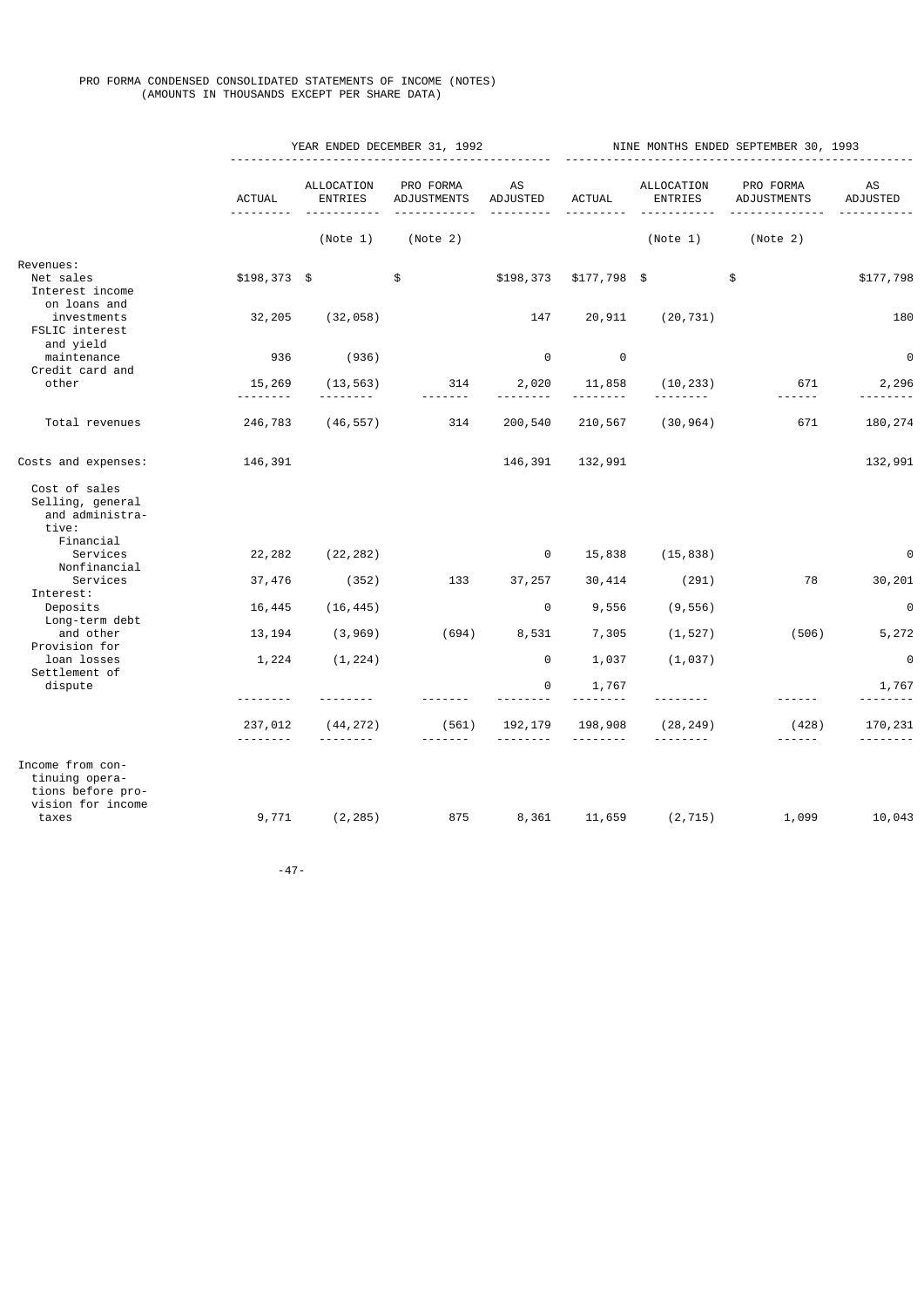| Provision for in-<br>come taxes                                                                                  | 516<br>$- - - - - -$                            | (163)                   | 209                                                | 566                    | 820<br>$- - - -$ | (100)     | 155                                      | 875<br>.                                          |
|------------------------------------------------------------------------------------------------------------------|-------------------------------------------------|-------------------------|----------------------------------------------------|------------------------|------------------|-----------|------------------------------------------|---------------------------------------------------|
| Income from con-<br>tinuing<br>opera-<br>tions                                                                   | 9,255                                           | (2, 122)                | 666                                                | 7,799                  | 10,839           | (2, 615)  | 944                                      | 9,168                                             |
| Discontinued<br>operations:<br>Income from dis-<br>continued<br>operations, net<br>of applicable<br>income taxes |                                                 | 2,122                   |                                                    | 2,122                  | $\Theta$         |           |                                          | $\Theta$                                          |
|                                                                                                                  |                                                 |                         |                                                    |                        |                  |           |                                          |                                                   |
| Gain on disposi-<br>tion                                                                                         |                                                 |                         | 25,000                                             | 25,000                 | $\Theta$         |           |                                          | $\Theta$                                          |
| Net income                                                                                                       | .<br>\$9,255<br>$=$ $=$ $=$ $=$ $=$ $=$ $=$ $=$ | -----<br>$\Theta$<br>\$ | -------<br>\$25,666<br>$=$ $=$ $=$ $=$ $=$ $=$ $=$ | --------<br>\$34,921   | \$10,839         | \$(2,615) | 944<br>\$<br>$=$ $=$ $=$ $=$ $=$ $=$ $=$ | 9,168<br>\$                                       |
| Income applicable<br>to common stock                                                                             | \$7,428<br>$=$ $=$ $=$ $=$ $=$ $=$ $=$ $=$      |                         |                                                    | \$33,094               | \$9,604          |           |                                          | \$7,933                                           |
| Earnings per common<br>share:<br>Primary:<br>Continuing                                                          |                                                 |                         |                                                    |                        |                  |           |                                          |                                                   |
| operations<br>Discontinued                                                                                       | $\frac{1}{2}$<br>0.68                           |                         |                                                    | 0.79<br>\$             | \$<br>0.54       |           |                                          | 0.63<br>\$                                        |
| operations<br>Gain on dis-                                                                                       | 0.26                                            |                         |                                                    | 0.26                   | 0.20             |           |                                          | 0.00                                              |
| position                                                                                                         | 0.00<br>--------                                |                         |                                                    | 3.05                   | 0.00             |           |                                          | 0.00                                              |
|                                                                                                                  |                                                 |                         |                                                    | --------               | $- - - -$        |           |                                          | --------                                          |
| Net income                                                                                                       | \$<br>0.94                                      |                         |                                                    | \$<br>4.11<br>======== | 0.74<br>\$       |           |                                          | \$<br>0.63<br>$=$ $=$ $=$ $=$ $=$ $=$ $=$ $=$ $=$ |
| Fully diluted:<br>Continuing<br>operations                                                                       | \$<br>0.51                                      |                         |                                                    | \$<br>0.56             | \$<br>0.47       |           |                                          | \$<br>0.54                                        |
| Discontinued<br>operations                                                                                       | 0.15                                            |                         |                                                    | 0.15                   | 0.17             |           |                                          | 0.00                                              |
| Gain on dis-<br>position                                                                                         | 0.00<br>-----                                   |                         |                                                    | 1.73                   | 0.00             |           |                                          | 0.00                                              |
| Net income                                                                                                       | 0.66<br>\$                                      |                         |                                                    | 2.44<br>\$<br>======== | \$<br>0.64       |           |                                          | 0.54<br>\$                                        |

-48-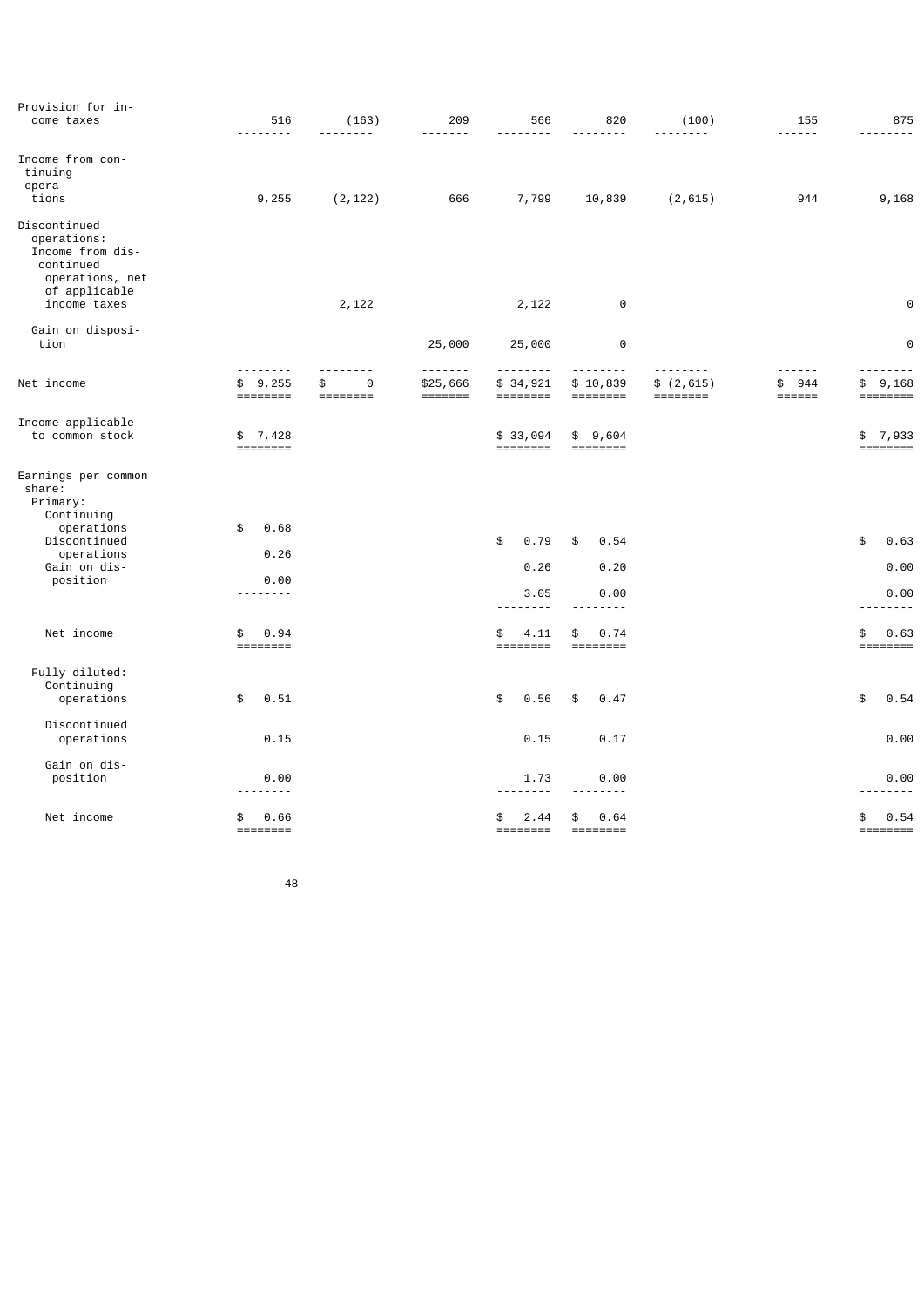### NOTES TO PRO FORMA CONDENSED CONSOLIDATED STATEMENTS OF INCOME

#### Note 1 - ------

 The columns labeled "Allocation Entries" reflect the reclassification of revenues and expenses of Equity Bank as a discontinued operation of the Company for the periods presented. Such amounts are reconciled to previously reported segment data as follows:

|                                                                                                                                                              | YEAR ENDED<br>DECEMBER 31,<br>1992 | <b>NINE MONTHS ENDED</b><br>SEPTEMBER 30,<br>1993 |
|--------------------------------------------------------------------------------------------------------------------------------------------------------------|------------------------------------|---------------------------------------------------|
|                                                                                                                                                              | (AMOUNTS IN THOUSANDS)             |                                                   |
| Operating profit -<br>Financial Services, as reported<br>Allocation of general corporate expenses<br>Allocation of income taxes<br>Losses on Retained Assets | \$2,989<br>(750)<br>(163)<br>46    | \$3,238<br>(563)<br>(100)<br>39                   |
| Income from discontinued operations                                                                                                                          | \$2,122                            | \$2,615                                           |

Note 2:

- -------

 The columns labeled "Pro Forma Adjustments" include, in 1992, the estimated financial gain on the sale of Equity Bank of \$25 million. Additionally, in 1992 and 1993, the estimated effect on earnings of acquiring the Retained Assets is considered. These include reduced interest expense on financing of the Company's accounts receivable with a new lender and the earnings on real estate assets acquired as Retained Assets.

### SECURITY OWNERSHIP OF CERTAIN BENEFICIAL OWNERS AND MANAGEMENT

SECURITY OWNERSHIP OF CERTAIN BENEFICIAL OWNERS. The following table shows the - -----------------------------------------------

total number and percentage of the outstanding shares of the Company's voting common stock and voting preferred stock beneficially owned as of the Record Date, with respect to each person (including any "group" as used in Section 13(d)(3) of the Securities Act of 1934, as amended) that the Company knows to have beneficial ownership of more than five percent (5%) of the Company's voting common stock and voting preferred stock. A person is deemed to be the beneficial owner of voting shares of Common Stock of the Company which he or she could acquire within sixty (60) days of the Record Date, such as upon the exercise of options.

-49-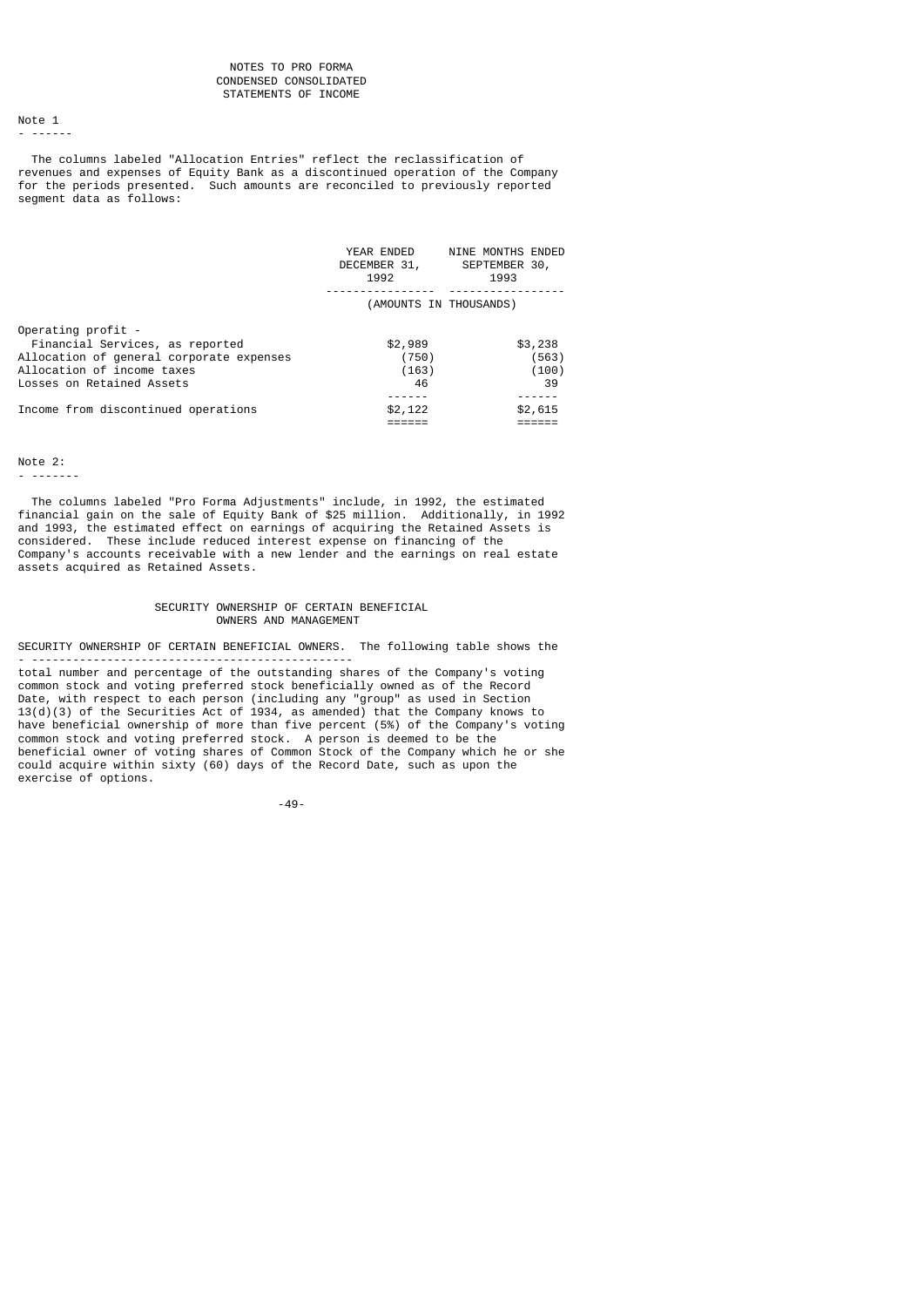Because of the requirements of the Securities and Exchange Commission as to the method of determining the amount of shares an individual or entity may beneficially own, the amounts shown below for an individual or entity may include shares also considered beneficially owned by others.

| NAME & ADDRESS             | TITLE     | AMOUNTS OF<br><b>SHARES</b> | <b>PERCENT</b> |
|----------------------------|-----------|-----------------------------|----------------|
| 0F                         | 0F        | BENEFICIALLY                | 0F             |
| BENEFICIAL OWNER           | CLASS     | OWNED/(1)/                  | <b>CLASS</b>   |
| Jack E. Golsen and members | Common    | 4,058,771/(3)(5)(6)/        | 27.9%          |
| of his family/(2)/         | Preferred | 20,000/(4)(6)/              | 92.5%          |

- ------------------------------

- $/(1)$ / The Company based the information with respect to beneficial ownership on information furnished by the above-named individuals or entities or contained in filings made with the Securities and Exchange Commission or the Company's records.
- /(2)/ Includes Jack E. Golsen and the following members of his family: wife, Sylvia H. Golsen; son, Barry H. Golsen (a director of the Company and President of several subsidiaries of the Company); son, Steven J. Golsen (Executive officer of several subsidiaries of the Company), and daughter, Linda F. Rappaport. The address of Jack E. Golsen, Sylvia H. Golsen and Linda F. Rappaport is 16 South Pennsylvania Avenue, Oklahoma City, Oklahoma 73107; Barry H. Golsen's address is 5000 S.W. Seventh Street, Oklahoma City, Oklahoma 73125; and Steven J. Golsen's address is 518 North Indiana Avenue, Oklahoma City, Oklahoma 73107.
- /(3)/ Includes (a) the following shares that Jack E. Golsen ("J. Golsen") has the sole voting and investment power: (i) 89,028 shares that he owns of record, (ii) 165,000 shares that he has the right to acquire under a non-qualified stock option, (iii) 4,000 shares that he has the right to acquire upon conversion of a promissory note, (iv) 133,333 shares that he has the right to acquire upon the conversion of 4,000 shares of the Company's Series B 12% Cumulative Convertible Preferred Stock (the "Series B Preferred") owned of record by him, and (v) 10,000 shares that he has the right to acquire within the next sixty (60) days under the Company's stock option plans; (b) 1,315,310 shares owned of record by Sylvia H. Golsen, in which she and her husband, J. Golsen, share voting and investment power; (c) 264,526 shares that Barry H. Golsen ("B. Golsen") has the sole voting and investment power, 533 shares that he shares the voting and investment power with his wife that are owned of record by his wife, and 14,000 shares that he has the right to acquire within the next sixty (60) days under the Company's stock option plans; (d) 225,897 shares that Steven J. Golsen ("S. Golsen") has the sole voting and investment power and 14,000 shares that he has the right to acquire within the next sixty (60) days under the Company's stock option plans; (e) 145,460 shares held in trust for the grandchildren of Jack E. and Sylvia H. Golsen of which B. Golsen, S. Golsen and Linda F. Rappaport jointly or individually are trustees; (f) 82,552 shares owned of record by Linda F. Rappaport, which Mrs. Rappaport has the sole voting and investment power; and, (g) 1,061,799 shares owned of record by Golsen Petroleum Corporation ("GPC") and 533,333 shares that GPC has the right to acquire upon conversion of 16,000 shares of Series B Preferred owned of record by GPC. GPC is wholly owned by J. Golsen, Sylvia H. Golsen, B. Golsen, S. Golsen and Linda F. Rappaport, with each owning twenty percent (20%) of the outstanding stock of GPC, and, as a result, GPC, J. Golsen, Sylvia H. Golsen, B. Golsen, S. Golsen and Linda F. Rappaport share the voting and investment power of the shares beneficially owned by GPC. GPC's address is 16 South Pennsylvania Avenue, Oklahoma City, Oklahoma 73107.

-50-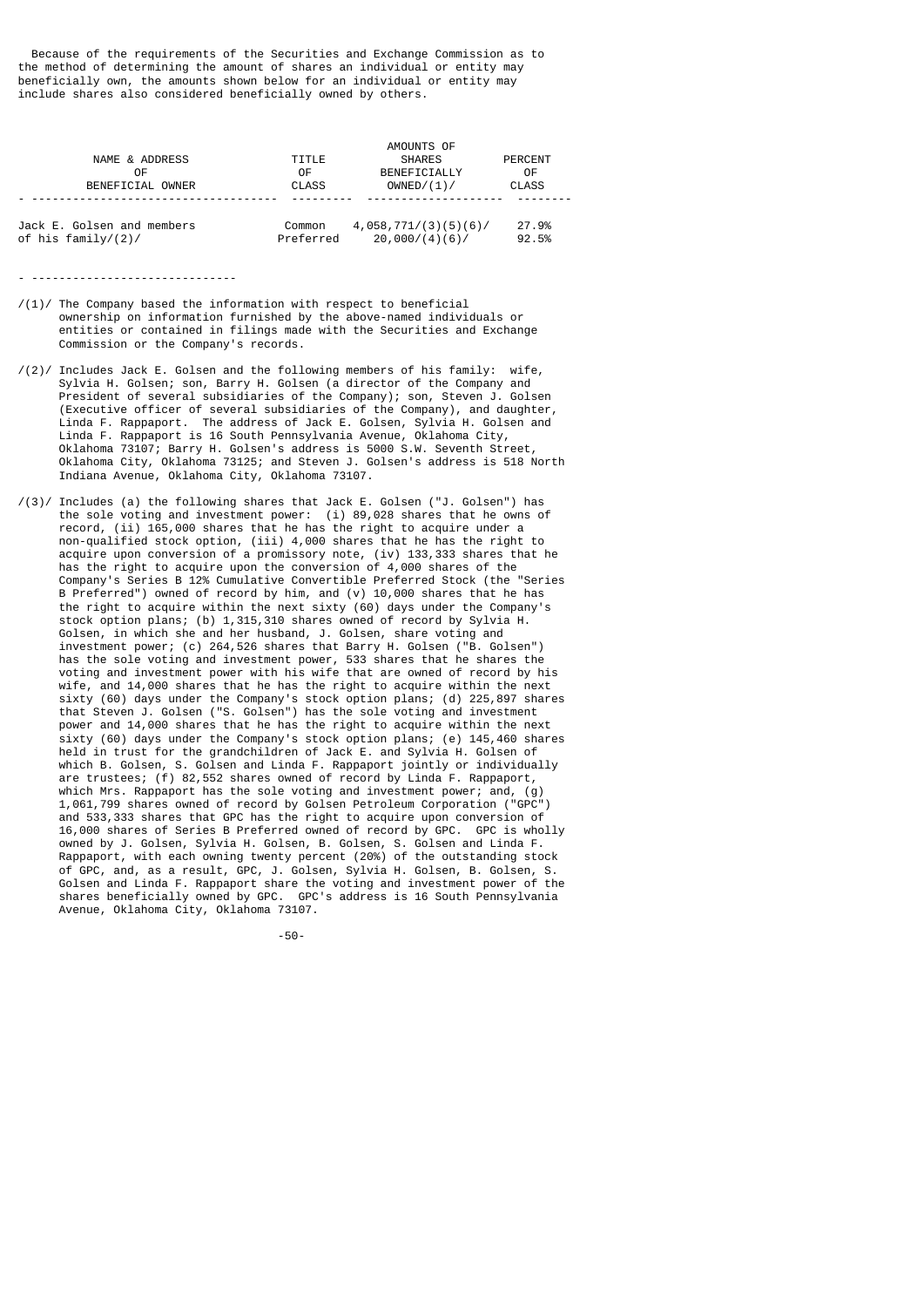- /(4)/ Includes: (a) 4,000 shares of Series B Preferred owned of record by J. Golsen, which he has the sole voting and investment power; and (b) 16,000 shares of Series B Preferred owned of record by GPC, in which GPC, J. Golsen, Sylvia H. Golsen, B. Golsen, S. Golsen and Linda F. Rappaport share the voting and investment power.
- /(5)/ Does not include 144,260 shares of Common Stock that Linda F. Rappaport's husband owns of record and 14,000 shares which he has the right to acquire within the next sixty (60) days under the Company's stock option plans, all of which Linda F. Rappaport disclaims beneficial ownership.
- /(6)/ J. Golsen disclaims beneficial ownership of the shares that B. Golsen, S. Golsen and Linda F. Rappaport each have the sole voting and investment power over as noted in footnote (3) above. B. Golsen, S. Golsen and Linda F. Rappaport disclaim beneficial ownership of the shares that J. Golsen has the sole voting and investment power over as noted in footnote (3) and the shares owned of record by Sylvia H. Golsen. Sylvia H. Golsen disclaims beneficial ownership of the shares that J. Golsen has the sole voting and investment power over as noted in footnote (3) above.

SECURITY OWNERSHIP OF MANAGEMENT. The following table sets forth information - ------------------------------- obtained from the directors of the Company and the directors and executive officers of the Company as a group as to their beneficial ownership of the Company's voting common stock and voting preferred stock as of the Record Date.

 Because of the requirements of the Securities and Exchange Commission as to the method of determining the amount of shares an individual or entity may own beneficially, the amount shown below for an individual may include shares also considered beneficially owned by others. A person is deemed to be the beneficial owner of voting shares of Common Stock of the Company which he or she could acquire within sixty (60) days of the Record Date, such as upon the exercise of an option. In calculating the percentage of any class of stock which such person does not own but which he or she has the right to acquire within sixty (60) days from the Record Date is deemed to be outstanding for the purpose of computing the percentage of outstanding stock of the class owned by such person but is not deemed to be outstanding for the purpose of computing the percentage of the class owned by any other person.

| TITLE<br>0F<br><b>CLASS</b> | AMOUNTS OF<br><b>SHARES</b><br>BENEFICIALLY<br>OWNED/(1)/ | <b>PERCENT</b><br>0F<br><b>CLASS</b> |
|-----------------------------|-----------------------------------------------------------|--------------------------------------|
|                             |                                                           |                                      |
| Common                      | $140/(2)$ /                                               | $\star$                              |
| Common                      | 253, 329/(3)                                              | 1.8%                                 |
| Common                      | 1,946,921/(4)                                             | 14.2%                                |
| Preferred                   | 16,000/(4)/                                               | 74.0%                                |
| Common                      | 3,311,803/(5)                                             | 23.9%                                |
| Preferred                   | 20,000/(5)/                                               | 92.5%                                |
| Common                      | 266, 477/(6)                                              | 1.9%                                 |
|                             |                                                           |                                      |

-51-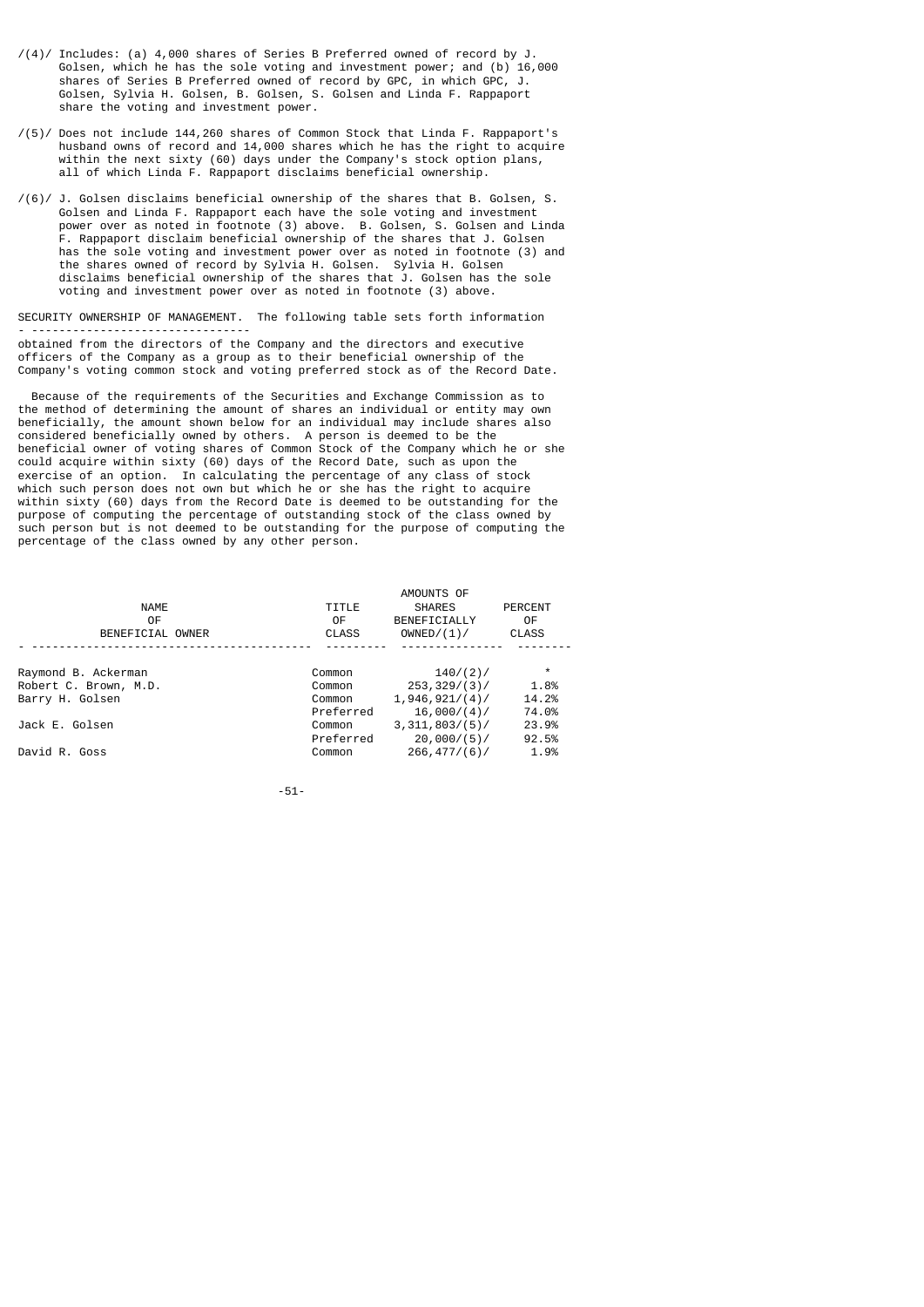| Bernard G. Ille                       | Common    | 125.000/(7)/    | $\star$ |
|---------------------------------------|-----------|-----------------|---------|
| Jerome D. Shaffer, M.D.               | Common    | 135.374/(8)     | 1.0%    |
| Tony M. Shelby                        | Common    | 262.882/(9)     | 1.9%    |
| C. L. Thurman                         | Common    | 66,833/(10)/    | $\star$ |
| Directors and Executive Officers as a | Common    | 5.095.085/(11)/ | 36.9%   |
| group (12 persons)                    | Preferred | 20,000/(11)/    | 92.5%   |

- -------------------------------

- \* Less than 1%.
- $/(1)$ / The Company based the information with respect to beneficial ownership on information furnished by each director or officer, contained in filings made with the Securities and Exchange Commission, or contained in the Company records.
- /(2)/ Mr. Ackerman has sole voting and investment power of these shares, which shares are held in a trust in which Mr. Ackerman is both the settlor and the trustee and in which he has both the vested interest in the corpus and income.
- /(3)/ The amount shown includes 65,000 shares of common stock that Dr. Brown may acquire pursuant to currently exercisable nonqualified stock options granted to him by the Company. Dr. Brown has sole voting and investment power over 30,000 shares and shares the voting and investment power of the balance of the shares. The shares with respect to which Dr. Brown shares the voting and investment power consist of 87,516 shares owned by Dr. Brown's wife, 50,727 shares owned by Robert C. Brown, M.D., Inc., a corporation wholly-owned by Dr. Brown, and 20,086 shares held by the Robert C. Brown M.D., Inc. Employee Profit Sharing Plan, of which Dr. Brown serves as the trustee. The amount shown does not include 56,090 shares directly owned by the children of Dr. Brown, all of which Dr. Brown disclaims beneficial ownership.
- $/(4)$ / See footnotes  $(3)$ ,  $(4)$  and  $(6)$  of the table under "Security Ownership of Certain Beneficial Owners and Management" of this Item for a description of the amount and nature of the shares beneficially owned by B. Golsen, including the 14,000 shares B. Golsen has the right to acquire within sixty (60) days.
- /(5)/ See footnotes (3), (4) and (6) of the table under "Security Ownership of Certain Beneficial Owners and Management of this Item for a description of the amount and nature of the shares beneficially owned by J. Golsen, including the 10,000 shares J. Golsen has the right to acquire within sixty (60) days.
- $/(6)$ / The amount shown includes 5,000 shares that he has the right to acquire within sixty (60) days pursuant to options granted under the Company's ISOs, all of which Mr. Goss has the sole voting and investment power. Mr. Goss shares voting and investment power over 2,429 shares owned by Mr. Goss's wife, individually and/or as custodian for Mr. Goss's children and has sole voting and investment power over the balance of the shares.
- /(7)/ The amount includes 65,000 shares that Mr. Ille may purchase pursuant to currently exercisable nonqualified stock options, all of which Mr. Ille has the sole voting and investment power. Mr. Ille shares voting and investment power over 60,000 shares owned by Mr. Ille's wife.

-52-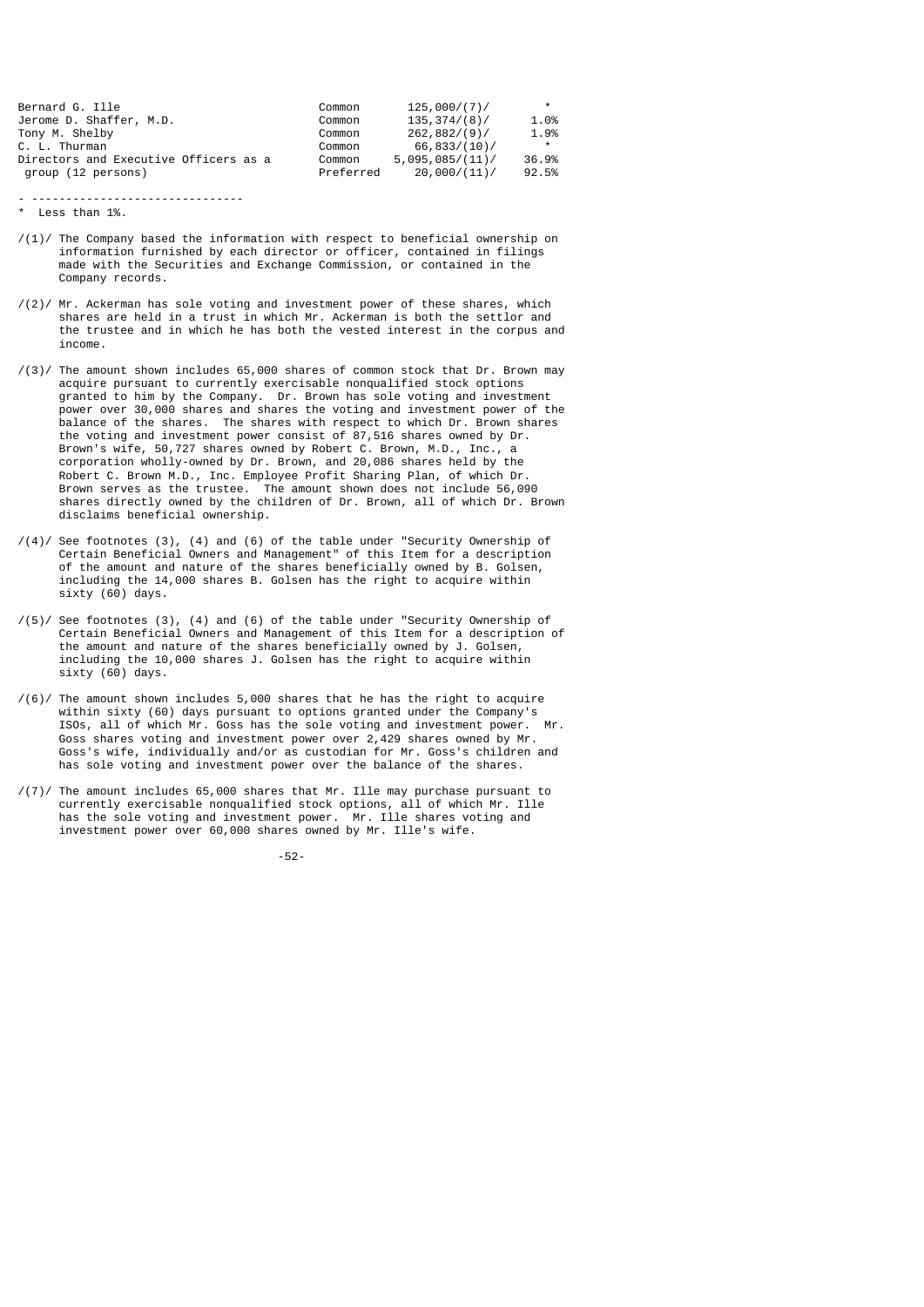- $\mathcal{O}(8)$  Dr. Shaffer has the sole voting and investment power over these shares, which includes 65,000 shares that Dr. Shaffer may purchase pursuant to currently exercisable non-qualified stock options.
- /(9)/ Mr. Shelby has the sole voting and investment power over these shares, which include 5,000 shares that he has the right acquire to within sixty (60) days pursuant to options granted under the Company's ISOs.

/(10)/ Mr. Thurman has the sole voting and investment power over these shares.

/(11)/ The amount shown includes 489,380 shares of common stock that officers and directors, or entities controlled by officers and directors of the Company, have the right to acquire within sixty (60) days.

### MARKET FOR THE COMPANY'S COMMON EQUITY AND RELATED SHAREHOLDER MATTERS

MARKET INFORMATION. The Company's common stock trades on the American Stock - ------------------

Exchange ("AMEX"). The following table shows for the periods indicated, the high and low closing sales prices for the common stock.

|                                                   | Fiscal Year Ended<br>DECEMBER 31,          |                                                  |
|---------------------------------------------------|--------------------------------------------|--------------------------------------------------|
| QUARTER                                           | 1992                                       |                                                  |
|                                                   | High                                       | Low                                              |
| First<br>Second<br>Third<br>Fourth                | $2 - 7/8$<br>4 - 7/8<br>$6 - 1/2$<br>7-3/4 | $1 - 1/4$<br>$2 - 3/8$<br>$3 - 3/4$<br>$4 - 3/4$ |
|                                                   | 1993                                       |                                                  |
|                                                   |                                            |                                                  |
| First                                             | 11-1/8                                     | $6 - 3/4$                                        |
| Second                                            | 12                                         | 9                                                |
| Third<br>Fourth                                   | $12 - 3/8$<br>11-3/8                       | 10<br>$8 - 1/8$                                  |
|                                                   | 1994                                       |                                                  |
| First<br>(through<br>February<br>$\frac{1994}{ }$ |                                            |                                                  |

-53-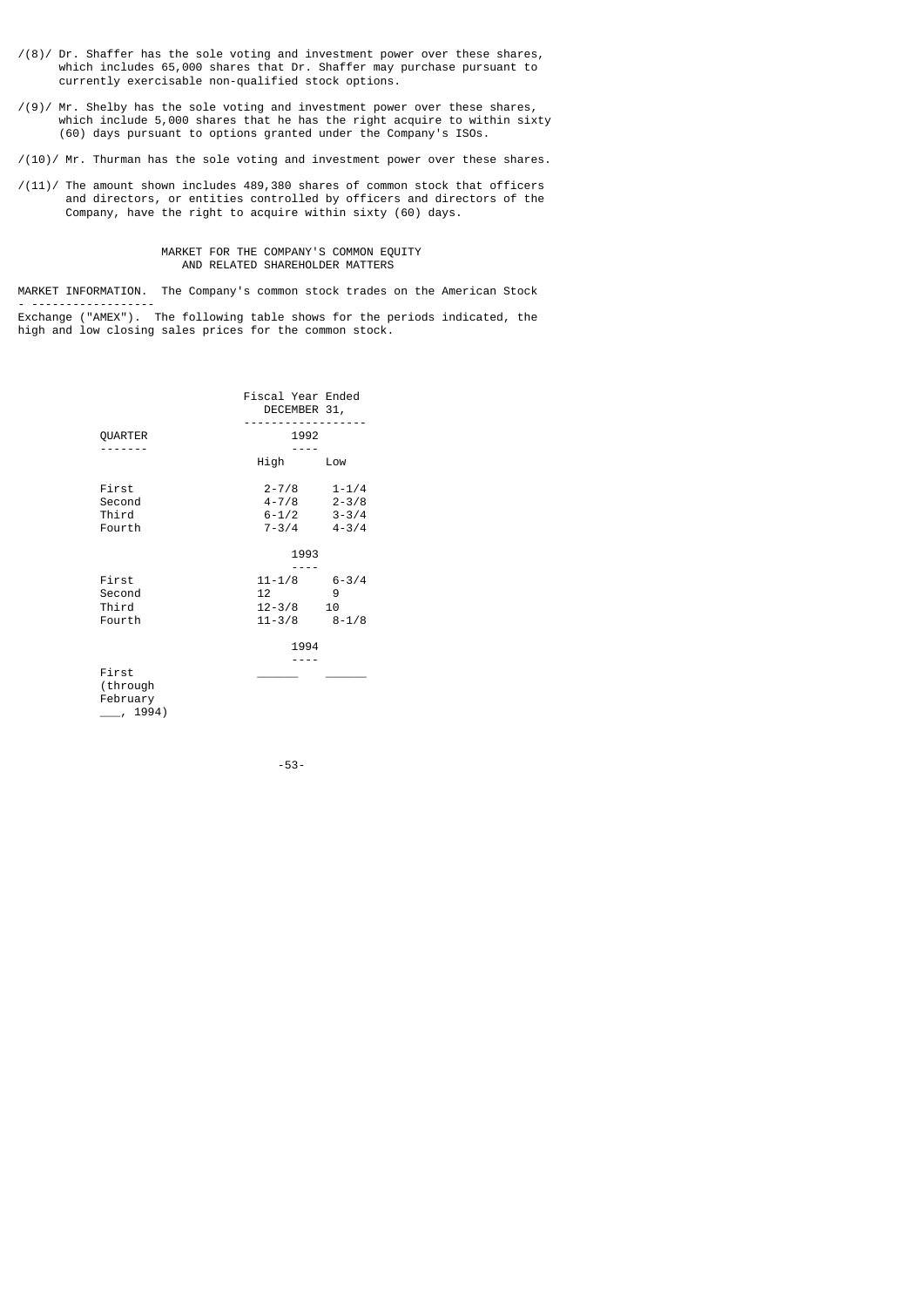On November 30, 1993, the last full trading day preceding the initial public announcement by the Company of the agreement in principle to sell Equity Bank, the closing price of the Company's Common Stock on the AMEX was \$9.875. On<br>January \_\_\_, 1994, the last full trading day preceding the announcement by the January \_\_\_, 1994, the last full trading day preceding the announcement by the Company of the execution of the Acquisition Agreement, the closing price of the Company's Common Stock on the AMEX was \$

SHAREHOLDERS OF AND DIVIDENDS ON COMPANY'S COMMON STOCK. As of the Record Date, - ------------------------------------------------------  $r$  record holders of its Common Stock.

 The sale of Equity Bank to Fourth Financial would not have any effect on the amount and percentage of present holdings of the Company's Common Stock owned beneficially by (i) any person (including any group as that term is used in Section 13(d)(3) of the Securities Exchange Act of 1934) who is known to the Company to be the beneficial owner of more than 5% of any class of the Company's Common Stock, and (ii) each director and all directors and officers as a group, and the Company's present commitments to such persons with respect to the issuance of shares of any class of its Common Stock.

 Holders of the Company's Common Stock are entitled to receive dividends only when, as, and if declared by the Board of Directors. No dividends may be paid on the Company's Common Stock until all required dividends are paid on the outstanding shares of the Company's preferred stock, or declared and amounts set apart for the current period, and, if cumulative, prior periods. The Company has issued and outstanding as of the Record Date 920,000 shares of a series of \$3.25 Convertible Exchangeable Class C Preferred Stock, Series 2, no par value, 1,632.5 shares of a series of Convertible Preferred and 20,000 shares of Series B Preferred. The Company did not pay cash dividends on its Common Stock for many years. During the first part of 1993, the Company's Board of Directors approved the adoption of a policy as to the payment of cash dividends on its outstanding Common Stock pursuant to which an annual cash dividend of \$.06 per share will be declared by the Board of Directors and paid on the Company's outstanding shares of Common Stock, payable at \$.03 per share semiannually, subject to change or termination by the Board of Directors at any time. The Company paid a cash dividend of \$.03 a share on its outstanding Common Stock on July 1, 1993, and January 1, 1994; however, there are no assurances that this policy will not be terminated or changed by the Board of Directors.

### ADJOURNMENT OF THE MEETING

 The proxies solicited by this Proxy Statement request authority to vote for an adjournment of the Special Meeting. Approval of the adjournment will authorize the Company to seek an adjournment of the Special Meeting for not more than ten (10) days

-54-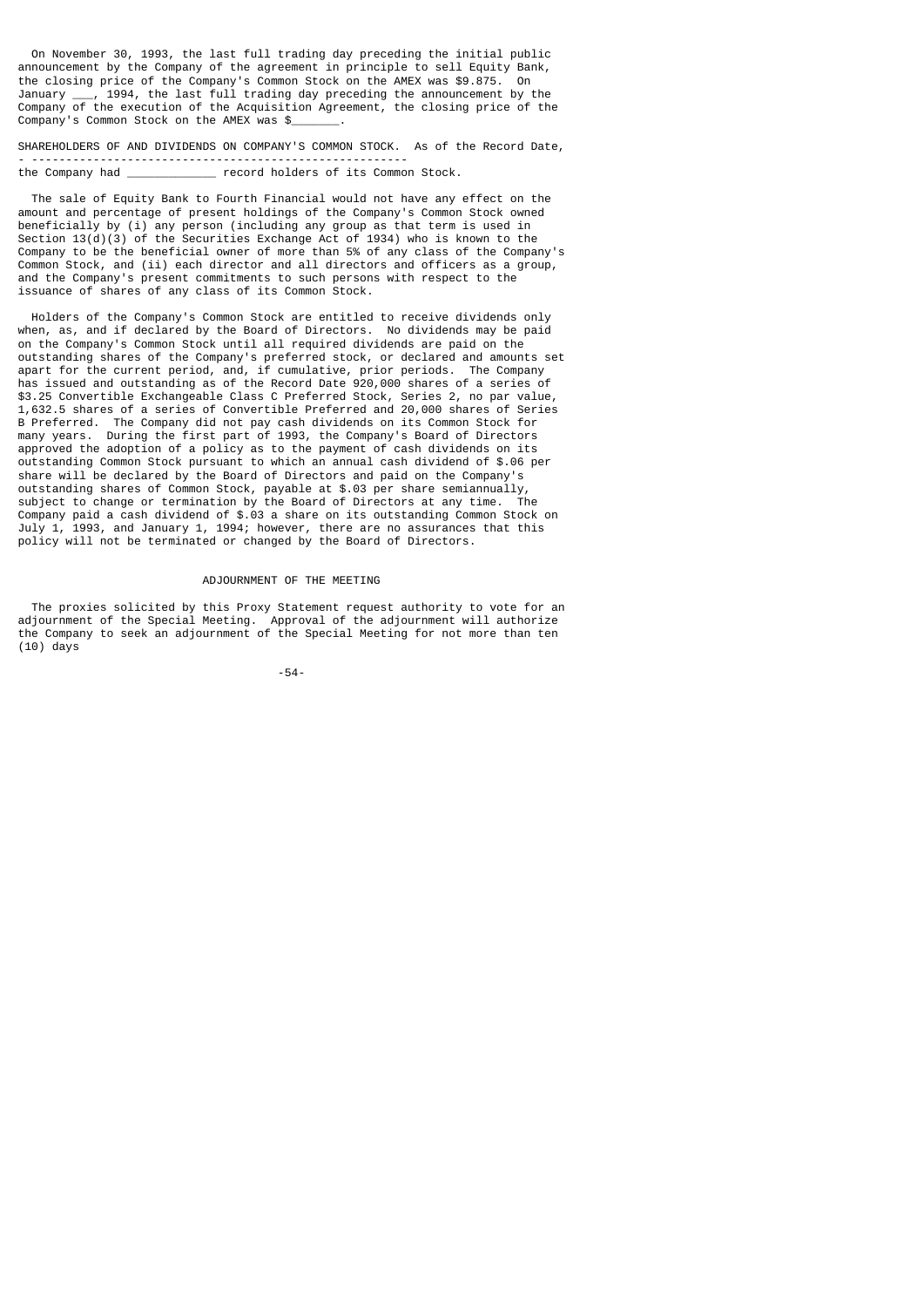to enable the Company to solicit additional votes in favor of the approval of the Acquisition Agreement and the sale of Equity Bank pursuant to the terms of the Acquisition Agreement. If the Company wishes to seek an adjournment, it will request a motion that the Special Meeting be adjourned and, if that motion is approved, no vote will be taken on the sale of Equity Bank at the Special Meeting as originally scheduled.

 Any adjournment will permit the Company to solicit additional proxies and will permit more extensive consideration and expression by the shareholders of their views on the sale of Equity Bank. Such an adjournment would be disadvantageous to shareholders who oppose the sale of Equity Bank because such an adjournment would give the Company additional time to solicit votes and to increase the likelihood of shareholder approval of the Acquisition Agreement and the sale of Equity Bank pursuant to the Acquisition Agreement.

 Because the Board of Directors of the Company recommends the approval of the Acquisition Agreement and the sale of Equity Bank pursuant to the Acquisition Agreement, the Board of Directors unanimously recommends that holders of record of Common Stock, Convertible Preferred, and Series B Preferred vote to approve the proposal to adjourn the Special Meeting, if required. Approval by the affirmative vote of the holders of a majority of the voting stock of the Company present in person or represented by proxy at the Special Meeting will be necessary to approve the adjournment proposal.

 THE BOARD OF DIRECTORS OF THE COMPANY HAS UNANIMOUSLY APPROVED THE ADJOURNMENT PROPOSAL AND RECOMMENDS THAT THE COMPANY'S SHAREHOLDERS VOTE FOR ADJOURNMENT OF THE SPECIAL MEETING TO SOLICIT ADDITIONAL PROXIES, IF NECESSARY.

## SHAREHOLDER PROPOSAL

 In order for the Company to include a shareholder proposal in the proxy materials for the Company's 1994 Annual Meeting of Shareholders, a shareholder must deliver the proposal, in writing, to the Secretary of the Company no later than April 15, 1994.

## INDEPENDENT ACCOUNTANTS

 For many years, Ernst & Young (and its predecessor, Arthur Young & Company), independent public accountants, have audited the Company's financial statements. It is expected that representatives of Ernst & Young will attend the Special Meeting where they will have an opportunity to address the Special Meeting, if they so desire, and to respond to appropriate shareholder questions.

-55-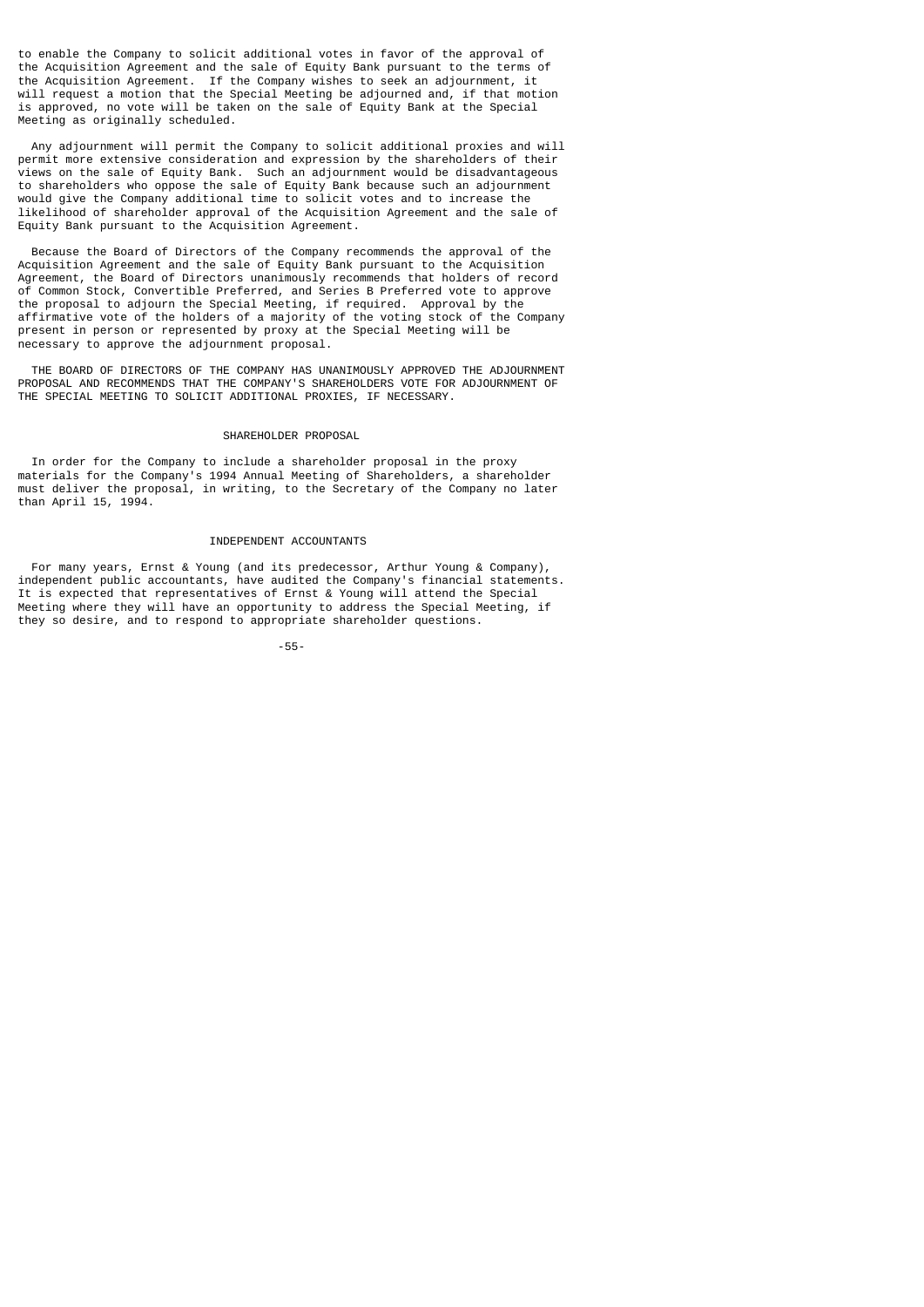#### INCORPORATION OF CERTAIN DOCUMENTS BY REFERENCE

 EXCEPT AS NOTED BELOW, THIS PROXY STATEMENT INCORPORATES BY REFERENCE DOCUMENTS WHICH ARE NOT DELIVERED HEREWITH. SUCH DOCUMENTS RELATING TO THE COMPANY WILL BE PROVIDED WITHOUT CHARGE, UPON WRITTEN OR ORAL REQUEST TO THE COMPANY, BY FIRST CLASS MAIL OR OTHER EQUALLY PROMPT MEANS WITHIN ONE (1) BUSINESS DAY OF RECEIPT OF SUCH REQUEST. IF MAKING SUCH A REQUEST, PLEASE DIRECT IT TO: LSB INDUSTRIES, INC., 16 SOUTH PENNSYLVANIA, POST OFFICE BOX 754, OKLAHOMA CITY, OKLAHOMA 73101; ATTENTION: DAVID M. SHEAR, VICE PRESIDENT AND SECRETARY (405-235-4546).

 The following documents previously filed by the Company with the SEC pursuant to the Securities Exchange Act of 1934 (the "Exchange Act") are hereby incorporated by reference into this Proxy Statement:

- 1. The Company's Annual Report on Form 10-K for the year ended December 31, 1992, including Amendment No. 1 filed on Form 8 on April 30, 1993, and Amendment No. 2 filed on Form 10K/A on May 13, 1993;
- 2. The Company's Quarterly Report on Form 10-Q for the quarter ended March 31, 1993;
- 3. The Company's Quarterly Report on Form 10-Q for the quarter ended June 30, 1993;
- 4. The Company's Quarterly Report on Form 10-Q for the quarter ended September 30, 1993; and,
- 5. The Company's Current Report on Form 8-K, dated December 3, 1993.

 All documents subsequently filed by the Company pursuant to Sections 13(a),  $13(c)$ , 14 or 15(d) of the Exchange Act prior to the date of the Special Meeting shall be deemed to be incorporated by reference into this Proxy Statement.

 Any statement contained in a document incorporated or deemed to be incorporated by reference herein shall be deemed to be modified or superseded for purposes of this Proxy Statement to the extent that a statement contained herein or in any other subsequently filed

-56-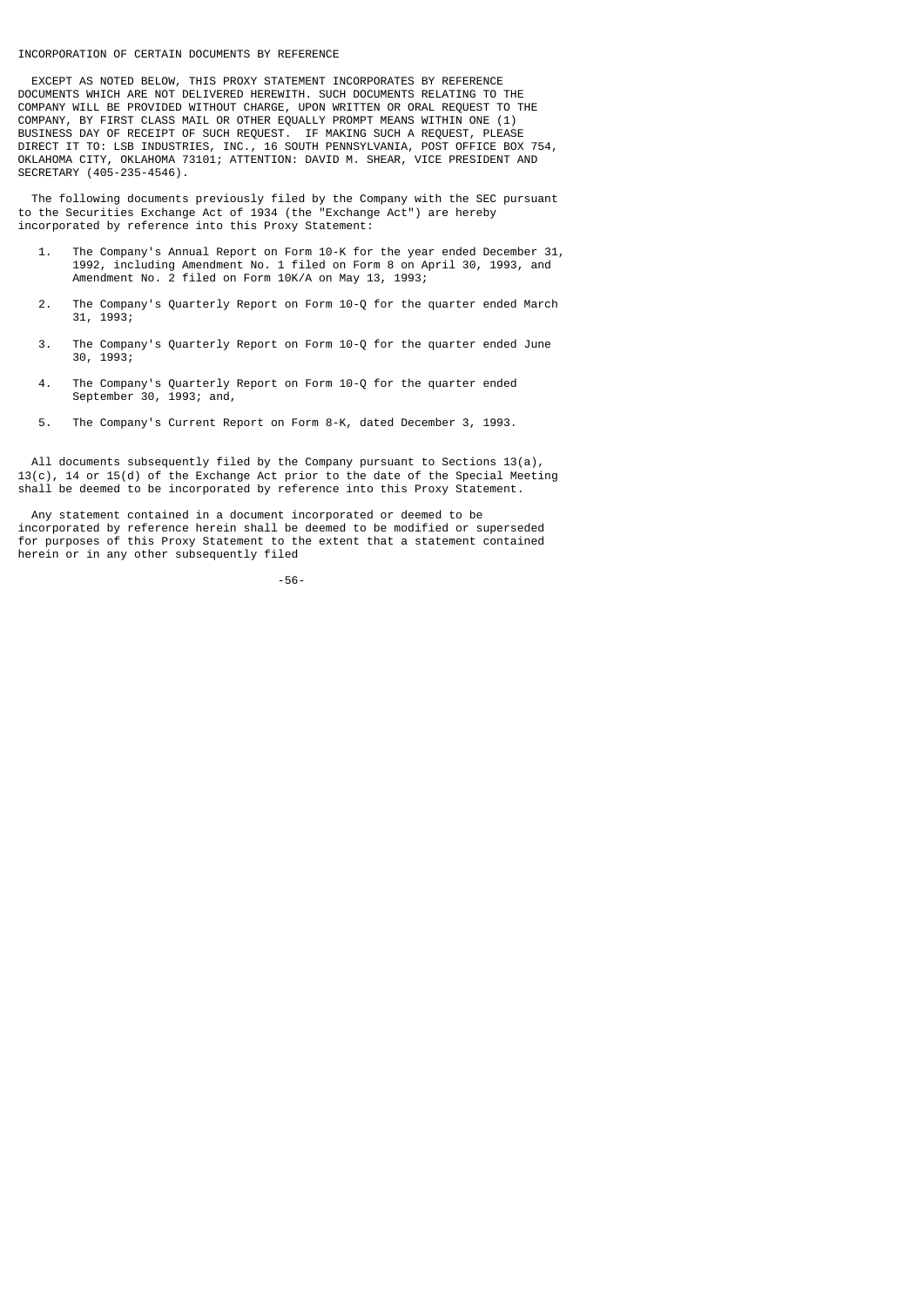document which also is or is deemed to be incorporated by reference herein modifies or supersedes such statement. Any such statement so modified or superseded shall not be deemed, except as so modified or superseded, to constitute a part of this Proxy Statement.

# OTHER MATTERS

 As of the date of this Proxy Statement, neither the Board of Directors nor management knows of any other matters which will be presented for consideration at the Special Meeting. However, if any other business should properly come before the Special Meeting, the persons named in the enclosed proxy (or their substitutes) will have discretionary authority to take such other action as shall be in accordance with their best judgment.

February \_\_\_\_, 1994.

By order of the Board of Directors,

 David M. Shear Vice President, General Counsel and Secretary

-57-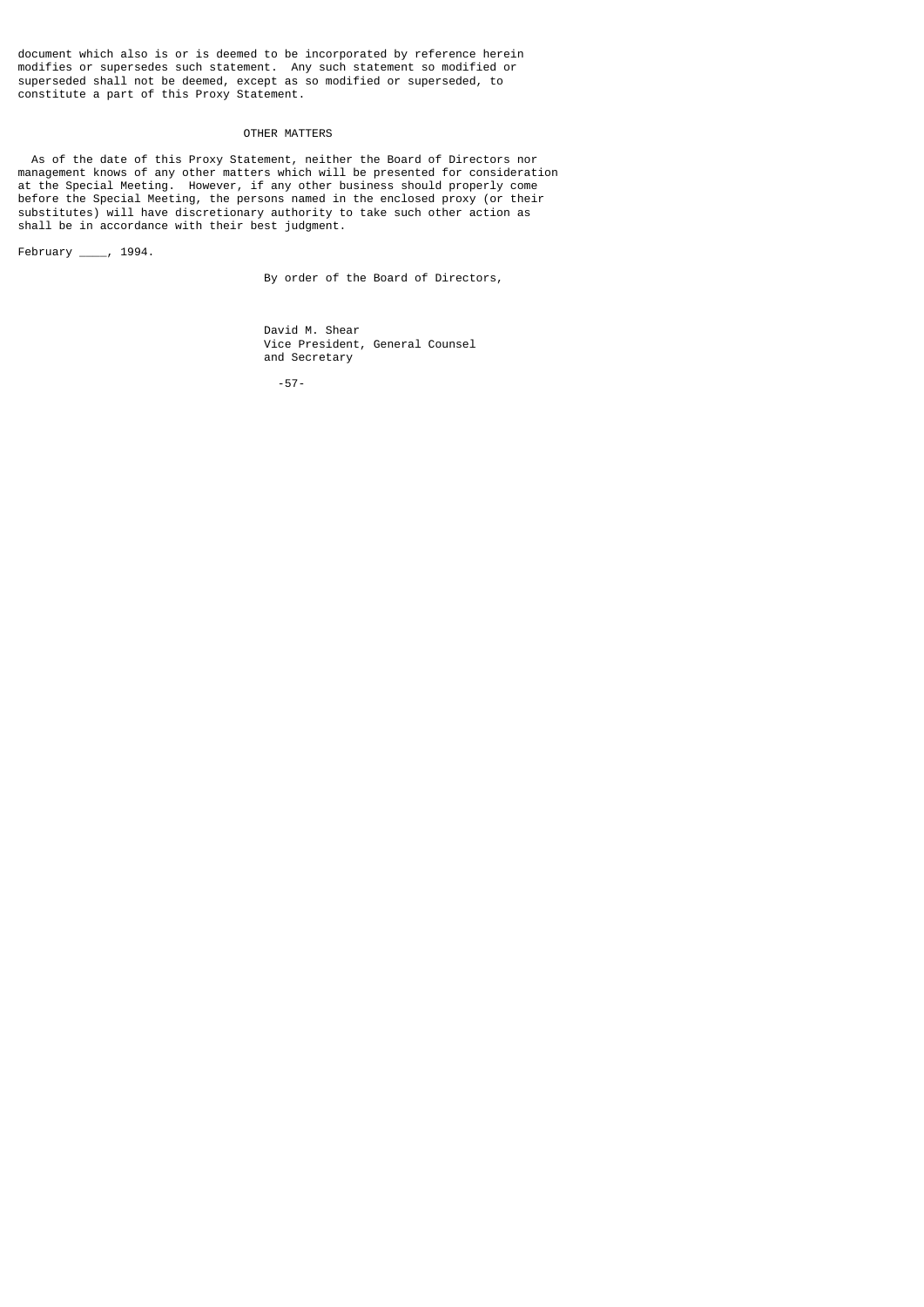## EXHIBIT "A"

# STOCK PURCHASE AGREEMENT

among

 FOURTH FINANCIAL CORPORATION, as Purchaser

and

 LSB INDUSTRIES INC., and the contract of the contract of the contract of the contract of the contract of the contract of the contract of the contract of the contract of the contract of the contract of the contract of the contract of the contra PRIME FINANCIAL CORPORATION, as Sellers

Dated as of January \_\_, 1994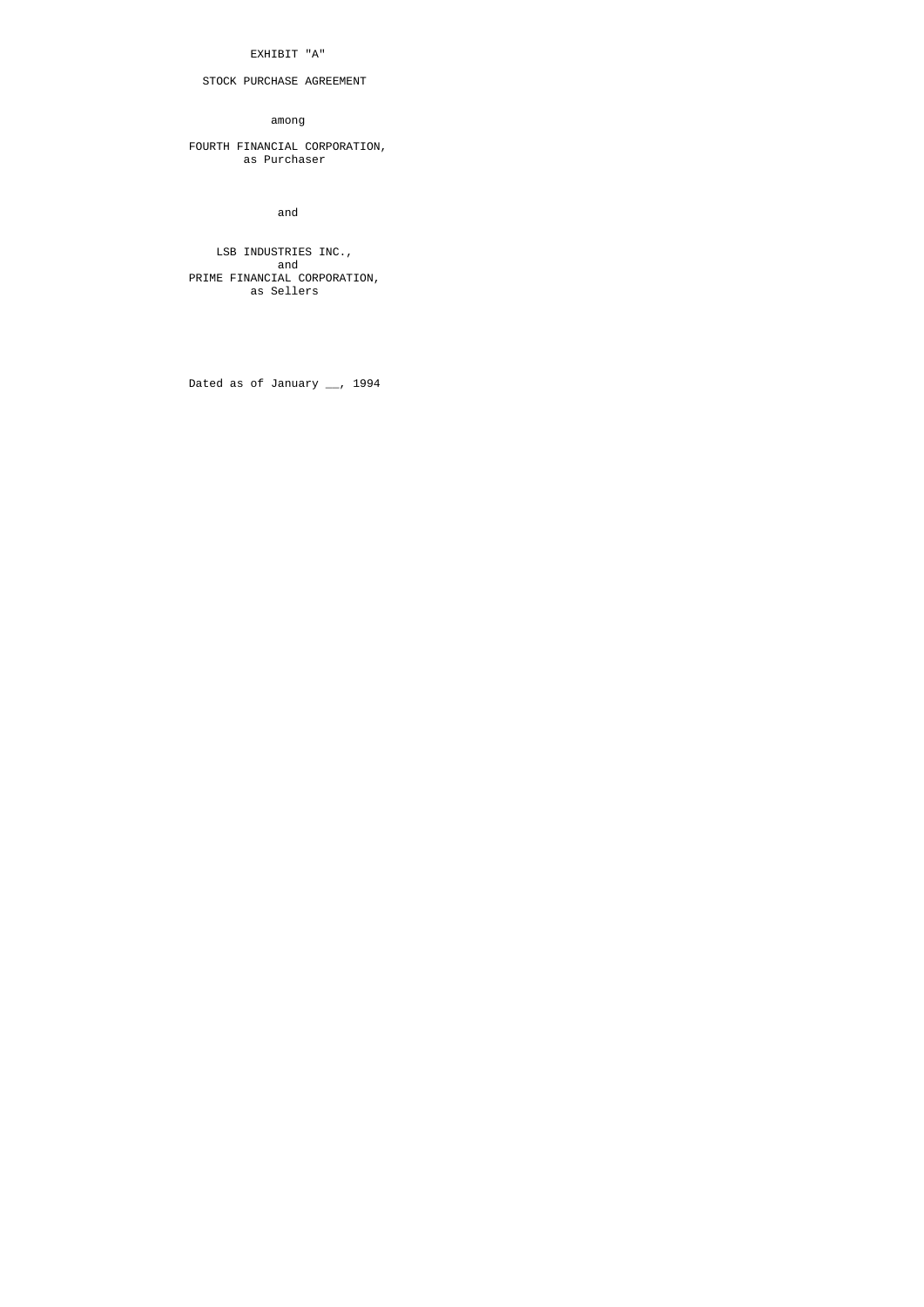#### Page # ------

| ARTICLE I.   |                                                                                                                        | 1  |
|--------------|------------------------------------------------------------------------------------------------------------------------|----|
| Section 1.1  |                                                                                                                        | 1  |
| Section 1.2  |                                                                                                                        | 8  |
| Section 1.3  |                                                                                                                        | 8  |
|              |                                                                                                                        |    |
| ARTICLE II.  | Sale and Transfer of Stock: Closing                                                                                    | 8  |
| Section 2.1  |                                                                                                                        | 8  |
| Section 2.2  |                                                                                                                        | 8  |
| Section 2.3  | Additional Adjustments to Purchase Price                                                                               | 10 |
| Section 2.4  | Post-Closing Adjustments                                                                                               | 11 |
| Section 2.5  | $\text{Closing} \dots \dots \dots \dots \dots \dots \dots \dots \dots \dots \dots \dots \dots \dots \dots \dots \dots$ | 11 |
| Section 2.6  |                                                                                                                        | 11 |
| Section 2.7  | Option to Acquire Certain Loans                                                                                        | 12 |
| Section 2.8  | Retained Assets and Retained Corporations                                                                              | 12 |
|              |                                                                                                                        |    |
| ARTICLE III. | Agreements of the Parties                                                                                              | 13 |
| Section 3.1  |                                                                                                                        | 13 |
| Section 3.2  |                                                                                                                        | 14 |
|              |                                                                                                                        |    |
| ARTICLE IV.  | Representations and Warranties<br><u></u>                                                                              | 19 |
| Section 4.1  | Representations and Warranties of Sellers                                                                              | 19 |
| Section 4.2  | Representations and Warranties of Fourth                                                                               | 28 |
|              |                                                                                                                        |    |
| ARTICLE V.   |                                                                                                                        | 30 |
| Section 5.1  | Conditions to Obligations of Fourth                                                                                    | 30 |
| Section 5.2  | Conditions to Obligations of Sellers                                                                                   | 32 |
|              |                                                                                                                        |    |
| ARTICLE VI.  | Termination of Agreement                                                                                               | 34 |
|              |                                                                                                                        |    |
| Section 6.1  | Mutual Consent; Termination Date                                                                                       | 34 |
| Section 6.2  |                                                                                                                        | 34 |
| Section 6.3  |                                                                                                                        | 34 |
| ARTICLE VII. | <u>.</u>                                                                                                               | 35 |
|              |                                                                                                                        |    |
| Section 7.1  |                                                                                                                        | 35 |
| Section 7.2  | General Indemnification                                                                                                | 35 |
| Section 7.3  |                                                                                                                        | 36 |
| Section 7.4  | $Survival$ of Representations and Warranties                                                                           | 37 |
| Section 7.5  | Special Indemnification                                                                                                | 38 |
| Section 7.6  | Separate Indemnification for Environmental Matters                                                                     | 38 |
| Section 7.7  | Director and Officer Indemnification                                                                                   | 39 |
|              |                                                                                                                        |    |

 $\rightarrow$ i $\sim$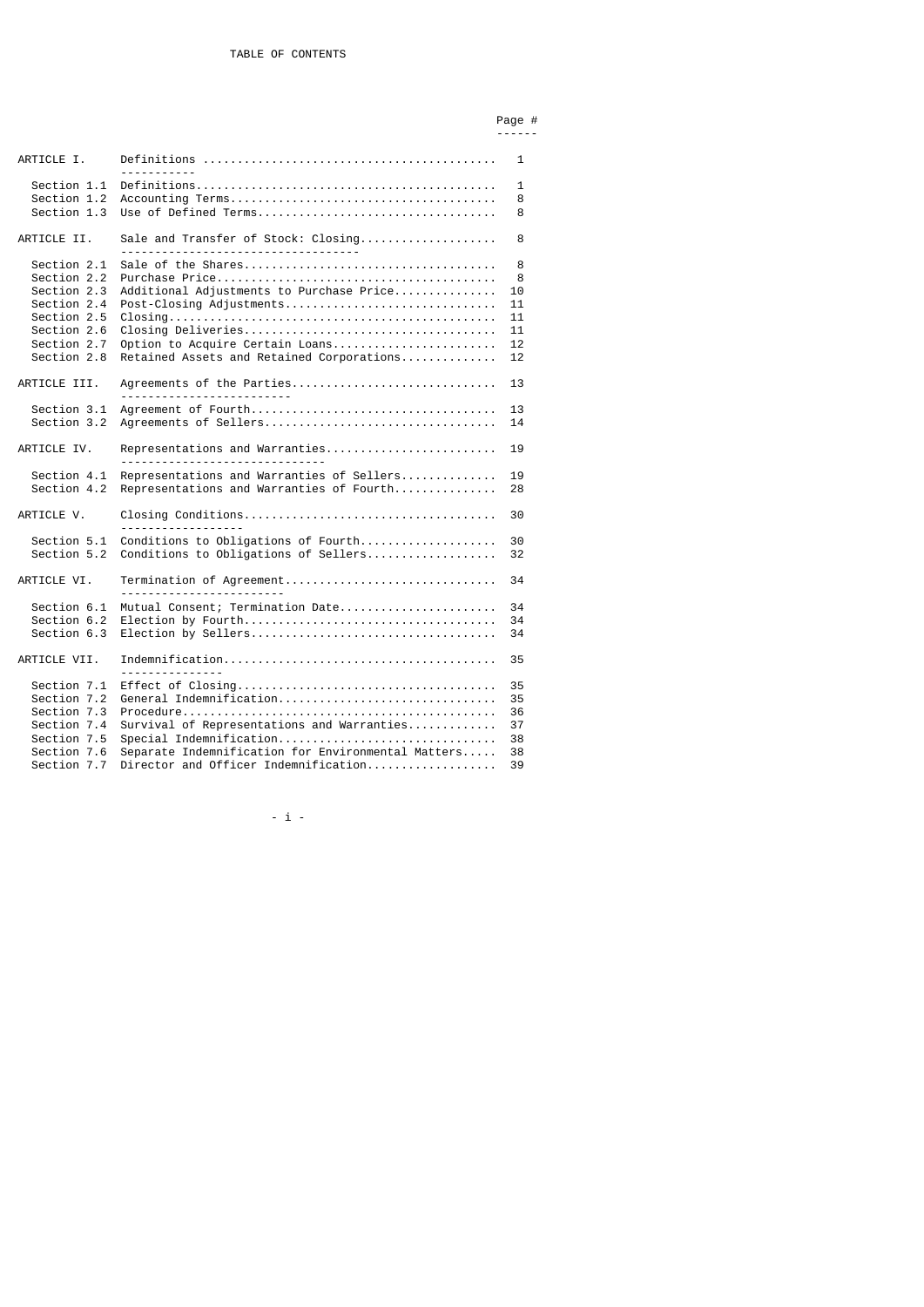| <u>.</u>                                              |  |
|-------------------------------------------------------|--|
|                                                       |  |
|                                                       |  |
|                                                       |  |
|                                                       |  |
|                                                       |  |
|                                                       |  |
| Section 8.7 Cover, Table of Contents, and Headings 41 |  |
|                                                       |  |
| Section 8.9 No Third Party Beneficiaries 41           |  |
|                                                       |  |
|                                                       |  |

# EXHIBITS

| Exhibit "A" |            | Form of Housley Goldberg & Kantarian, P.C. legal opinion |
|-------------|------------|----------------------------------------------------------|
| Exhibit     | "B"        | Form of Foulston and Siefkin legal opinion               |
| Exhibit "C" |            | Form of Lease -- Equity Tower                            |
| Exhibit "D" |            | Form of Lease -- Portland                                |
| Exhibit     | <b>"F"</b> | Form of Real Estate Contract -- Retained Assets          |
| Exhibit     | <b>"F"</b> | Form of Bank Merger Agreement                            |

- ii -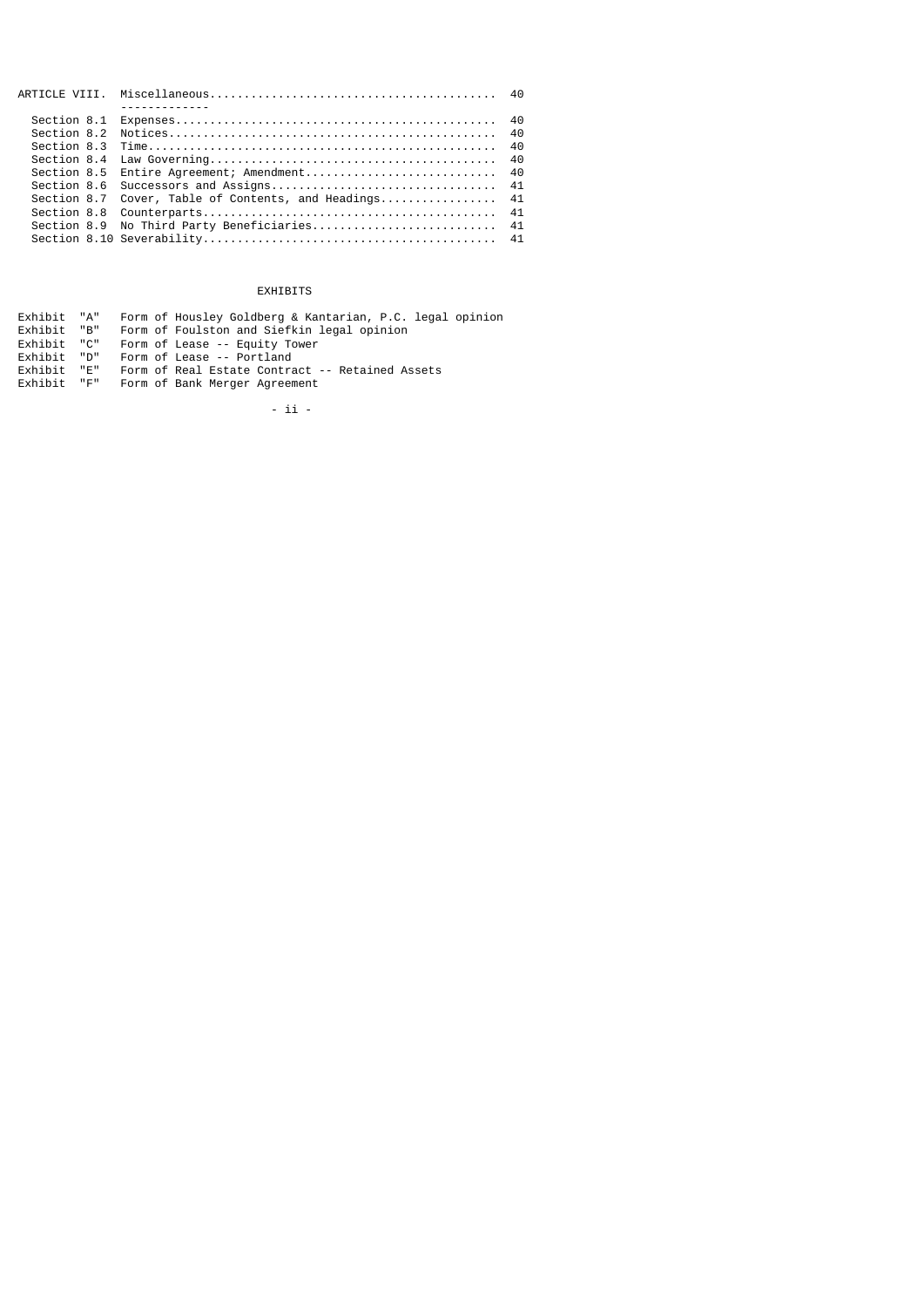STOCK PURCHASE AGREEMENT, dated as of January \_\_, 1994, among FOURTH FINANCIAL CORPORATION, a Kansas corporation ("Fourth"), LSB INDUSTRIES, INC., a Delaware corporation ("LSB"), and PRIME FINANCIAL CORPORATION, an Oklahoma corporation ("Prime").

## W I T N E S S E T H: That,

-------------------

-----------

 WHEREAS, Fourth desires to acquire all, and not less than all, of the issued and outstanding capital stock of all classes of Equity Bank for Savings, F.A. (the "Bank") and to immediately thereafter merge the Bank into Fourth's subsidiary, BANK IV Oklahoma, National Association ("BANK IV"), subject to and pursuant to the terms of this Agreement; and

 WHEREAS, LSB owns all of the issued and outstanding capital stock of all classes of Prime and Prime owns all of the issued and outstanding capital stock of the Bank; and

 WHEREAS, each party hereto believes that the proposed acquisition by Fourth of Bank and he merger of the Bank into BANK IV pursuant to the terms and conditions of this Agreement would be desirable and in their respective best interests;

 NOW, THEREFORE, in consideration of the mutual covenants hereinafter set forth, the parties hereto, intending to be legally bound, agree as follows:

## ARTICLE I

## DEFINITIONS

1.1. Definitions. The following terms as used in this Agreement

shall have the following meanings unless the context otherwise requires.

- 1 -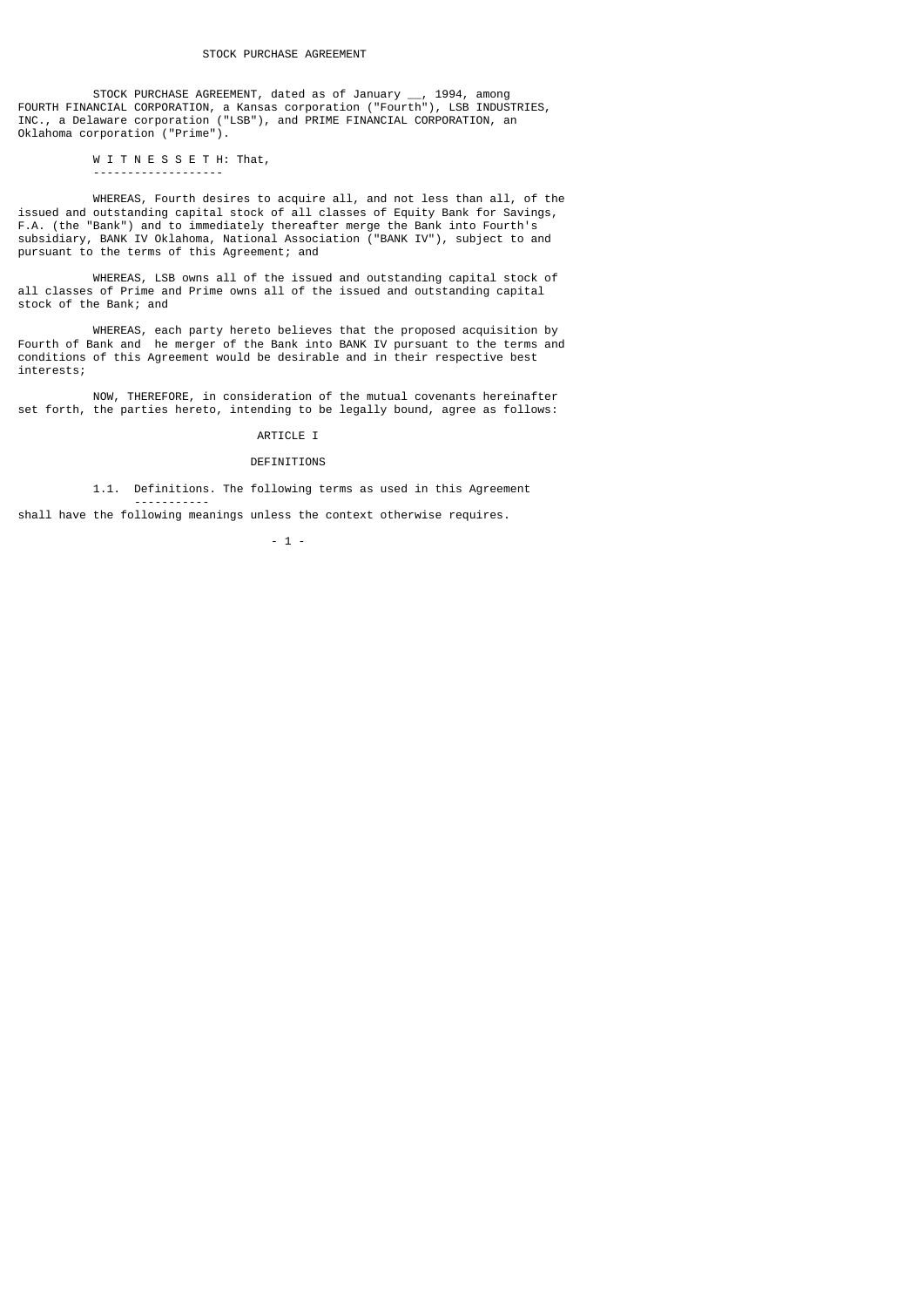"This Agreement" refers to this Stock Purchase Agreement and all exhibits hereto and all amendments hereto.

 "Bank" means Equity Bank for Savings, F.A., a savings bank organized under the laws of the United States.

 "BANK IV" means BANK IV Oklahoma, National Association, a national banking association.

 "Bank Holding Company Act" means the federal Bank Holding Company Act of 1956, as amended (12 U.S.C. (S) 1841 et seq.), or any successor federal

 -- -- statute, and the rules and regulations of the Board promulgated thereunder, all as the same may be in effect at the time.

 "Bank Merger Agreement" means the Agreement to Merge, substantially in the form of Exhibit "F" hereto, pursuant to which the Bank will be merged into BANK IV at the Closing immediately following the Purchase.

 "Bank Stock" means common stock of the Bank, par value \$.01 per share.

 "Board" means the Board of Governors of the Federal Reserve System or any successor governmental entity which may be granted powers currently exercised by the Board of Governors.

 "Closing" shall mean the purchase and sale of the Shares and the consummation of the Merger immediately thereafter.

 "Code" means the Internal Revenue Code of 1986, as amended, and the rules and regulations promulgated thereunder, all as the same may be in effect at the time.

 "Comptroller" means the United States Comptroller of the Currency or any successor governmental agency which may be granted powers currently exercised by the Comptroller of the Currency.

 $-2$  -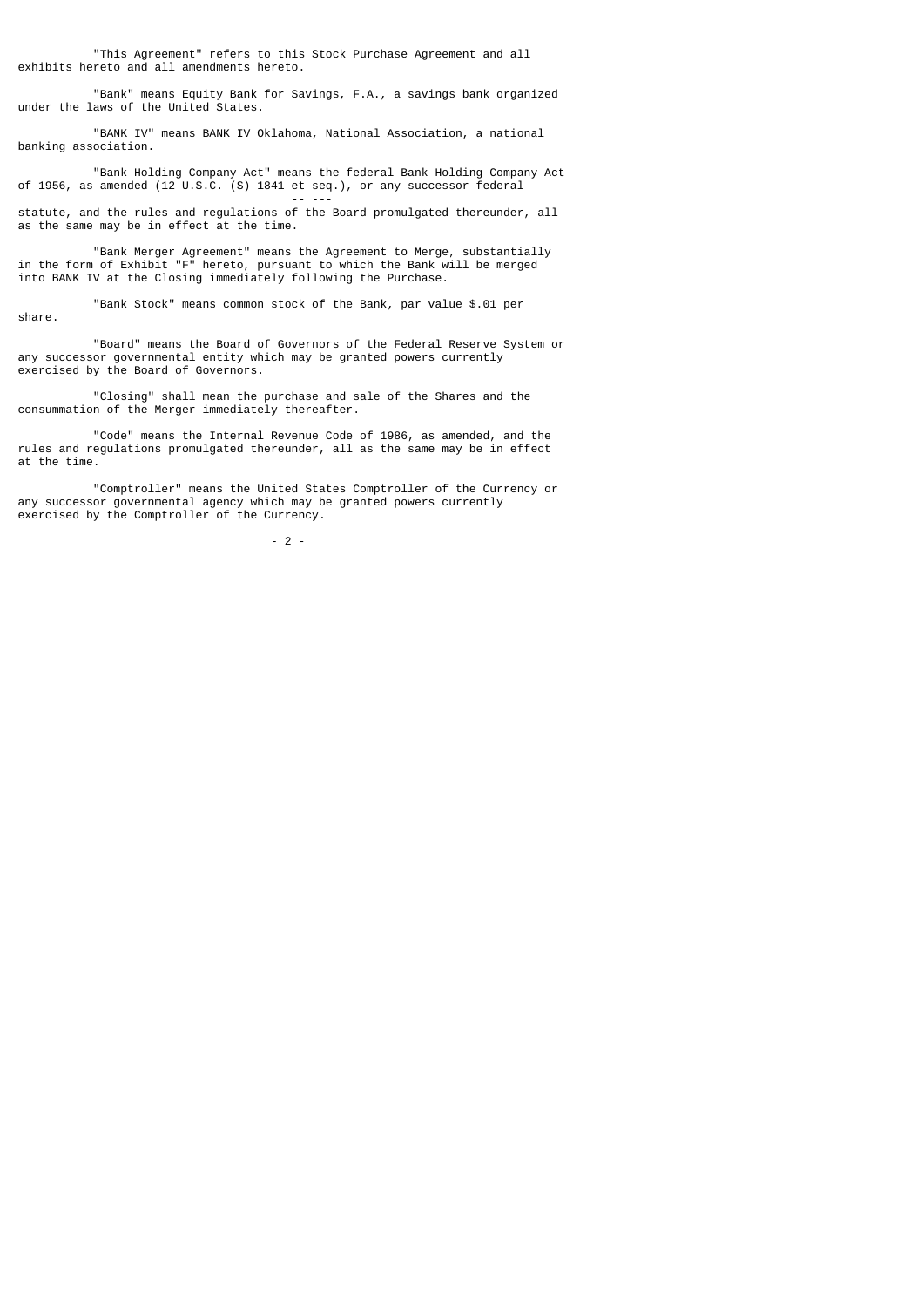"Corporations" means collectively the Bank and all of the following of its Subsidiaries: Credit Card Center, Inc., Equity Financial Service Corp., and United BankCard, Inc.; and "Corporation" means any one of them.

 "Disclosure Statement" means the Disclosure Statement prepared by Sellers and delivered by Sellers to Fourth prior to the execution and delivery of this Agreement by Fourth.

 "Effective Time" means the date and time on which the Purchase is effected as more fully defined in this Agreement.

 "Environmental Liabilities" means all losses, costs, expenses, claims, demands, liabilities, or obligations of whatever kind or otherwise, based upon an Environmental Law relating to:

> (i) any environmental matter or condition, including, but not limited to, on-site or off-site contamination, and regulation of chemical substances or products;

 (ii) fines, penalties, judgments, awards, settlements, legal or administrative proceedings, damages, losses, claims, demands, and response, remedial or inspection costs and expenses arising under Environmental Laws;

 (iii) financial responsibility under any Environmental Law for cleanup costs or corrective actions, including for any removal, remedial or other response actions, and for any natural resource damage; and

> (iv) any other compliance, corrective, or remedial action required under any Environmental law.

 "Environmental Law" means any provision of Law relating to any environmental matters or conditions, Hazardous Materials, pollution, or protection of the environment, including, but not limited to, on-site and off-site contamination, and regulation of chemical substances or products, emissions, discharges, release, or threatened release of contaminants, chemicals, or industrial, toxic, radioactive, or Hazardous Materials or wastes into the environment, or otherwise relating to the manufacture, processing, distribution, use, treatment, storage, disposal, transport, or

 $-3$  -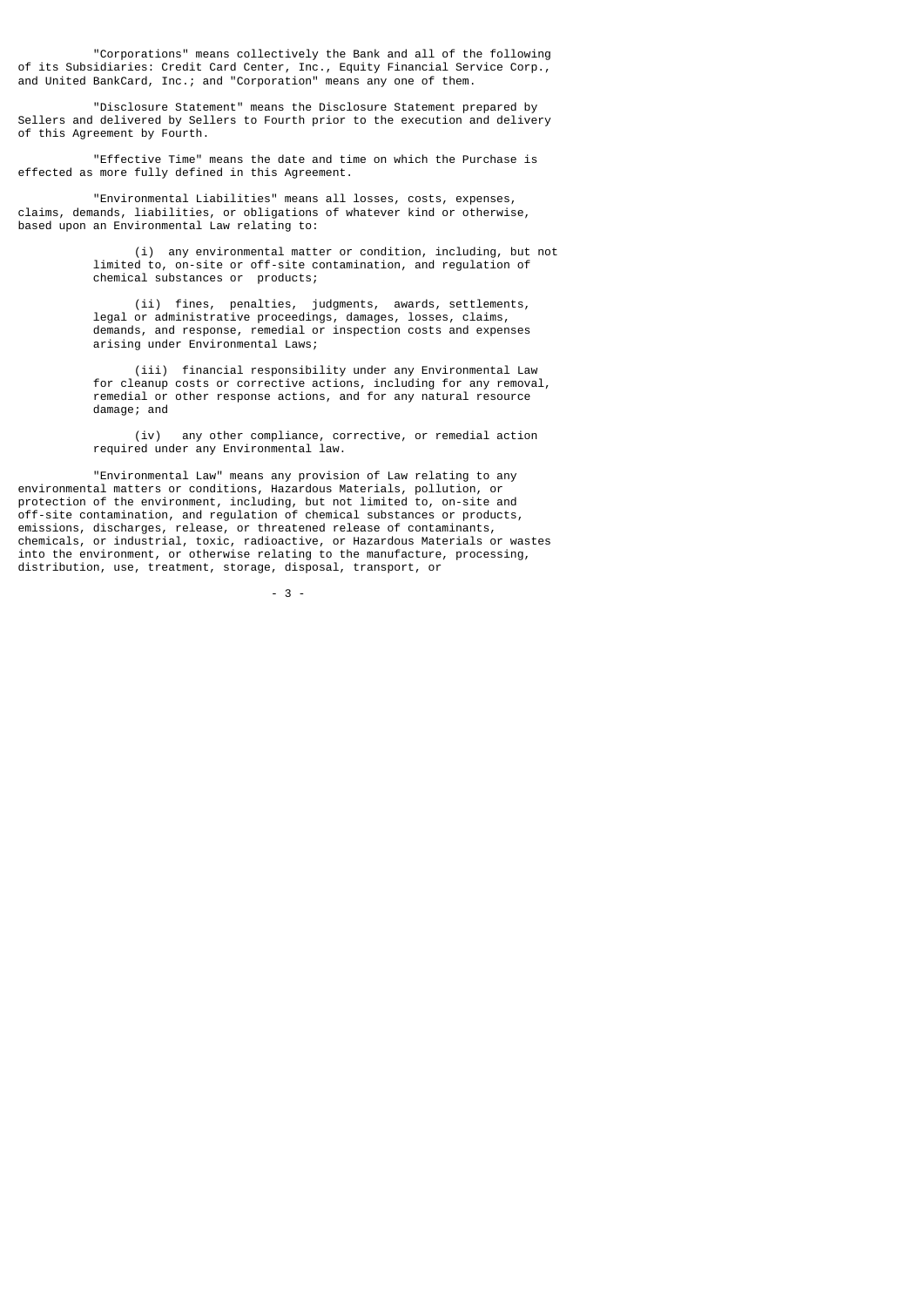handling of Hazardous Materials, pollutants, contaminants, chemicals, or industrial, toxic, radioactive, or hazardous substances or wastes.

 "ERISA" means the Employee Retirement Income Security Act of 1974, as amended, and the rules and regulations promulgated thereunder, all as the same may be in effect at the time.

 "Facilities" means any real property, leaseholds, or other interests owned by the Bank or any of the Corporations and/or any buildings, plants, structures, or equipment of any of the Corporations, but shall not include any real property, leaseholds, or other interests owned by any of the Retained Corporations nor any of the Retained Assets other than the Equity Tower and the Portland Building.

 "Federal Deposit Insurance Act" means the Federal Deposit Insurance Act, as amended, and the rules and regulations promulgated thereunder, all as the same may be in effect at the time.

 "FDIC" means the Federal Deposit Insurance Corporation or any successor agency.

 "Financial Statements" refers to all of the financial statements described in clause h of Section 4.1 and clause h of Section 5.1 of this Agreement.

 "GAAP" means generally accepted accounting principles, applied on a consistent basis.

 "Hazardous Materials" means and includes: (i) any hazardous substance or toxic material (excluding any lawful product in customary quantities for use in the Bank's or other occupant's ordinary course of business which contains such substance or material), pollutant, contaminant, toxic material, or hazardous waste as defined in any state, federal, or local Environmental Law; (ii) waste oil and petroleum products; and (iii) any asbestos, asbestos containing material, urea formaldehyde or material which contains urea formaldehyde.

 $-4$  -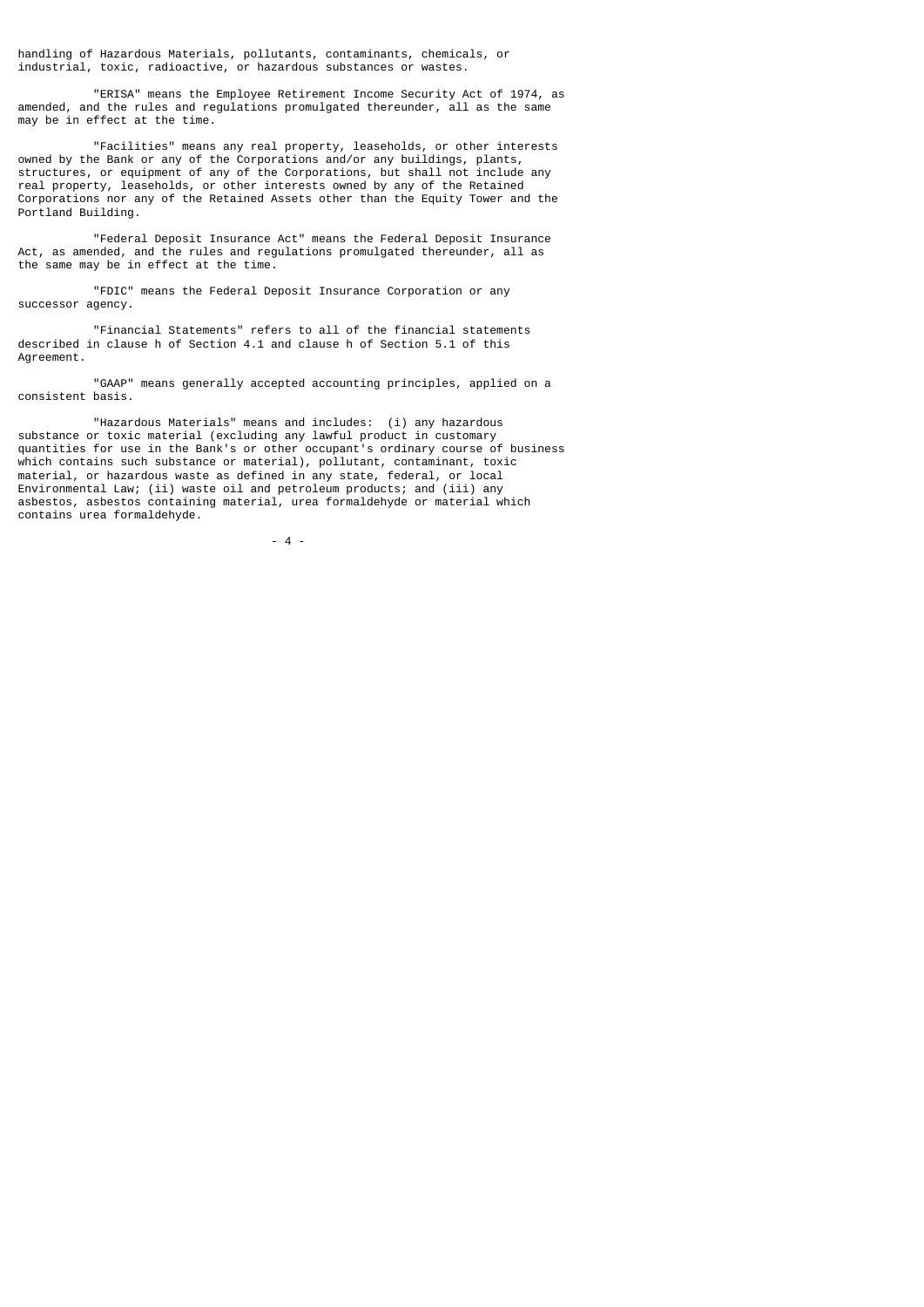"Indemnifying Losses" has the meaning set forth in Section 7.2 of this Agreement.

 "Indemnitee" and "Indemnities" shall have the meanings set forth in Section 7.2 of this Agreement.

 "Law" or "Laws" means all applicable statutes, laws, ordinances, regulations, orders, writs, injunctions, or decrees of the United States of America, any state or commonwealth, or any subdivision thereof, or of any court or governmental department, agency, commission, board, bureau, or other instrumentality.

 "Litigation" means any proceeding, claim, lawsuit, and/or investigation being conducted or, to the best of the knowledge of the person or corporation making the representation, threatened before any court or other tribunal, including, but not limited to, proceedings, claims, lawsuits, and/or investigations, under or pursuant to any occupational safety and health, banking, antitrust, securities, tax, or other Laws, or under or pursuant to any contract, agreement, or other instrument.

"LSB" means LSB Industries, Inc., a Delaware corporation.

 "Merger" means the merger of the Bank into BANK IV at the Closing immediately following the Purchase.

 "OREO Properties" means any interest in any real or personal property owned by the Bank or any other corporation acquired through foreclosure or otherwise in connection with collecting a loan or lease.

 "OTS" means the Office of Thrift Supervision of the United States Treasury and any successor agency which may be granted powers currently exercised by the Office of Thrift Supervision.

 "Permitted Contract" means a contract or agreement, written or oral, between the Bank or another of the Corporations, on the one hand, and a person other than a customer of the Bank or another financial institution, on the other hand, which (i) was entered into in the ordinary course of business, (ii) may be

- 5 -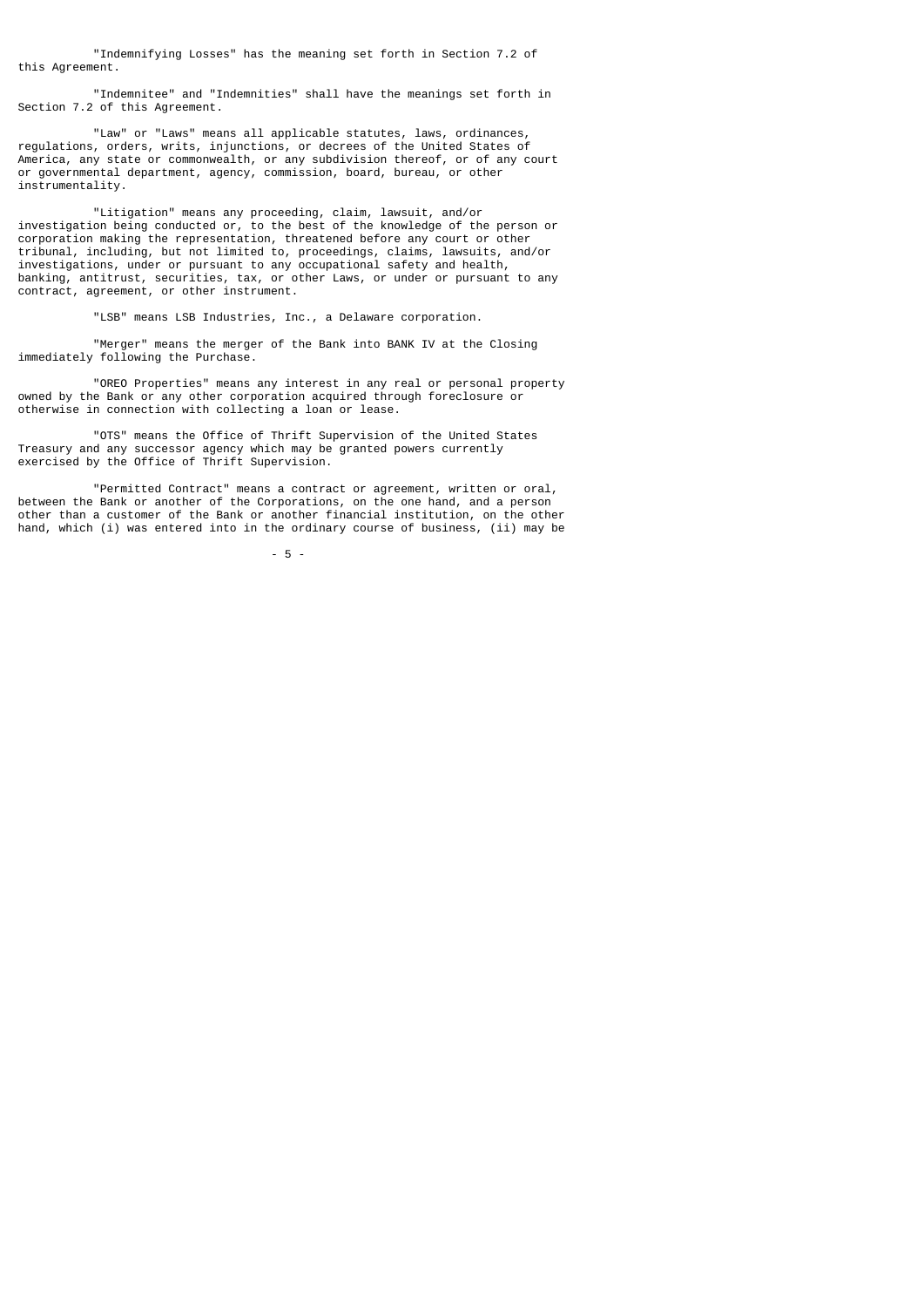terminated by the Bank after the Effective Time on no more than 60 days' prior notice, (iii) provides for a payment of no more than \$5,000 in any calendar month by the Bank or a Corporation, and (iv) provides for no payment upon termination in excess of \$5,000.

"Permitted Encumbrances" means with respect to any asset:

(a) liens for taxes not past due;

 (b) mechanics' and materialmen's liens for services or materials for which is not past due; and

 (c) minor defects, encumbrances, and irregularities in title which do not, in the aggregate, materially diminish the value of an asset or materially impair the use of an asset for the purposes for which it is or is intended to be used.

 "Portland Building" means the real property and improvements thereon owned by the Bank, excluding certain improvements described in Exhibit "D" hereto, at 5700 N. Portland, Oklahoma City, Oklahoma.

 "Purchase" means the purchase at the closing of all of the Shares from Sellers by Fourth pursuant to this Agreement.

 "Purchase Price" has the meaning set forth in Section 2.2 of this Agreement as adjusted in accordance with Section 2.3 of this Agreement.

 "Required Approvals" means the approval, consent, or non-objection, as the case may be, of the Board, the OTS, the Comptroller, and all other governmental or self-governing agencies, boards, departments, and bodies whose approval, consent, or non-action is required in order to consummate the Purchase and the Merger and the retention by BANK IV of all of the Corporations engaged in banking or thrift-related activities and their operations in substantially their present form except as specifically otherwise provided in this Agreement, which approvals, consents, and non-objections shall have become final and nonappealable without any appeal or other form of review having been initiated and as to which all required waiting periods shall have expired.

- 6 -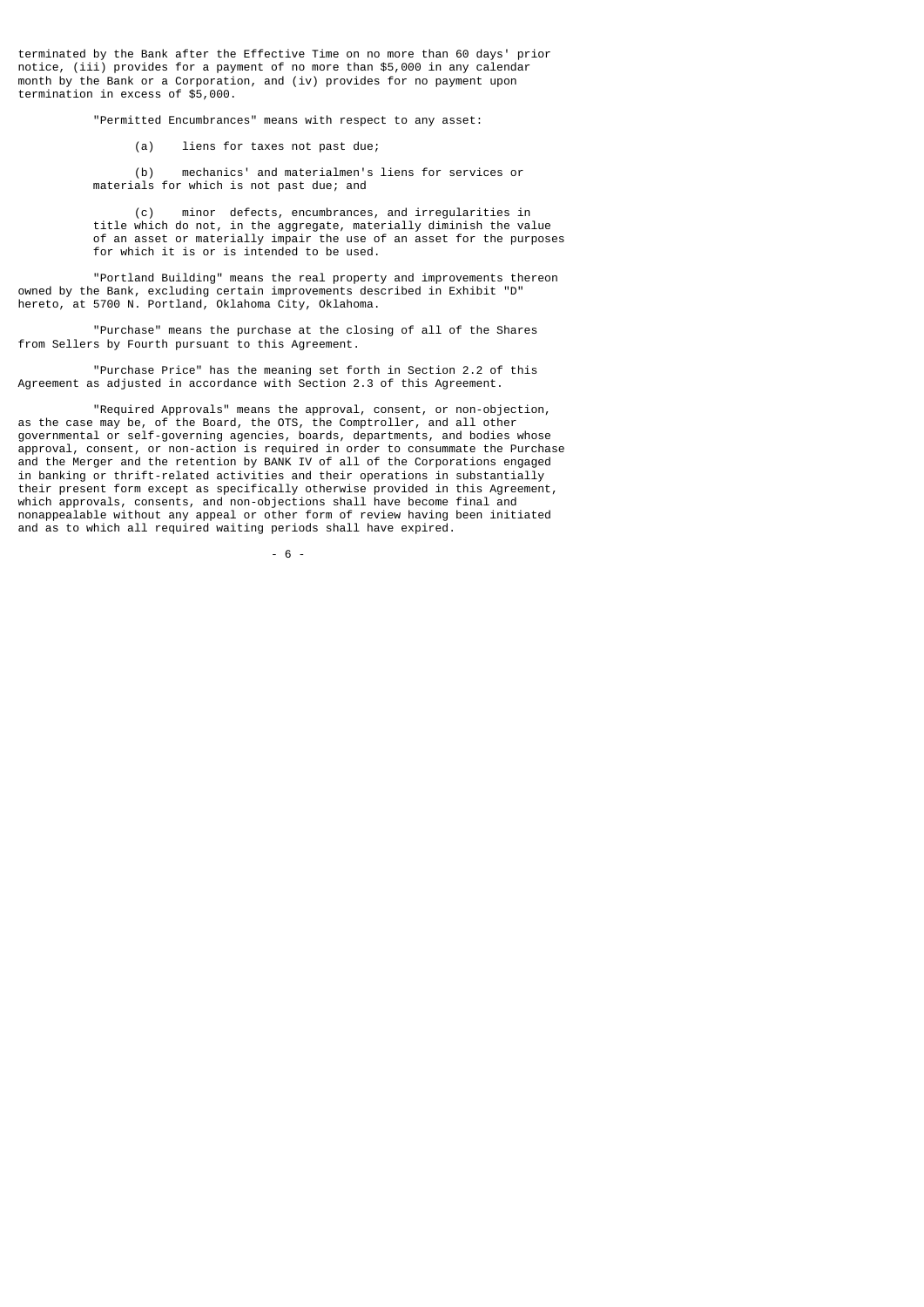"Retained Assets" means collectively (i) the loan and all related rights and agreements on the books of the Bank secured by the Equity Tower building (the "Equity Tower"), (ii) all OREO Properties, (iii) the Portland Building, (iv) receivables sold to the Bank pursuant to various purchase agreements dated March 8, 1988, and (v) such other assets that Sellers elect to acquire from the Bank pursuant to the provisions of Section 2.7 hereof; and "Retained Asset" means any one of the Retained Assets.

 "Retained Corporations" means all of the following wholly owned Subsidiaries of the Bank all of the capital stock of each of which is to be purchased by LSB or Prime prior to the Effective Time: Northwest Financial Corporation, Northwest Energy Enterprises, Inc., and Northwest Capital Corporation; and "Retained Corporation" means any one of them.

 "Securities Portfolio" means (i) all equity securities other than investments in Subsidiaries, (ii) all mortgage-backed securities (as defined by Section  $5(c)(1)(R)$  of the Home Owners' Loan Act), (iii) all government securities (as defined by Section  $5(c)(1)(F)$  of the Home Owners' Loan Act), and (iv) all obligations of or fully insured as to principal and interest by the United States, owned by the Bank as of the Effective Time, whether held for sale or otherwise.

"Sellers" means LSB and Prime collectively.

 "Shares" means collectively all of the 100,000 shares of Bank Stock being purchased and sold pursuant to this Agreement.

 "Subsidiary" means any corporation fifty percent or more of the common stock or other form of equity of which shall be owned, directly or indirectly, by another corporation.

 "Tangible Book Value of the Bank" means the aggregate consolidated stockholders' equity of the Bank, calculated in accordance with GAAP, less the amounts in the following accounts: purchased mortgage servicing rights (account number 1797), goodwill (account number 1799), and United BankCard goodwill (account number 1305).

- 7 -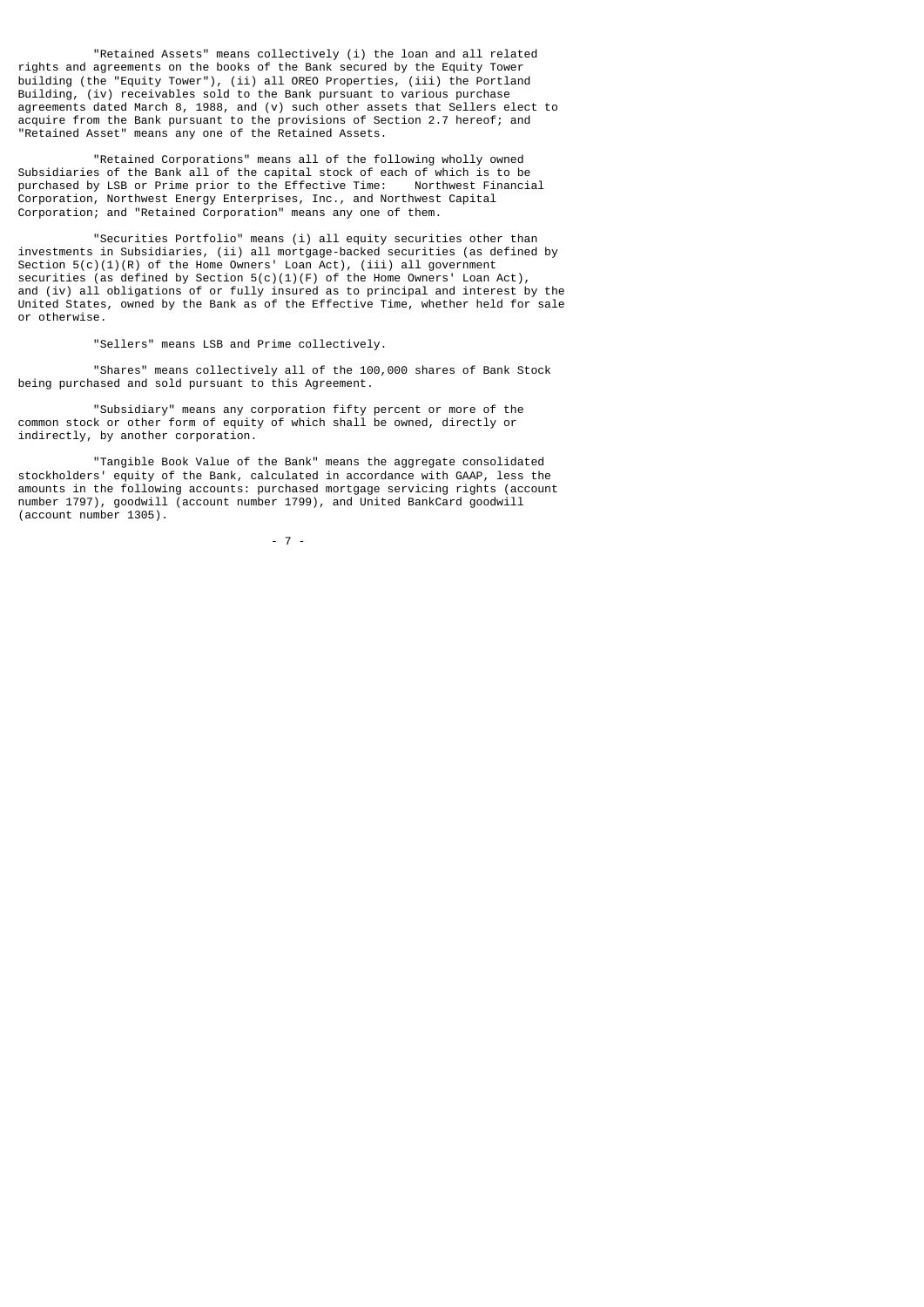"Time Deposits" means all deposit liabilities shown on the Bank's records as time deposits.

1.2. Accounting Terms. All accounting terms not specifically defined

herein shall be construed in accordance with GAAP consistent with that applied in the preparation of the financial statements submitted pursuant to this Agreement, and all financial statements submitted pursuant to this Agreement shall be prepared in all material respects in accordance with such principles.

1.3. Use of Defined Terms. All terms defined in this Agreement shall have

 ------------------- the defined meanings when used in any other agreement, document, or certificate made or delivered pursuant to this Agreement, unless the context otherwise requires.

# ARTICLE II

# SALE AND TRANSFER OF STOCK; CLOSING

2.1. Sale of the Shares. Subject to the terms and conditions of this

 ------------------ Agreement, at the Closing, Sellers shall sell, transfer, and deliver to Fourth, and Fourth shall purchase, all of the Shares for the Purchase Price.

 2.2. Purchase Price. (a) The Purchase Price for all of the Shares shall be --------------

the sum of:

----------------

(i) the Tangible Book Value of the Bank at the Effective Time;

 (ii) \$9,300,000 with respect to the Bank' s credit card receivables;

 (iii) one percent of the aggregate unpaid principal balance at the Effective Time of loans secured by fixed-rate mortgages having original terms of 15 years or less, excluding loans originated after October 31, 1993;

 (iv) six percent of the aggregate unpaid principal balance at the Effective Time of loans secured by fixed rate mortgages having original terms of more

- 8 -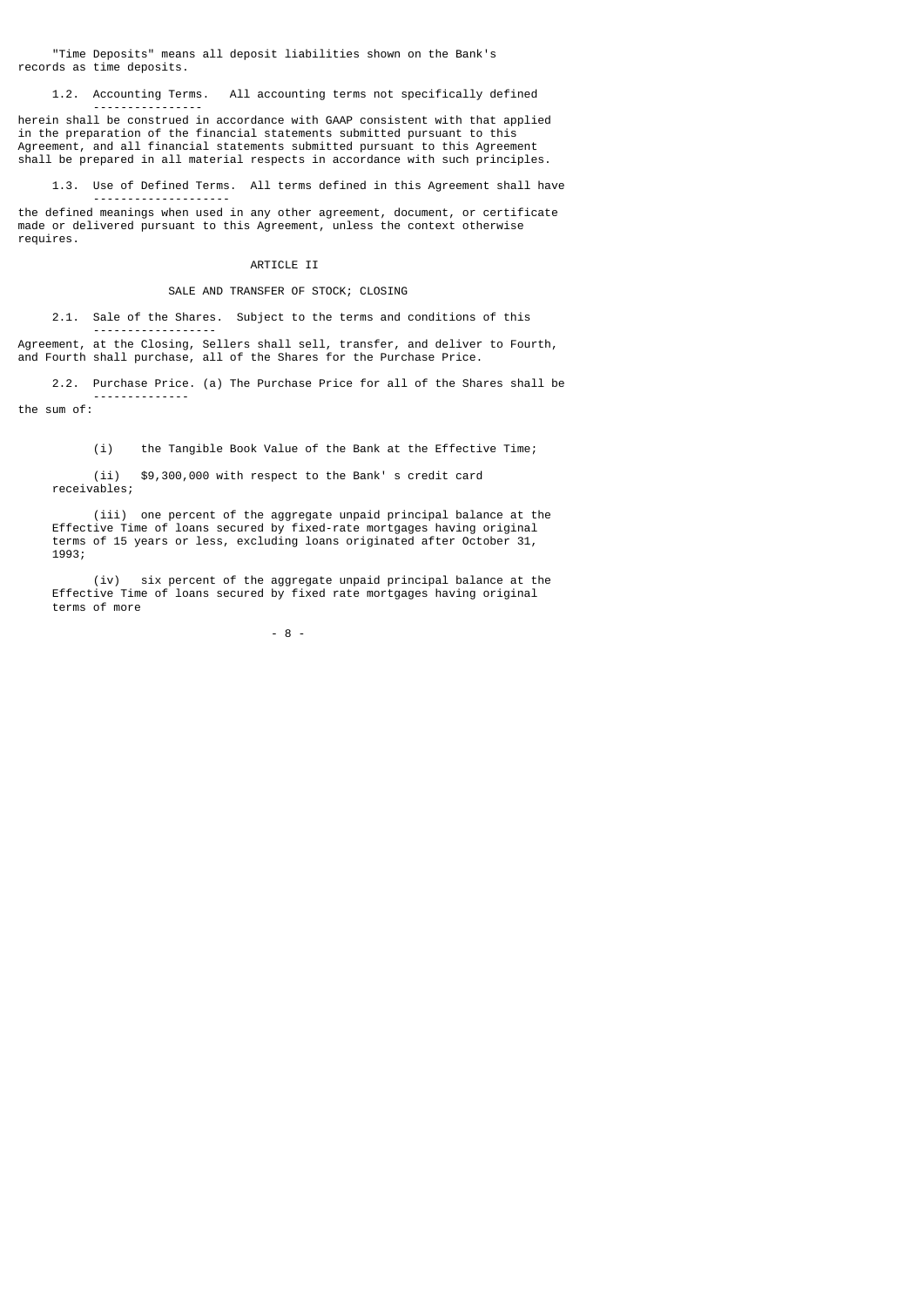than 15 years but not more than 30 years, excluding loans originated after October 31, 1993;

 (v) two percent of the aggregate unpaid principal balance at the Effective Time of loans secured by variable rate mortgages, excluding loans originated after October 31, 1993;

 (vi) the amount of unamortized discount on the mortgages included in  $(iii)$ ,  $(iv)$ , and  $(v)$  above;

 (vii) 0.65% of the aggregate unpaid principal balance at the Effective Time of loans serviced by Bank prior to March 1, 1993 on which the Bank performs mortgage servicing (other than loans serviced for the account of Bank), one percent of such balance on such loans originated on or after March 1, 1993 secured by fixed or adjustable rate mortgages of original terms of at least ten but not more than 15 years, and 1.25% of such balance on such loans originated on or after March 1, 1993, secured by fixed or adjustable rate mortgages having original terms of more than 15 but not more than 30 years;

 (viii) the aggregate net amount, either positive or negative, by which the Bank's loan loss reserve account (including its unallocated loan loss reserve) would have had to be adjusted at the Effective Time under normal prudent banking practice had such loan loss reserve at such time been only \$2,700,000,to reflect aggregate changes of at least \$500,000 occurring subsequent to October 31, 1993 in the quality of commercial and energy loans held by the Bank; provided, that no such change in the quality

 ------- of a loan shall be included in this calculation to the extent such change has been reflected in the calculation of the Tangible Book Value of the Bank at the Effective Time, or if such change is less than \$25,000. If the parties are unable to agree on any aspects of the calculations provided for in this subparagraph (viii) after good faith negotiations, such disputes shall be resolved by the Ernst & Young accounting firm whose determination shall be final absent manifest error. The resolution of any such dispute shall not delay the Closing.

 (ix) to the extent not otherwise reflected in the calculations of the tangible Book Value of the Bank, the amount, either positive or negative, by which the aggregate fair market value of the Bank's Securities

- 9 -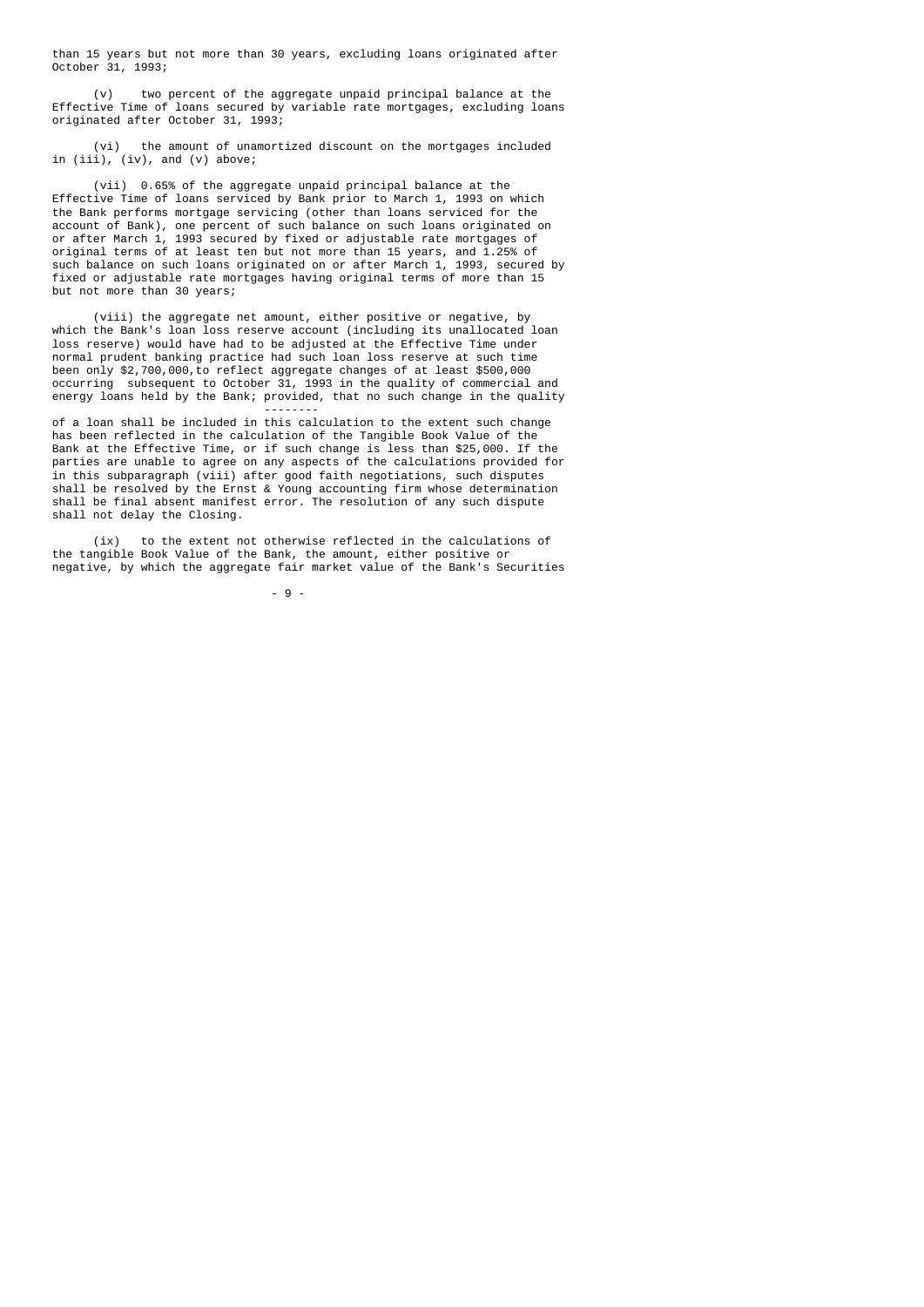Portfolio at the Effective Time differs from the aggregate book value of the Securities Portfolio on such date;

(x) \$11,000,000, with respect to the Bank's deposit balances;

 (xi) \$10,500,000 with respect to the value to Fourth of the Bank's net operating loss;

 (xii) the difference, positive or negative, between the aggregate book value of all of the Bank's Time Deposits at the Effective Time and the aggregate value of such deposits after repricing them to the Treasury yield curve at the Effective Time; and

 (xiii) \$1,400,000, representing the aggregate premiums attributable to the Sayre, Clinton, Thomas, and Beaver branches of the Bank.

 2.3. Additional Adjustments to Purchase Price. (a) The percentages ----------------------------------------

specified in subparagraphs (iii) and (iv) of Section 2.2 were calculated using the following yields and spreads as of August 31, 1993:

|                                | 15 year | 30 year |
|--------------------------------|---------|---------|
|                                |         |         |
| Bank's average portfolio yield | 7.44%   | 8.79%   |
| FNMA required 30-day yield     | 6.19%   | 6.66%   |
| Spread                         | 1.35%   | 1.25%   |
|                                |         |         |

If, at the Effective Time, either of such spread has fluctuated by more than 0.25%, the applicable percentages in subparagraph (iii) and (iv) will be adjusted up or down by 1/4 of one percent for each full 1/8 of one percent change in the spread, in the case of loans with an original term of 15 years or less, and by 3/8 of one percent for each full 1/8 of one percent change in the spread, in the case of loans with an original term of more than 15 but not more than 30 years.

 (b) The amount of the Purchase Price will be increased by the aggregate amount, if any, the Tangible Book Value of the Bank at the Effective Time has been reduced by any restructuring charge or charges that the Bank shall have recorded on its books as the result of the anticipated effects of the Purchase, none of which the Bank shall be obligated to take, and all of which shall have been approved in advance in writing by Fourth to the extent permitted by Law.

- 10 -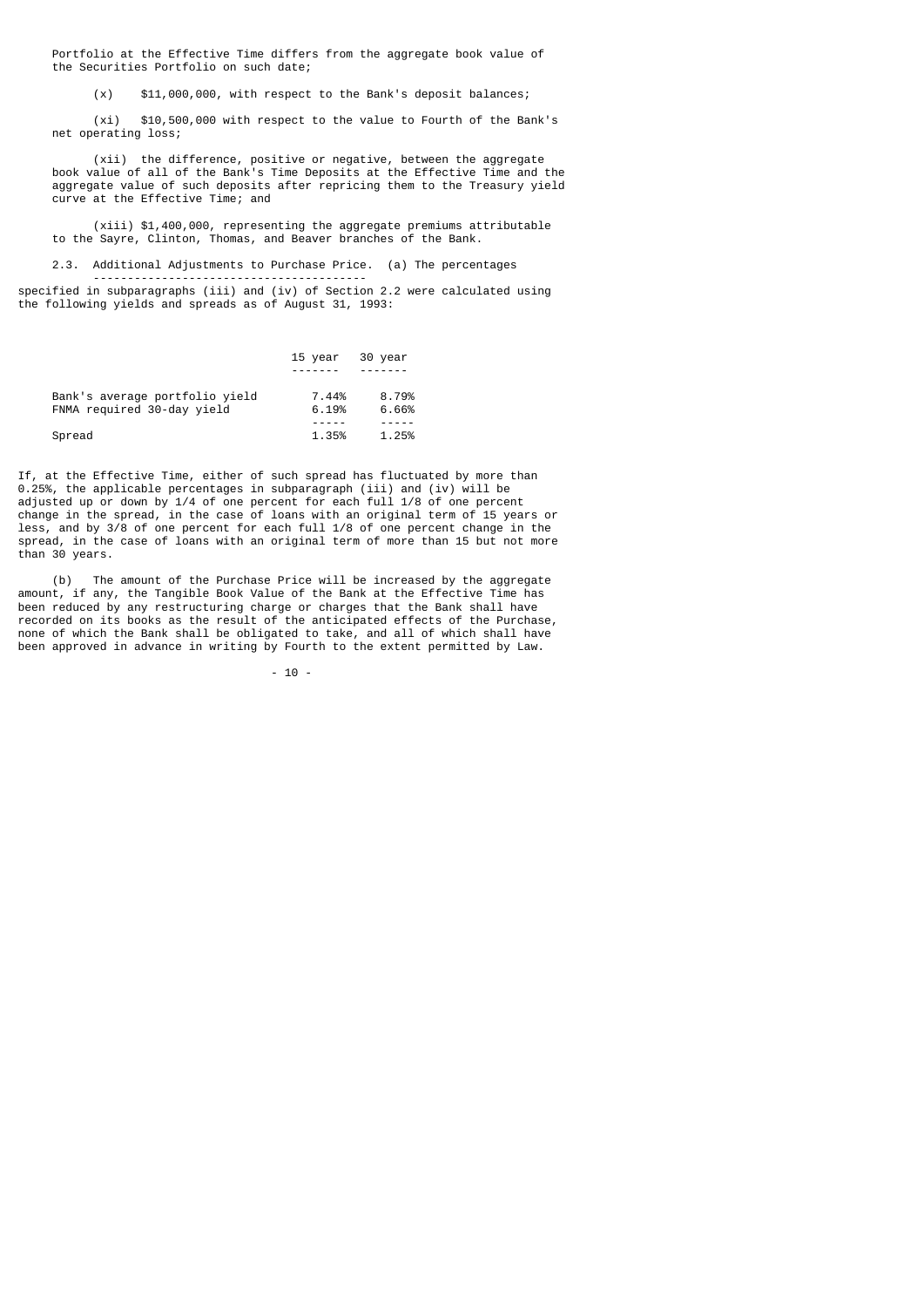2.4. Post-Closing Adjustments. Unless otherwise specifically provided ------------------------

herein, each component of the Purchase Price shall be calculated as of the Effective Time; provided, however, that if any element of the Purchase Price cannot be calculated accurately as of the Effective Time, such items shall be calculated as of the end of the month preceding the Effective Time. Any element of the Purchase Price so calculated shall be adjusted to reflect the accurate amount as of the Effective Time and Sellers and Fourth agree to enter into mutually agreeable arrangements for the final adjustment and the payment or repayment of the net amount thereof with interest from the Effective Time at four percent per year within five business days after Sellers deliver to Fourth a written statement setting forth in reasonable detail all proposed price adjustments and the basis of calculating each.

 2.5. Closing. The Closing shall take place at the offices of Foulston & -------

Siefkin, 700 Fourth Financial Center, Wichita, Kansas, at 10:00 a.m., or at such other time or place as the parties may agree, on a date selected by Fourth upon giving reasonable notice to Sellers, which, unless otherwise agreed, shall be on the 15th day (or the closest business day if the 15th is not a business day) of the month in which the final Regulatory Approval is obtained and in which all required waiting periods expire if such earliest legal closing date is during the first 15 days of the month and on the last business day of the month if the earliest legal closing date occurs after the 15th day of a month. The parties agree to exert their best efforts to cause the Closing to occur on or before June 30, 1994.

2.6. Closing Deliveries. At the Closing:

------------------

a. Sellers shall deliver to Fourth:

 (i) certificates representing all of the Shares, endorsed for transfer to Fourth, free and clear of all encumbrances, liens, security interests, claims, and equities whatsoever;

> (ii) such other documents including officers' certificates as may be required by this Agreement or reasonably requested by Fourth; and

> (iii) the opinion of Housley Goldberg & Kantarian, P.C., counsel to Sellers and the Bank, substantially in the form of Exhibit "A" hereto.

> > - 11 -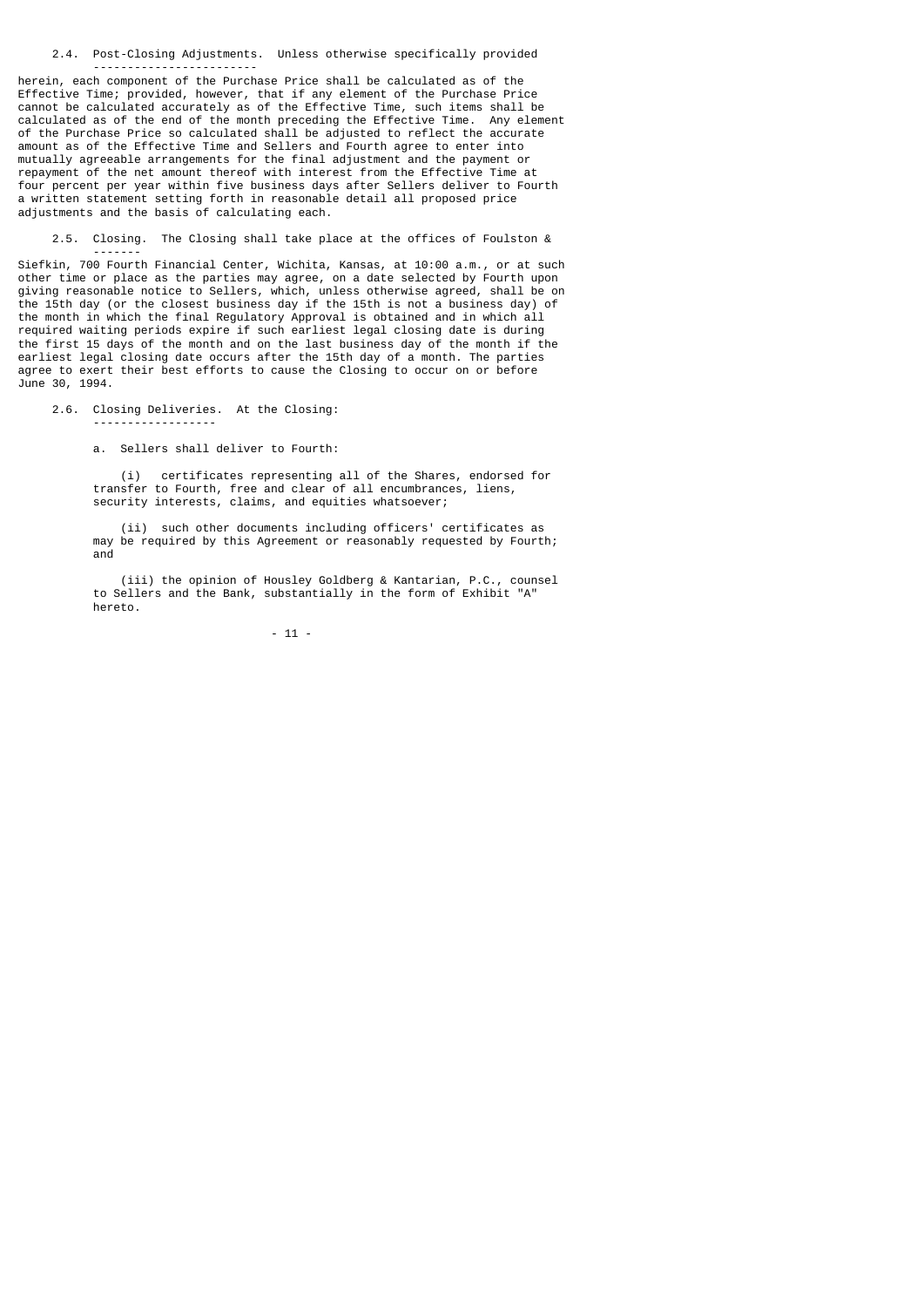b. Fourth shall deliver to Sellers:

 (i) immediately available funds in the total amount of the Purchase Price;

 (ii) such documents including officers' certificates as may be required by this Agreement or reasonably requested by Sellers; and

 (iii) the opinion of Foulston & Siefkin, counsel to Fourth, substantially in the form of Exhibit "B" hereto.

 c. Bank and \_\_\_\_\_\_\_\_\_\_\_\_\_\_\_\_\_\_ shall execute and deliver a real estate lease substantially in the form of Exhibit "C" hereto pursuant to which Bank will lease from certain \_\_\_\_\_\_\_\_\_\_\_\_\_ first-floor and other space in the Equity Tower in Oklahoma City for a ten-year term, with renewal options and options to rent additional space in such building.

 d. Bank and LSB shall execute and deliver a real estate lease substantially in the form of Exhibit "D" hereto pursuant to which Bank will lease from LSB the Portland Building.

 Immediately following the Purchase, the Bank shall be merged into BANK IV pursuant to the Bank Merger Agreement.

 2.7. Option to Acquire Certain Loans. Sellers shall have the option, but -------------------------------

not the obligation, to acquire any loan owned by the Bank that has been charged off or written down for a purchase price equal to the net book value of each loan that has been written down and for a purchase price of \$1.00 in the case of each loan that has been charged off.

2.8. Retained Assets, Retained Corporations, and Certain Loans. Subject to

 -------------------------------------------------------- all of the closing conditions set forth in Sections 5.1 and 5.2 having occurred and continuing in effect, Sellers shall purchase the Retained Assets from the Bank immediately prior to the Effective Time for the aggregate book value thereof as of the Effective Time (or \$1.00 in the case of

- 12 -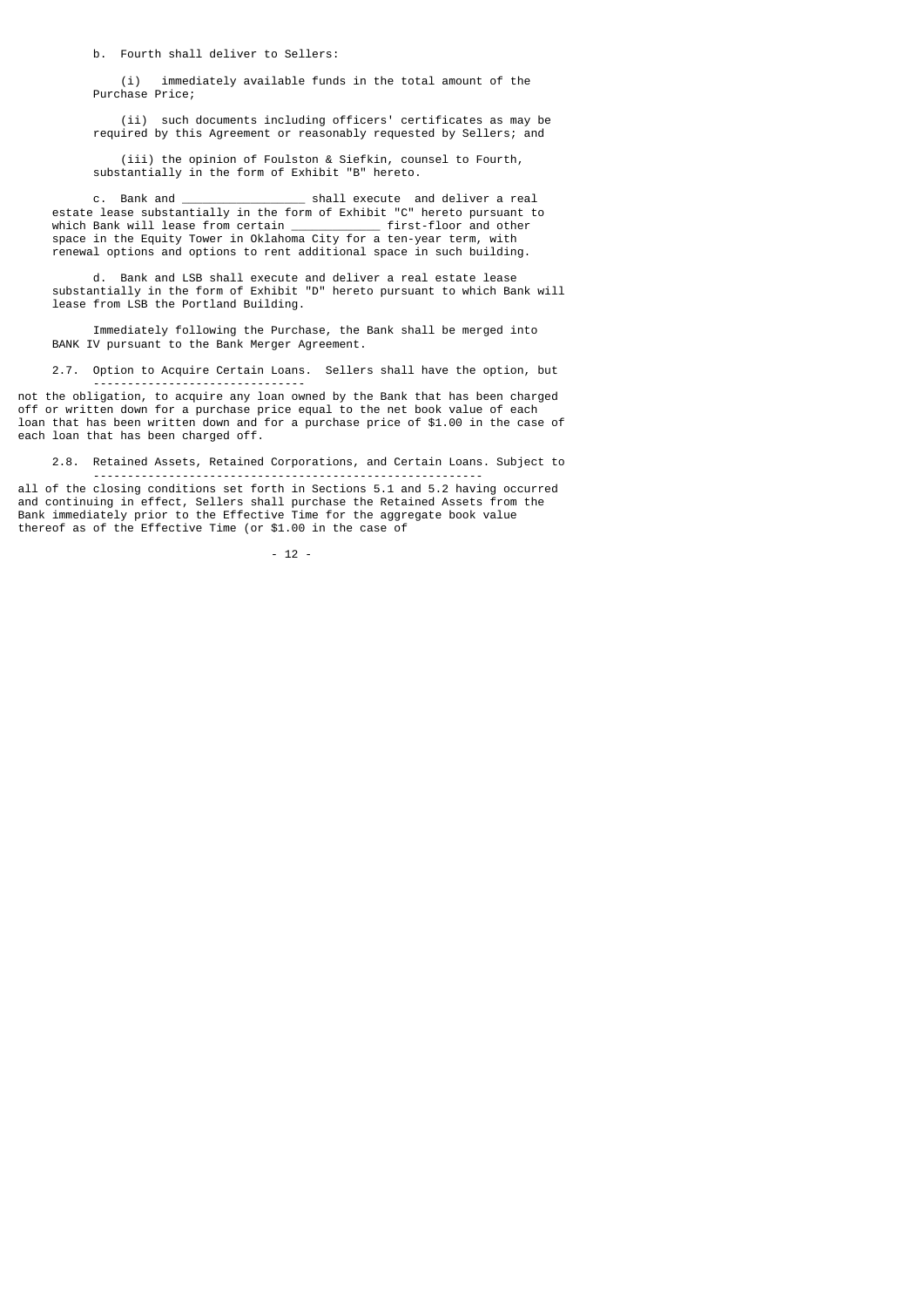each loan that has been written off), and Sellers shall purchase all of the capital stock of all of the Retained Corporations from the Bank not later than the business day immediately preceding the Effective Time for the aggregate book value thereof as of such date. Each such purchase shall be effected by the payment to the Bank of immediately available funds. All sales by the Bank of OREO Properties shall be pursuant to a real estate contract substantially in the form of Exhibit "E" hereto.

#### ARTICLE III

#### AGREEMENTS OF THE PARTIES

3.1. Agreements of Fourth.

 ------------------- a. Prior to the Effective Time, Fourth, separately and with Sellers, shall use its best efforts in good faith to take or cause to be taken as promptly as practicable all such steps as shall be necessary to obtain all of the Required Approvals.

 b. Fourth shall promptly prepare and file all applications necessary to obtain the Required Approvals and shall afford Sellers at least four days' opportunity to review and comment upon the drafts of such applications prior to the filing thereof.

 c. Fourth shall observe the confidentiality obligations set forth in Section 3.2.c, below.

 d. Fourth shall consult with Sellers prior to issuing any press release or other planned public statement regarding the subject matter of this Agreement or the termination thereof as to the contents of such press release or statement.

 e. Fourth agrees to take such action as may be necessary to cause BANK IV to be well capitalized upon the consummation of the transactions contemplated by this Agreement at and immediately following the Effective Time.

- 13 -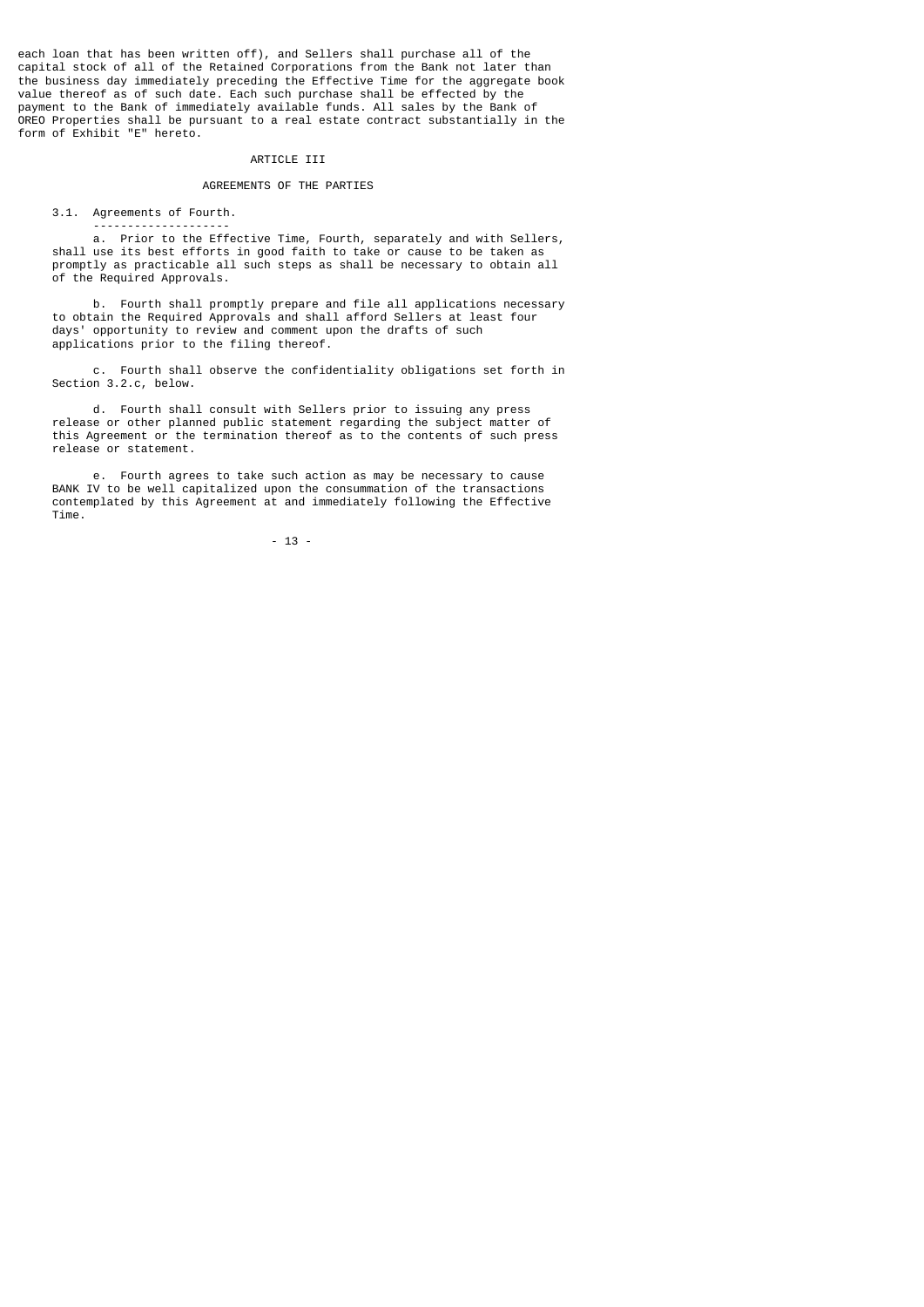f. Fourth agrees to provide such information as LSB may reasonably request in connection with the preparation of material for the conduct of a meeting of LSB's stockholders to approve this Agreement, and such information furnished by Fourth will not contain any untrue statement of a material fact or omit to state a material fact required to be stated therein or necessary in order to make the statements therein, in light of the circumstances under which they were made, not misleading.

 g. Following the Closing, in the event Sellers or any of their Subsidiaries, officers, directors, or affiliates shall be called upon to provide an indemnity pursuant to the provisions of this Agreement, or should otherwise be called upon to take or defend against legal action with respect to matters occurring prior to the Effective Time, Fourth shall permit Sellers to examine (subject to reasonable limitations) the former records of the Bank or the Corporations.

3.2. Agreements of Sellers.

---------------------

 a. Prior to the Closing, except with respect to those commitments binding as of the date of this Agreement described in an exhibit to the Disclosure Statement, or as otherwise provided in this Agreement, Sellers shall not, without the prior written consent of Fourth which shall not unreasonably be withheld, permit any of the Corporations to:

 (1) Amend its articles or certificate of incorporation, bylaws, or other charter documents, make any change in its authorized, issued, or outstanding capital stock, grant any stock options or right to acquire shares of any class of its capital stock or any security convertible into any class of capital stock, purchase, redeem, retire, or otherwise acquire (otherwise than in a fiduciary capacity) any shares of any class of its capital stock or any security convertible into any class of its capital stock, or agree to do any of the foregoing;

- 14 -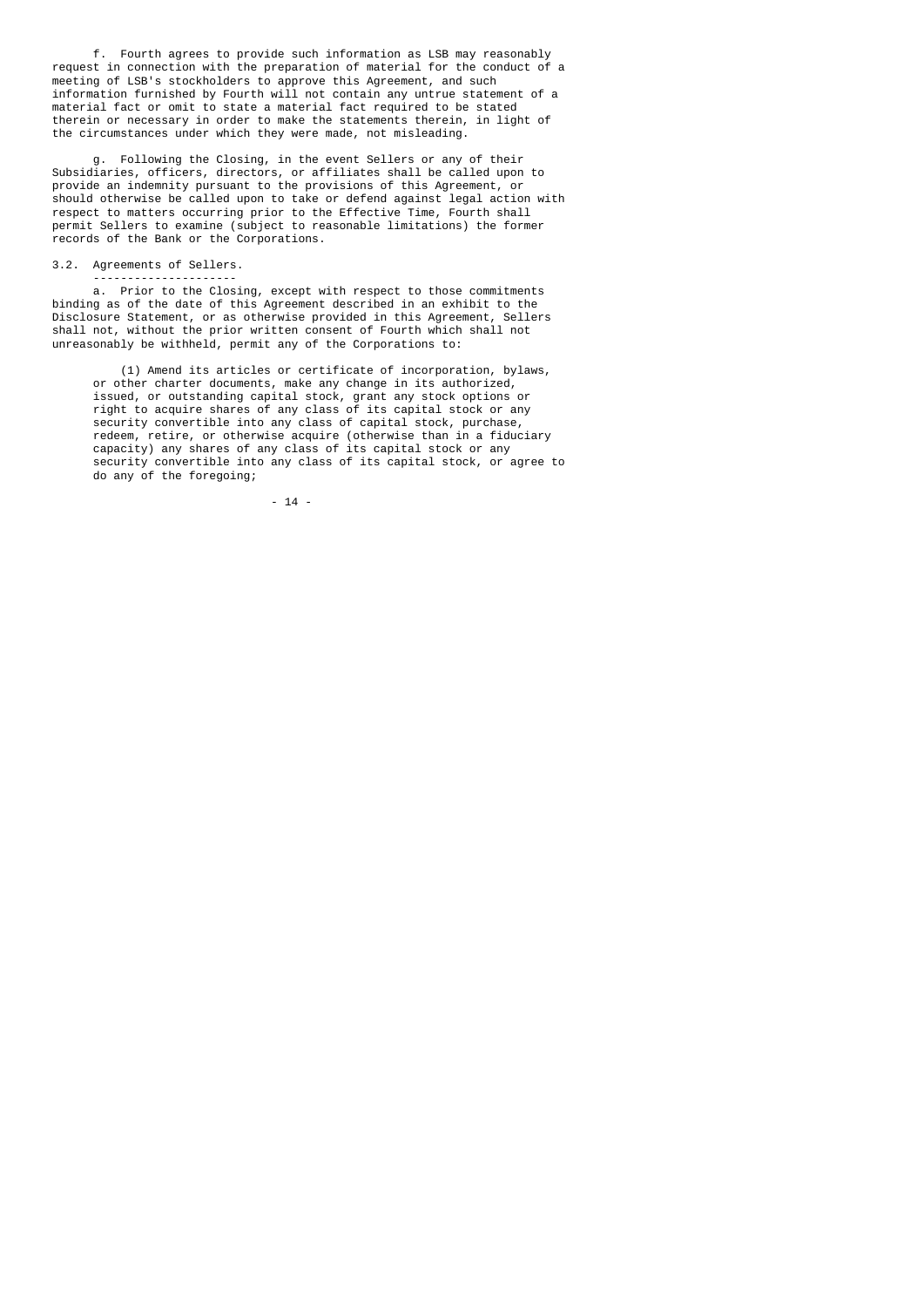(2) Declare, set aside, or pay any dividend or other distribution in respect of any class of its capital stock;

 (3) Adopt, enter into, or amend materially any employment contract or any bonus, stock option, profit sharing, pension, retirement, incentive, or similar employee benefit program or arrangement or grant any salary or wage increase, except (a) normal individual increases in compensation to employees in accordance with established employee procedures of the Corporations; (b) the Fourth Financial Corporation Acquisition Severance Schedule previously furnished to Seller; and (c) severance agreements to be performed by Sellers without any obligation of the Bank or Fourth;

 (4) Incur any indebtedness for borrowed money (except for federal funds, repurchase agreements entered into in the ordinary and usual course of business, deposits received by the Bank, endorsement, for collection or deposit, of negotiable instruments received in the ordinary and usual course of business, and issuance of letters of credit by the Bank in the ordinary and usual course of business), assume, guarantee, endorse, or otherwise as an accommodation become liable or responsible for obligations of any other individual, firm, or corporation;

> (5) Pay or incur any obligation or liability, absolute or contingent, other than liabilities incurred in the ordinary and usual course of business of the Corporations;

 (6) Except for transactions in the ordinary and usual course of business of the Bank, mortgage, pledge, or subject to lien or other encumbrance any of its properties or assets;

 (7) Except for transactions in the ordinary and usual course of business of the Bank (including, without limitation, sales of assets acquired by the Bank in the course of collecting loans) or as permitted by this Agreement, sell or transfer any of its properties or assets or cancel, release, or assign any indebtedness owed to it or any claims held by it;

- 15 -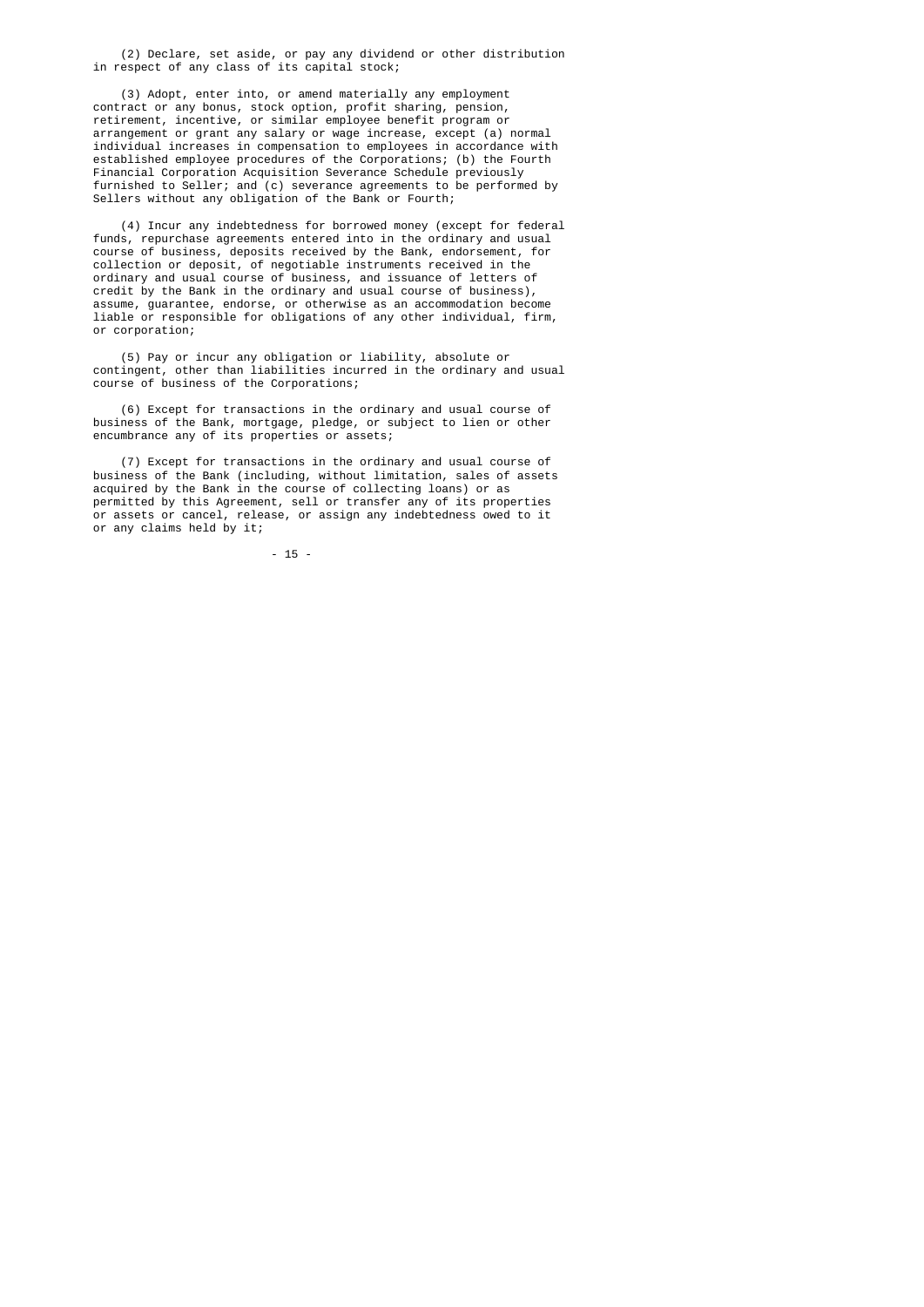(8) Make any investment of a capital nature in excess of \$25,000 for any one item or group of similar items either by the purchase of stock or securities (not including bonds or collateralized mortgage obligations purchased in the ordinary and usual course of business by the Bank), contributions to capital, property transfers, or otherwise, or by the purchase of any property or assets of any other individual, firm, or corporation other than certain planned improvements being made to the Bank's Classen and Portland branches;

> (9) Enter into any other agreement not in the ordinary and usual course of business;

 (10) Merge or consolidate with any other corporation, acquire any stock (except in a fiduciary capacity), solicit any offers for any Bank Stock, or a substantial portion of the assets of any of the Corporations or, except in the ordinary course of business, acquire any assets of any other person, corporation, or other business organization, or enter into any discussions with any person concerning, or agree to do, any of the foregoing;

> (11) Own at the Effective Time any bonds, notes, loans, or other investment securities of any kind which are not expressly enumerated in the definition of "Securities Portfolio" in Section 1.1 of this Agreement; or

 (12) Except as permitted or contemplated by this Agreement, enter into any transaction or take any action which would, if effected prior to the Effective Time, constitute a material breach of any of the representations, warranties, or covenants contained in this Agreement.

 b. Except as otherwise provided in this Agreement, prior to the Effective Time, each Seller shall use its reasonable best efforts to cause each of the Corporations to conduct its respective business in the ordinary and usual course as heretofore conducted and to use its reasonable best efforts (1) to preserve its business and business organization intact, (2) to keep available to BANK IV the services of the present officers

- 16 -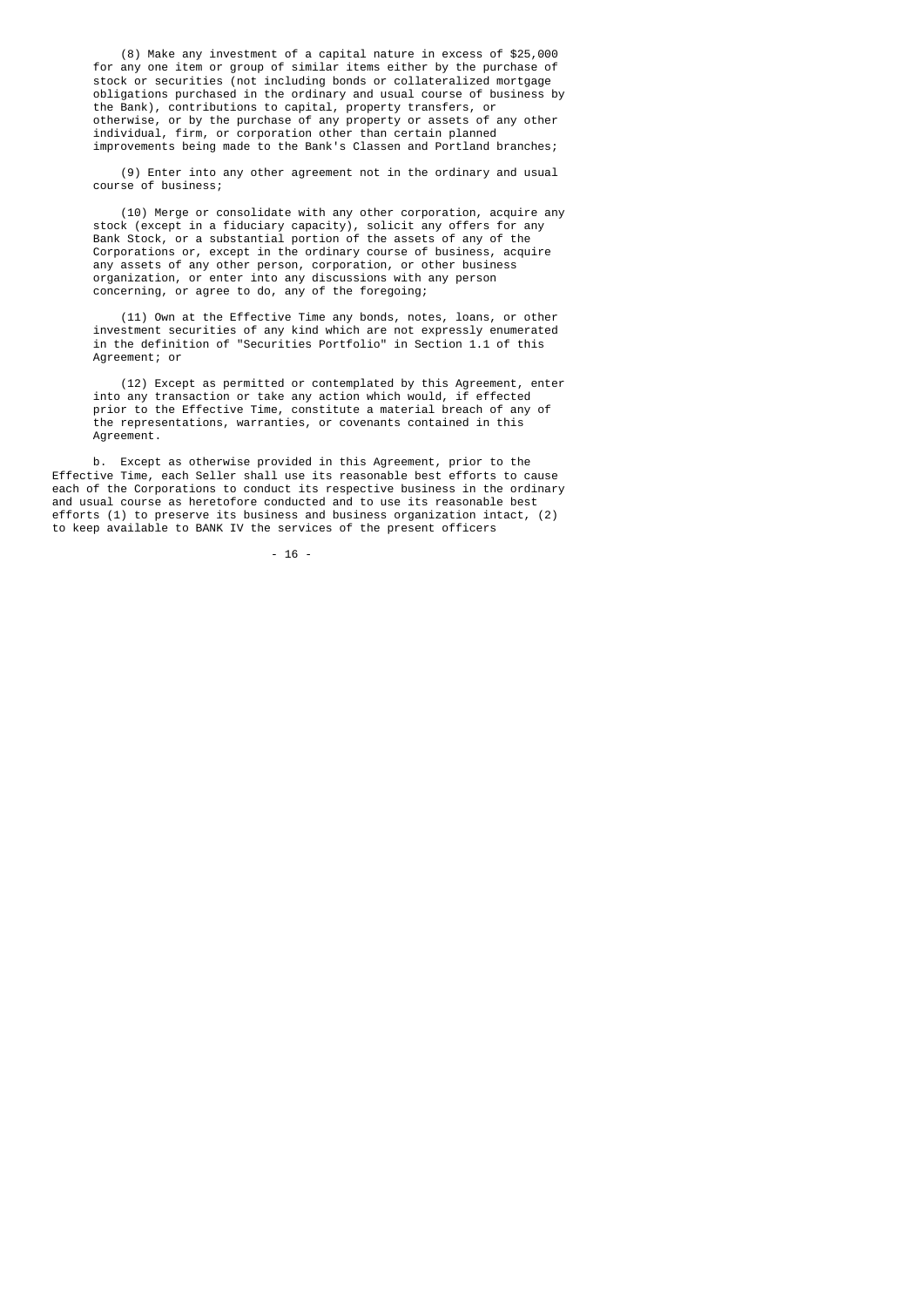and employees of the Bank, (3) to preserve the good will of customers and others having business relations with the Bank, (4) to maintain its properties in customary repair, working order and condition (reasonable wear and tear excepted), (5) to comply in all material respects with all Laws applicable to it and the conduct of its businesses, (6) to keep in force at not less than their present limits all existing policies of insurance, (7) to make no material changes in the customary terms and conditions upon which it does business, (8) to continue its current practice of selling loans secured by fixed rate mortgages on a servicing-retained basis, (9) to duly and timely file all reports, tax returns, and other material documents required to be filed with federal, state, local and other authorities, and (10) unless it is contesting the same in good faith and has established reasonable reserves therefor, to pay when required to be paid all material taxes indicated by tax returns so filed or otherwise lawfully levied or assessed upon it or any of its properties and to withhold or collect and pay to the proper governmental authorities or hold in separate bank accounts for such payment all taxes and other assessments which it believes in good faith to be required by law to be so withheld or collected.

Prior to the Effective Time, Sellers shall cause the Corporations, to the extent permitted by Law, to give Fourth and its counsel and accountants full access, during normal business hours and upon reasonable notice, to their respective properties, books, and records, and to furnish Fourth during such period with all such information concerning their affairs as Fourth may reasonably request. Nothing contained in the Disclosure Statement shall be deemed adequate to disclose an exception to a representation or warranty made in this Agreement unless the Disclosure Statement identifies the exception with reasonable particularity and describes the relevant facts in reasonable detail, and without limiting the generality of the foregoing, the mere listing (or inclusion of a copy) of a document or other item shall not be deemed adequate to disclose an exception to a representation or warranty made in this Agreement (unless the representation or warranty has to do with the existence of the document or other item itself). Except for matters disclosed in the Disclosure Statement, the availability or actual delivery of information about the Corporations to Fourth shall not affect the covenants, representations, and warranties of Sellers contained in

- 17 -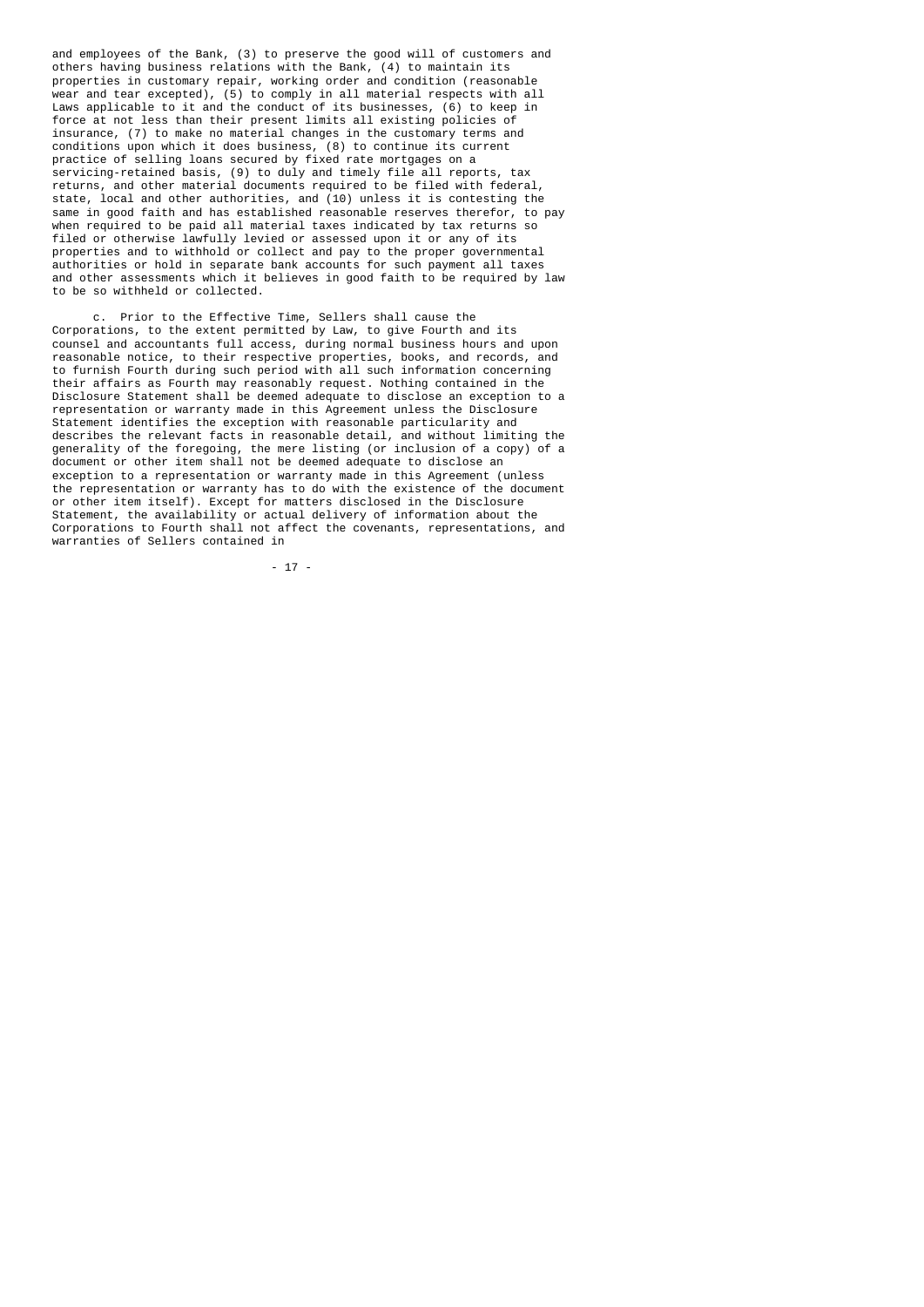this Agreement. Except for information disclosed in the course of obtaining Required Approvals, Fourth shall treat as confidential all confidential information disclosed to it by Sellers or the Corporations in the same manner as Fourth treats similar confidential information of its own and, if this Agreement is terminated, Fourth shall continue to treat all such confidential information obtained through such disclosure and not otherwise known to Fourth or already in the public domain, as confidential and shall return such documents theretofore delivered by Sellers to Fourth as Sellers shall request.

 d. Sellers shall cause the Corporations, separately and jointly with each other and with Fourth, to each use reasonable efforts in good faith to take or cause to be taken as promptly as practicable all such steps as shall be necessary to obtain all Required Approvals as promptly as practicable.

 e. Sellers agree not to sell, pledge, encumber, or otherwise hypothecate or transfer any shares of Bank Stock prior to the Effective Time.

 f. At the Closing, the Bank, as lessee, and \_\_\_\_\_\_\_\_ and LSB, as lessors, shall execute and deliver real estate leases substantially in the form of Exhibits "C" and "D," respectively to this Agreement.

 g. Sellers agree to cause the Corporations to cooperate with Fourth in Fourth's efforts to obtain current title evidence or insurance, environmental assessment reports, and surveys on such of the Corporations' real properties as Fourth may desire.

 h. Sellers will take, and will cause the Bank to take, all such corporate action as may be required to authorize, execute, and perform the Bank Merger Agreement.

- 18 -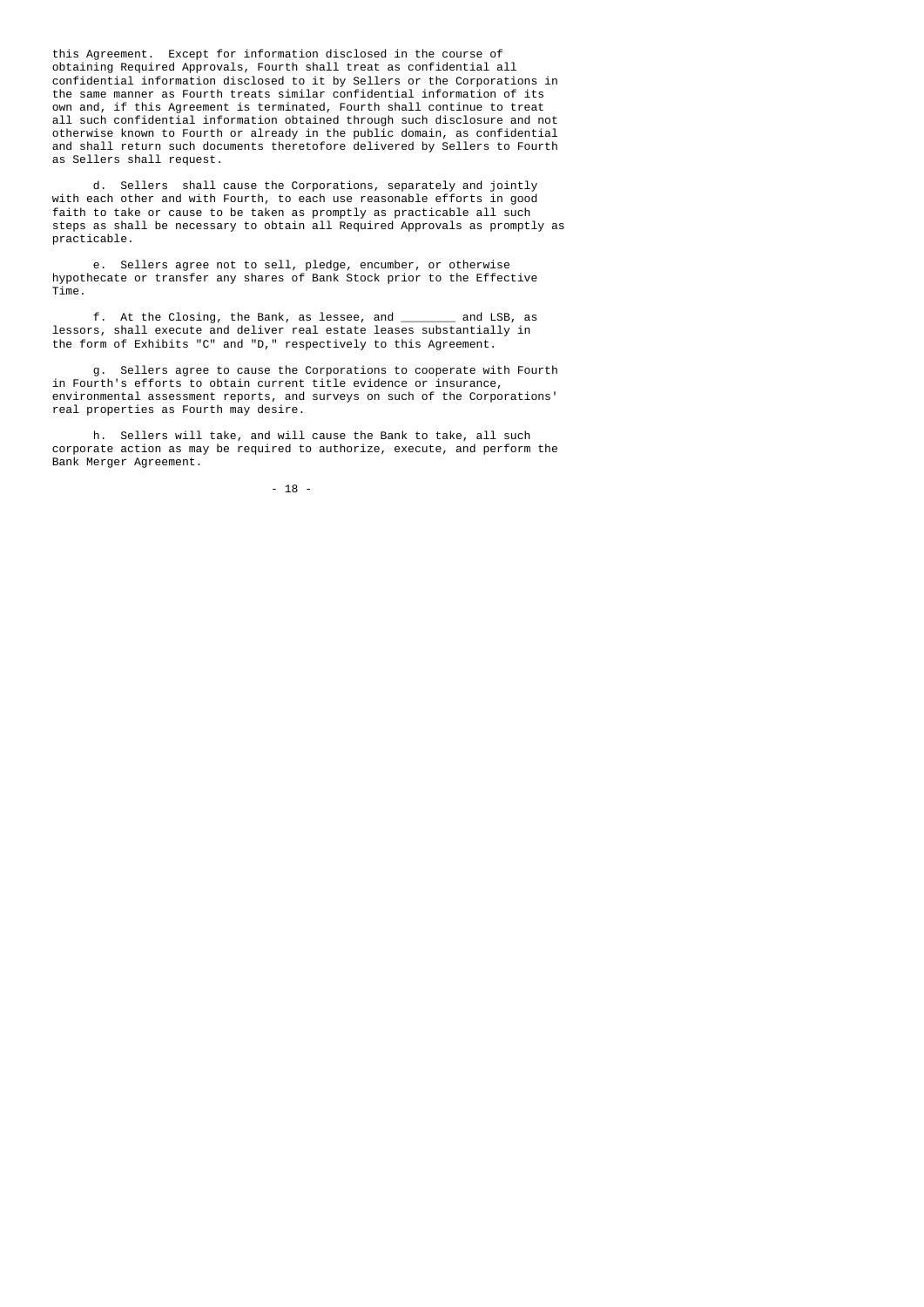## REPRESENTATIONS AND WARRANTIES

4.1. Representations and Warranties of Sellers. Except as disclosed in the

 ----------------------------------------- Disclosure Statement, Sellers jointly and severally represent and warrant to Fourth as follows:

a. Organization, Good Standing, and Authority. Each Seller is a

 ----------------------------------------- savings and loan holding company duly registered pursuant to the federal Home Owners' Loan Act. Each of the Corporations is a corporation or savings bank duly organized, validly existing, and in good standing under the laws of the jurisdiction of its incorporation, and each has all requisite corporate power and authority to conduct its business as it is now conducted, to own its properties and assets, and to lease properties used in its business. None of the Corporations is in violation of its charter documents or bylaws, or of any applicable Law in any material respect, or in default in any material respect under any material agreement, indenture, lease, or other document to which it is a party or by which it is bound. The deposits of the Bank are insured by the FDIC to the extent provided by the Federal Deposit Insurance Act and the Bank has paid all assessments and filed all reports required to be filed under the Federal Deposit Insurance Act of which failure to do so would have a material adverse effect upon the Bank.

b. Binding Obligations; Due Authorization. This Agreement

 ------------------------------------- constitutes the valid and binding obligation of each Seller, enforceable against it in accordance with the terms hereof, except as limited by applicable bankruptcy, insolvency, reorganization, moratorium, or other similar laws and equitable principles affecting creditors' rights generally.

c. Absence of Default. The execution and the delivery of this

 ------------------ Agreement, the sale of the Shares, and the consummation of the other transactions contemplated hereby, and the fulfillment of the terms hereof will not (1) conflict with, or result in a breach of the terms, conditions, or provisions of, or constitute a default under the organizational documents or bylaws of any of

- 19 -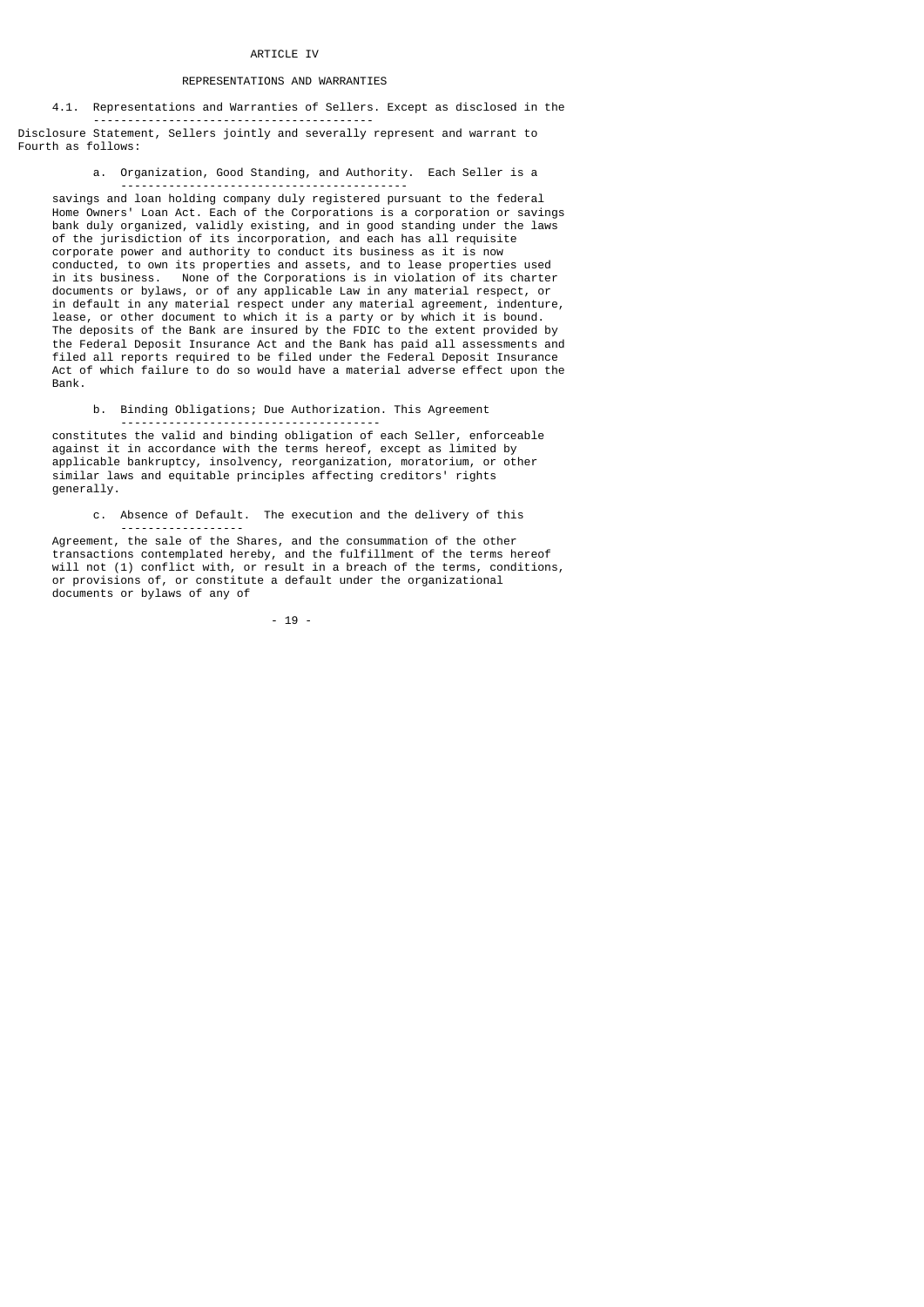the Corporations or under any agreement or instrument under which any of the Corporations or either Seller is obligated, or (2) violate any Law to which any of the Corporations or any Seller is subject.

d. Subsidiaries. LSB is the owner of all of the issued and

 outstanding capital stock of all classes of Prime. The only Subsidiaries of the Bank are the following:

| Name                                                                                                                                                                                          | State of Incorporation                                               |
|-----------------------------------------------------------------------------------------------------------------------------------------------------------------------------------------------|----------------------------------------------------------------------|
|                                                                                                                                                                                               |                                                                      |
| Northwest Financial Corporation<br>Northwest Energy Enterprises, Inc.<br>Credit Card Center, Inc.<br>Equity Financial Service Corp.<br>United BankCard, Inc.<br>Northwest Capital Corporation | Oklahoma<br>Oklahoma<br>Oklahoma<br>Oklahoma<br>Oklahoma<br>Oklahoma |

------------

 e. Capitalization. The Bank is authorized to issue 1,000,000 --------------

 shares of capital stock, par value S.01 per share, of which 100,000 shares are issued and outstanding. Prime is the owner, free and clear of all encumbrances, liens, security interests, and claims whatsoever, of all 100,000 shares of Bank Stock. The capitalization of each of the Bank's Subsidiaries excluding the Retained Corporations, is as follows:

|                          |              | Number of Shares |             |
|--------------------------|--------------|------------------|-------------|
|                          |              |                  |             |
| Name                     | Par Value    | Issued           | Outstanding |
|                          |              |                  |             |
| Credit Card center, Inc. | 10.00<br>\$. | 6,700            | 5,200       |
| Equity Financial Service |              |                  |             |
| Corp.                    | 1.00         | 1,000            | 1,000       |
| United BankCard, Inc.    | 1,000.00     | 250              | 250         |

f. Charter Documents. True and correct copies of the charter

 ---------------- documents and bylaws of each of the Corporations, with all amendments thereto, are included in the Disclosure Statement as Exhibits "E-1" to "E-8."

 g. Options, Warrants, and Other Rights. None of the Corporations has -----------------------------------

 outstanding any options, warrants, or rights of any kind requiring it to sell or issue to

- 20 -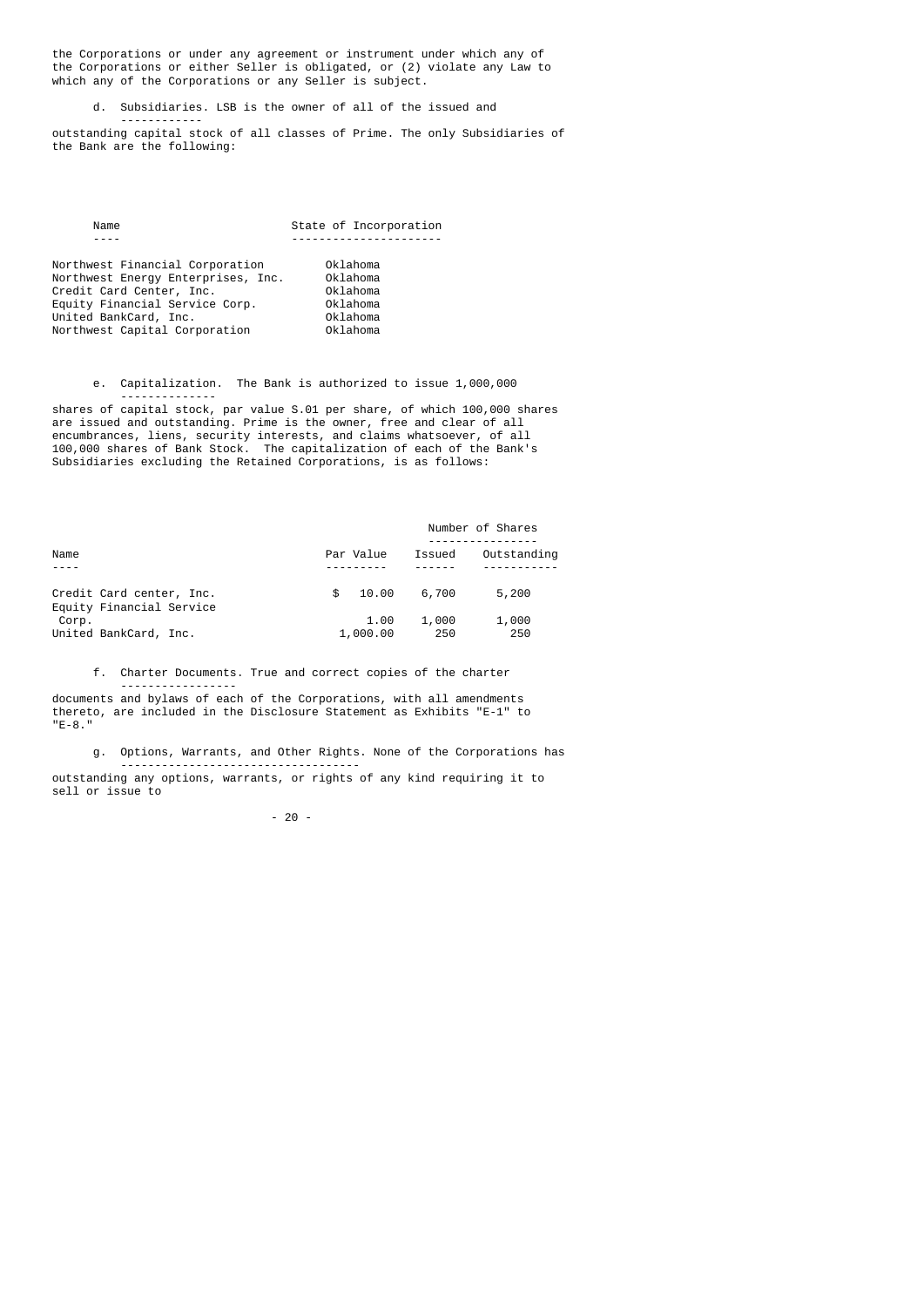anyone any capital stock of any class and none of the Corporations has agreed to issue or sell any additional shares of its capital stock.

h. Financial Statements. Included in the Disclosure Statement as

 -------------------- Exhibits "H-1" through "H-6" are copies of the following financial statements, all of which are true and complete in all material respects and have been prepared in all material respects in accordance with GAAP and all applicable regulatory accounting principles consistently followed throughout the periods indicated, subject in the case of interim financial statements, to normal recurring year-end adjustments (the effect of which will not, individually or in the aggregate, be materially adverse) and the absence of notes (which if presented would not differ materially from those included in the most recent year-end financial statements):

 (1) Audited Consolidated Financial Statements of the Bank as of December 31, 1992, and 1991, and for the fiscal years then ended with auditors' report thereon and notes thereto, which have been examined by Ernst & Young, independent certified public accountants;

> (2) Thrift Financial Reports filed by the Bank with the OTS for the quarters ended December 31, 1992, March 31, 1993, June 30, 1993, and September 30, 1993; and

> (3) Unaudited financial statements of the Bank as of October 31, 1993 and for the period then ended.

 As soon as practicable between the date hereof and the Effective Time, Sellers will deliver to Fourth copies of monthly operating statements of the Bank and of all reports filed by any of the Corporations with any regulatory agencies. The books of account of each of the Corporations and each of the Financial Statements fairly and correctly reflect and, when delivered, will reflect in all material respects in accordance with GAAP and all applicable rules and regulations of regulatory agencies applied on a consistent basis, the respective financial conditions and results of operations of each of the Corporations (except for the absence in the monthly operating statements of the Bank of certain information

- 21 -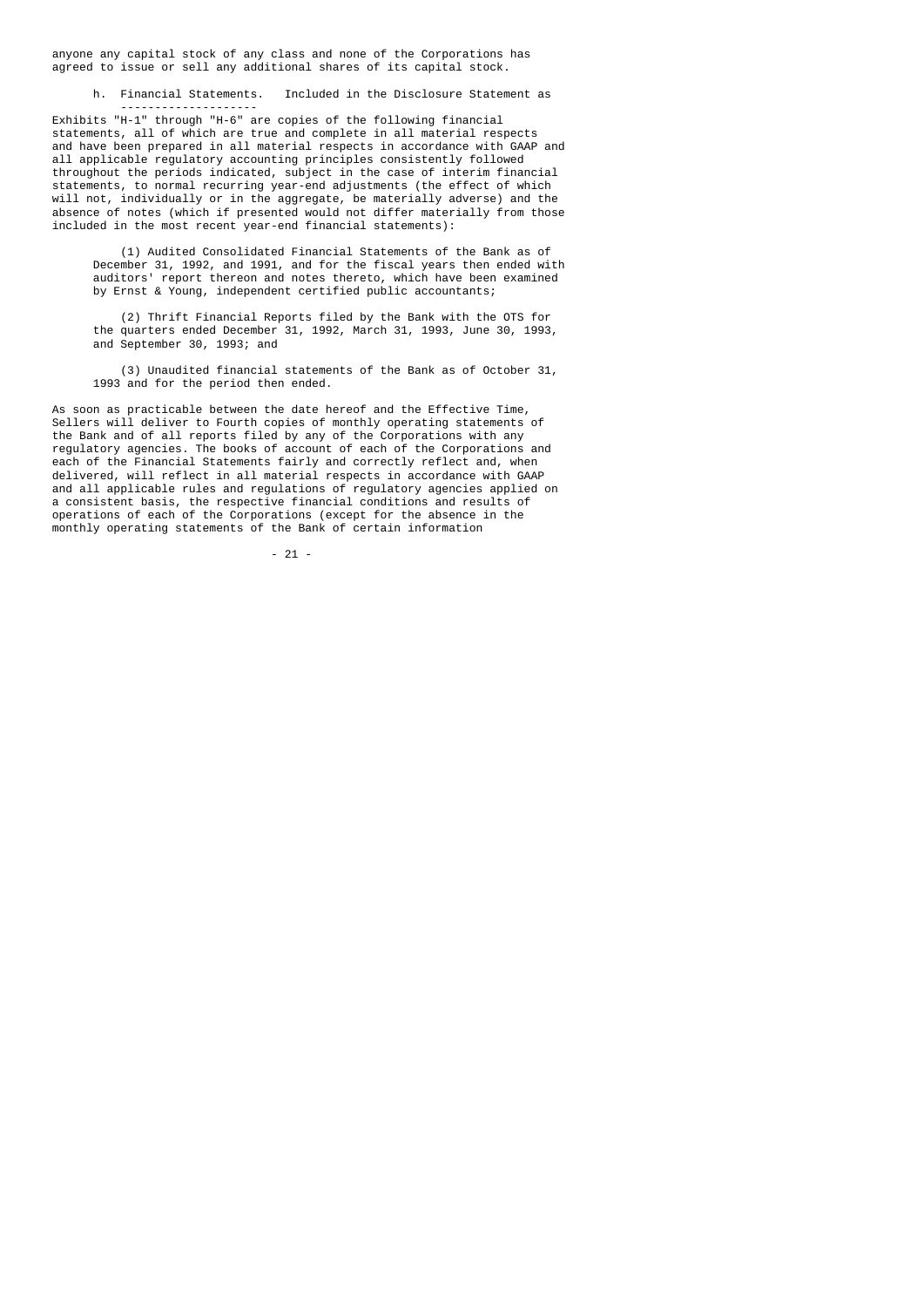and footnotes normally included in financial statements prepared in accordance with GAAP). There have been, and prior to the Effective Time there will be, no material adverse changes in the financial condition of the Bank from December 31, 1992, other than changes made in the usual and ordinary conduct of the businesses of the Corporations, none of which has been or will be materially adverse and all of which have been or will be recorded in the books of account of the Corporations; and except as specifically permitted by this Agreement, there have been, and prior to the Effective Time there will be, no substantial adverse changes in the respective businesses, assets, properties, or liabilities, absolute or contingent, of any of the Corporations, or in their respective condition, financial or otherwise, from the date of the most recent of the Financial Statements that has been delivered to Fourth on the date hereof other than changes occurring in the usual and ordinary conduct of the business of the Corporations, none of which has been or will be materially adverse and all of which have been or will be recorded in the respective books of account of the Corporations. None of the Corporations has any contingent liabilities, other than letters of credit and similar obligations of the Bank incurred in the ordinary course of business, that are not described in or reserved against in the Financial Statements listed above.

i. Real Properties. Exhibit "I" to the Disclosure Statement

---------------

 is a complete list of all real estate owned or leased by any of the Corporations. Each Corporation has good and marketable title in fee simple to all lands and buildings described in the Disclosure Statement as being owned by it, free and clear of all liens, encumbrances, and charges, except for Permitted Encumbrances. All leases of real property to which any of the Corporations is a party as lessee, complete copies of each of which with all amendments thereto are included in Exhibit "I" to the Disclosure Statement, are each valid and enforceable in accordance with their respective terms except as enforcement may be limited by bankruptcy, insolvency, reorganization, moratorium, or similar Laws and equitable principles affecting creditors' rights generally, and there has been no material default by any party thereto. No zoning ordinance prohibits, interferes with, or materially impairs the usefulness of any of the Facilities owned or used by any Corporation for the purposes for which it is now being used; and all the

- 22 -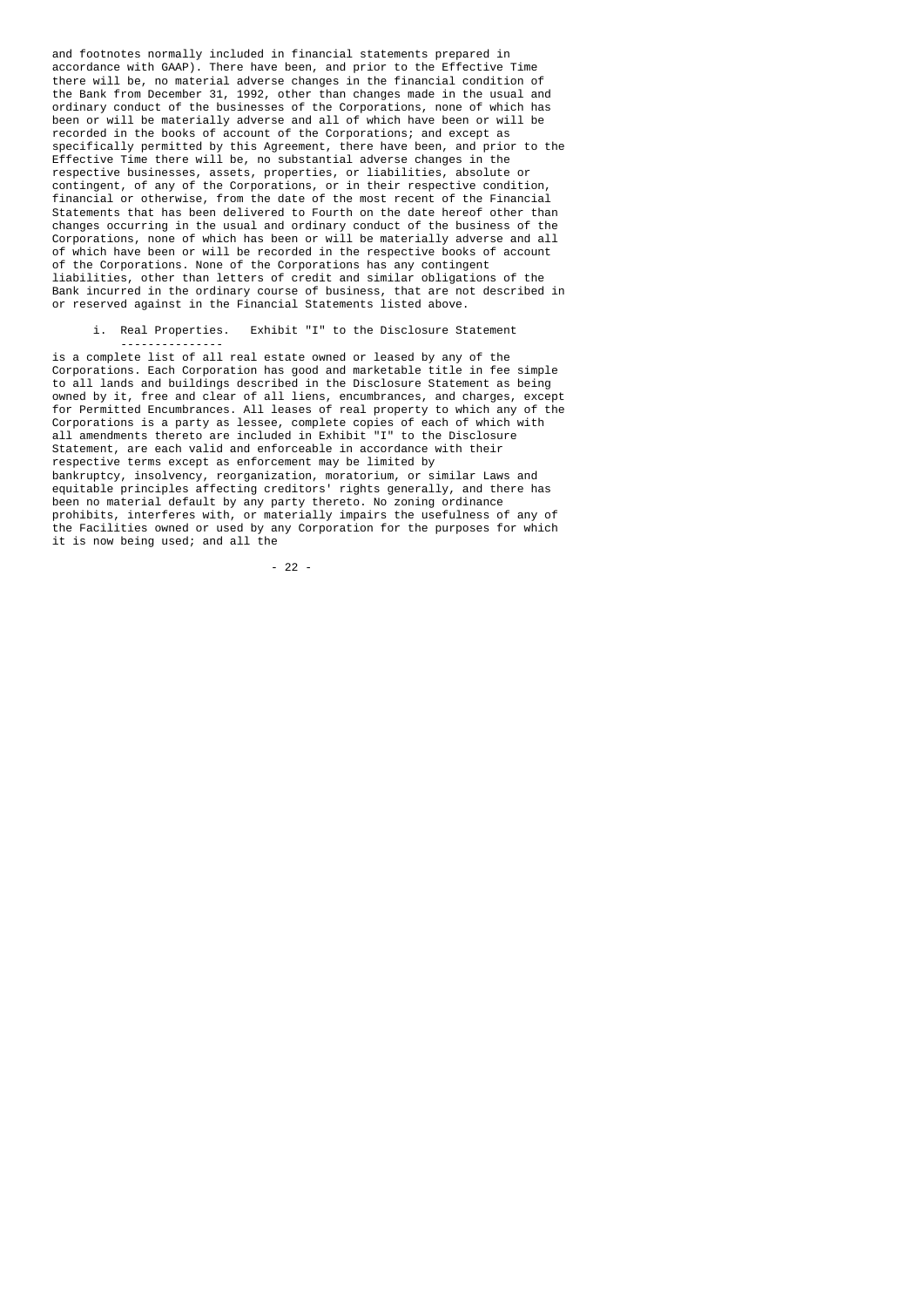Facilities owned or leased by any of the Corporations are in good operating condition and repair, normal wear and tear excepted.

j. Personal Property. Each of the Corporations has good and

-----------------

-----

 marketable title to all of the machinery, equipment, materials, supplies, and other property of every kind, tangible or intangible, contained in its offices and other facilities or shown as assets in its records and books of account, free and clear of all liens, encumbrances, and charges. All leases of personal property to which any of the Corporations is a party as lessee are valid and enforceable in accordance with their terms, and there has been no material default by any party thereto. The material items of personal property owned or leased by any of the Corporations are generally in good operating condition, normal wear and tear excepted.

k. Taxes. LSB, Prime, the Bank, the Corporations, and the

 Retained Corporations are members of the same "affiliated group" (the "Group"), as defined in Section 1504(a)(1) of the Code. Each member of the Group has filed or caused to be filed, or a filing was made on its behalf, all tax returns and reports required to have been filed by or for it, and all material information set forth in such returns or reports is accurate and complete. Each member of the Group has paid or made adequate provision for all taxes, additions to tax, penalties, and interest for all periods covered by those returns or reports. There are no material unpaid taxes, additions to tax, penalties, or interest due and payable by any member of the Group, except for taxes and any such related liabilities being contested in good faith and disclosed in Exhibit "K" to the Disclosure Statement. Each member of the Group has collected or withheld all amounts required to be collected or withheld by it for any taxes, and all such amounts have been paid to the appropriate governmental agencies or set aside in appropriate accounts for future payment when due. Each member of the Group is in material compliance with, and its records contain all information and documents (including, without limitation, IRS Forms W-9) necessary to comply in all material respects with applicable information reporting and tax withholding requirements under federal, state, and local laws, rules, and regulations, and such records identify with specificity

- 23 -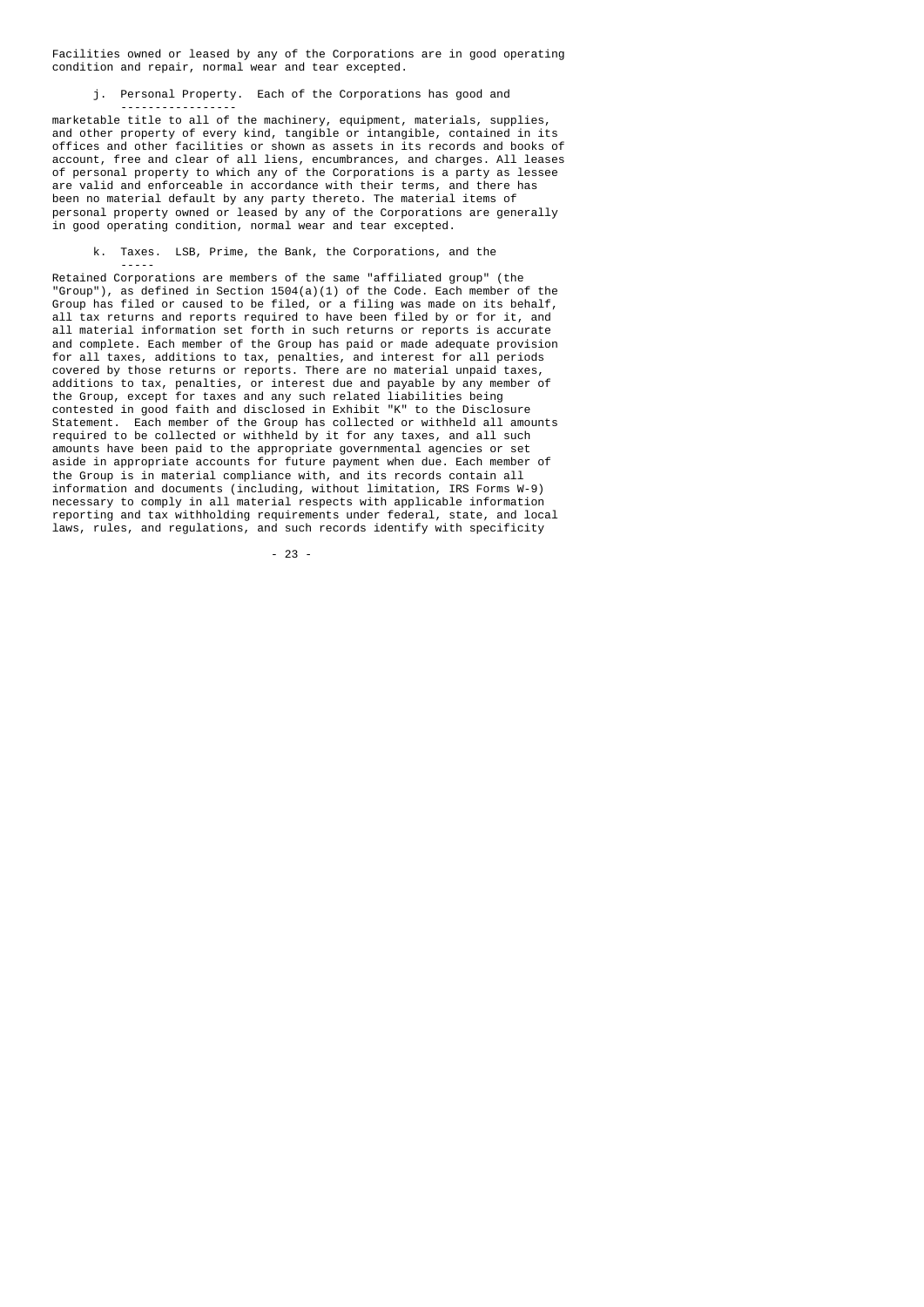all accounts subject to backup withholding. The Financial Statements fully and properly reflect, as of the dates thereof, the accrued taxes, additions to tax, penalties, and interest. No extension of time for the assessment of deficiencies for any years is in effect. No member of the Group has any knowledge of any unassessed tax deficiency proposed or threatened against any of them.

 1. Contracts. Other than Permitted Contracts and agreements with ---------

 customers of the Bank and with financial institutions entered into by the Bank in the ordinary course of its banking business, attached to the Disclosure Statement as Exhibit "L" is a list of all material contracts and other agreements and arrangements, both written and oral, to which Bank or any of the other Corporations is a party and which involve \$10,000 or more, which affect or pertain to the operation of their respective businesses. To the knowledge of Sellers, all parties thereto have in all material respects performed, and are in good standing with respect to, all the material obligations required to be performed under all such contracts and other agreements and arrangements, and no obligation with respect thereto is overdue. All of the material agreements of the Corporations, including without limitation the agreements disclosed in writing pursuant to this clause (1), are valid, binding, and enforceable in accordance with their terms, except as limited by applicable bankruptcy, insolvency, reorganization, moratorium, or similar Laws and equitable principles affecting creditors' rights generally. Except as otherwise noted in Exhibit "L" to the Disclosure Statement, no material contract, lease, or other agreement or arrangement to which either Bank or one of the other Corporations is a party or as to which any of their assets is subject requires the consent of any third party in connection with this Agreement. Except as described in Exhibit "L" to the Disclosure Statement, neither any Corporation nor any Seller has any knowledge of any threatened cancellation of, any outstanding disputes or default under, or of any basis for any claim of breach or default of, any material lease, contract, or other agreement or arrangement to which any of the Corporations is a party. Except for Permitted Contracts and except as set forth in Exhibit "L" to the Disclosure Statement, neither the Bank nor any of the other Corporations is a party to:

- 24 -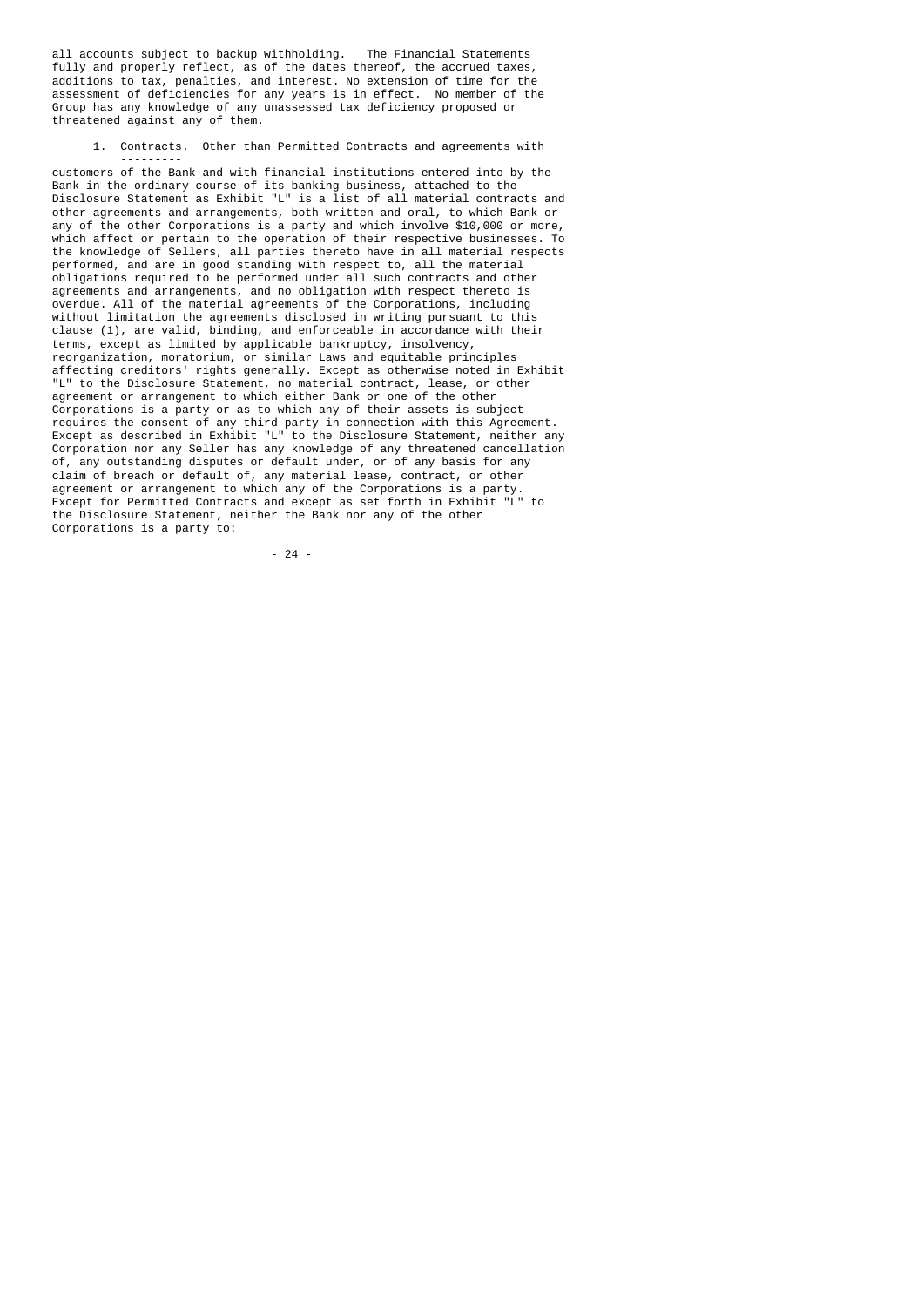(1) Any contract for the purchase or sale of any materials, or supplies which contains any escalator, renegotiation, or redetermination clause or which commits it for a fixed term;

 (2) Any contract of employment with any officer or employee not terminable at will without liability on account of such termination;

 (3) Any management or consultation agreement not terminable at will without liability on account of such termination;

 (4) Any license, royalty, or union agreement, or loan agreement in which any of the Corporations is the borrower;

> (5) Any contract, accepted order, or commitment for the purchase or sale of materials, services, or supplies having a total remaining contract price in excess of \$10,000;

 (6) Any contract containing any restrictions on any party thereto competing with the Bank, any of the other Corporations, or any other person;

 (7) Any other agreement which materially affects the business, properties, or assets of either Bank or one of the other Corporations, or which was entered into other than in the ordinary and usual course of business; or

 (8) Any letter of credit or commitment to make any loan or group of loans to related parties in an amount in excess of \$500,000.

 None of LSB, Prime, or any of the Corporations has any knowledge based upon which it has formed a conclusion that a material loss is reasonably anticipated with respect to any of the agreements described in clause "1."

m. Labor Relations; Employees; ERISA. None of the Corporations is a

 party to or affected by any collective bargaining agreement, nor is any Corporation a party to any pending or, to the knowledge of Sellers, threatened labor dispute, organizational efforts, or labor negotiations. Each of the Corporations has

---------------------------------

- 25 -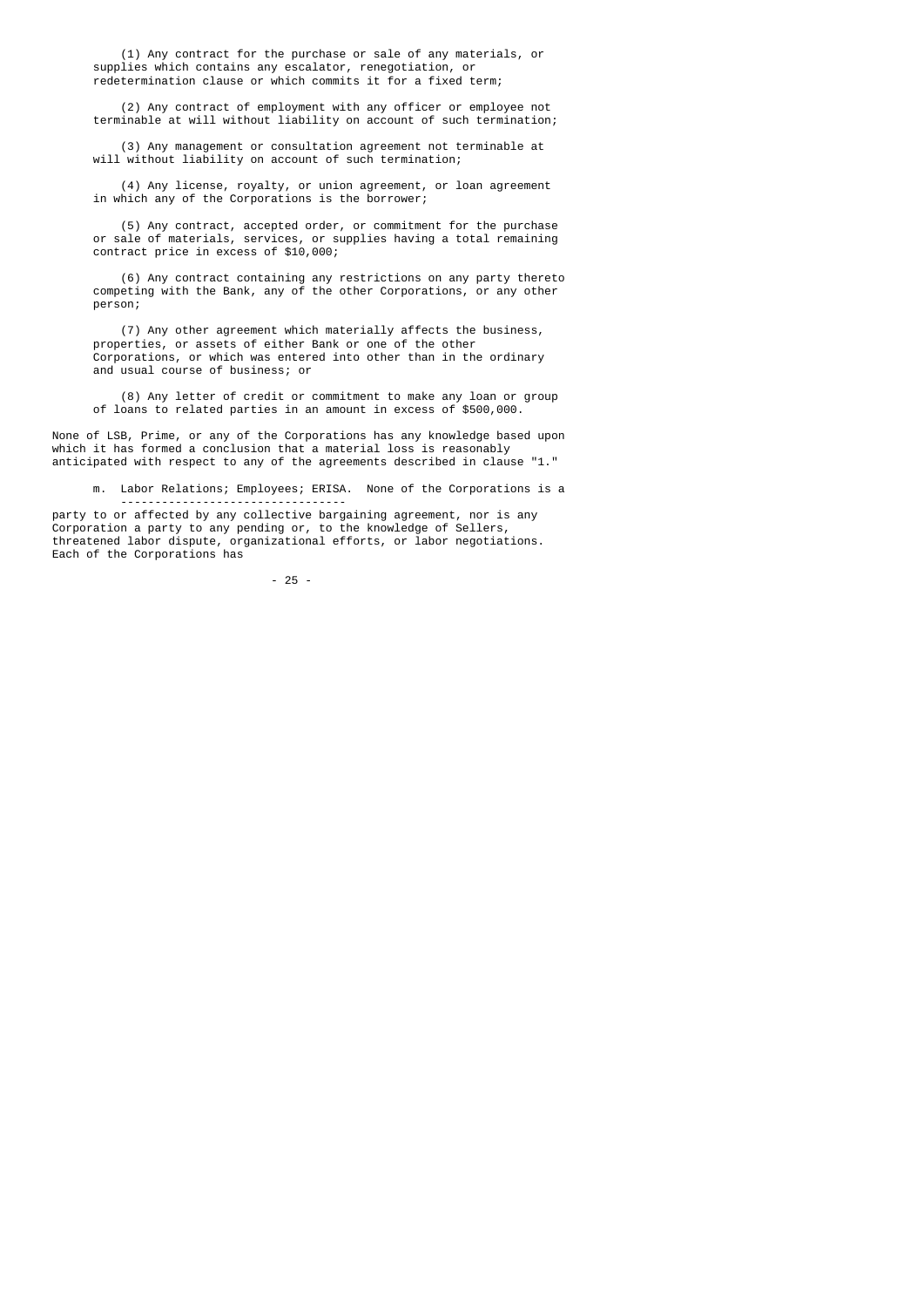complied in all material respects with all applicable Laws relating to the employment of labor, including, but not limited to, the provisions thereof relating to wages, hours, collective bargaining, payment of social security taxes, and equal employment opportunity, the violation of which would have a materially adverse impact on their respective businesses. None of the Corporations is liable for any arrears of wages or any taxes or penalties for failure to comply with any of the foregoing in an amount which would have a material adverse effect on the Bank or any of the Corporations. None of the Corporations has any written or oral retirement, pension, profit sharing, stock option, bonus, or other employee benefit plan or practice other than group health and accident insurance. None of the Corporations has violated any of the provisions of ERISA, and none of them has engaged in any "prohibited transactions" as such term is defined in Section 406 of ERLSA in an amount which would have a material adverse effect on the Bank or the Corporations. There is no employee of any of the Corporations whose employment is governed by a written or oral employment agreement for a specific term of employment.

n. Government Authorizations. Each of the Corporations has all

 ------------------------ permits, charters, licenses, orders, and approvals of every federal, state, local, or foreign governmental or regulatory body required in order to permit it to carry on its business substantially as presently conducted except where the absence thereof would not have a material adverse effect on the Bank or the affected Corporation. All such licenses, permits, charters, orders, and approvals are in full force and effect, and, to the knowledge of the Corporations and Seller, no suspension or cancellation of any of them is threatened and none of the Corporations knows of any fact or circumstance that will materially interfere with or materially adversely affect the renewal of any of such licenses, permits, charters, orders, or approvals; and none of such permits, charters, licenses, orders, and approvals will be affected by the consummation of the transactions contemplated by this Agreement.

o. Insurance. Exhibit "O" to the Disclosure Statement is a complete

 -------- list of all insurance policies presently in effect and in effect during the past three years. All the insurance policies and bonds currently

- 26 -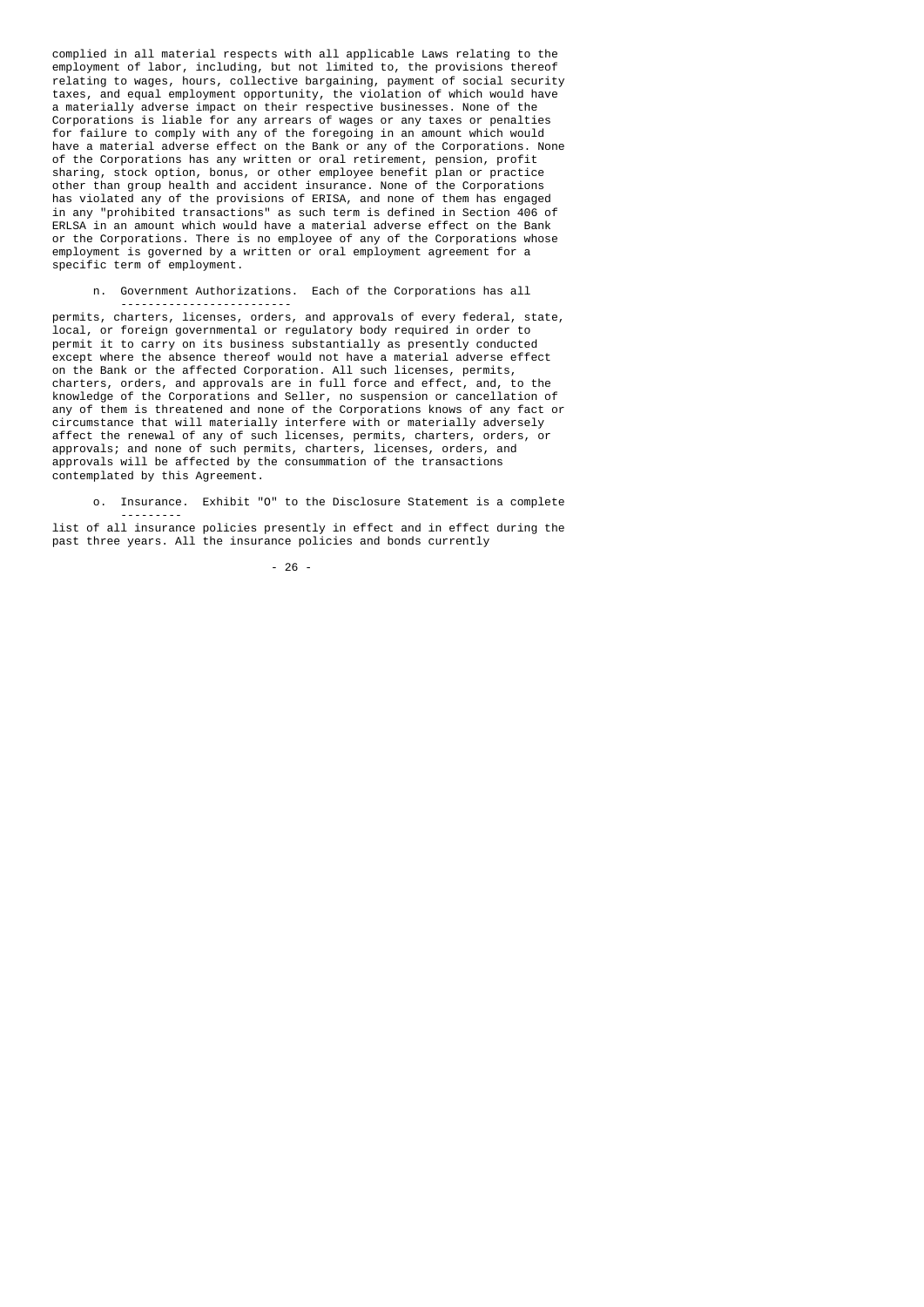maintained by any of the Corporations are in full force and effect.

----------

p. Litigation. Exhibit "P" to the Disclosure Statement contains a

 true and complete list and brief description of all pending or, to the knowledge of any of the Corporations or any Seller, threatened, Litigation to which any of the Corporations is or would be a party or to which any of their assets is or would be subject. Except as described on Exhibit "P" to the Disclosure Statement, none of the Corporations is a party to any Litigation other than routine litigation commenced by the Bank to enforce obligations of borrowers in which no counterclaims for any material amounts of money have been asserted or, to the knowledge of the Corporations or any Seller, threatened.

 q. Brokers or Finders. Except for an agreement with Lazard Freres & ------------------

 Co., whose fee will be paid by LSB, no broker, agent, finder, consultant, or other party (other than legal and accounting advisors) has been retained by either of the Sellers or any of the Corporations or is entitled to be paid based upon any agreements, arrangements, or understandings made by either of the Sellers or any of the Corporations in connection with any of the transactions contemplated by this Agreement.

 r. Environmental Compliance. To Sellers' knowledge, each of the ------------------------

 Corporations is in material compliance with all relevant Environmental Laws and none of the Corporations has any material Environmental Liabilities. None of the Facilities is now being used or, to the best of either Seller's knowledge, has at any time in the past ever been used for the storage (whether permanent or temporary), by any of the Corporations, or to the knowledge of either Seller, by third parties, disposal, or handling of any Hazardous Materials, nor are any Hazardous Materials located in, on, under, or at any of the Facilities. No Corporation has received any notice of material violation of any Environmental Law, or any notice of any material potential Environmental Liabilities with respect to any of the Facilities or to any other properties and assets in which any Corporation has had an interest.

- 27 -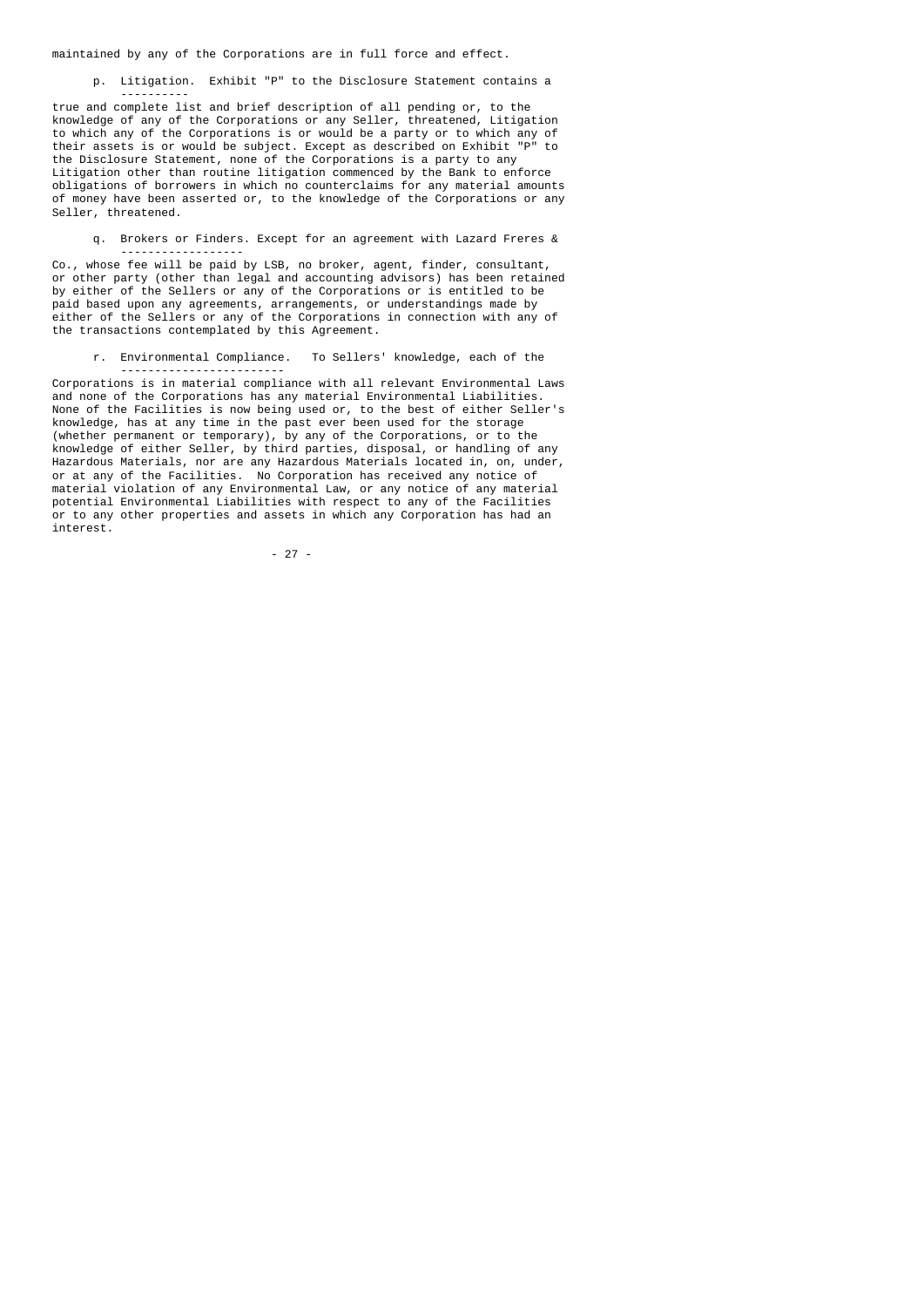s. Employment of Aliens. Each Corporation is in material compliance

 ------------------- with the Immigration and Control Act of 1986.

t. Notes and Leases. All promissory notes and leases owned by the

 ---------------- Bank or any other Corporation at the Effective Time will represent bona fide indebtedness or obligations to the Bank and are and will be fully enforceable in accordance with their terms without valid set-offs or counterclaims, except as limited by applicable bankruptcy, insolvency, reorganization, moratorium, or similar Laws and equitable principles affecting creditors' rights generally; provided, however, no representation -------- -------

 or warranty is made in this Agreement as to the collectibility of such notes and leases.

 u. Updating of Representations and Warranties. Between the date ------------------------------------------

 hereof and the Effective Time, Sellers will promptly disclose to Fourth in writing any information of which either of them has actual knowledge (1) concerning any event that would render any representation or warranty of Sellers untrue if made as to the date of such event, (2) which renders any information set forth in this Agreement or the Disclosure Statement no longer correct in all material respects, or (3) which arises after the date hereof and which would have been required to be included in this Agreement or Disclosure Statement if such information had existed on the date hereof.

 v. True at Effective Time. Except as otherwise specifically provided -----------------------

 in this Agreement, all of the representations and warranties of Sellers set forth above will be true and correct at the Effective Time with the same force and effect as though such representations and warranties had been made at the Effective Time.

 4.2. Representations and Warranties of Fourth. Fourth represents and ----------------------------------------

warrants to Sellers as follows:

a. Organization, Good Standing, and Authority. Fourth is a

 ----------------------------------------- corporation duly organized, validly existing, and in good standing under the laws of the State of Kansas, and has all requisite corporate power and

- 28 -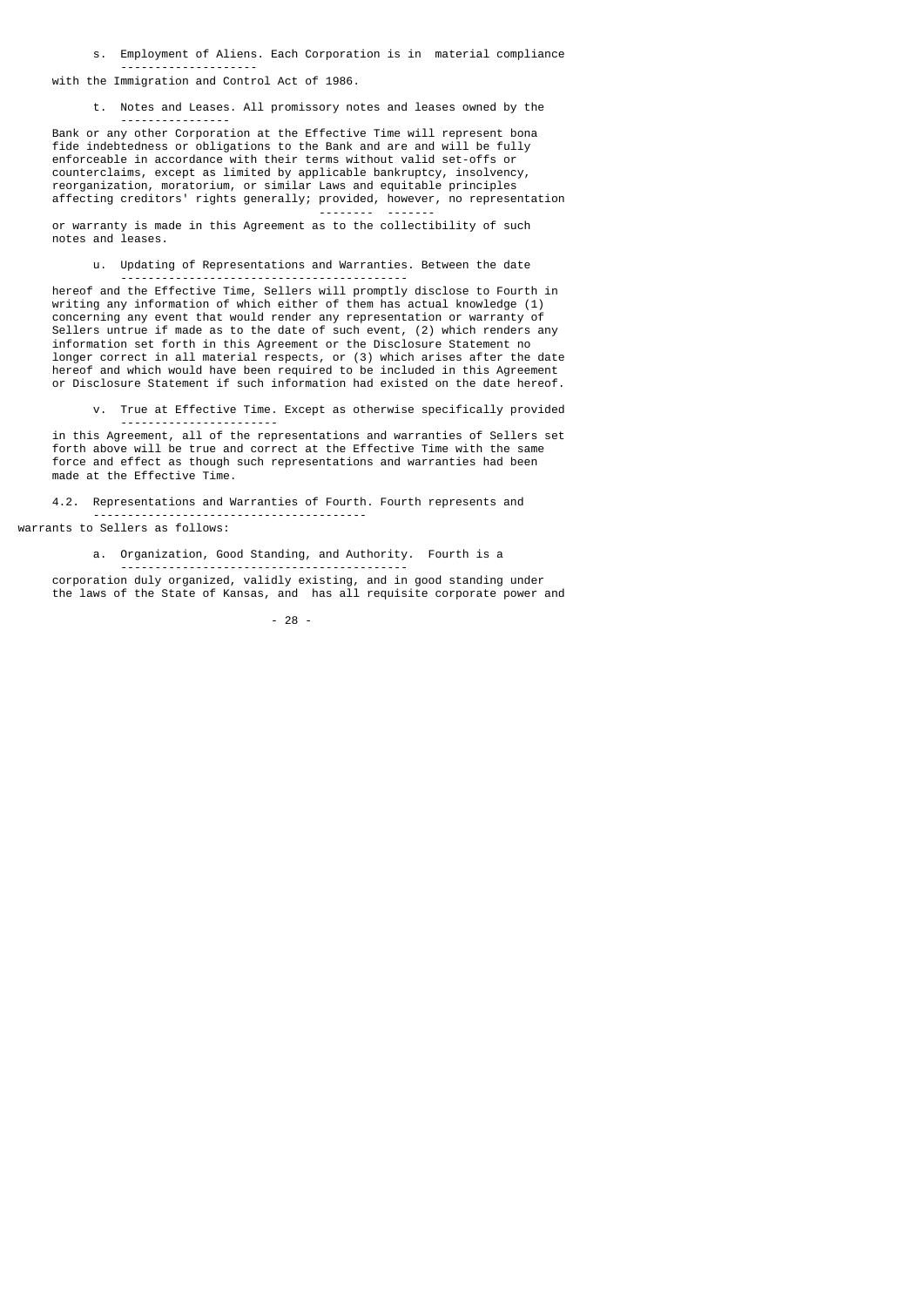authority to conduct its business as it is now conducted, to own its properties and assets, and to lease properties used in its business. Fourth is not in violation of its charter documents or bylaws, or of any applicable Law in any material respect, or in default in any material respect under any material agreement, indenture, lease, or other document to which it is a party or by which it is bound.

b. Binding Obligations; Due Authorization. This Agreement

 ------------------------------------- constitutes the valid and binding obligations of Fourth, enforceable against it in accordance with its terms, except as limited by applicable bankruptcy, insolvency, reorganization, moratorium, or other similar laws and equitable principles affecting creditors' rights generally. The execution, delivery, and performance of this Agreement and the transactions contemplated hereby have been duly authorized by the board of directors of Fourth.

 c. Absence of Default. None of the execution or the delivery of this ------------------

 Agreement, the consummation of the transactions contemplated hereby, or the fulfillment of the terms hereof, will (1) conflict with, or result in a breach of the terms, conditions, or provisions of, or constitute a default under the charter documents or bylaws of Fourth or under any agreement or instrument under which Fourth is obligated, or (2) violate any Law to which it is subject.

d. Brokers or Finders. No broker, agent, finder, consultant, or

 ----------------- other party (other than legal and accounting advisors) has been retained by Fourth or is entitled to be paid based upon any agreements, arrangements, or understandings made by Fourth in connection with any of the transactions contemplated by this Agreement.

e. Required Approvals. Fourth knows of no reason that would

 preclude obtaining the Required Approvals in a timely manner, but various persons have the right to object to the granting of Required Approvals and the various governmental agencies involved can be expected to conduct various types of economic and other

- 29 -

------------------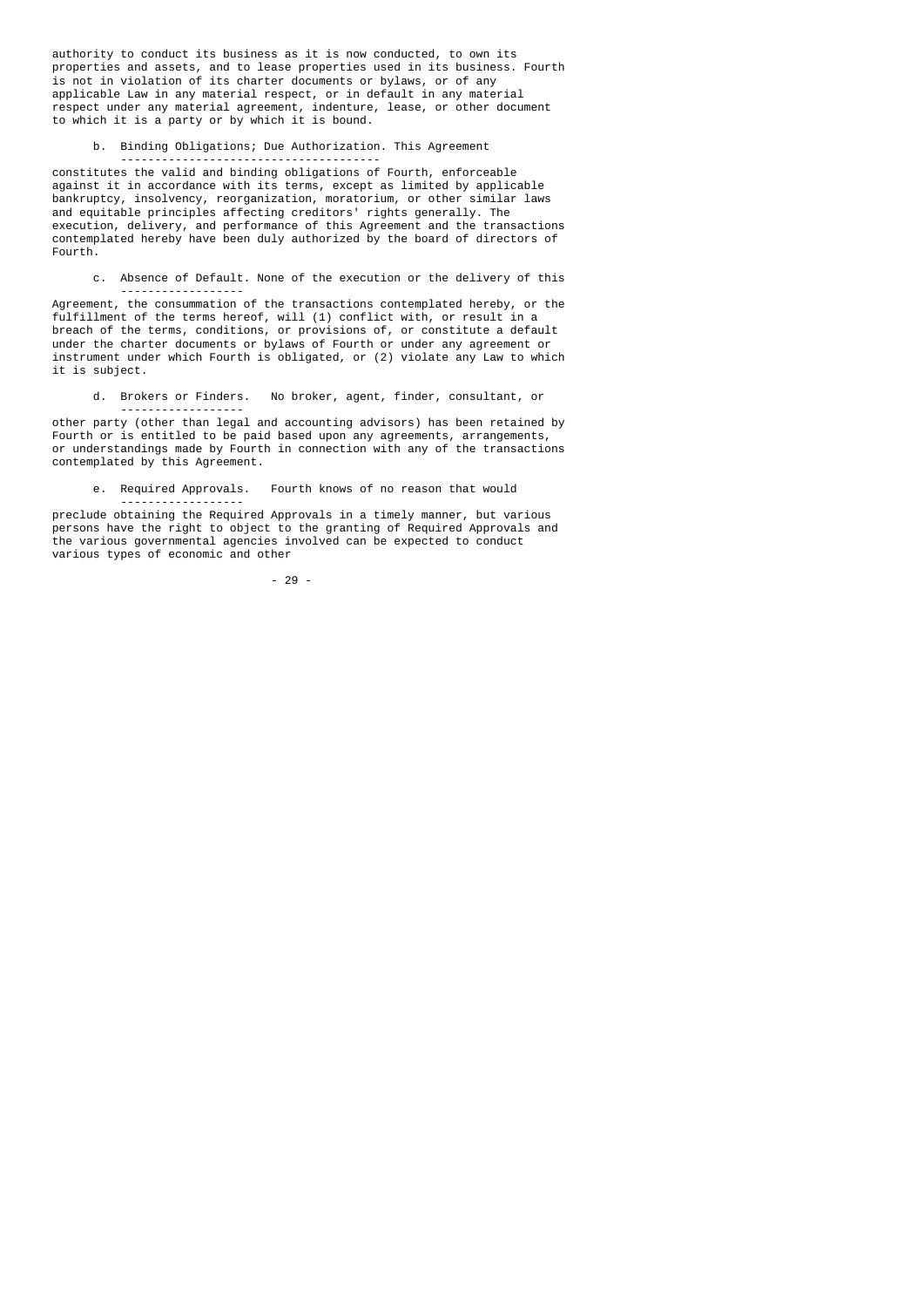analysis, any one of which may cause a delay or denial of a requested approval.

--------------------------

f. Capitalization of the Bank. Fourth will contribute such

 additional capital to BANK IV as may be necessary in order for BANK IV to be well capitalized following consummation of the Purchase, the Merger, and the other transactions contemplated or permitted by this Agreement. Fourth has sufficient capital resources to be able to make such additional capital contribution and to perform its obligations under this Agreement.

# ARTICLE V

### CLOSING CONDITIONS

 5.1. Conditions to Obligations of Fourth. The obligations of Fourth to -----------------------------------

purchase the Shares shall be subject to the following conditions which may, to the extent permitted by Law, be waived by Fourth at its option:

a. Absence of Litigation. No order, judgment, or decree shall be

 -------------------- outstanding restraining or enjoining consummation of the purchase of the Shares, the Merger, or any of the other transactions permitted or contemplated by this Agreement; and no Litigation shall be pending or threatened in which it is sought to restrain or prohibit the purchase of the Shares, the Merger, or any of the other transactions permitted or contemplated by this Agreement or to obtain other substantial monetary or other relief against one or more of the parties hereto in connection with this Agreement.

b. Regulatory Approvals. All Required Approvals shall have been

 ------------------- procured (and shall continue to be in effect) and all other requirements prescribed by Law shall have been satisfied.

> c. Minimum Tangible Book Value of Bank. The Tangible Book Value of -----------------------------------

 the Bank as of the Effective Time, without taking into account any restructuring charges described in Section 2.3(b) of this Agreement, shall be not less than \$41,000,000. Such amount shall be

- 30 -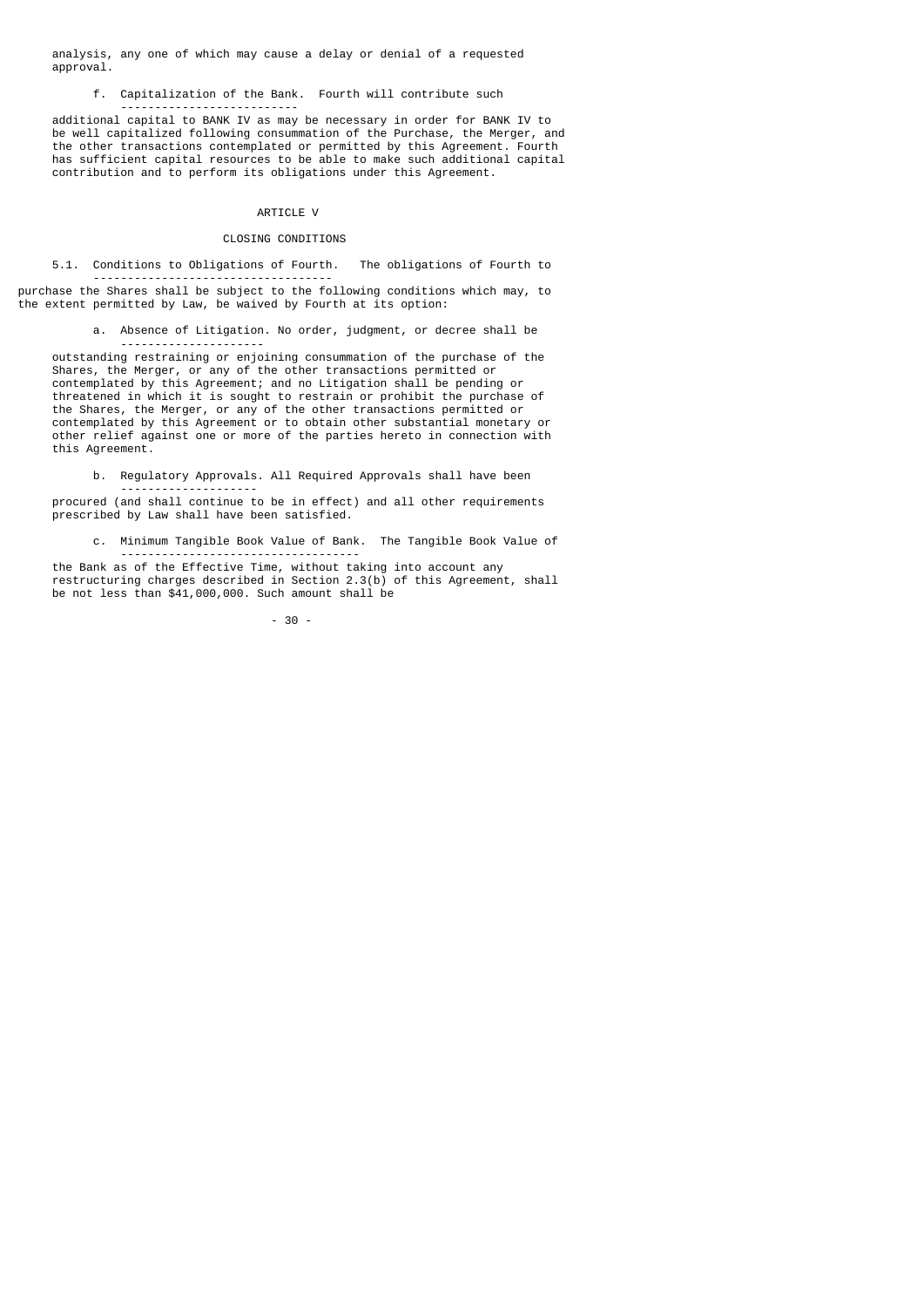substantiated by the total consolidated stockholder's equity of the Bank as reflected in the books of record and balance sheets of the Bank. The unaudited balance sheet of the Bank as of the most recent practical date but not earlier than the end of the month immediately preceding the Effective Time shall be reviewed by Ernst & Young in accordance with the statement standards for accounting and review services of the American Institute of Certified Public Accountants and the review report of such accounting firm, addressed to Fourth, shall accompany said balance sheet and shall expressly state that such report may be relied upon by Fourth.

 d. Opinion of Counsel. Fourth shall have received the opinion of ------------------

 Housley Goldberg & Kantarian, P.C., counsel to the Corporations and Sellers, substantially in the form of Exhibit "A" hereto.

 e. Representations and Warranties; Covenants. The representations -----------------------------------------

 and warranties of the Sellers contained in this Agreement shall have been true and correct in all material respects on the date made and shall be true and correct in all material respects at the Effective Time as though made at such time, excepting any changes occurring in the ordinary course of business, none of which shall have been materially adverse, and excepting any changes contemplated or permitted by this Agreement. Sellers shall have performed all of their obligations under this Agreement.

f. Certificates. Sellers shall have delivered to Fourth a

------------

------------

 certificate, in form and substance satisfactory to Fourth, dated the Effective Time and signed by the chief executive officer and chief financial officer of each of the Corporations, certifying in such detail as Fourth may reasonably request the fulfillment of the foregoing conditions.

g. Resignations. Sellers shall have delivered to Fourth the written

 resignations, effective at the Effective Time, of those officers and directors of the Bank and the other Corporations as Fourth shall have requested at least two business days prior to the Effective Time.

- 31 -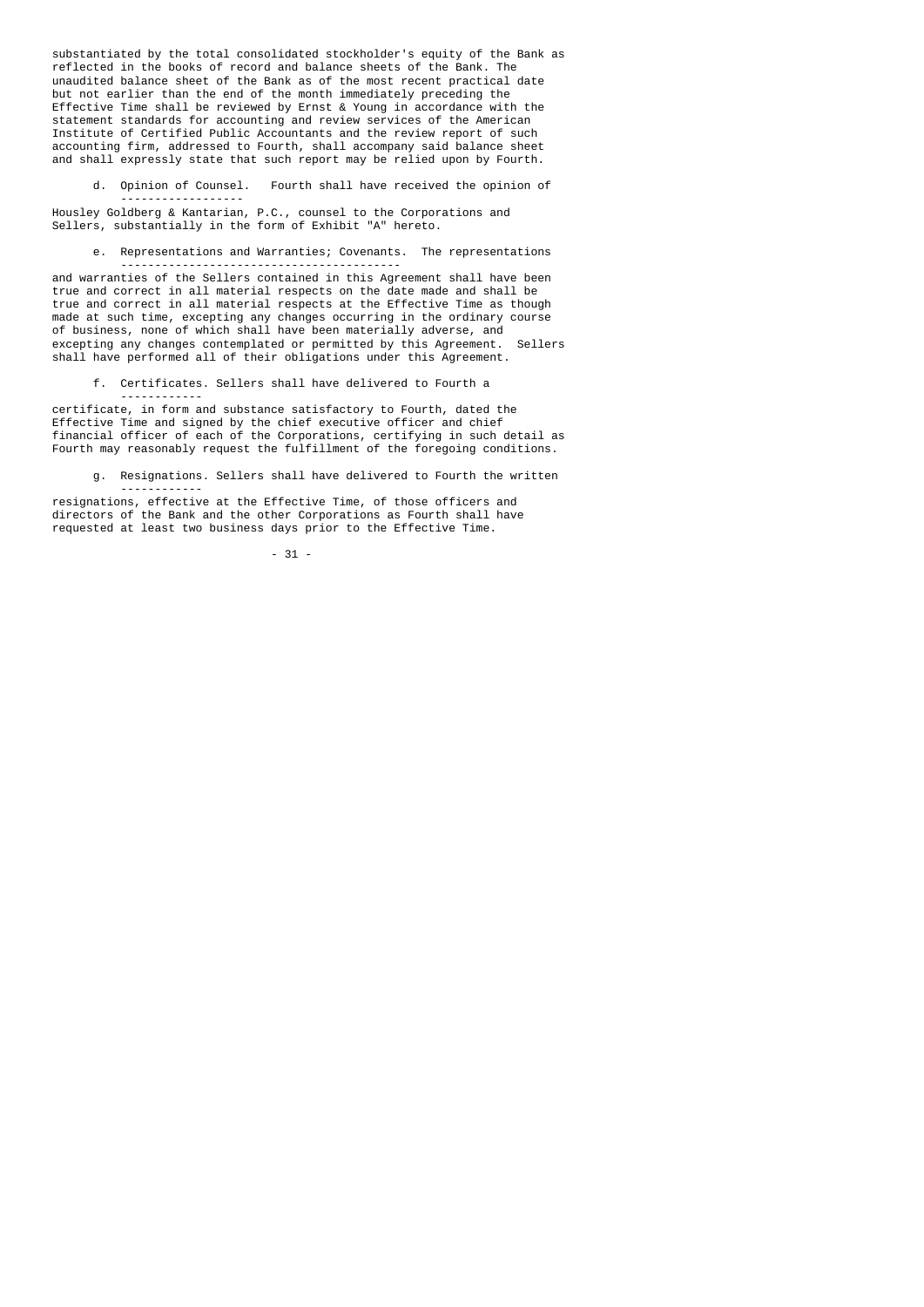h. 1993 Audit Report. Seller shall have delivered to Fourth a copy -----------------

 of the Bank's audited consolidated Financial Statements as of December 31, 1993 and for the year then ended, with auditor's report thereon and notes thereto.

 i. Lease of Equity Tower and Portland Building. The Bank shall have -------------------------------------------

 entered into leases as lessee of the Equity Tower and the Portland Building, substantially in the form of Exhibits "C" and "D" hereto, respectively.

 j. Satisfactory Environmental Reports. Fourth shall have received ----------------------------------

 environmental assessment reports covering all of the Facilities, in form and substance reasonably satisfactory to Fourth, which do not cause Fourth reasonably to conclude that there are any material Environmental Liabilities associated with any of the Facilities.

 5.2. Conditions to Obligations of Sellers. The obligation of Sellers to ------------------------------------

sell the Shares and to consummate the transactions contemplated hereby shall be subject to the following conditions which may, to the extent permitted by Law, be jointly waived by Sellers at their option:

a. General. Each of the conditions specified in clauses a and b of

 ------- Section 5.1 shall have occurred and be continuing.

b. Representations and Warranties; Covenants. The representations

 ---------------------------------------- and warranties of Fourth contained in this Agreement shall have been true and correct in all material respects on the date made and shall be true and correct in all material respects at the Effective Time as though made at such time. Fourth shall have duly performed all of its obligations under this Agreement.

> c. Minimum Purchase Price. The Purchase Price shall be not less than ----------------------

 \$92,000,000, which minimum amount shall be reduced by the amount of the option price described in Section 7.5 if such option has been exercised by Sellers.

- 32 -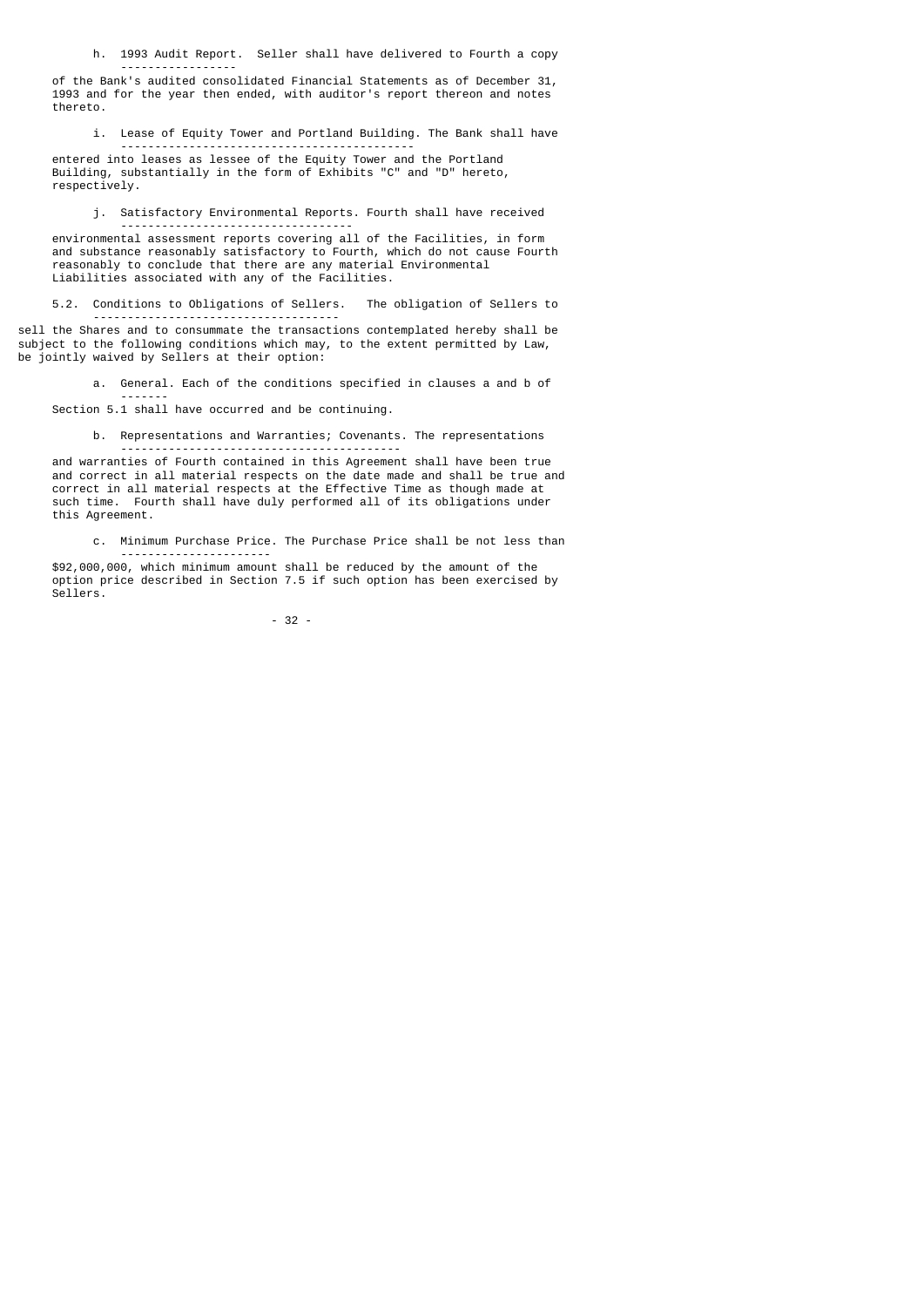d. Fairness Opinion. LSB shall have received by January 31, 1994,

 --------------- a written opinion from Lazard Freres & Co. to the effect that the Purchase Price is fair to Sellers from a financial point of view.

e. Opinion of Counsel. Sellers shall have received the opinion of

 ------------------ Foulston & Siefkin, counsel to Fourth, substantially in the form of Exhibit "B" hereto.

f. Certificates. Fourth shall have delivered to Sellers a

 ----------- certificate, in form and substance reasonably satisfactory to Sellers, dated the Effective time and signed by the chief executive officer and chief financial officer of Fourth, certifying in such detail as Sellers may reasonably request, the accuracy of the representations and warranties and the fulfillment of the covenants of Fourth hereunder.

 g. LSB's Stockholder Approval. The stockholders of LSB shall have ------------------------- approved this Agreement and the Purchase.

h. Change in Treasury regulations. The United States Department of

 ----------------------------- the Treasury shall not have finally adopted the proposed changes to the Treasury Regulations, at Sec. 1.1502-33 ( 56FR47379, Sept. 19. 1993, revised 57FR53550, Nov. 12, 1992, revised, 57FR62251, Dec. 30, 1992), nor shall have any other change in the Law occurred with the effect, in the reasonable judgment of Sellers based upon the advice of their tax advisors, that the tax basis of LSB or Prime in the Bank Stock shall be significantly reduced.

i. Conveyance of Retained Corporations and Retained Assets. On or

 ------------------------------------------------------ before the Effective Time, all of the Retained Assets and all of the Bank's interests in the Retained Corporations shall have been transferred to Sellers or their designee or designees as provided in this Agreement.

- 33 -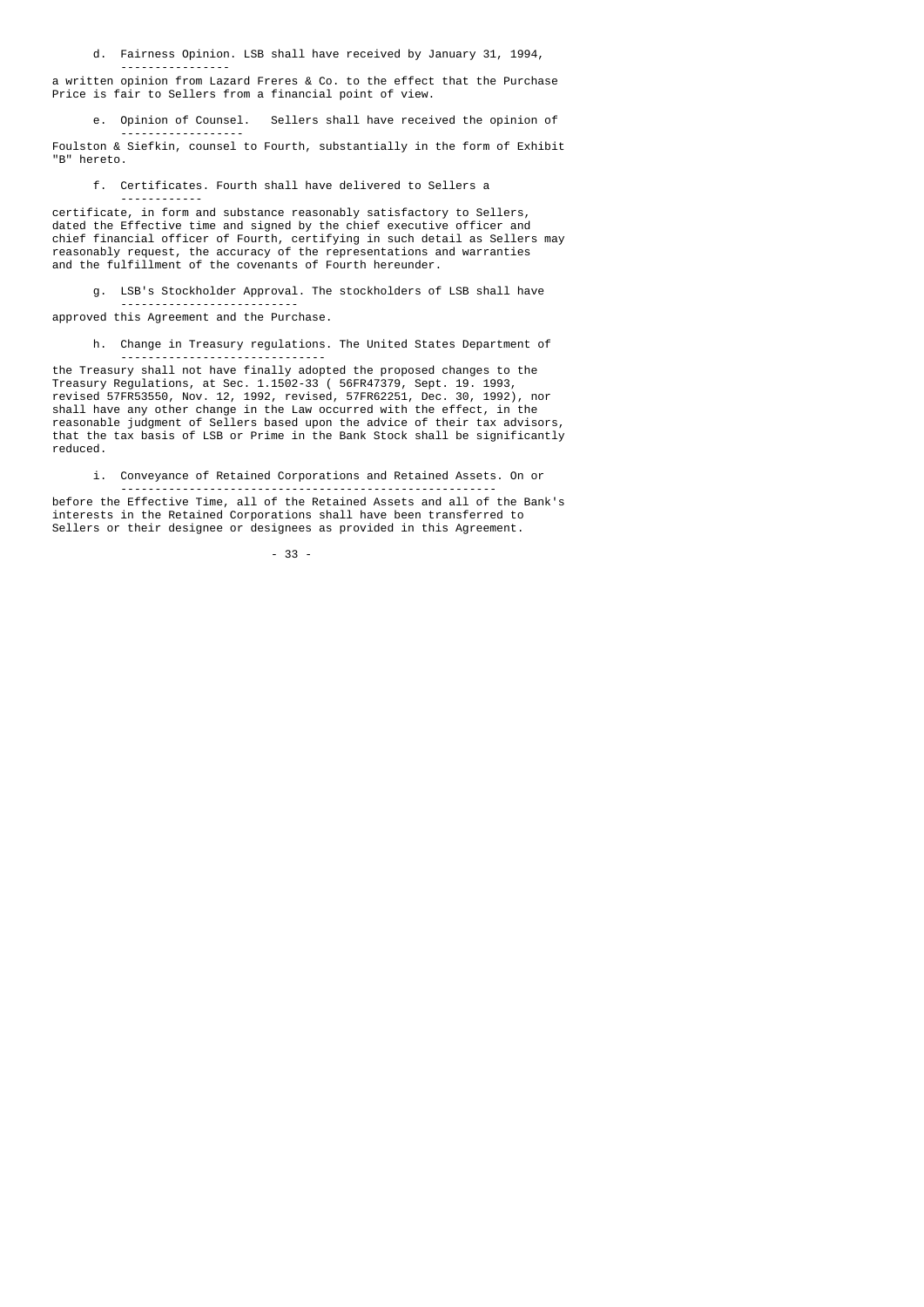## **ARTICLE VT**

# TERMINATION OF AGREEMENT

# 6.1. Mutual Consent; Termination Date. This Agreement shall

 ------------------------------- terminate at any time when the parties hereto mutually agree in writing. This Agreement may also be terminated at the election of either Sellers (acting jointly) or Fourth, upon written notice from the party electing to terminate this Agreement to the other party if, without fault on the part of the party electing to terminate this Agreement, there has been a denial of a Required Approval or the imposition of one or more terms (not including a requirement to divest a single branch of the Bank not located in Oklahoma City) reasonably deemed onerous by Fourth or Sellers as a condition to obtaining a Regulatory Approval. Unless extended by written agreement of the parties, this Agreement shall terminate if all conditions to the obligations of the parties hereto have not occurred on or before June 30, 1994.

# 6.2. Election by Fourth. This Agreement shall terminate at

------------------

-------------------

Fourth's election, upon written notice from Fourth to Sellers if any one or more of the following events shall occur and shall not have been remedied to the satisfaction of Fourth within 30 days after written notice is delivered to<br>Seller: (a) there shall have been any uncured material breach of any of th  $(a)$  there shall have been any uncured material breach of any of the obligations, covenants, or warranties of the Sellers hereunder; or (b) there shall have been any written representation or statement furnished by the Sellers hereunder which at the time furnished is false or misleading in any material respect in relation to the size and scope of the transactions contemplated by this Agreement.

6.3 Election by Sellers. This Agreement shall terminate at the

election of Sellers (acting jointly) upon written notice from Sellers to Fourth if any one or more of the following events shall occur and shall not have been remedied to its satisfaction within 30 days after written notice is delivered to Fourth: (a) there shall have been any uncured material breach of any of the obligations, covenants, or warranties of Fourth hereunder; or (b) there shall have been any written representation or statement furnished by Fourth hereunder which at the time furnished is false or misleading in any material respect in relation to the size and scope of the transactions contemplated by this Agreement.

- 34 -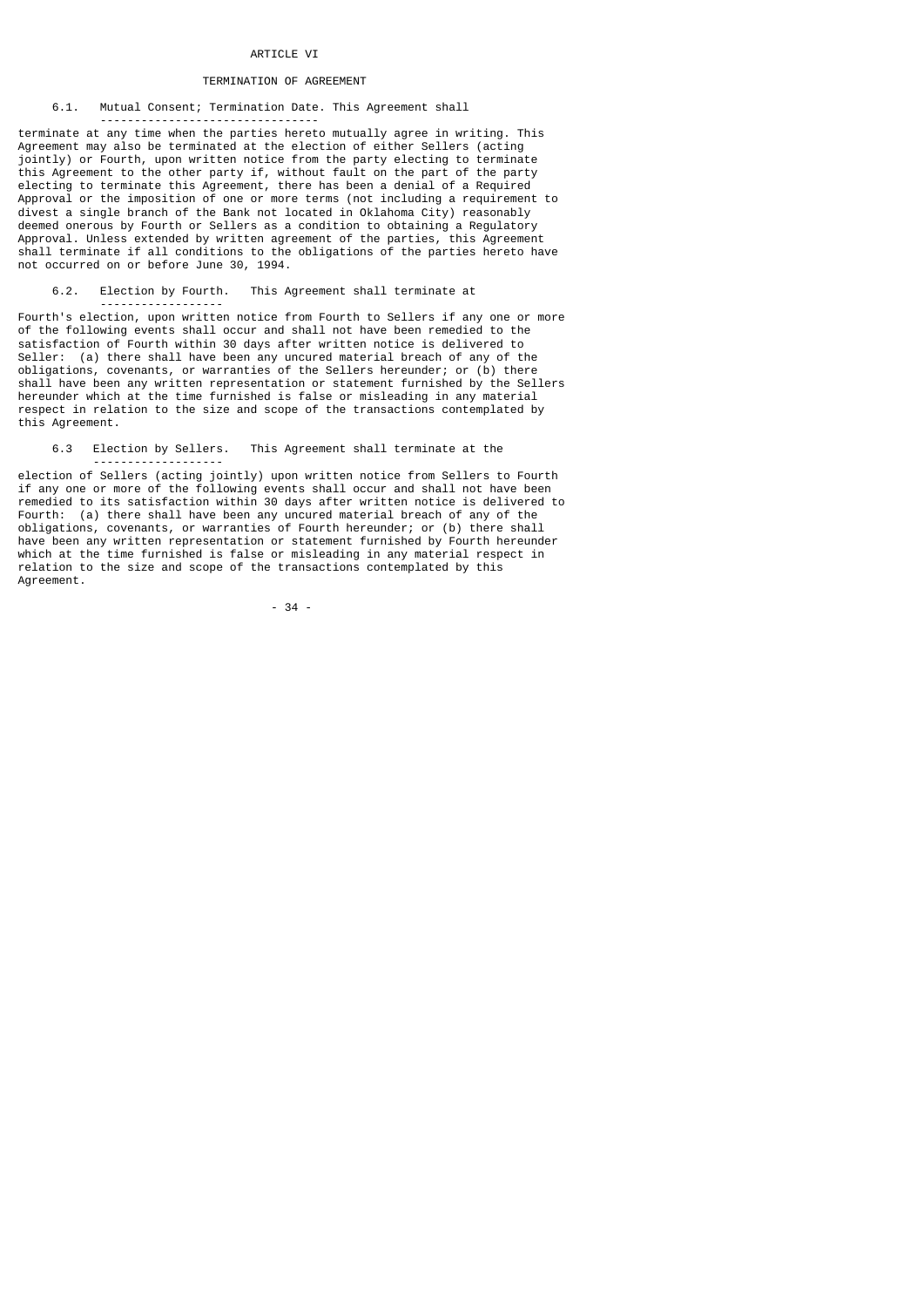## **ARTICLE VII**

#### INDEMNIFICATION

### 7.1. Effect of Closing. Except as provided in this Section, closing

 ---------------- of the transactions contemplated by this Agreement shall not prejudice any claim for damages which any of the parties hereto may have hereunder in law or in equity, due to an uncured material default in observance or the due and timely performance of any of the covenants and agreements herein contained or for the material breach of any warranty or representation hereunder, unless such observance, performance, warranty, or representation is specifically waived in writing by the party making such claim. If any warranty or representation contained herein is or becomes untrue or breached in any material respect (other than by reason of any willful misrepresentation or breach of warranty) and such breach or misrepresentation is promptly communicated to the other parties in writing prior to the Effective Time, such non-breaching parties shall have the right (jointly in the case of Sellers), at their sole option, either to waive such misrepresentation or breach in writing or to terminate this Agreement, but in either such event, the breaching parties shall not be liable to the other parties for any such damages, costs, expenses, or otherwise by reason of such breach or misrepresentation. If such non-breaching parties elect to close the transactions contemplated by this Agreement notwithstanding the written communication of such breach or misrepresentation, they shall be deemed to have waived such breach or misrepresentation in writing. Similarly, if Fourth receives an environmental assessment report on the Facilities pursuant to Section 5.1(j) indicating the existence of any Environmental Liability and elects to close the transactions contemplated by this Agreement, it shall be deemed to have waived all right to indemnification with respect thereto.

7.2. General Indemnification. Subject to the limitations on the

 ---------------------- liability of Sellers contained in Section 7.1 and this Section 7.2, Sellers shall be jointly and severally liable for, and shall defend, save, indemnify, and hold harmless Fourth, BANK IV, the Corporations, and their respective successors, officers, directors, employees, and agents, and each of them (hereinafter individually referred to as an "Indemnitee" and collectively as "Indemnitees") against and with respect to any losses, liabilities, claims, diminution in value, litigation, demands, damages, costs, charges, reasonable legal fees, suits, actions, proceedings, judgments, expenses, or any other losses (herein collectively referred to as "Indemnifying Losses") that may be sustained, suffered, or incurred by, or obtained against, any

- 35 -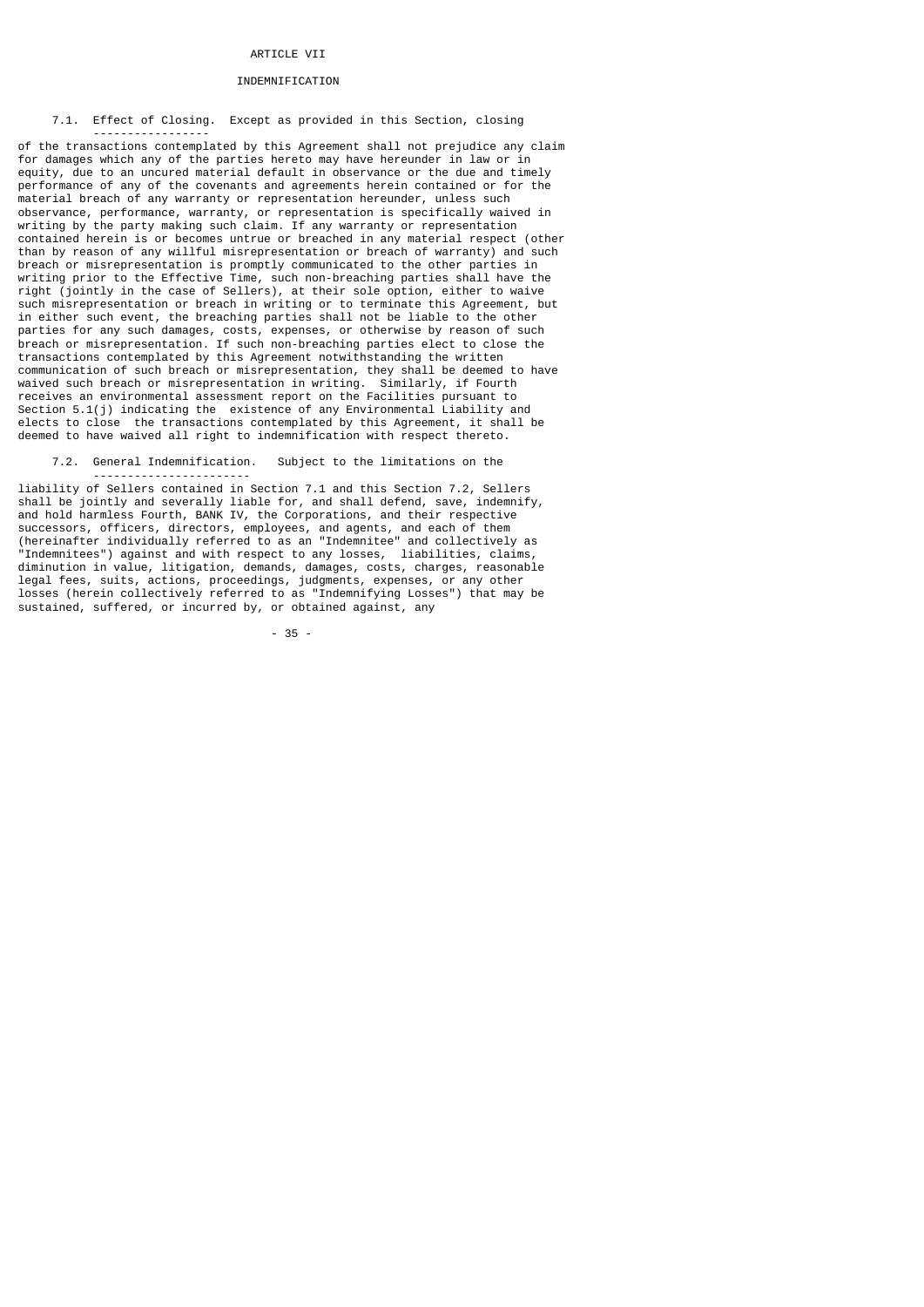Indemnitee arising from or by reason of the material uncured breach or nonfulfillment of any of the warranties, agreements, or representations made by the Sellers, in this Agreement; provided, however that the liability of Sellers

-------- -------

---------

to defend, save, indemnify, and hold harmless any of the Indemnities for any liabilities, claims, or demands indemnified under this Section 7.2 (but not under Section 7.5 or 7.6) or any damages, costs, charges, reasonable legal fees, suits, actions, proceedings, or judgments received, incurred, filed, or entered thereon, shall be limited to the amount by which all such liabilities, claims, and demands so discovered or made, and all damages, costs, charges, reasonable legal fees, suits, actions, proceedings, judgments, expenses, and other losses recovered, incurred, filed, or entered thereon or in connection therewith, exceed \$1,000,000 in the aggregate, net of income tax effect and such liability shall not exceed \$25,000,000. Indemnities shall be obligated to exhaust all reasonably available remedies as a condition to being indemnified hereunder but not as a condition to giving notice pursuant to Sections 7.3 and 7.4. It is agreed that the indemnification obligations of Sellers hereunder shall be solely for the benefit of the Indemnities and may not be enforced by any insurer under any subrogation or similar agreement or arrangement or by any governmental agency except as a receiver for an Indemnitee.

7.3. Procedure. If any claim or demand shall be made or liability

asserted against any Indemnitee, or if any Litigation, suit, action, or administrative or legal proceedings shall be instituted or commenced in which any Indemnitee is involved or shall be named as a defendant either individually or with others, and if such Litigation, claim, demand, liability, suit, action, or proceeding, if successfully maintained, will result in any Indemnifying Losses as defined in Section 7.2, Fourth shall give Sellers written notice thereof as soon as practicable but within 20 days (ten days in the case of legal process) after it acquires knowledge thereof. If the Indemnifying Loss arises otherwise, Fourth shall give notice to Sellers within 20 days of the discovery of the basis therefor. If, within 20 days after the giving of such notice, Fourth receives written notice from Sellers stating that Sellers dispute or intend to defend against or prosecute, as the case may be, such claim, demand, liability, suit, action, or proceeding, then Sellers shall have the joint right to select counsel of their choice and to dispute or defend against, prosecute, or settle such claim at their expense, and the Indemnities shall fully cooperate with Sellers in such dispute, prosecution, defense or settlement so long as Sellers are conducting such dispute, defense, or prosecution diligently and in good faith. If no such notice of intent to dispute or defend is received by Fourth within the aforesaid 20-day period, of if such

- 36 -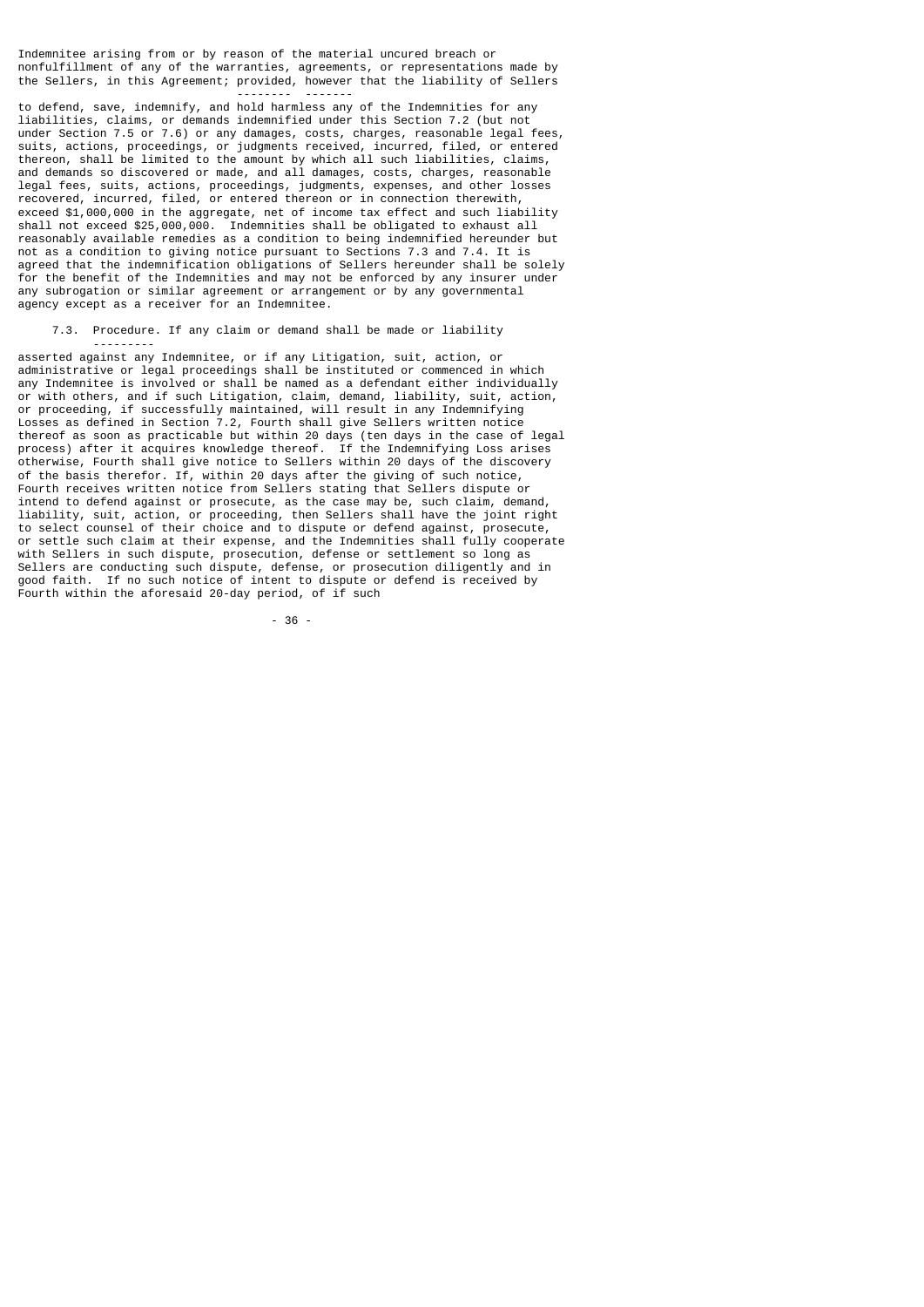diligent and good faith defense is not being, or ceases to be, conducted, Fourth shall have the right, directly or through one or more of the Indemnitees, to dispute and defend against the claim, demand, or other liability at the cost and expense of Sellers, to settle such claim, demand, or other liability, together with interest or late charges thereon, and in either event to be indemnified as provided in this Agreement so long as Fourth conducts such defense diligently and in good faith. If any event shall occur that would entitle Indemnitees to a right of indemnification hereunder, any loss, damage, or expense subject to indemnification shall be the after-tax net loss to the Indemnitees (in excess of \$1,000,000 but not to exceed \$25,000,000, as provided in the preceding section) after due allowance for the income tax effect, if any, of amounts to be received by the Indemnitees hereunder, insurance, or offsetting income or assets resulting therefrom.

 7.4. Survival of Representations and Warranties. Notwithstanding any ------------------------------------------

rule of law or provision of this Agreement to the contrary, the representations and warranties of Seller contained in this Agreement shall survive the Closing and the Purchase and the closing of the transactions described in this Agreement; provided, however, that (except for the indemnification obligations

 -------- ------ contained in Sections 7.6 hereof, as to which there shall be no time limit) no claim for indemnification or breach of warranty under this Agreement shall be valid unless an Indemnitee shall have given written notice of its assertion or claim to Seller:

 (a) within three years from the Effective Time in the case of a claim for breach of any representation or warranty contained in Section 4.1.k of this Agreement;

 (b) by the earlier of October 31, 1998 or 30 days after the date on which the Internal Revenue Service completes its examination of Fourth's 1994 federal income tax return and gives Fourth written notice of any proposed adjustments (excluding any periods for which LSB shall have agreed to a tolling of any limitation period applicable to the assertion against LSB or any member of the Group described in Section 4.1.k of any deficiency by the Internal Revenue Service) in the case of a claim under Section 7.5 of this Agreement; and

(c) within two years of the Effective Time in all other cases.

- 37 -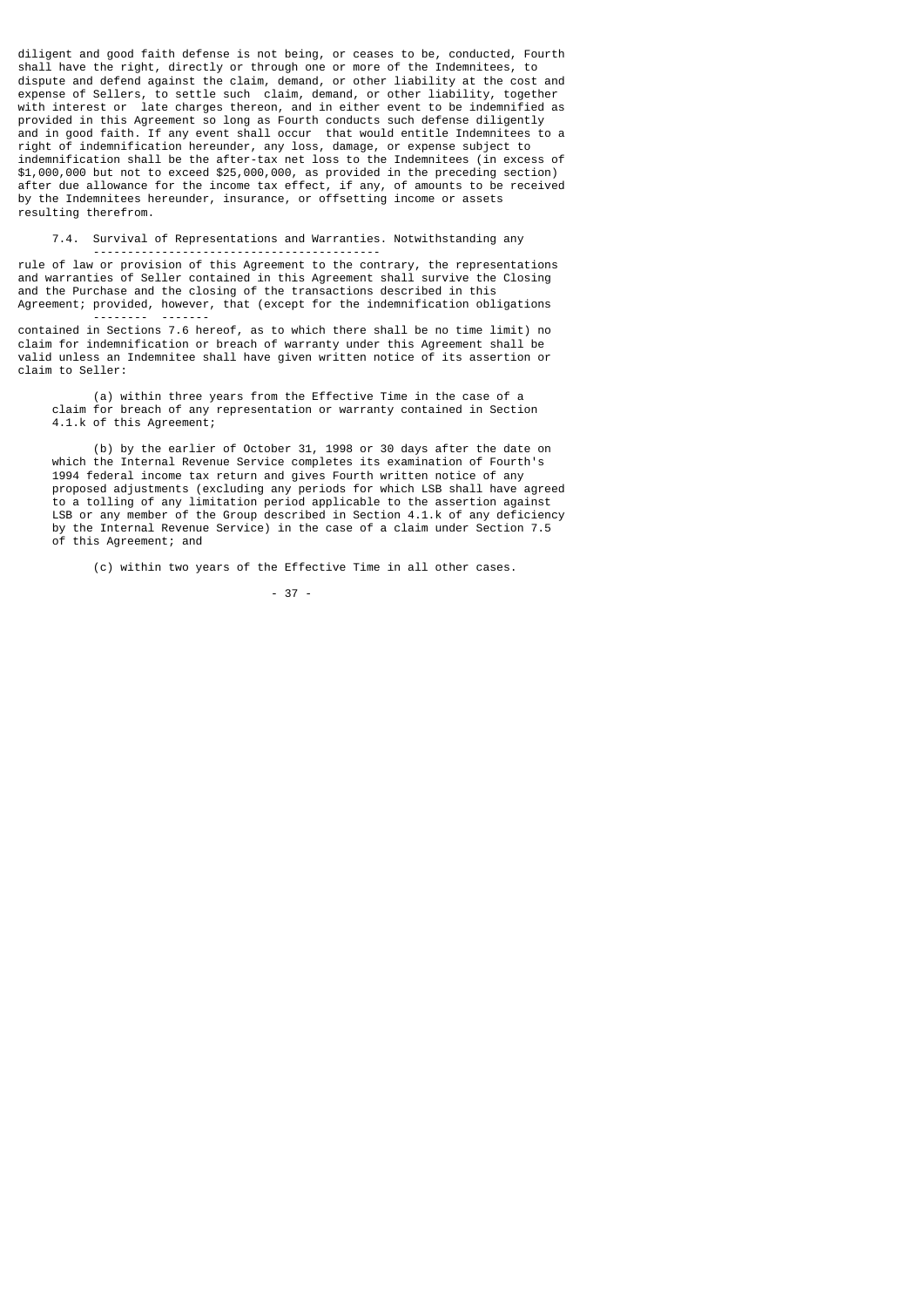7.5. Special Indemnification. Separate and apart from the indemnification -----------------------

provisions in the preceding sections of this Article and not subject to the deductibility and maximum liability provisions contained in Section 7.2, Sellers jointly and severaly agree to indemnify BANK IV and Fourth from any reduction in the aggregate amount of the Bank's net operating loss for federal income tax purposes, below \$64,000,000; provided, however, that such reduction results solely from a reduction required by final action of the Internal Revenue Service and made retroactive to the period prior to the Effective Time. The payment to be made by Sellers shall be equal to the product of (a) the dollar amount of the reduction required, and (b) a fraction, the numerator of which shall be \$10,500,000, and the denominator of which shall be \$64,000,000. However, to the extent that an adjustment merely postpones the related tax benefit to BANK IV or Fourth to a later, reasonably ascertainable period, then such adjustment shall not be subject to this special indemnification.

 (b) If there is an audit or similar inquiry of the Internal Revenue Service of any tax return which may have the effect of reducing the Bank's net operating loss as of or for a period prior to the Closing, all parties to this Agreement shall cooperate with each other as to the determination of the adjustments under such audit, shall make available to each other as may reasonably be requested all information, records, and documents until the expiration of any applicable statute of limitations or extensions thereof.

7.6. Separate Indemnification for Environmental Matters.

---------------------------------------------------

 (a) Separate and apart from the indemnification provided in the preceding sections of this Article VII, and not subject to the \$1,000,000 deductibility and \$25,000,000 maximum liability provisions contained in Section 7.2, Sellers shall be jointly and severally liable for, and shall forever defend, save, indemnify, and hold harmless Fourth, Bank, and BANK IV from and against, any and all Environmental Liabilities that may be incurred or sustained by, or rendered against Fourth, Bank, or BANK IV arising in any manner out of the direct or indirect ownership or operation at any time by the Bank or by any of its current or former Subsidiaries of any current or former Non-Bank Facility (as hereinafter defined). "Non-Bank Facility" means any interest in real property, building, plant, structure, or equipment which is not either (i) currently or formerly owned or operated

 $-38$  -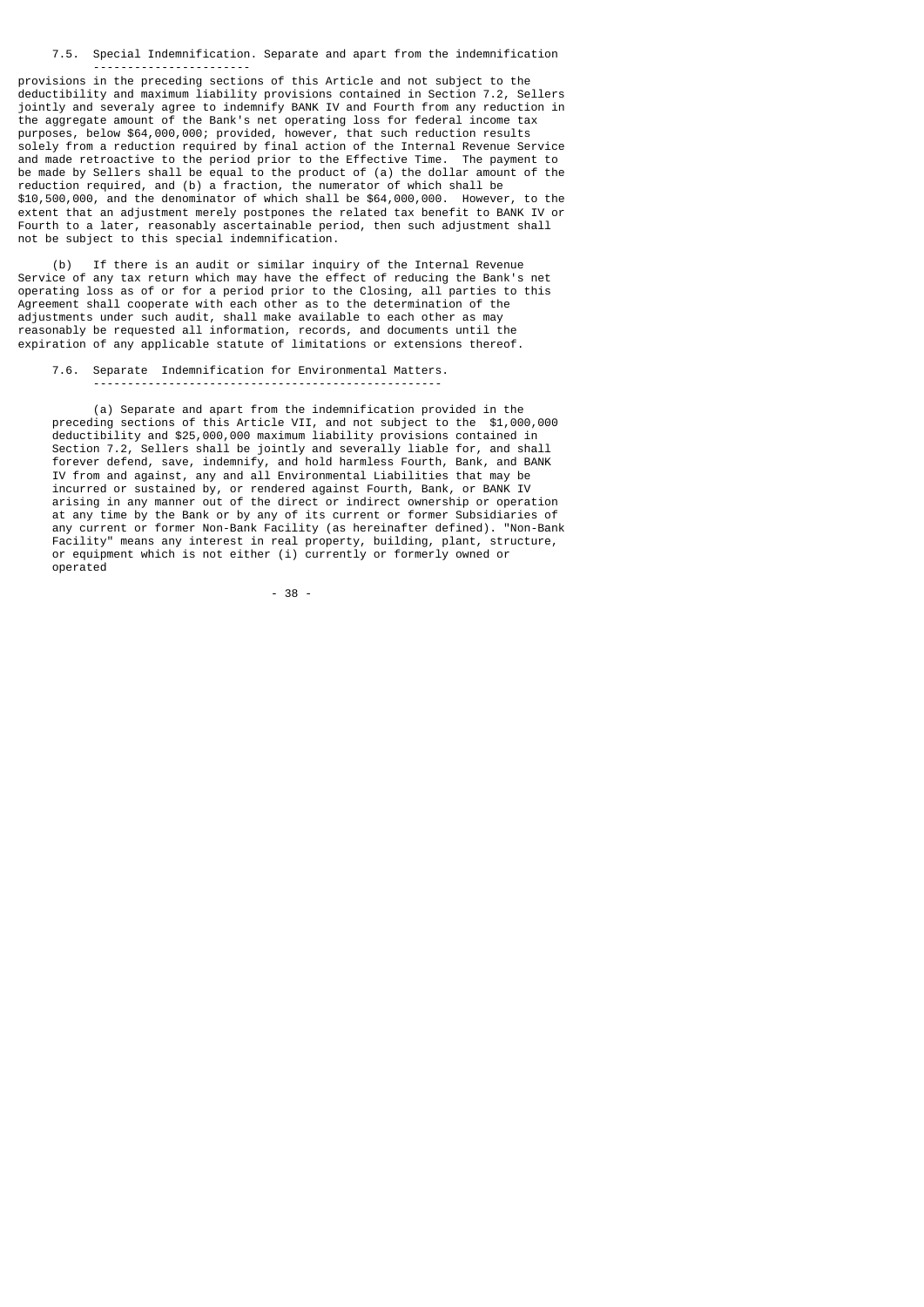by the Bank in the ordinary course of its banking business as a banking facility, (ii) the Equity Tower, (iii) the Portland Building, or (iv) an OREO Property.

 (b) Sellers shall have the right and option, exercisable at any time prior to the business day next preceding the Effective Time, by giving written notice to Fourth, to elect to have the Purchase Price reduced by \$750,000 in consideration of the termination of Section 7.6(a) of this Agreement, in which event the provisions of Section 7.6(a) shall thereupon be of no further force and effect.

#### 7.7. Director and Officer Indemnification. From and after the Effective ------------------------------------

Time, Fourth shall indemnify, defend, and hold harmless each person who is now, or has been at any time prior to the date hereof or who becomes prior to the Effective Time, an officer, director, or employee of any of the Corporations (the "Bank Indemnified Parties") against all losses, claims, damages, costs, expenses (including attorney's fees), liabilities, or judgments or amounts that are paid in settlement (which settlement shall require the prior written consent of Fourth, which consent shall not be unreasonably withheld) of or in connection with any claim, action, suit, proceeding, or investigation (each a "Claim") in which a Bank Indemnified Party is, or is threatened to be made, a party based in whole or in part on or arising in whole or in part out of the fact that such person is or was a director, officer, or employee of a Corporation if such Claim pertains to any matter or fact arising, existing, or occurring prior to the Effective Time (but excluding the transactions expressly contemplated by this Agreement), regardless of whether such Claim is asserted or claimed prior to, or at or after, the Effective Time (the "Indemnified Liabilities") to the full extent required under applicable law in effect as of the date hereof or as amended applicable to a time prior to the Effective Time or as required under the Bank's charter and bylaws (and Fourth shall pay expenses in advance of the final disposition of any such action or proceeding to each Bank Indemnified Party to the full extent permitted by applicable law in effect as of the date hereof or as amended applicable to a time prior to the Effective Time upon receipt of any undertaking required by applicable law). Any Bank Indemnified Party wishing to claim indemnification under this Section 7.7 upon learning of any Claim, shall notify Fourth (but the failure so to notify Fourth shall not relieve Fourth from any liability which it may have under this Section 7.7 except to the extent such failure materially prejudices Fourth) and shall deliver to Fourth copies of all demand letters, notices, summonses, pleadings, and other documents which

- 39 -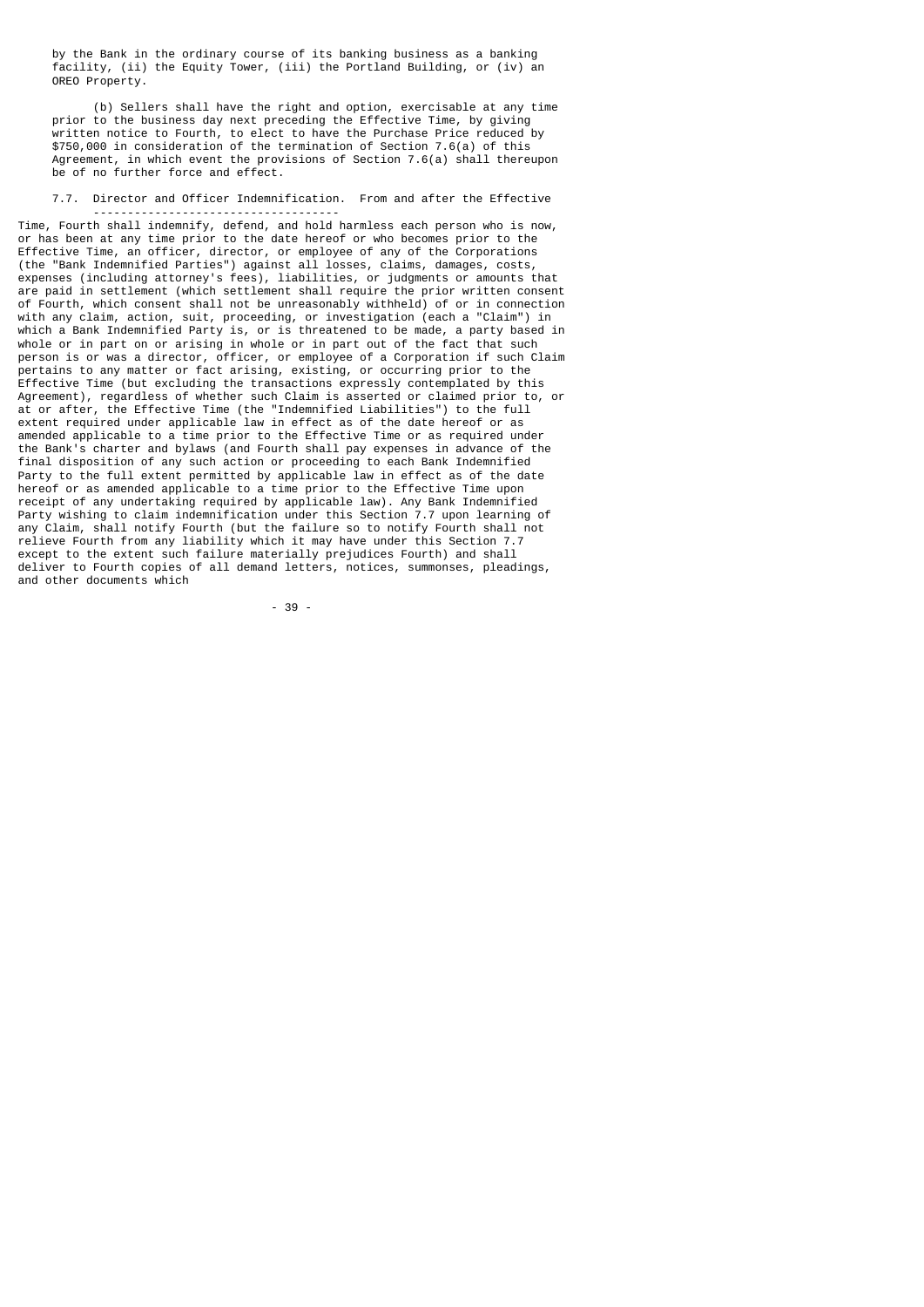such party may have received relating to such Claim. The obligations of Fourth described in this Section 7.7 continue in full force and effect, without any amendment thereto, for a period of three years from the Effective Time; provided, however, that all rights to indemnification in respect of any Claim asserted or made within such period shall continue until the final disposition of such Claim.

# ARTICLE VIII

#### **MISCELLANEOUS**

8.1. Expenses. Whether or not the Purchase is effected and whether or not

 ------- this Agreement is terminated, all costs and expenses incurred in connection with this Agreement and the transactions contemplated hereby shall be paid by the party incurring such expense.

8.2. Notices. All notices or other communications required or permitted

 ------ hereunder shall be sufficiently given if personally delivered or if sent by certified or registered mail, postage prepaid, return receipt requested, addressed as follows: (a) If to Fourth, addressed to Ronald L. Baldwin, Executive Vice President, Post Office Box 2360, Tulsa, Oklahoma 74101-2360; and (b) if to the Seller, addressed to Tony M. Shelby, Senior Vice President, Post Office Box 754, 16 South Pennsylvania, Oklahoma City, Oklahoma 73107, or to such other person or such other address as shall have been furnished in writing in the manner provided herein for giving notice.

8.3. Time. Time is of the essence of this Agreement.

----

8.4. Law Governing. This Agreement shall, except to the extent federal law

 ------------ is applicable, be construed in accordance with and governed by the laws of the State of Kansas, without regard to the principles of conflicts of laws thereof.

8.5. Entire Agreement; Amendment. This Agreement contains and

 -------------------------- incorporates the entire agreement and understanding of the parties hereto with respect to the subject matter hereof and supersedes all prior negotiations, agreements, letters of intent, and understandings. This Agreement may only be amended by an instrument in writing duly executed by Fourth and Sellers and all

- 40 -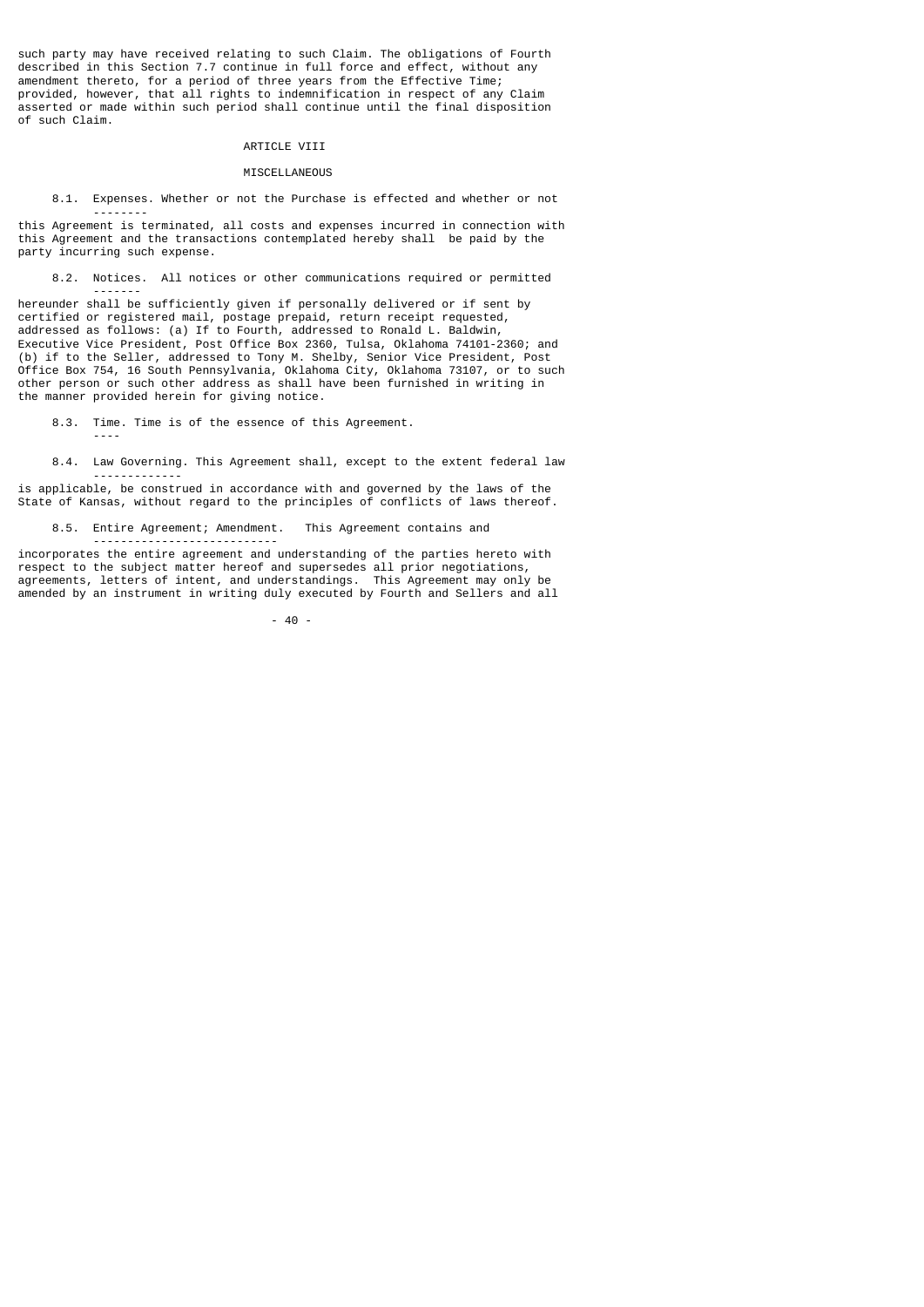attempted oral waivers, modifications, and amendments shall be ineffective.

8.6. Successors and Assigns. The rights and obligations of the parties

 --------------------- hereto shall inure to the benefit of and shall be binding upon the successors and permitted assigns of each of them; provided, however, that this Agreement or

 -------- ------ any of the rights, interests, or obligations hereunder may not be assigned by any of the parties hereto without the prior written consent of the other parties hereto.

8.7. Cover, Table of Contents, and Headings. The cover, table of

 ------------------------------------- contents, and the headings of the sections and subsections of this Agreement are for convenience of reference only and shall not be deemed to be a part hereof or thereof or taken into account in construing this Agreement.

8.8. Counterparts. This Agreement may be executed in one or more

 ----------- counterparts, each of which shall be deemed an original but which together shall constitute but one agreement.

8.9. No Third Party Beneficiaries. Except as specifically provided

herein, nothing in this Agreement shall entitle any person other than Sellers and Fourth to any claim, cause of action, remedy, or right of any kind.

----------------------------

 8.10. Severability. Whenever possible, each provision of this Agreement ------------

shall be interpreted in such a manner as to be effective and valid under applicable law, but if any provision of this Agreement is held to be prohibited by or invalid under applicable law, such provision will be ineffective only to the extent of such prohibition or invalidity, without invalidating the remainder of such provision or the remaining provisions of this Agreement.

- 41 -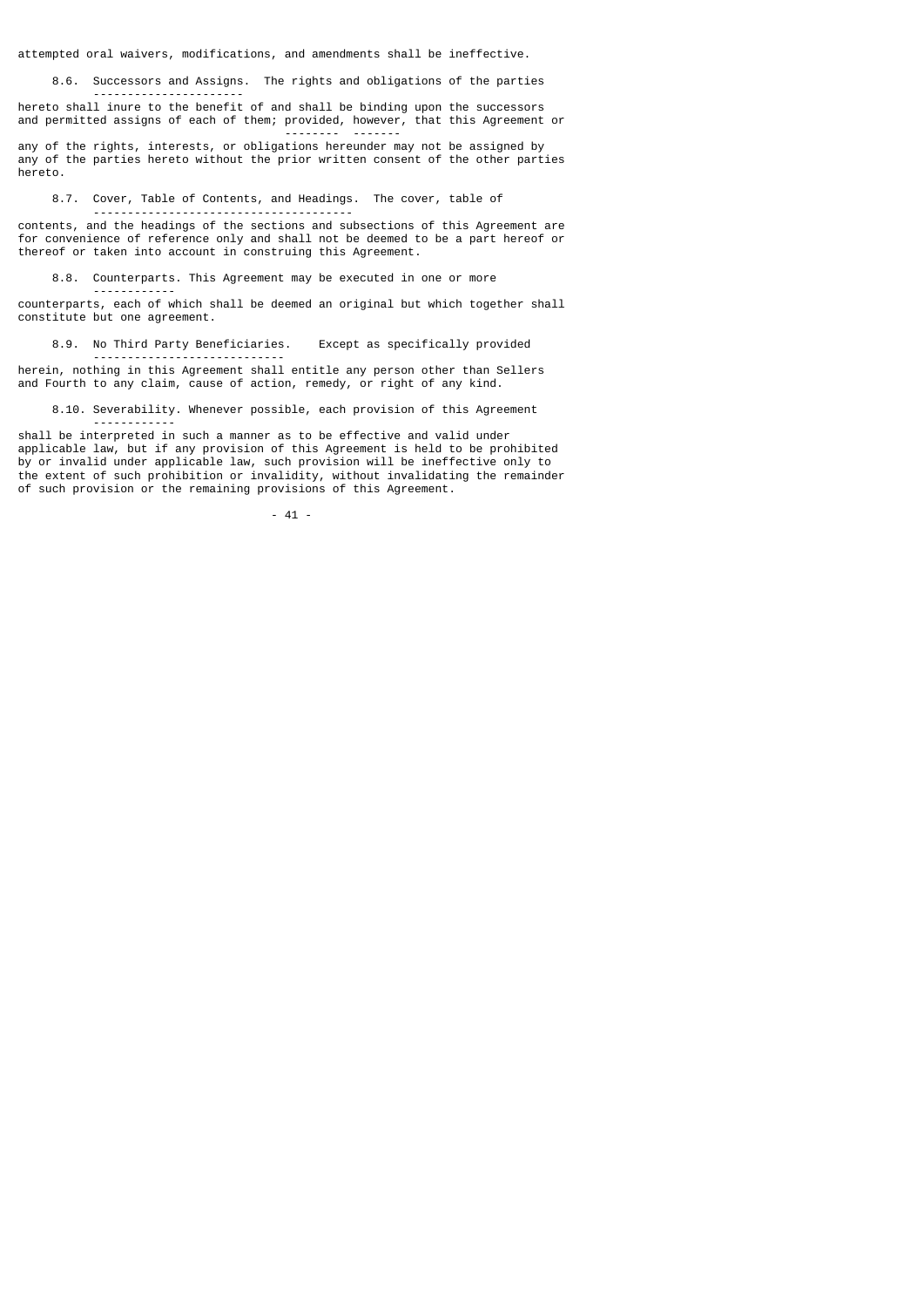# FOURTH FINANCIAL CORPORATION

and the Bystem of Bystem and the Bystem of Bystem and the Bystem of Bystem and the Bystem and the Bystem of By

 ------------------------------------- Darrell G. Knudson, Chairman of the Board

"Fourth"

# PRIME FINANCIAL CORPORATION LSB INDUSTRIES, INC.

By By the contract of the contract of the contract of the contract of the contract of the contract of the contract of the contract of the contract of the contract of the contract of the contract of the contract of the cont

------------------------- -----------------------

"Prime" "LSB"

"Sellers"

- 42 -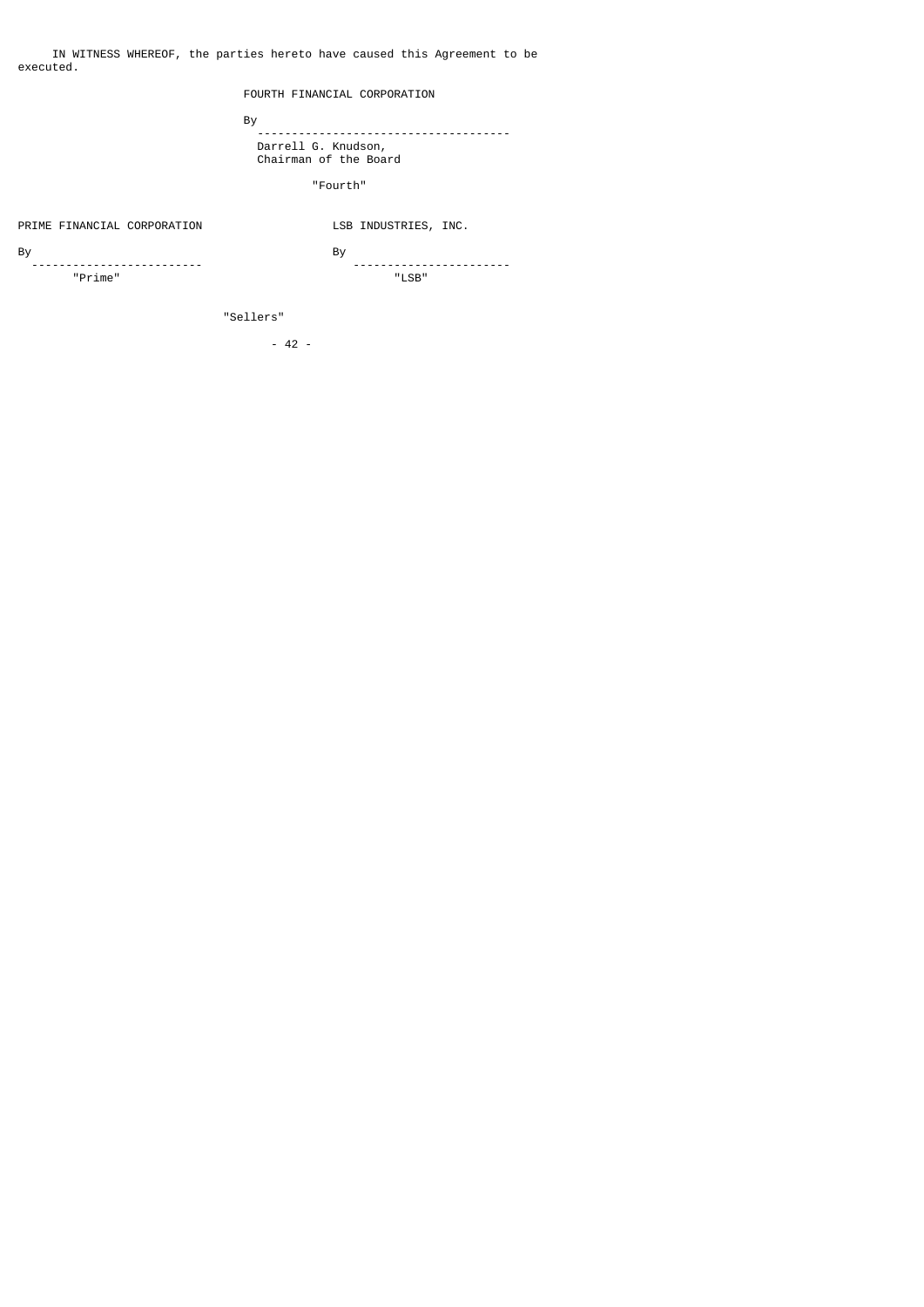EXHIBIT "B"

January \_\_, 1994

The Board of Directors LSB Industries, Inc. 16 South Pennsylvania Avenue Oklahoma City, Oklahoma 73107

Gentlemen:

 You have requested our opinion as to the fairness, from a financial point of view, to LSB Industries, Inc. ("LSB") of the consideration to be received in connection with the proposed purchase (the "Stock Purchase") by Fourth Financial Corporation ("Fourth") of Equity Bank for Savings, F.A. (the "Bank"), after giving effect to the purchase by LSB from the Bank of a mortgage loan secured by the Equity Tower building and certain other assets (the "Retained Assets") and certain special purpose subsidiaries (the "Retained Corporations"), pursuant to the Stock Purchase Agreement dated as of January \_\_\_, 1994 (the "Agreement"), among LSB and its wholly-owned subsidiary, Prime Financial Corporation ("Prime"), as sellers, and Fourth, as purchaser. As set forth more fully in the Agreement, Fourth will purchase all of the issued and outstanding shares of capital stock of the Bank from Prime for a purchase price (the "Purchase Price"), calculated as provided in the Agreement, of approximately \$92 million in cash, subject to certain adjustments to reflect changes in the Bank's consolidated statement of condition between the date hereof and the closing date. LSB shall have no obligation to consummate the Agreement if the Purchase Price is determined to be less than \$92 million.

 As an investment banker, we are continually engaged in the valuation of businesses and their securities in connection with mergers and acquisitions, underwritings, distributions of securities and similar activities. We have acted as financial advisor to LSB in connection with the Stock Purchase. In connection therewith, we have been paid a fee of \$75,000 and will be paid an additional fee for our services as financial advisor which is contingent upon the consummation of the Stock Purchase. In the course of our activities, we have provided investment banking services to LSB from time to time, including acting as managing underwriter of LSB's public offering of \$3.25 Convertible Exchangeable Class C Preferred Stock, Series 2 on May 19, 1993. We may, in the ordinary course of our business, trade securities of LSB for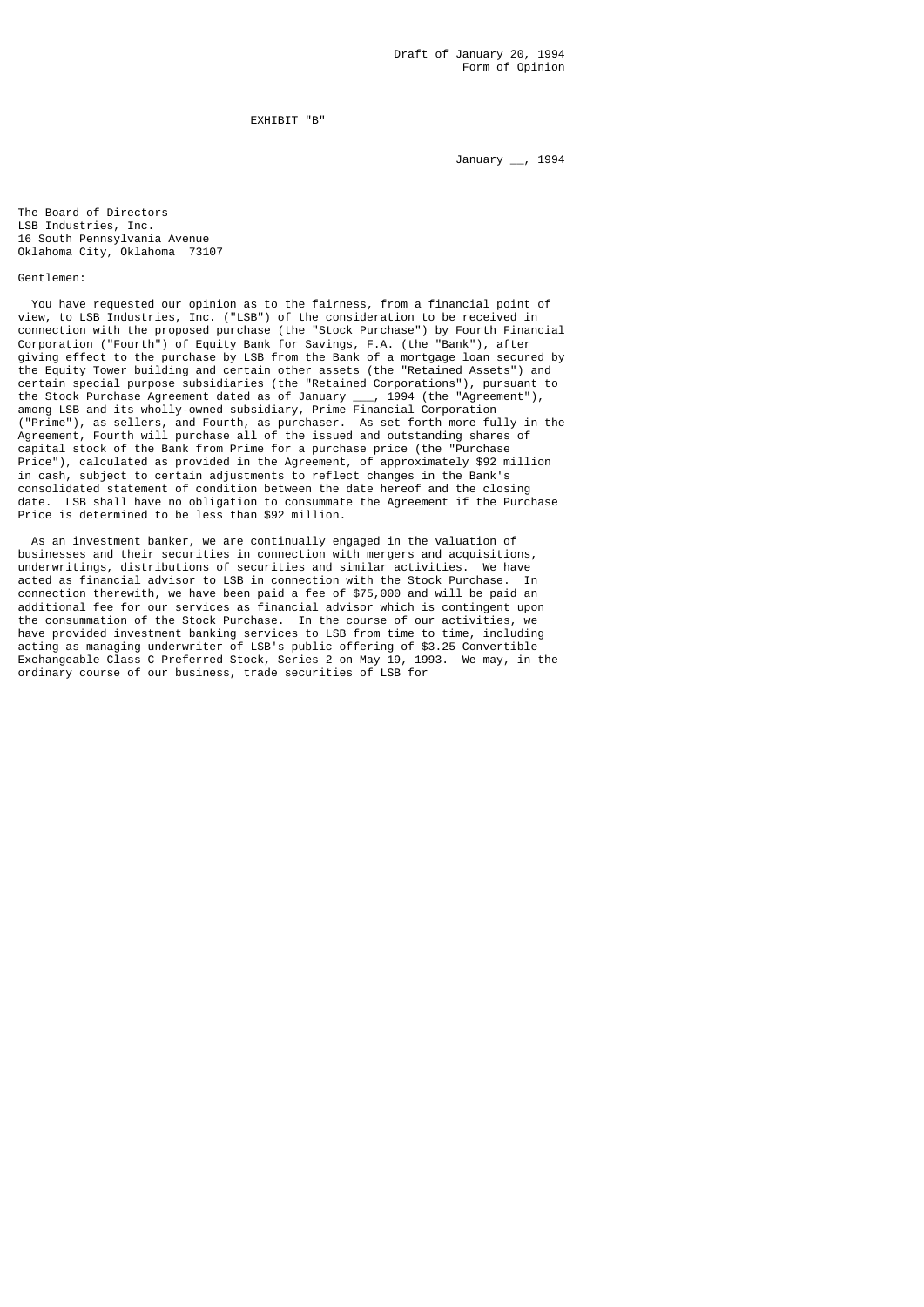The Board of Directors January \_\_, 1994 Page 2

our own account or for the accounts of our customers and, thus, may hold long or short positions in such securities at any time.

 In connection with this opinion, we have reviewed, among other things, LSB's Proxy Statement, dated February \_\_\_, 1994, relating to the Stock Purchase; the Agreement; audited consolidated financial statements of the Bank for the three years ended December 31, 1992; and certain financial and other information regarding the Bank, including financial forecasts for the Bank, which were furnished to us by LSB and the Bank or were publicly available. have held discussions with members of the senior management of the Bank with respect to its past and current business operations and financial condition, regulatory relationships and future prospects. We also have held discussions with the independent auditors of the Bank regarding its financial and accounting affairs. In addition, we have compared certain financial and stock market information for the Bank with similar information for other companies the securities of which are publicly traded, and reviewed the financial terms of certain recent merger and acquisition transactions involving savings institutions specifically and in other industries generally and performed such other studies and analyses as we considered appropriate.

 We have relied, without independent verification, upon the accuracy and completeness of all of the financial and other information reviewed by us for purposes of this opinion, and have not attempted independently to verify any of such information. In that regard, we have not conducted a physical inspection of any of the properties or assets of the Bank, nor have we made or obtained any independent evaluation or appraisals of any properties, assets or liabilities of the Bank. In addition ,we have assumed, with your consent, that the financial forecasts furnished to us had been reasonably prepared on a basis reflecting the best currently available judgments and estimates of the Bank. This opinion does not address the relative merits of the Stock Purchase as compared to any alternative business strategies that might exist for LSB. Our opinion is necessarily based on economic, market and other conditions as in effect on, and the information made available to us as of, the date hereof.

 It is understood that this letter is for the information of the Board of Directors of LSB only, and may not be used for any other purpose or disclosed or otherwise referred to without our prior written consent, except as may otherwise be required by law or by a court of competent jurisdiction.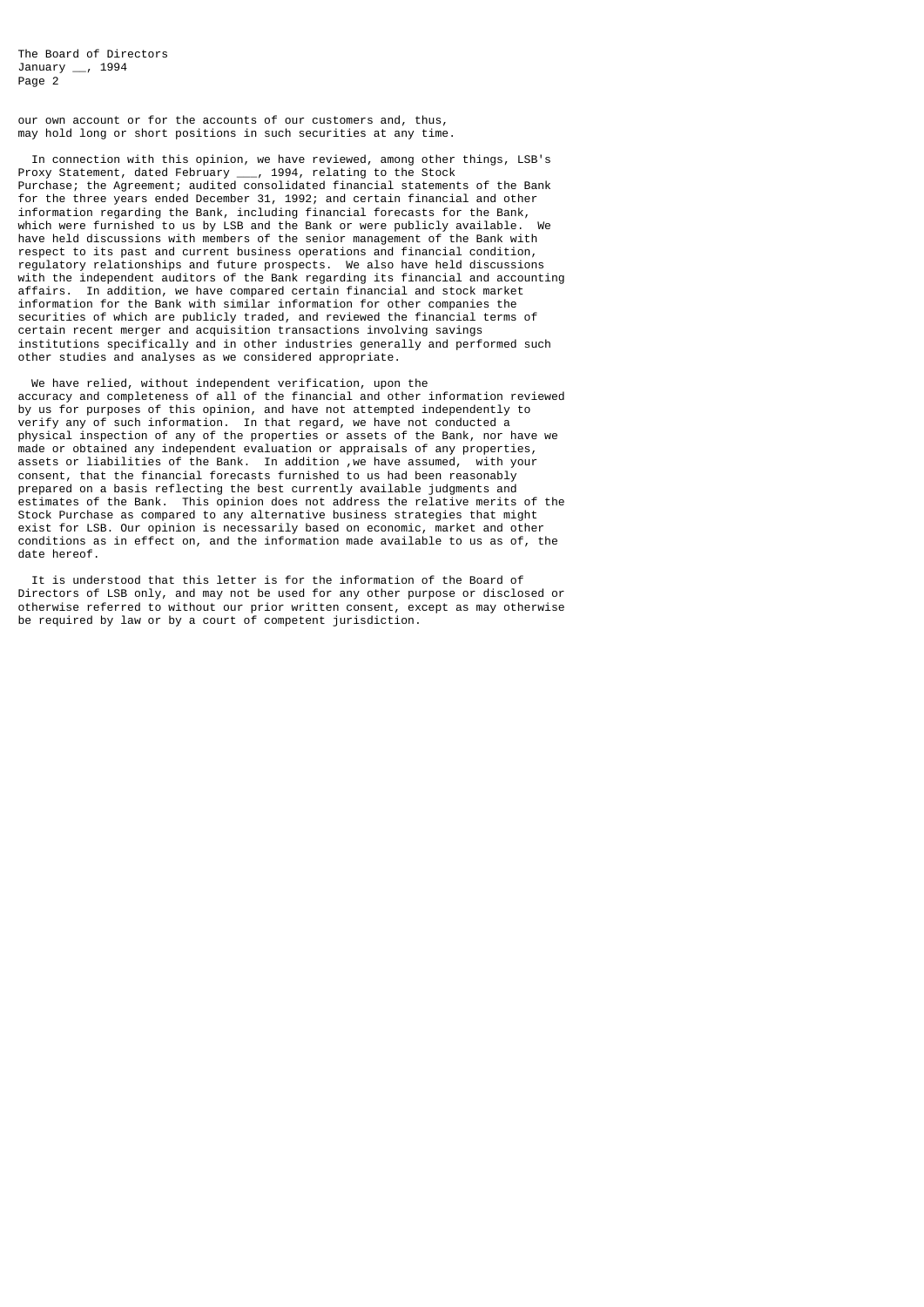The Board of Directors January \_\_, 1994 Page 3

 Based upon and subject to the foregoing, it is our view as investment bankers that as of the date hereof the Purchase Price is fair, from a financial point of view, to LSB.

Very truly yours,